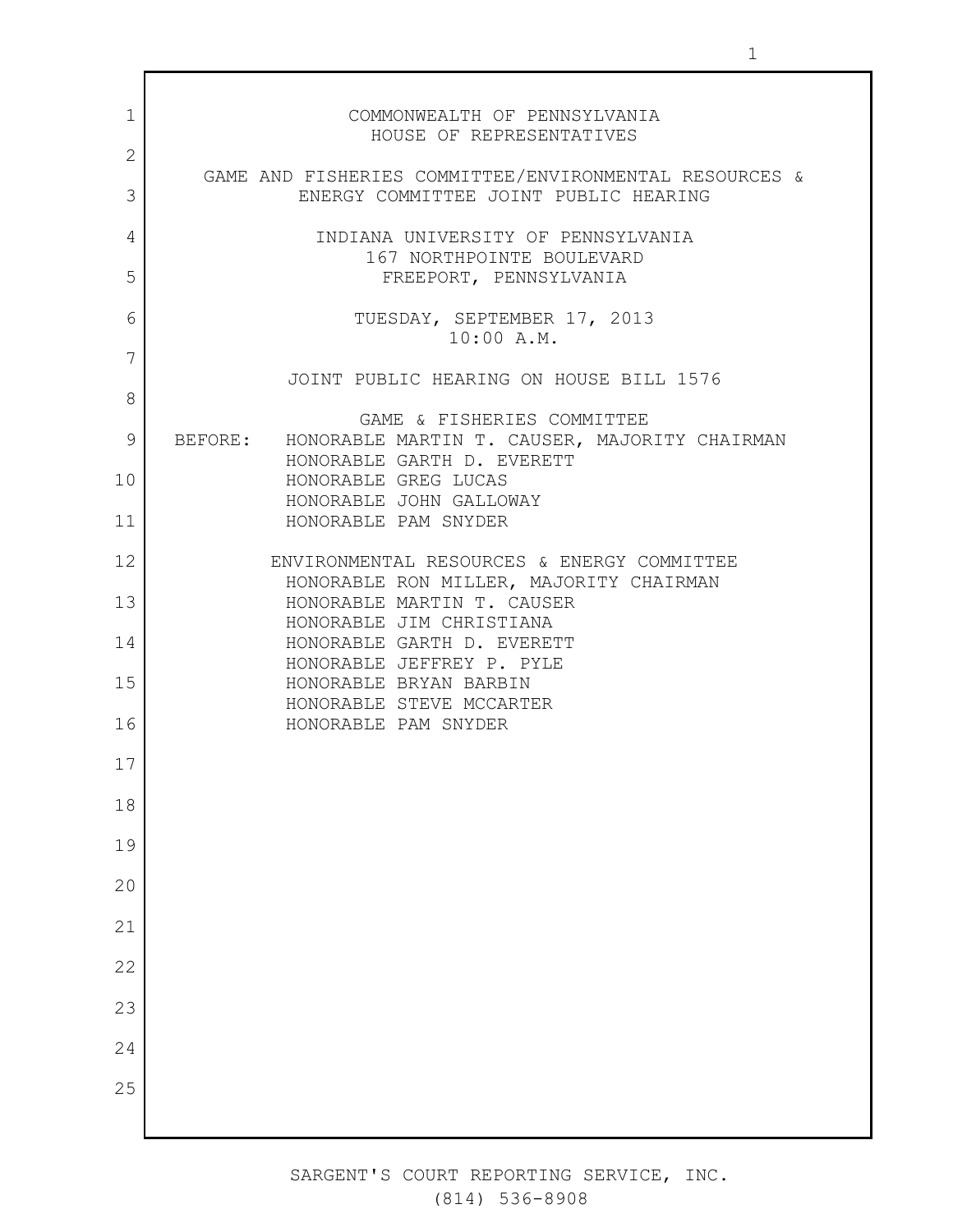| $\mathbf 1$  | COMMITTEE STAFF PRESENT:                                                         |
|--------------|----------------------------------------------------------------------------------|
| $\mathbf{2}$ | GREG RAFFENSPERGER<br>MAJORITY EXECUTIVE DIRECTOR, GAME & FISHERIES<br>COMMITTEE |
| 3            |                                                                                  |
| 4            | STEVE MCMULLEN<br>DEMOCRATIC EXECUTIVE DIRECTOR, GAME & FISHERIES<br>COMMITTEE   |
| 5            | JONATHAN LUTZ                                                                    |
| 6            | MAJORITY EXECUTIVE DIRECTOR, ENVIRONMENTAL<br>RESOURCES & ENERGY COMMITTEE       |
| 7            | SARAH CLARK                                                                      |
| 8            | DEMOCRATIC EXECUTIVE DIRECTOR, ENVIRONMENTAL<br>RESOURCES & ENERGY COMMITTEE     |
| 9            |                                                                                  |
| 10           |                                                                                  |
| 11           |                                                                                  |
| 12           |                                                                                  |
| 13           |                                                                                  |
| 14           |                                                                                  |
| 15           |                                                                                  |
| 16           |                                                                                  |
| 17           |                                                                                  |
| $18\,$       |                                                                                  |
| 19           |                                                                                  |
| 20           |                                                                                  |
| 21           |                                                                                  |
| 22           |                                                                                  |
| 23           |                                                                                  |
| 24           |                                                                                  |
| 25           |                                                                                  |
|              |                                                                                  |

 $\mathsf I$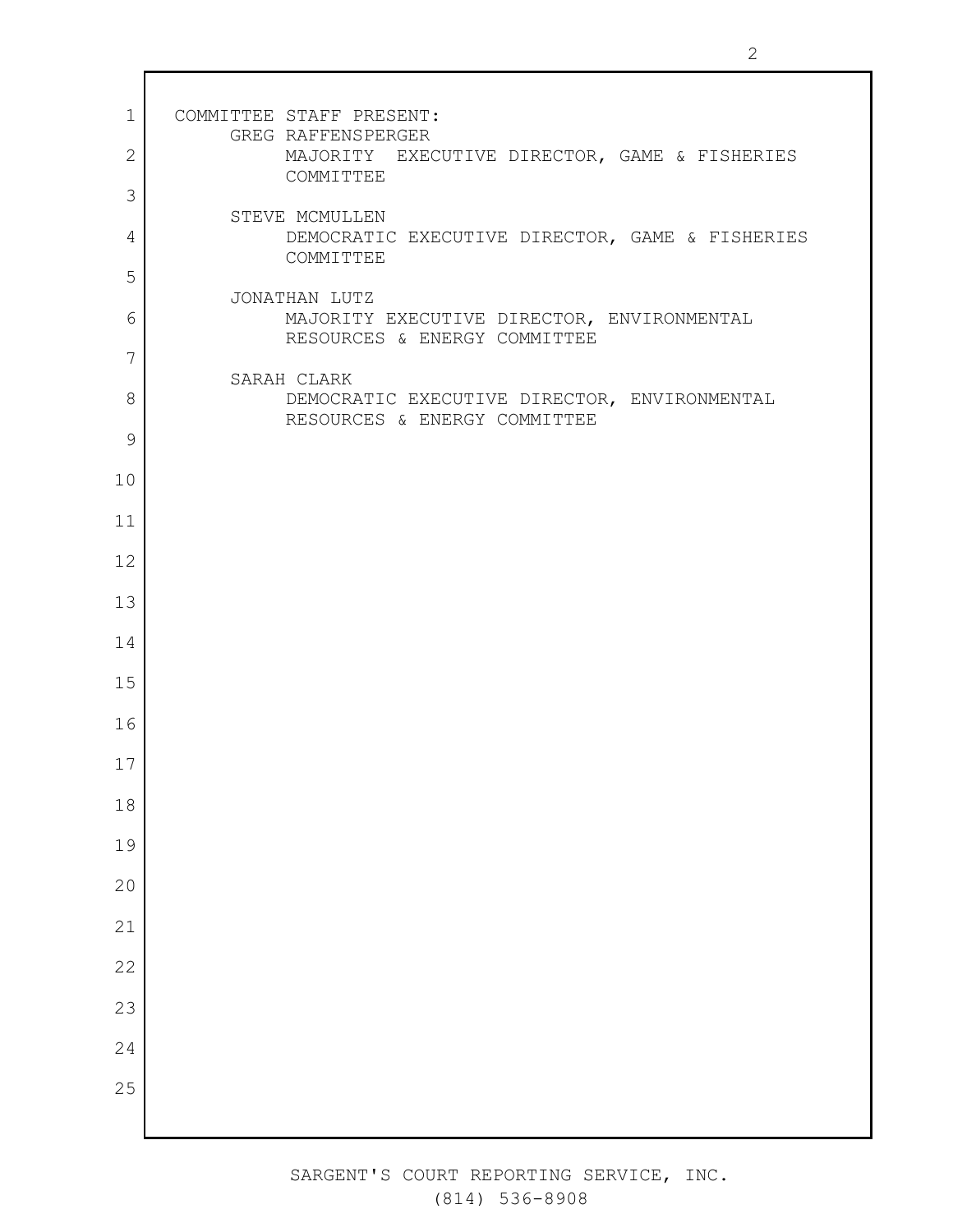| $\mathbf 1$ | INDEX                                        |                        |
|-------------|----------------------------------------------|------------------------|
| 2           | OPENING REMARKS<br>By Chairman Causer        | $\overline{4}$         |
| 3           | PRESENTATION                                 |                        |
| 4           | By Melody Schell                             | $4 - 12$               |
| 5           | QUESTIONS FROM COMMITTEE MEMBERS             | $12 - 14$              |
| 6<br>7      | PRESENTATION<br>By Darrel Lewis              | $14 - 19$              |
| 8           | QUESTIONS FROM COMMITTEE MEMBERS             | $20 - 24$              |
| 9           | PRESENTATION<br>By George Jugovic, Jr.       | $24 - 33$              |
| 10          | QUESTIONS FROM COMMITTEE MEMBERS             | $33 - 54$              |
| 11          | PRESENTATION<br>By George Ellis              | $54 - 59$              |
| 12<br>13    | QUESTIONS FROM COMMITTEE MEMBERS             | $59 - 66$              |
| 14          | PRESENTATION<br>By John Arway<br>By Carl Roe | $66 - 74$<br>$74 - 77$ |
| 15          | QUESTIONS FROM COMMITTEE MEMBERS             | $77 - 117$             |
| 16          | CLOSING REMARKS                              |                        |
| 17          | By Chairman Causer                           | $117 - 118$            |
| 18          |                                              |                        |
| 19          |                                              |                        |
| 20          |                                              |                        |
| 21<br>22    |                                              |                        |
| 23          |                                              |                        |
| 24          |                                              |                        |
| 25          |                                              |                        |
|             |                                              |                        |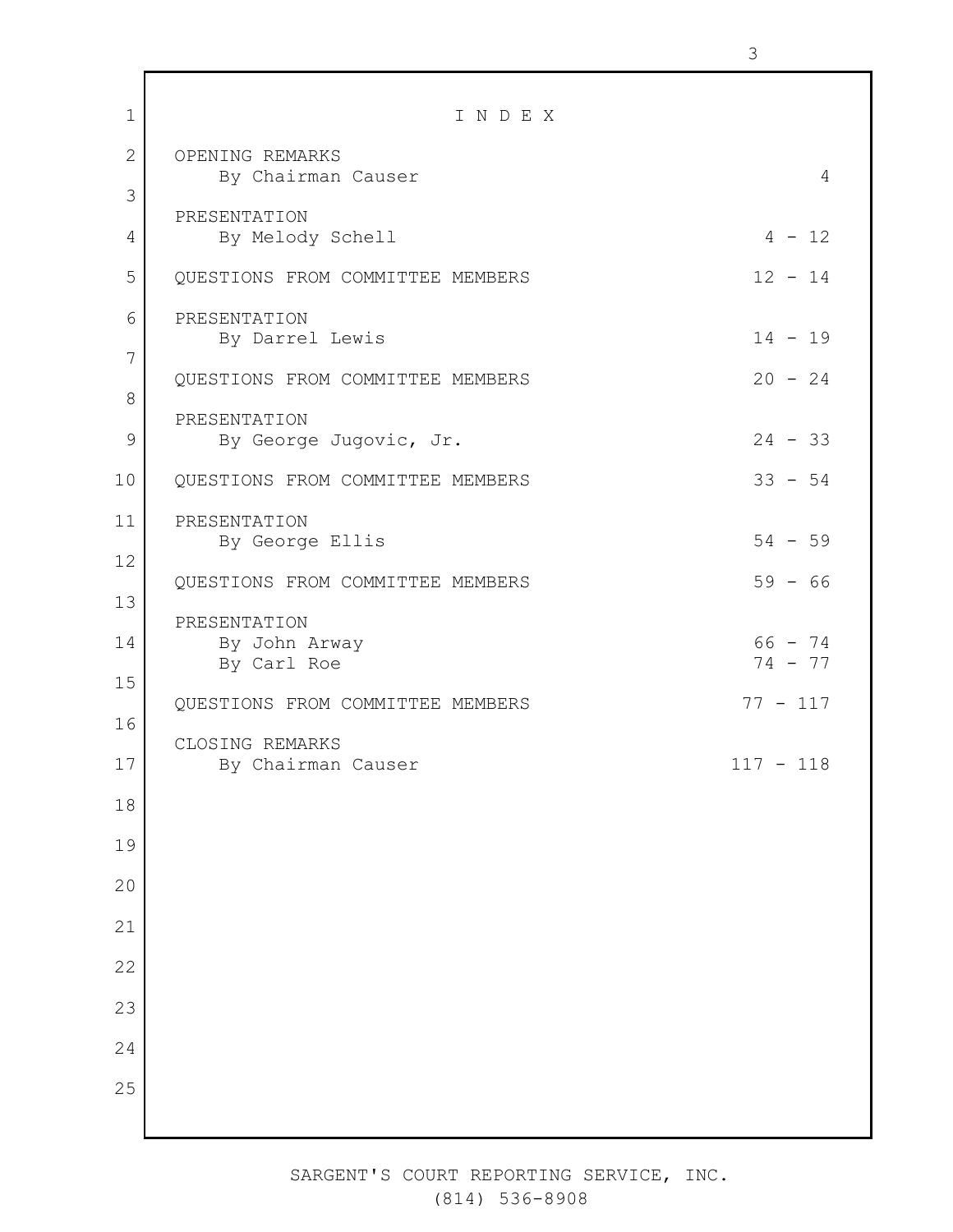| $\mathbf 1$  | PROCEEDINGS                                                     |
|--------------|-----------------------------------------------------------------|
| $\mathbf{2}$ | CHAIRMAN CAUSER: This is a meeting of the House                 |
| 3            | Game & Fisheries Committee and House Environmental Resources &  |
| 4            | Energy Committee. And I'd like to ask you to join with me in    |
| 5            | the Pledge of Allegiance.                                       |
| 6            | PLEDGE OF ALLEGIANCE RECITED                                    |
| 7            | CHAIRMAN CAUSER: We're meeting today as a joint ---             |
| 8            | joint committee meeting --- joint public hearing on House Bill  |
| 9            | 1576. And I want to thank Chairman Miller for joining with us   |
| 10           | to make this a joint hearing. And I think that the first thing  |
| 11           | we should do is introduce ourselves.                            |
| 12           | ROLL CALL TAKEN                                                 |
| 13           | CHAIRMAN CAUSER: Welcome, everyone. I want to,                  |
| 14           | first and foremost, thank Representative Pyle for hosting us    |
| 15           | this morning and thank the Indiana University of Pennsylvania,  |
| 16           | Northpointe, for also hosting us here at their --- their fine   |
| 17           | facility. We're looking forward to the information that is      |
| 18           | presented this morning on House Bill 1576. And our first        |
| 19           | testifier is Melody Schell, with the Pennsylvania Federation of |
| 20           | Sportsmen's Clubs. Welcome, Melody, and you can proceed.        |
| 21           | MS. SCHELL: Good morning. Good morning, Chairman                |
| 22           | Causer, Chairman Miller, and members of the Committee. My name  |
| 23           | is Melody Schell. I'm here today on behalf of the Pennsylvania  |
| 24           | Federation of Sportsmen's Clubs. PFSC's membership is           |
| 25           | comprised of individuals, clubs and statewide organizations     |
|              |                                                                 |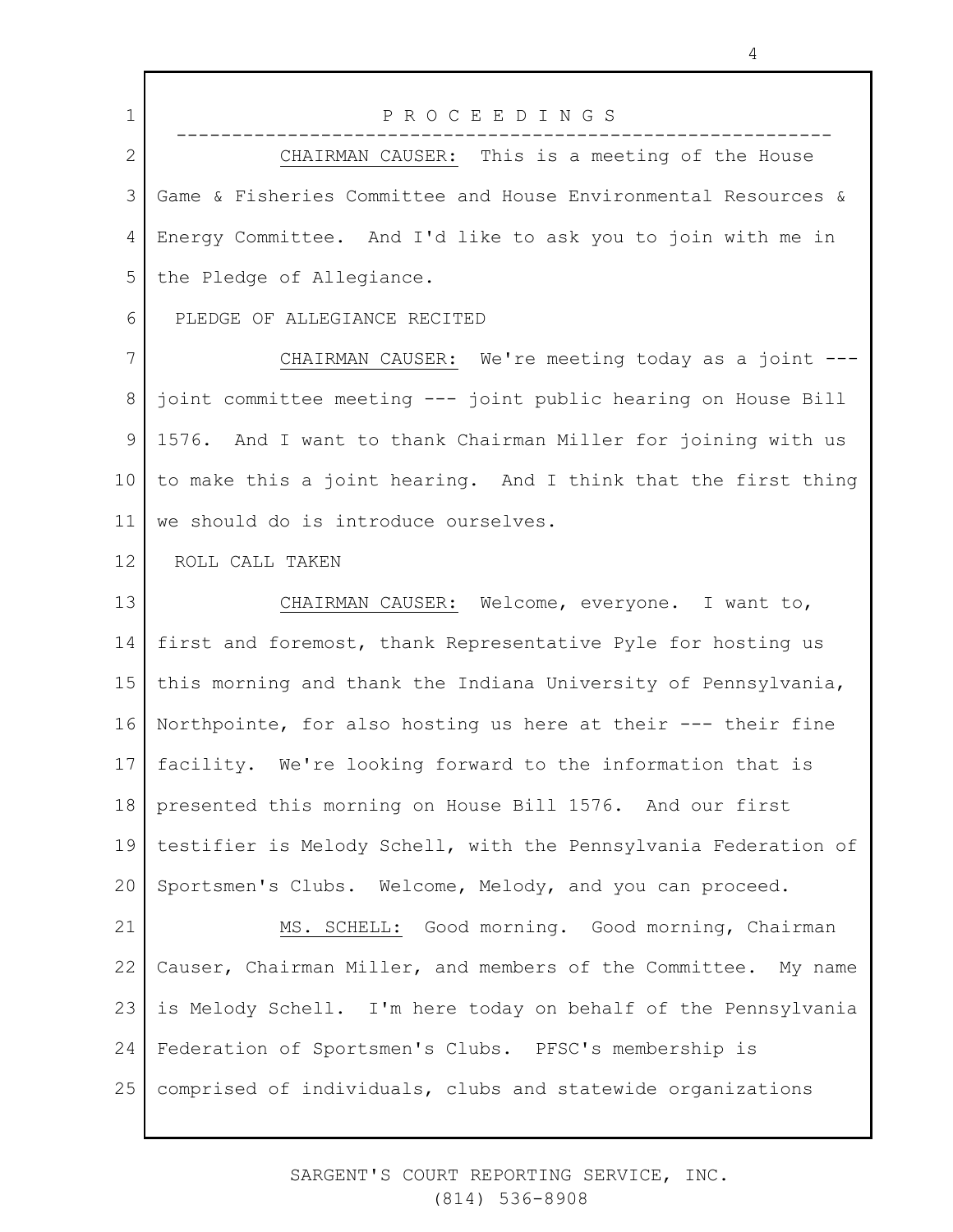1 2 3 representing more than 70,000 sportsmen and women. Thank you for the opportunity to provide testimony regarding House Bill 1576.

4 5 6 7 8 9 10 11 12 13 14 While few issues elicit a unanimous response from sportsmen, the mention of removing the Game Commission's or the Fish & Boat Commission's limited independence and submitting them to the IRRC process has always resulted in a resounding no. So even though our next board meeting isn't until September 20th, based on past experience related to attempts related to placing the commissions under the IRRC process and the feedback we are receiving from our membership and the board members since introduction of this bill, we can say with utmost confidence that this particular bill will also be opposed by an overwhelming majority of our membership base.

15 16 17 18 19 20 21 22 23 24 25 The current limited independent structure of our wildlife and fisheries resource agencies was set up by the legislature over a hundred years ago for a reason, to allow the agencies the ability to effectively manage our wildlife and fisheries resources using scientific data combined with input from the views of sportsmen, industry and others, for the best long-term good of our resources. Being separate from IRRC and legislative control, not oversight, is a source of pride to sportsmen and conservationists because it means our wildlife and fisheries management is recognized with the importance it deserves and it is understood it needs to be treated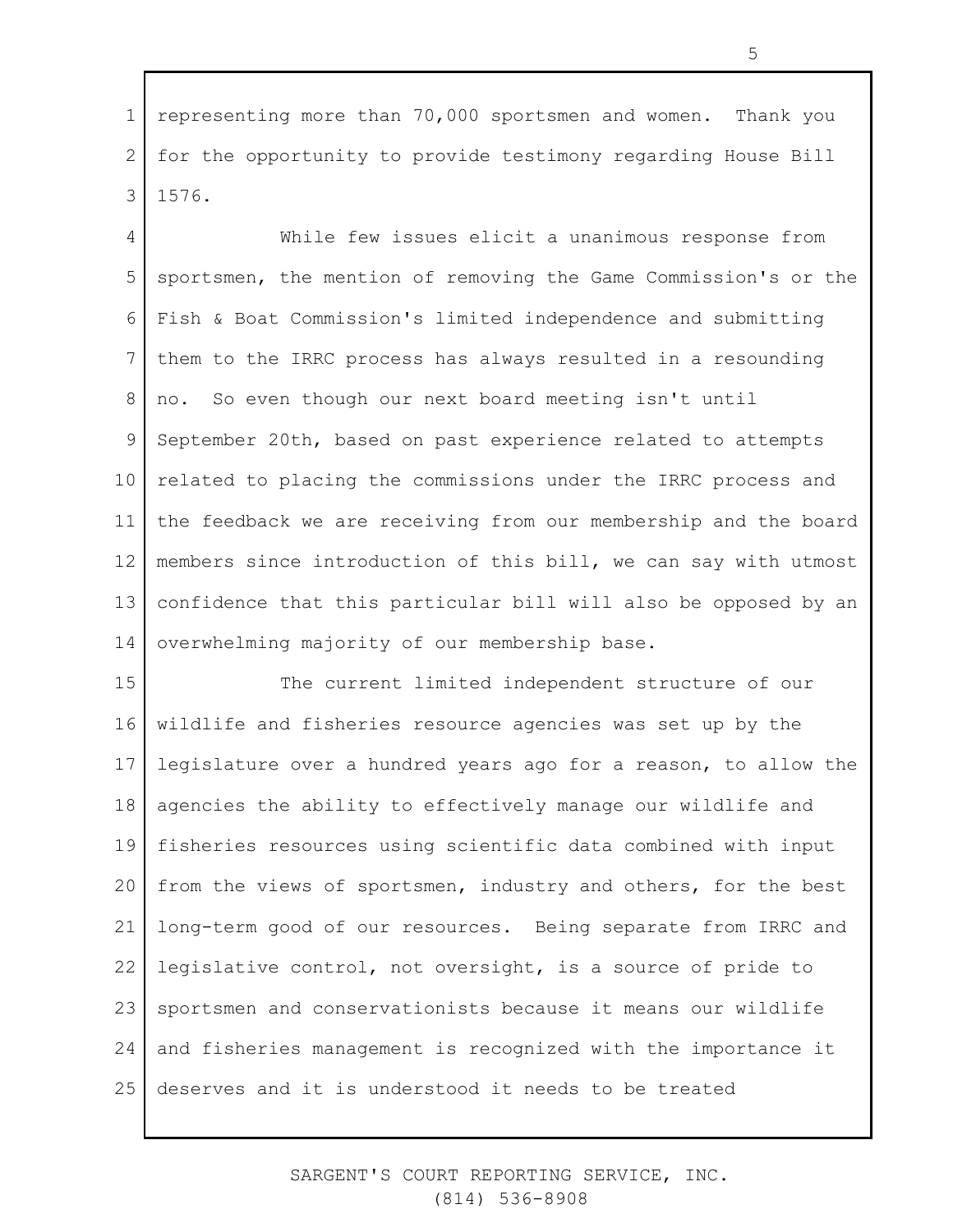1 differently.

2 3 4 5 6 7 8 9 10 11 12 13 14 15 16 Following the 1973 enactment of the federal Endangered Species Act, your predecessors empowered the agencies to promulgate rules and regulations governing the taking, catching, killing, and possession of endangered species. They understood that protecting species at the state level is the most proactive way to prevent their extinction. Some comments have been made trying to allude it was an oversight that the commissions were kept separate from the IRRC process. However, because of their great foresight, your predecessors set the process up this way specifically to protect not just T&E species but our sporting heritage and our rich wildlife and fisheries resources from the threats of control by anti-hunters, ill-advised politicians, overzealous industry and others based solely on political whims, personal agendas or emotional public opinion polls.

17 18 19 20 21 22 23 Just as our founding fathers had the foresight to include our right to keep and bear arms in the Constitution to prevent overbearing restrictions on gun ownership, your predecessors had the foresight to give the agencies this limited independence on wildlife management decisions to prevent exactly what some are currently now trying to do, politicize it.

24 25 The Game and Fish and Boat Commission's regulatory process is already open and transparent. Whether or not the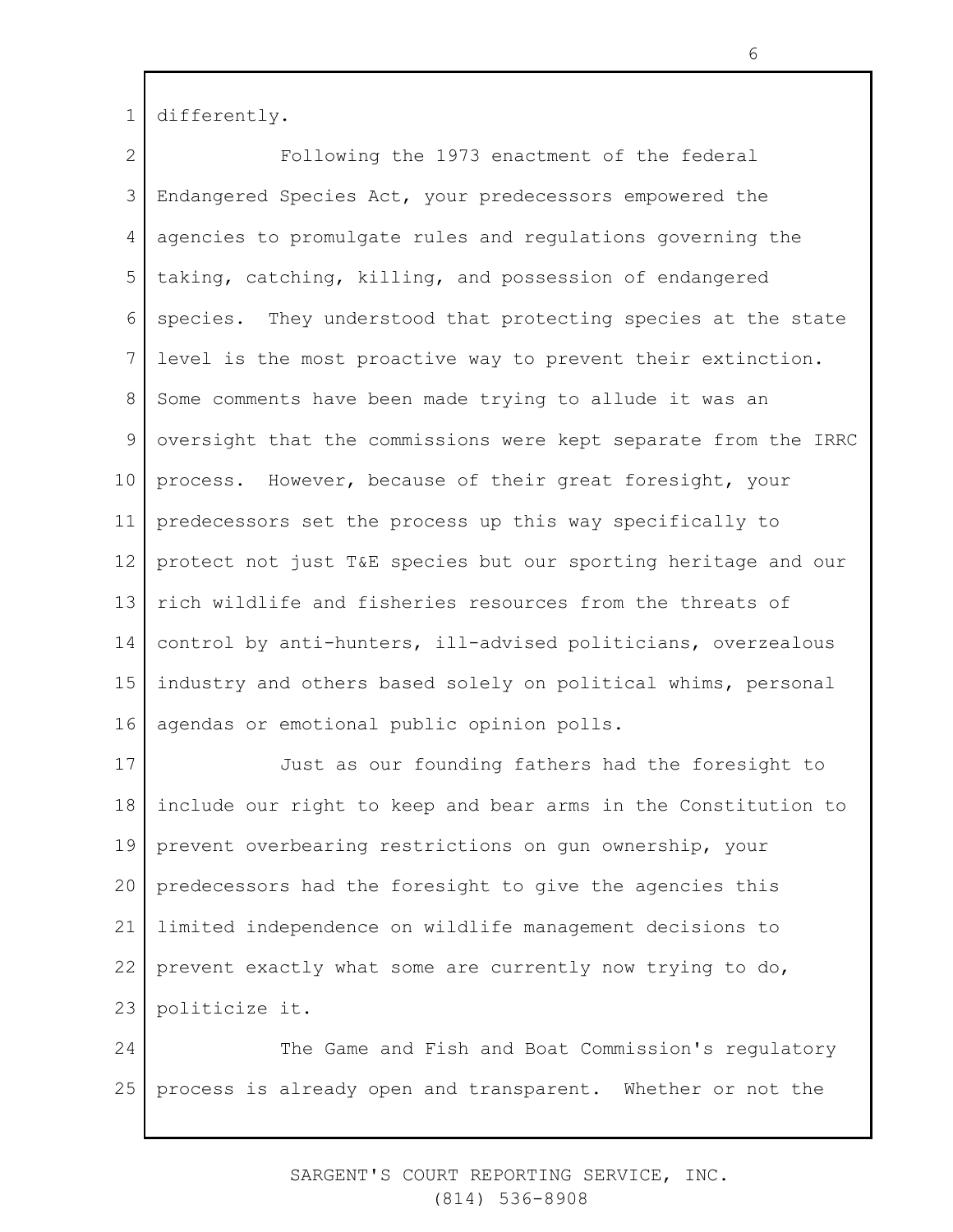1 2 3 4 5 6 7 8 process is put through an additional layer of bureaucracy by adding the purview of IRRC, the legislative still retains final oversight over both agencies and every move they make. We see examples of this oversight all the time when members introduce legislation trying to mandate a specific wildlife management regulatory action based on comments and complaints by their constituents or their personal views when they don't agree with a specific regulation or proposal.

9 10 11 12 13 14 15 16 17 18 To be eligible for federal Pittman-Robertson and Dingell-Johnson Grants, states have to have fish and wildlife agencies that have sole discretion over how revenue for fishing and hunting licenses are used. The agencies also have to have the authority to ensure the conservation of fish and wildlife. Section 6 of the Endangered Species Act provides for cooperation with states and allows states to assume a degree of authority and control over endangered species matters. The state signed a cooperative agreement with the U.S. Fish & Wildlife Service confirming this authority.

19 20 21 22 23 24 25 In order for states to be given this power and the federal funding that comes with it, they must demonstrate they have the institutional capacity and legal authority to identify, list, and manage endangered species. If this infrastructure is dismantled, control can revert to the federal government. Changing the current procedures by adding IRRC to the process will be viewed by the U.S. Fish & Wildlife Service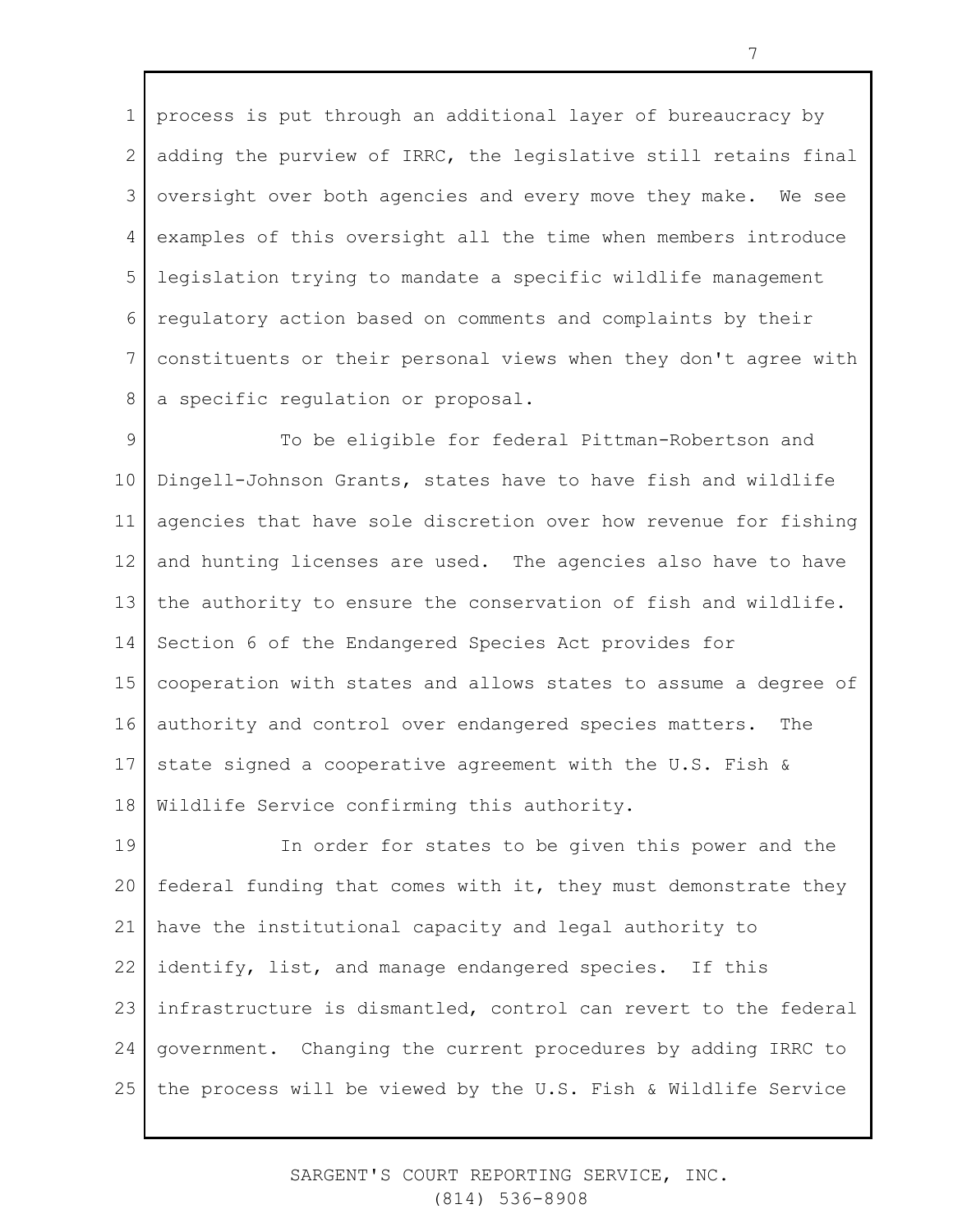1 2 3 4 5 6 as dismantling the current infracture, and will thus void the cooperative agreement and open Pennsylvania up to more federal control and oversight regarding T&E species and cause the potential loss in funding. The threat of lost funding alone is cause for serious concern and opposition to the bill, but there are other reasons as well.

7 8 9 10 11 12 13 14 15 16 17 18 19 20 Some have mistakenly claimed that no other state has separate, independent fish and wildlife agencies, so why should Pennsylvania? The misconception here is thinking that, just because Pennsylvania has two separate agencies and the other states happen to have their fish and game agencies combined, sometimes within their sister resource agency like our DCNR, that this automatically makes them less independent when it comes to setting regulations for wildlife, aquatics and/or T&E species. Even though they are not separate agencies, most still have their own commissioner-type systems that review and approve regulations. Legislative oversight is no different then Pennsylvania's. A prime example is New York. Their system for T&E species is similar to Pennsylvania's, no legislative oversight --- or control.

21 22 23 24 25 We often hear anecdotal reports of how the agencies are impediments to business or economic growth; however, critics are hard pressed to come up with specific examples. And when they do provide examples, the problems are almost always the result of a federal regulatory issue or DEP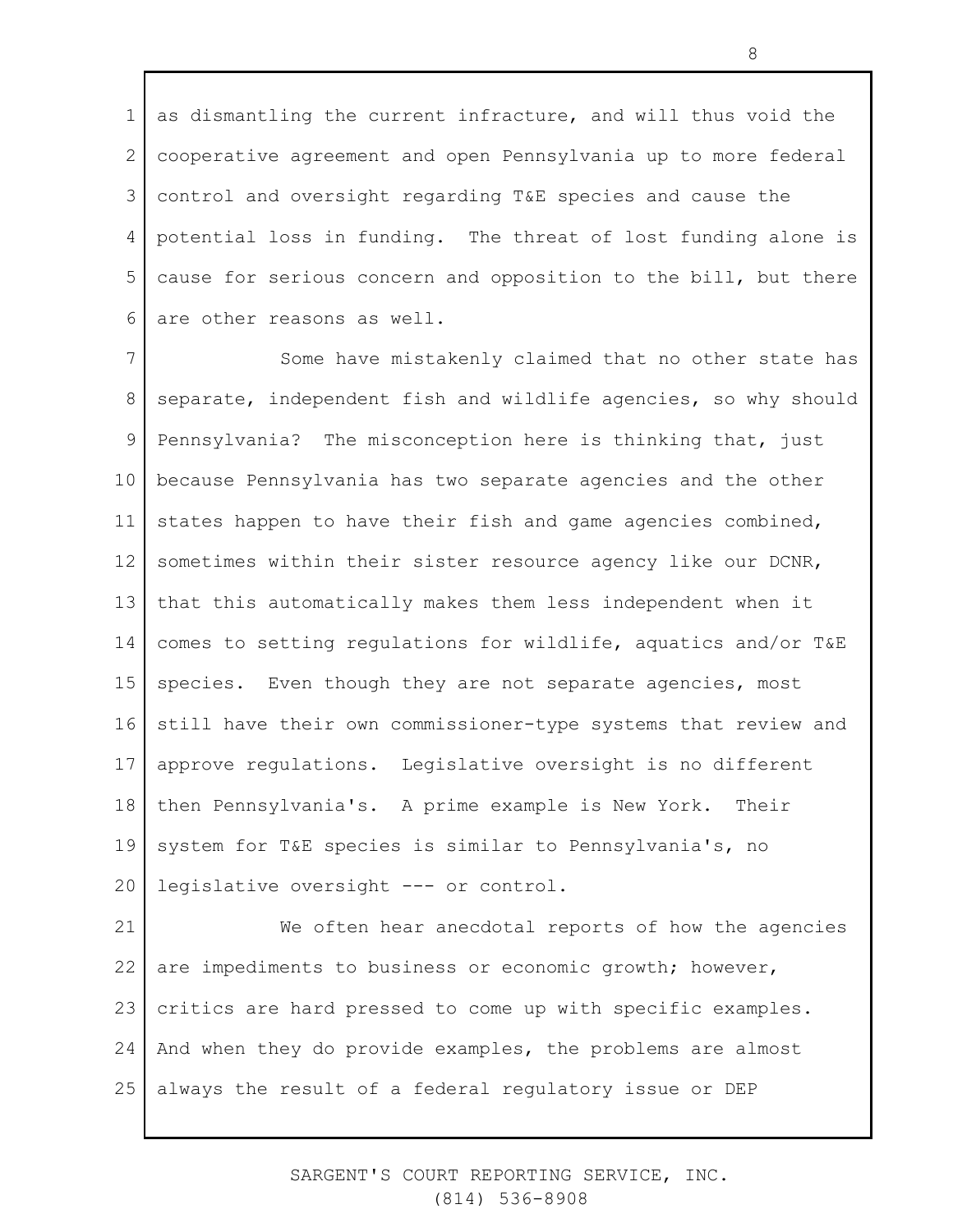1 2 3 4 5 6 7 8 9 10 11 12 13 14 permitting process. The same is true for the reasons being given for why this legislation is needed. When looking into the details of the examples given, one finds most of those problems were related to federal issues as well. Representative Pyle continually refers to a problem with the school and the extra costs because of protected bats. But a letter to the school from the U.S. Fish & Wildlife Service shows that this was a federal issue and not a state issue, so nothing in this so-called corrective legislation would change that particular situation. Just because it may be agency staff providing the boots on the ground for the reviews, studies, et cetera, the guidelines are and will remain federally mandated. Other recurring complaints being expressed and comments in support of the legislation are about the permitting

15 16 17 18 process. The permitting process is controlled by DEP. Putting the commissions under IRRC will not change the DEP permitting process or change federally-mandated regulations and compliance mandates.

19 20 21 22 23 24 25 Some have asked, what's wrong with having one more set of eyes review it? The short answer is, it depends on whose eyes you're referring to and how much extra red tape and time it will add to the process. Because we all know the issue is never the issue. And this issue has nothing to do with having IRRC review the commissions' T&E species listings. The bill also calls for an updated, centralized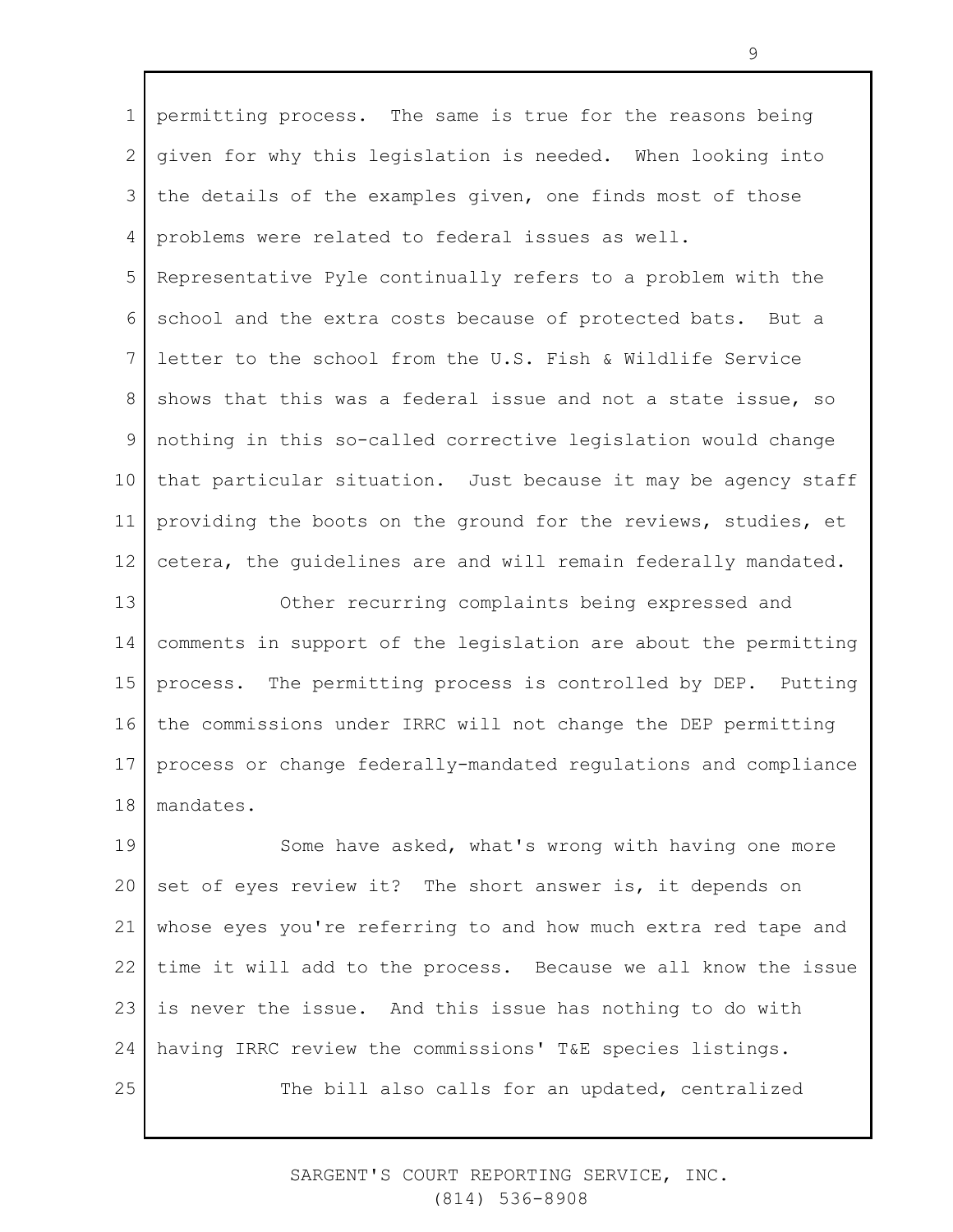1 2 3 4 5 6 7 8 9 10 database. The commissions argue that the database would jeopardize wildlife because it would pinpoint their locations to poachers for the black market. The industry claims it does not cause a problem in other states. If this is true, we are willing to work to help to implement a similar plan that is acceptable to all parties. Mr. Arway has stated that the agencies were already working on a more efficient review process, but they are severely hindered by a lack of funds. So without a way to pay for these upgrades, this legislation is just one more unfunded mandate.

11 12 13 14 15 16 17 18 We understand there has been some discussion regarding clarification on the intent of other sections of the bill related to acceptable data re-designation, Pennsylvania-specific species, et cetera, and we look forward to the continued dialogue relative to corrective language, but we are still seriously concerned about any additional financial burdens placed on the agencies without some mechanism to cover these added costs.

19 20 21 22 23 24 25 In summary, the PFSC opposes putting the commissions under the IRRC process for any aspect of their regulatory authority. The commissions were purposely set up to be separate from IRRC to keep the politics out of wildlife and aquatic resource management, not just for game species but for all species. Requiring the IRRC process for T&E species is nothing more than the start of the chipping away at the already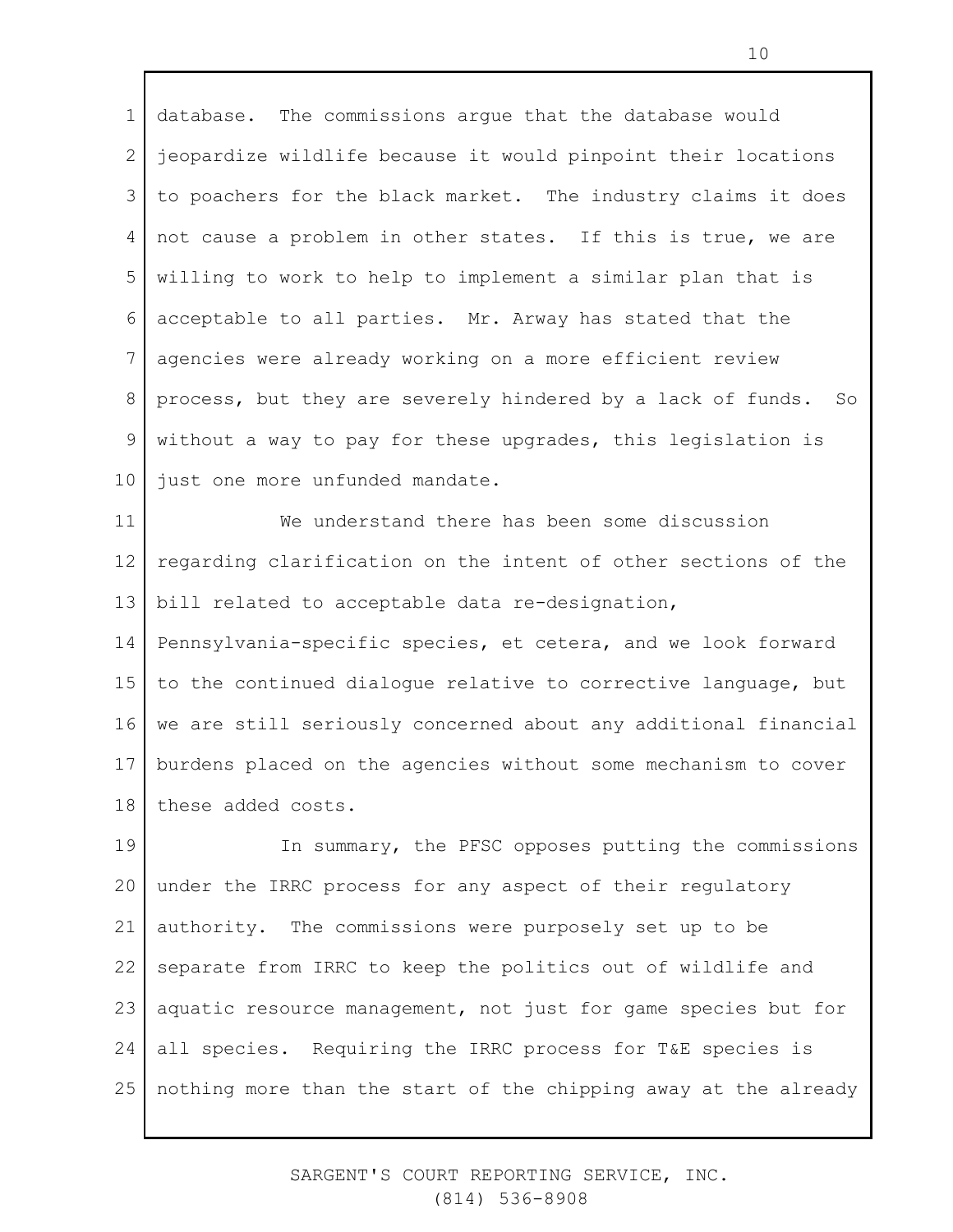1 2 limited independence of the commissions and is not supported by the sporting and conservation community.

3 4 5 6 7 8 9 10 11 12 13 14 15 16 17 Passing this bill would diminish scientific expert recommendations and place them with bureaucratic and political control, thus further politicizing and limiting the ability of our agencies to effectively and efficiently manage and protect our wildlife and aquatic resources, T&E species and wild trout stream designations. It would be a step in the wrong direction. Any changes to the current statute should not undercut the purpose of the law, which is to protect and restore the species so the protections can eventually be removed, not to turn an area into a wildlife museum where the last few numbers can live out their final days. This legislation appears to be nothing more than an attempt to undercut the authority of the two commissions, perhaps only because the very independence of those commissions may be what bothers politicians the most.

18 19 20 21 22 23 24 25 PFSC's opposition to this legislation is not an attack on industry or an attempt to stifle jobs. The majority of our membership is comprised of blue-collar workers, struggling to make ends meet, but we still care about our resources and we want to find a balance that protects our environment, our resources, our jobs and development. We recognize the need for responsible development and resource extraction and the economic benefits they provide. We also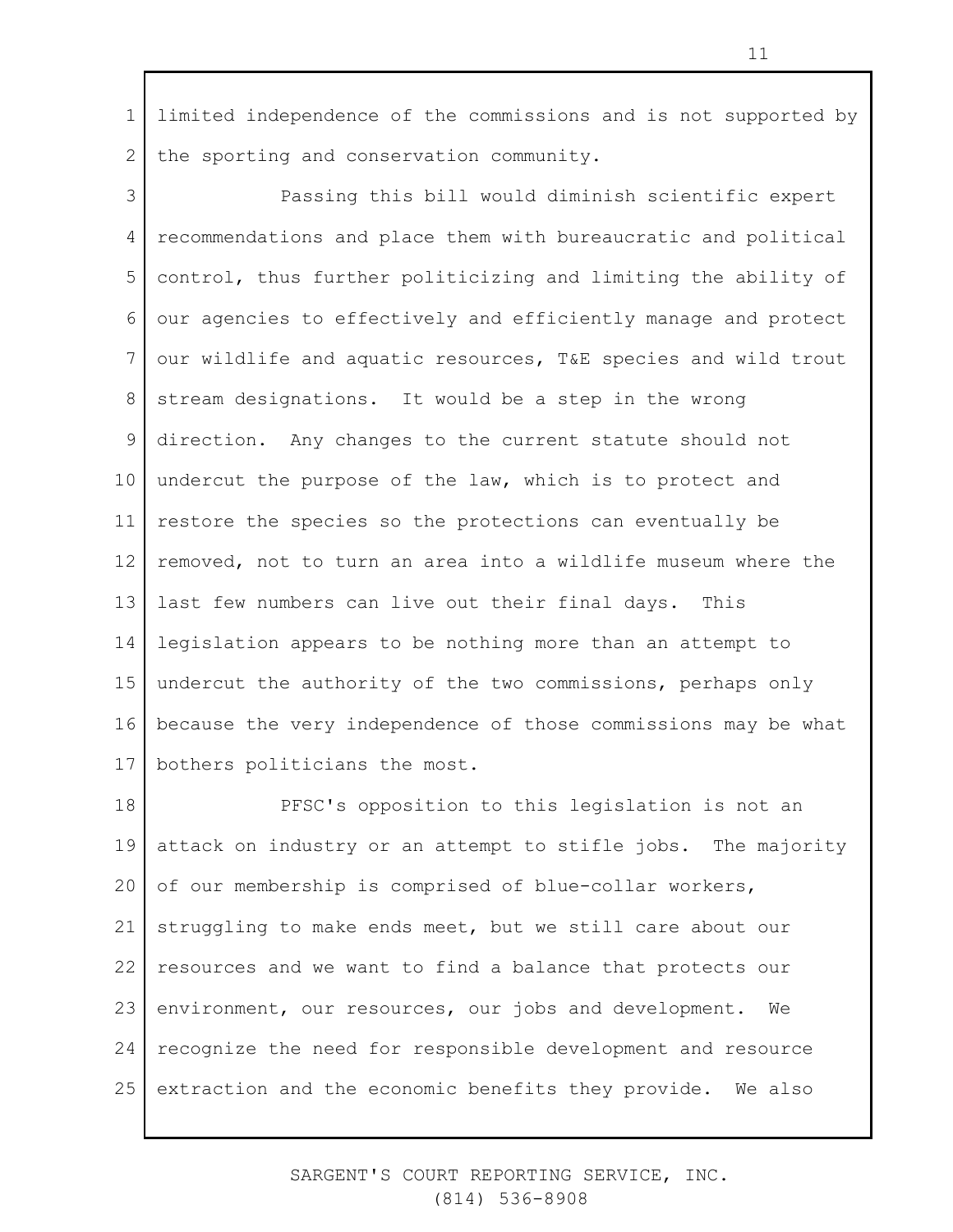1 2 3 4 5 6 7 8 9 10 11 12 recognize that development and resource extraction will leave a footprint on our environment. In light of these facts, we must continue to work together to minimize the impact to Penn's Woods, whether it's from extracting valuable resources, development, designating wild trout streams or hunting and fishing. We cherish the land and our resources, and we support and promote best management practices to ensure the continued protection of our land and our natural resources. Sportsmen and women are stewards of our resources and our environment. And as your constituents, we ask that you do your duty to protect the interests of sportsmen, our resources and the environment and oppose this legislation as written.

13 14 15 16 17 18 In closing, I leave you with this quote from Teddy Roosevelt. Conservation means development as much as it does protection. I recognize the right and duty of this generation to develop and use the natural resources of our land, but I do not recognize the right to waste them, or to rob, by wasteful use, the generations that come after us.

19 20 21 22 23 Again, thank you for allowing PFSC the time to present their position on this legislation. PFSC looks forward to continued dialogue with the committees, industry and all parties involved to find common ground on ways to improve the current system without destroying it entirely. Thank you.

24 25 CHAIRMAN CAUSER: Melody, thank you for your testimony. One of the issues that's been brought up at the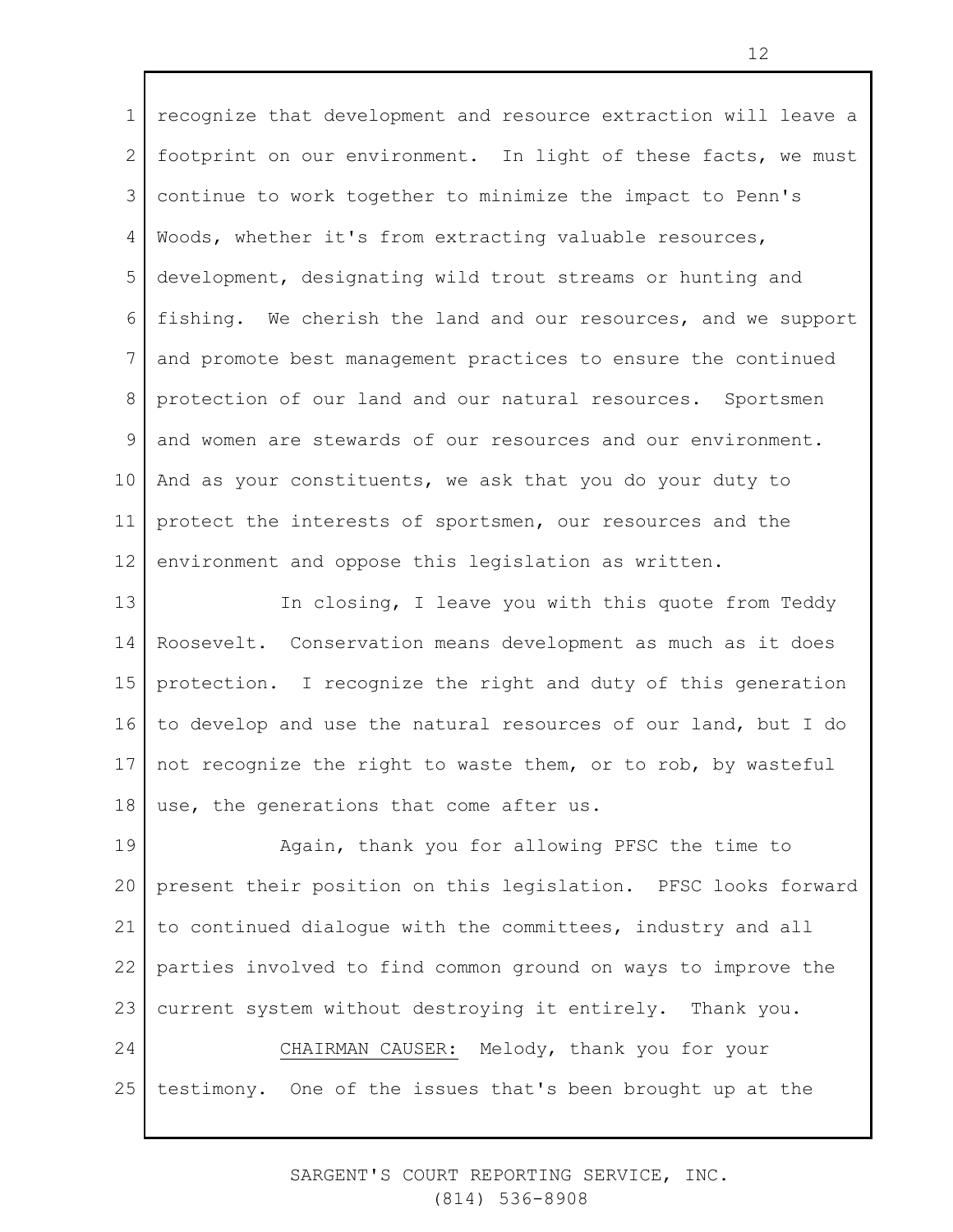1 2 3 4 5 6 7 8 9 10 11 12 13 14 15 16 17 18 19 20 21 22 23 24 25 first hearing and then also at this hearing is the issue of potential loss of federal funds. And I know that you brought that up in your testimony. In doing a little more work on that, we asked our House legal counsel to look at the issue in depth. And in the packets there's a letter from our legal counsel, who gives us an opinion that this legislation does not jeopardize federal funds. And I wanted to point to the last paragraph. It's quite lengthy, but it says, for the foregoing reasons, it is the opinion of this office that House Bill 1576 does not jeopardize federal funding. Subjecting an agency to independent regulatory review process cannot, by itself, interfere with the agency's authority to promulgate regulations, rather the process is a means by which regulations are promulgated. Similarly, legislation to require an agency to engage in conduct is not the catalyst for a loss of control. It is the conduct itself that must be examined. So I think there's a difference of opinion and certainly would direct people to take a look at the opinion that's in the packet and --- because it certainly, you know, takes a different approach from what your testimony does. But I appreciate your testimony. Are there other questions by the members? REPRESENTATIVE PYLE: I'll save my questions until the Board, at the end, sir, as I imagine what we will hear will be very similar. CHAIRMAN CAUSER: No further questions? Thank you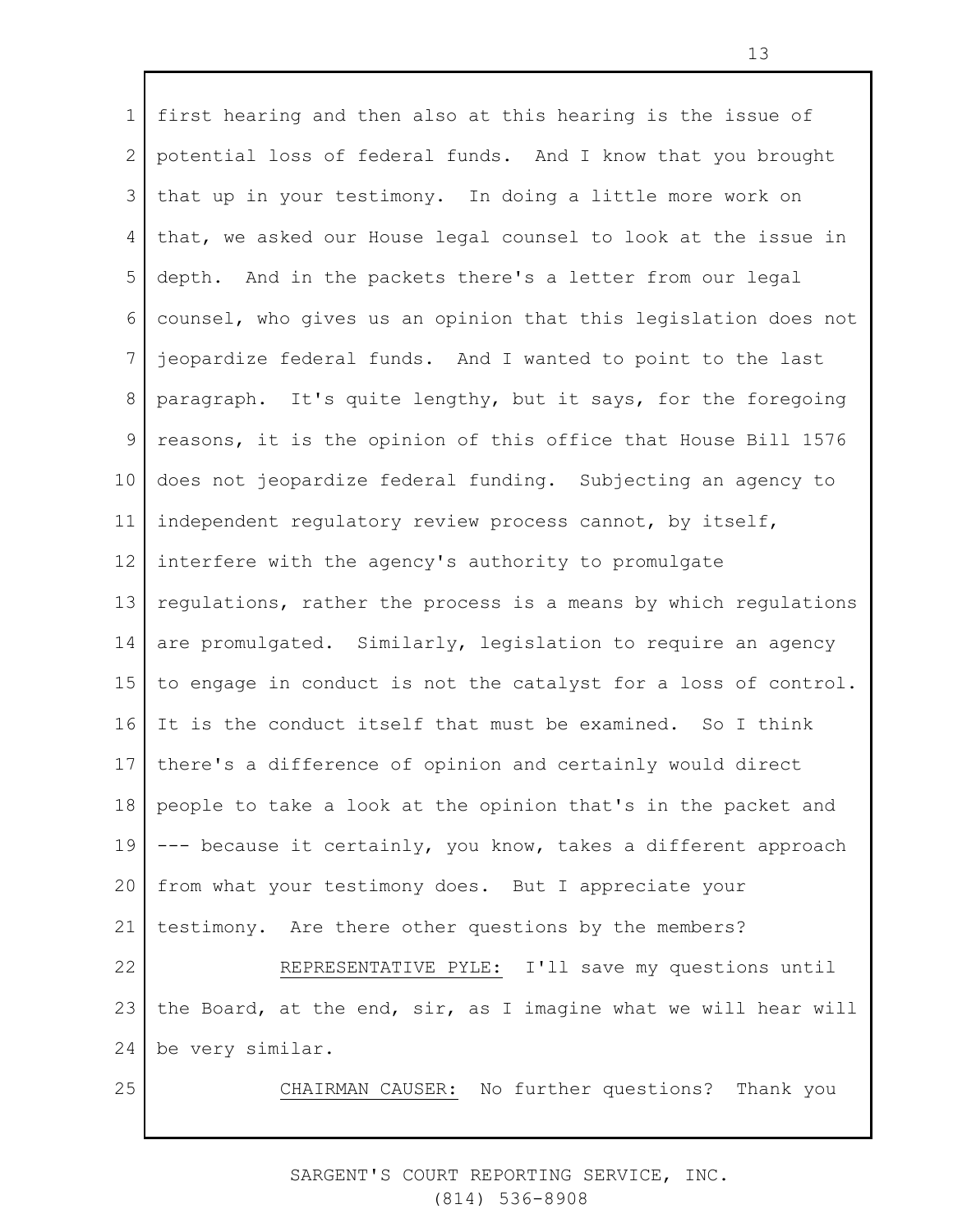1 for your testimony.

2 3 4 5 6 7 8 9 10 11 12 13 14 15 16 17 18 19 20 21 22 23 24 25 MS. SCHELL: If I may, I'd just like to, for the record, acknowledge that we have letters from several other sportsmen's groups opposing the legislation as well, the National Wild Turkey Federation, Quality Deer Management Association of Pennsylvania, Pennsylvania Council of Trout Unlimited, and the Lancaster Red Rose Chapter of the Izaak Walton League. CHAIRMAN CAUSER: We'd be glad to put those with the record, also. We've been receiving testimony from multiple organizations. And certainly we could not have all the organizations testify in person, but any organization that wants to submit comments, we're including that for the record. So many of them are in the packets that you received, but if you have additional ones, please get us those copies and we'll --- MS. SCHELL: Will do. CHAIRMAN CAUSER: --- put them with the record. Thank you. MS. SCHELL: Thank you. CHAIRMAN CAUSER: Our next testifier is Mr. Darrel Lewis, with the Allegheny Mineral Corporation and representing the PA Aggregates and Concrete Association. Welcome, sir, and you may proceed. MR. LEWIS: Thank you. Good morning, everyone. I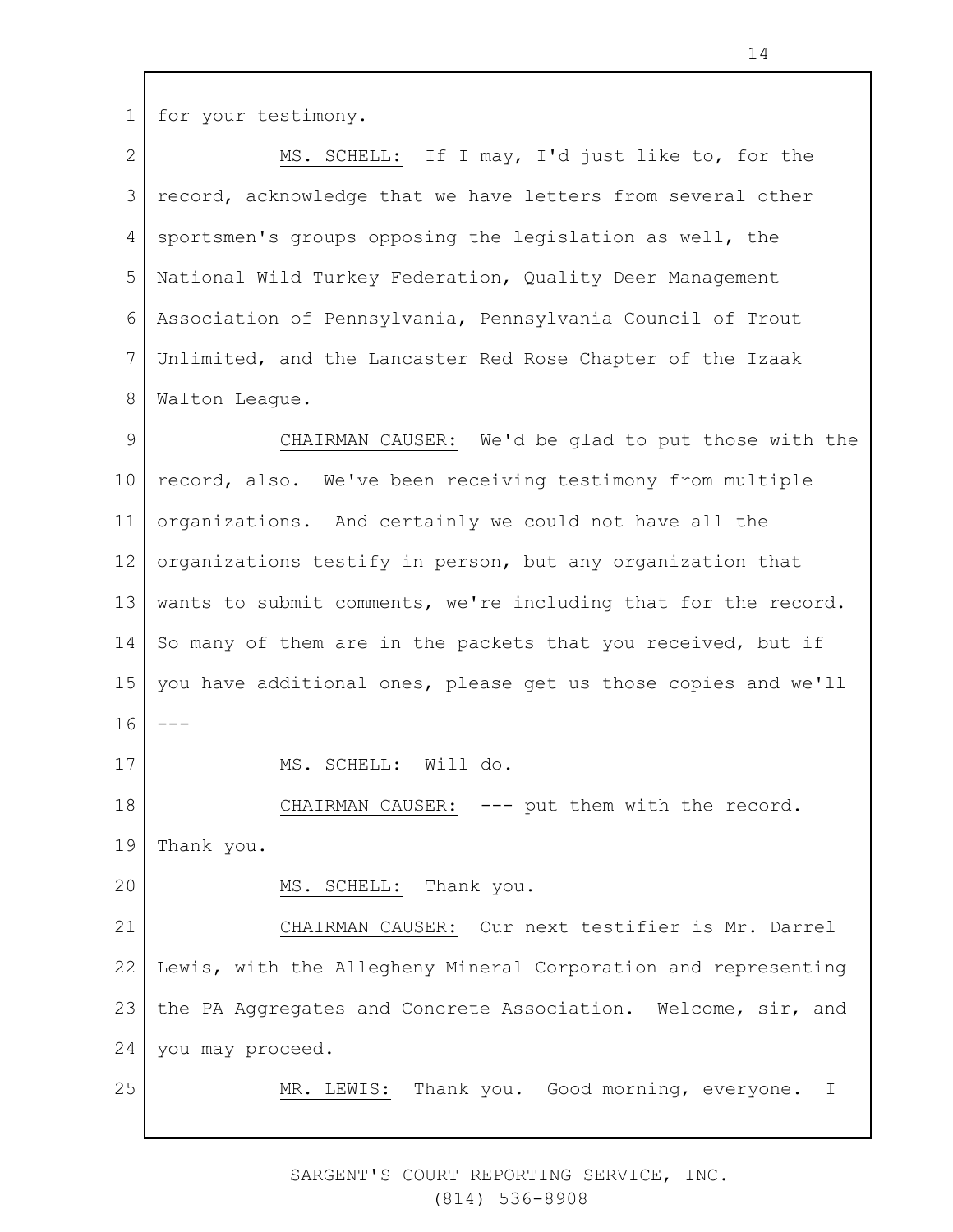1 2 3 4 thank the Chairmen of the --- and the members of the Game & Fisheries Committee and the Environmental Resources & Energy Committee for this opportunity to testify on behalf of the Pennsylvania Aggregate and Concrete Association.

5 6 7 8 9 10 11 12 13 14 15 16 17 My name is Darrel K. Lewis. I'm employed by Allegheny Mineral Corporation, based in Kittanning. Right here. Today, I'm testifying on behalf of the aggregates industry, comprised of crushed stone, sand and gravel and slag producers. Pennsylvania has a long mining history, and our state is one of the largest aggregate producers by volume in the United States. Our association represents both smaller producers, that's companies with one quarry or sand and gravel operation, to companies serving multiple markets in and around the Commonwealth. And above all, I'm proud to say that a great share of our membership is family-owned business, with strong roots over many generations in Pennsylvania. And for my company, that includes a family ownership of 72 years.

18 19 20 21 22 23 24 25 In my capacity as chief engineer at Allegheny Mineral Corporation, I'm responsible for the coordination of all environmental permits required for mining activities. In that role, I have the pleasure of working closely with all state organizations, agencies and commissions, that regulate our industry, including the Pennsylvania Department of Environmental Protection, the Department of Conservation and Natural Resources, the Pennsylvania Fish & Boat Commission and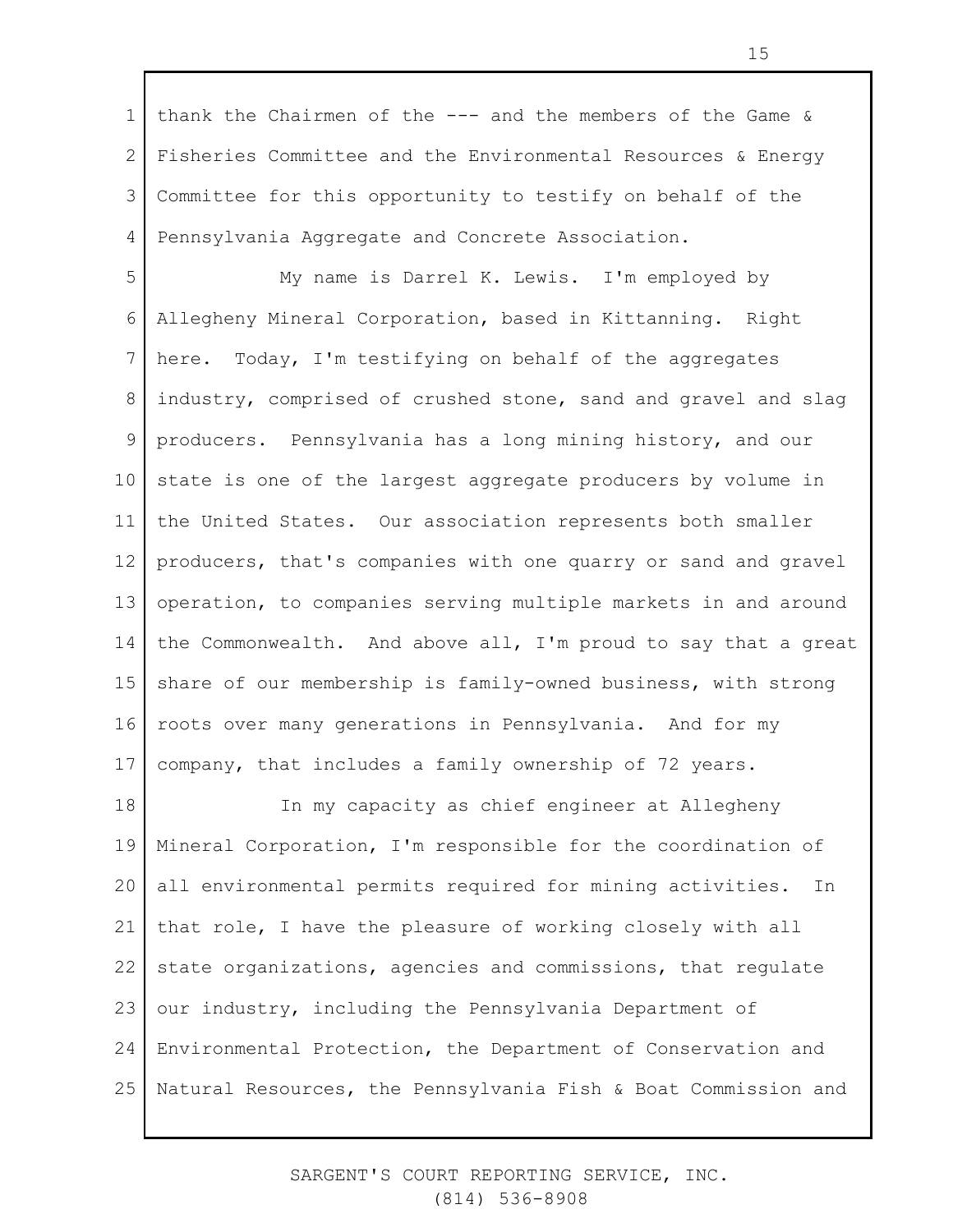1 2 3 4 the Pennsylvania Game Commission. Based on my experience over the last 30-plus years, I, along with the Pennsylvania Aggregate and Concrete Association, support House Bill 1576, the Endangered Species Coordination Act.

5 6 7 8 9 10 11 12 13 Our industry works closely with all regulators to minimize the impact of our activities on the environment. We take a long-term view on our interaction with the environment, as companies make a generational investment every time we develop a quarry or sand and gravel operation. We understand the importance of balancing the benefits of a business, employment and tax base in our local communities, with the principles of sound environmental practices as we live and appreciate the quality of life in our communities.

14 15 16 17 18 19 20 21 I believe that our industry truly wants to meet the expectations and regulatory requirements of the agencies overseeing the Pennsylvania Natural Diversity Index process. At the same time, we hope the regulatory review agencies also understand the impact of their policies and regulations on companies that want to invest in Pennsylvania. Today we need to find the balance between environmental protection and economic development.

22 23 24 25 Economic development and our ability to be responsible to our customers, including state agencies like the Pennsylvania Department of Transportation, depend on receiving timely approvals and responses from the regulatory review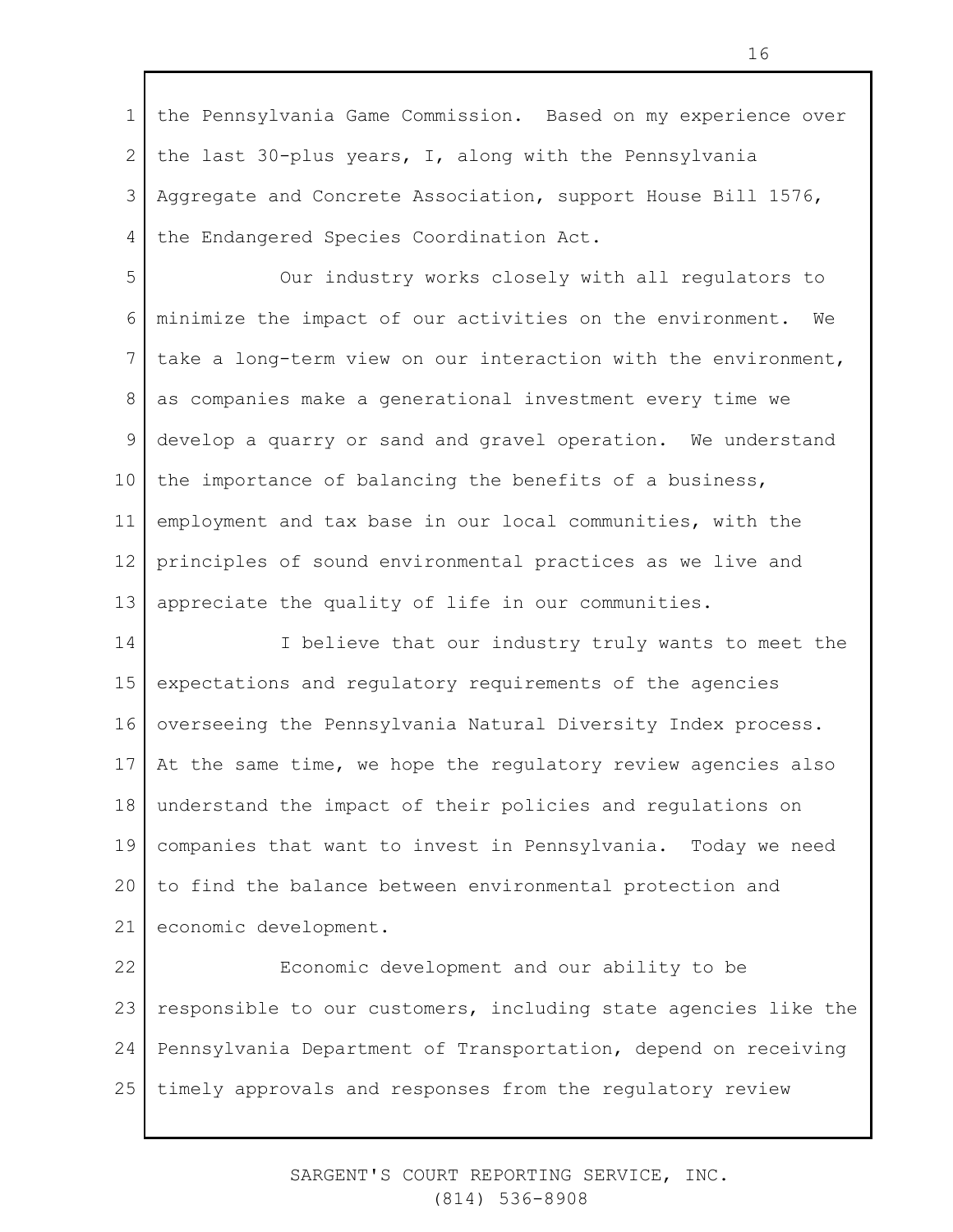1 2 3 4 5 6 7 8 9 10 11 12 13 14 15 16 agencies. The existing Environmental Review Screening Tool administered by the Pennsylvania Natural Heritage Program is useful in identifying whether a potential or actual impact for the planned activity exists under the jurisdiction of any of the review agencies within the project area. However, it does not have the ability to offer what the exact species of concern is in cases or their specific locations. In addition, it does not have the program capability to coordinate among the various agencies or offer mitigation options. Under these circumstances, sometimes it feels like the blind are leading the blind. Industry is told to perform surveys because the agencies are unsure but wish to play it safe. The financial investment for those surveys is considerable, and it appears that it serves no other purpose than to test the resolve of the company to bring good-paying jobs and benefits to the communities seeking a steady employer.

17 18 19 20 21 22 23 24 25 The proposed legislation, the Endangered Species Coordination Act, sets out a consistent framework for review that would complement the goals and objectives of the regulators and the regulated. For the resource agencies, it upholds their regulatory authority. The bill continues to highlight the importance of identifying and protecting the state's endangered and threatened species and habitats. It allows the oversight agencies the opportunity to eliminate duplicative reviews, saves costs and offers a unified platform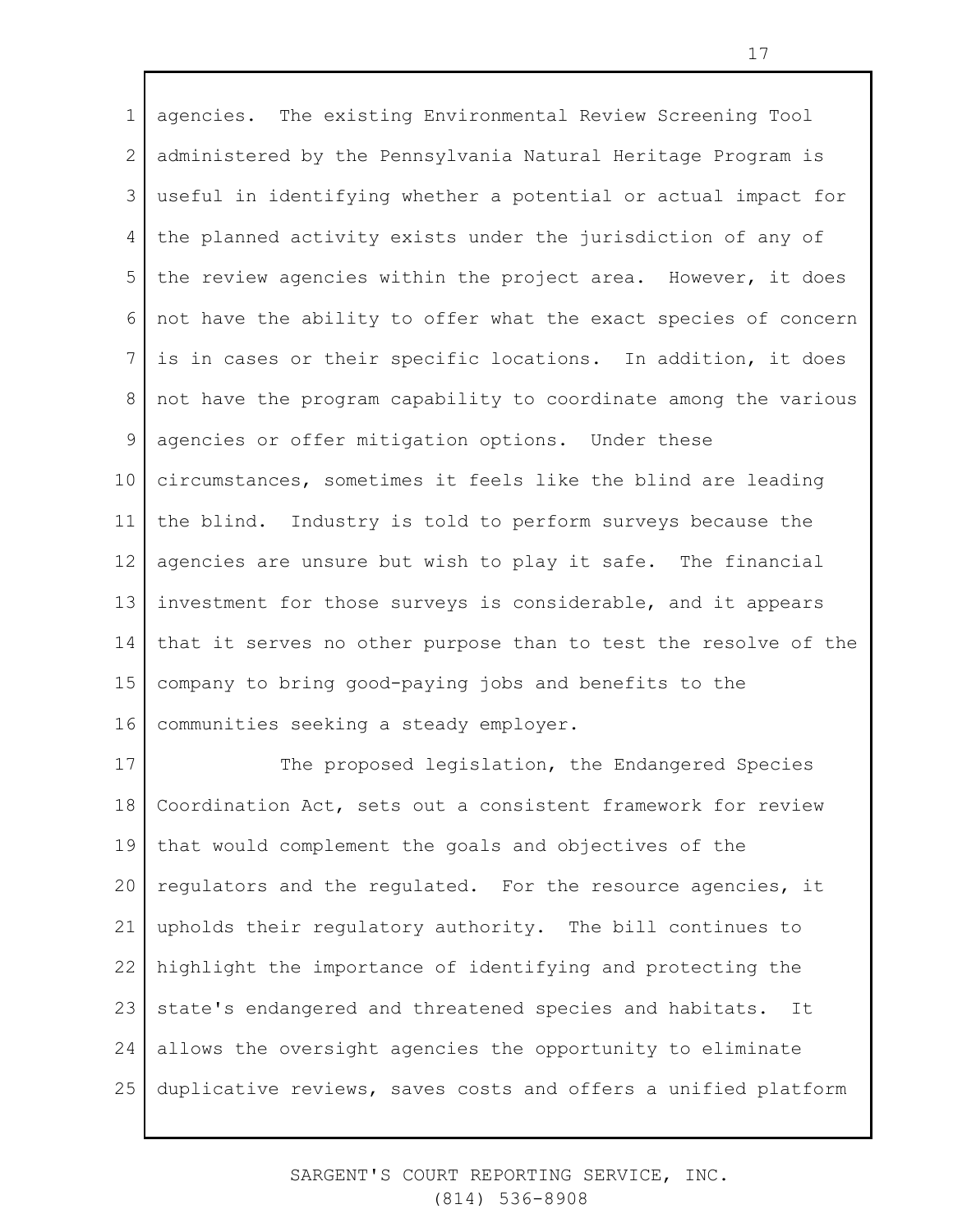1 to make communication and interaction more seamless.

2 3 4 5 6 7 8 9 10 11 For our industry, we welcome the uniform framework for each review by utilizing a single centralized database and a single point of contact to coordinate the searches and responses. Even more importantly, it offers the additional requirement to assist us in the preparation of avoidance and mitigation measures during the planning process. Furthermore, the introduction of the Independent Regulatory Review Commission and the promulgation of regulation strengthens the citizens' engagement with this process and offers an oversight procedure mandated by law for all other state agencies.

12 13 14 15 16 17 18 19 In summary, by enacting this legislation, the longstanding requirements of the Endangered Species Act would be met. The agencies and the industry would realize benefits from a streamlined review process and, above all, mitigation implementation. The Commonwealth would benefit by pooling knowledge and information of all agencies into a single repository for the exclusive protection of endangered and threatened species in Pennsylvania and their habitats.

20 21 22 23 24 25 Lastly, our members would have the ability to identify challenges in the planning process and be able to make the necessary investments at the onset of development, and thus achieve better predictability for our investment in communities. Thank you for this opportunity.

CHAIRMAN CAUSER: Thank you, sir, for your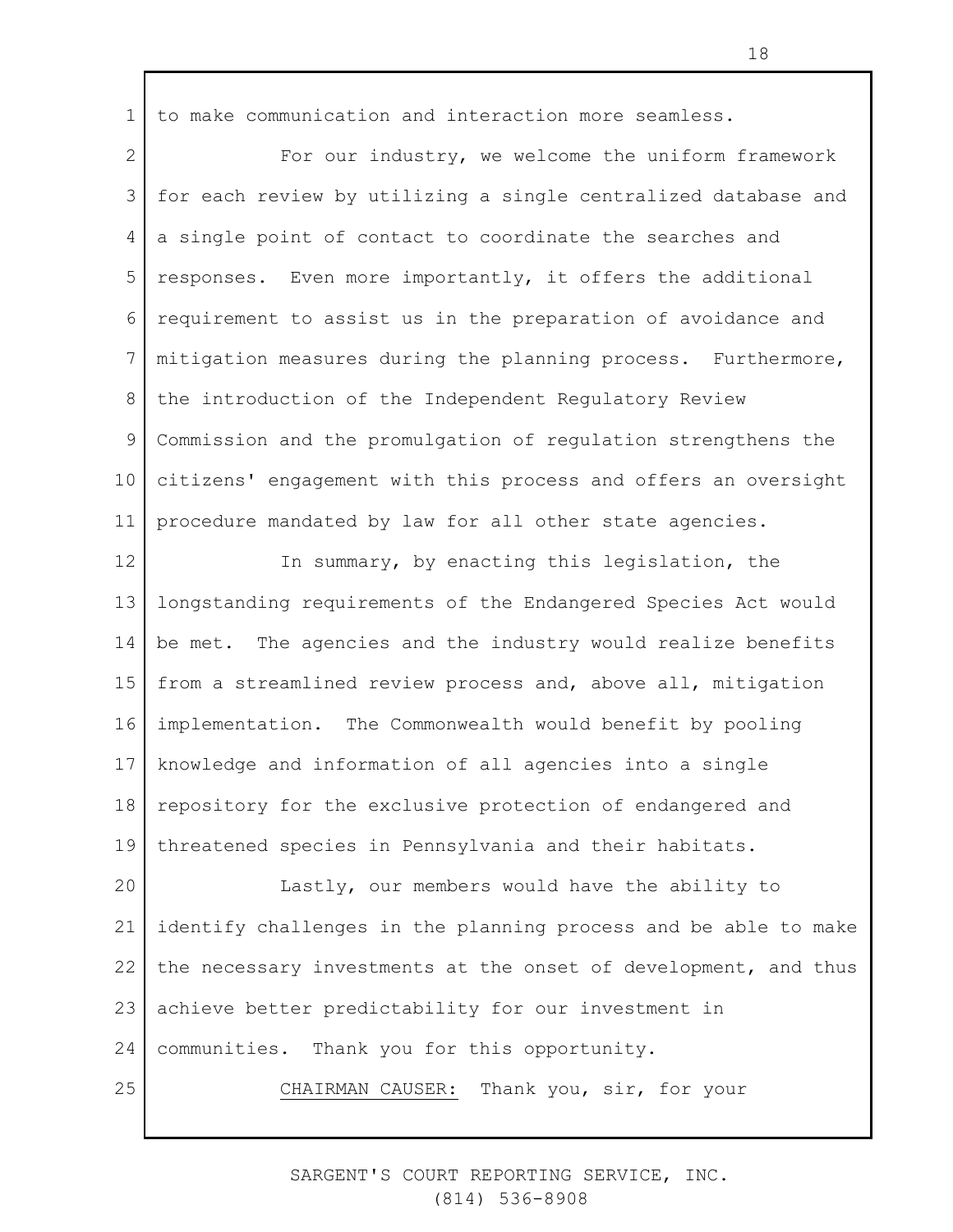1 2 3 4 5 6 7 8 9 10 11 12 13 14 15 16 17 18 19 20 21 22 23 24 25 testimony. We've been joined by two additional members, Representative Galloway and Representative Christiana. So thank you very much for joining us today. Our stenographer is here with us now. OFF RECORD DISCUSSION CHAIRMAN CAUSER: Are there any questions by the members? Representative Pyle? REPRESENTATIVE PYLE: Mr. Lewis, thanks for being here today. You operate Allegheny Mineral, out in west Franklin Township, not too far from here. You brought up something that I think we need to flesh out a little bit more. In the current process --- if you all wanted to expand the quarry, you found more gravel somewhere contiguous to what you have, what is the step by step? First you would what, go out and obtain the land or would you apply to Fish --- or Game Commission first or ---? How does that work? MR. LEWIS: Well, that process is a function of our experience in the industry, but it can vary. But generally, what we have to do now is immediately run a check through the --- through the system to see if there's --- if there's some kind of a hit that shows up on the track before you do anything. Because you make investments, large investments, in properties, and even though they may appear to be perfectly adequate, the same as you're doing --- you know, you just -- you don't know what's over there. So you have to run a search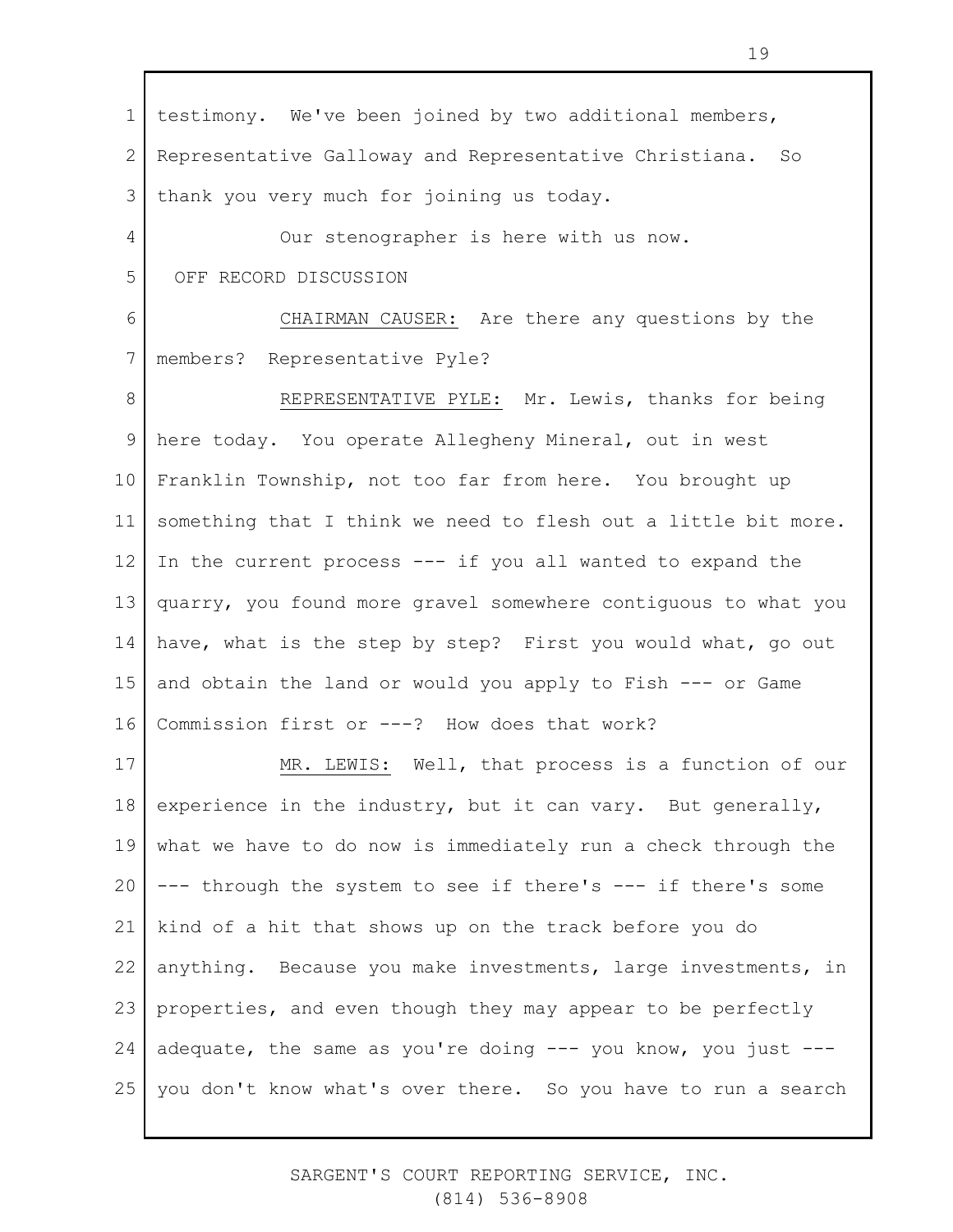1 2 3 4 5 6 7 8 9 10 11 12 13 14 15 on those properties and try to figure out if there's --- if there's something there that's going to be a major roadblock in the process. And even ones that don't appear to be sometimes are. And you get hits, you get tentative hits. You don't get always a complete rendering from any of the agencies on what you're exactly up against. So that commences the process of searching through and corresponding with agencies to flesh out exactly what's there. And then doing studies to prove or disprove that is also necessary. These things can take upwards of a year. If you miss a deadline, you could be out for a year. If you find something that only blooms in August and it's now, you know, you're going to wait. REPRESENTATIVE PYLE: You're going to have to wait until next August to see if it blooms. MR. LEWIS: Right, do that. The same way with some

16 17 18 19 20 21 22 23 of the reptiles and animal species. You have time frames for studies that are --- you know, you have to wait. So they don't --- they're not always conducive. Wintertime is a bad time to start something, so --- unless you're --- you've got a ---. And you know, believe me, we --- the company's been in business 70 years. We do long-range planning and --- but it still becomes very, very difficult even to keep ahead at --- on all the operations.

24 25 REPRESENTATIVE PYLE: Well, I guess the question I'm asking, maybe I didn't phrase it well enough, let's use an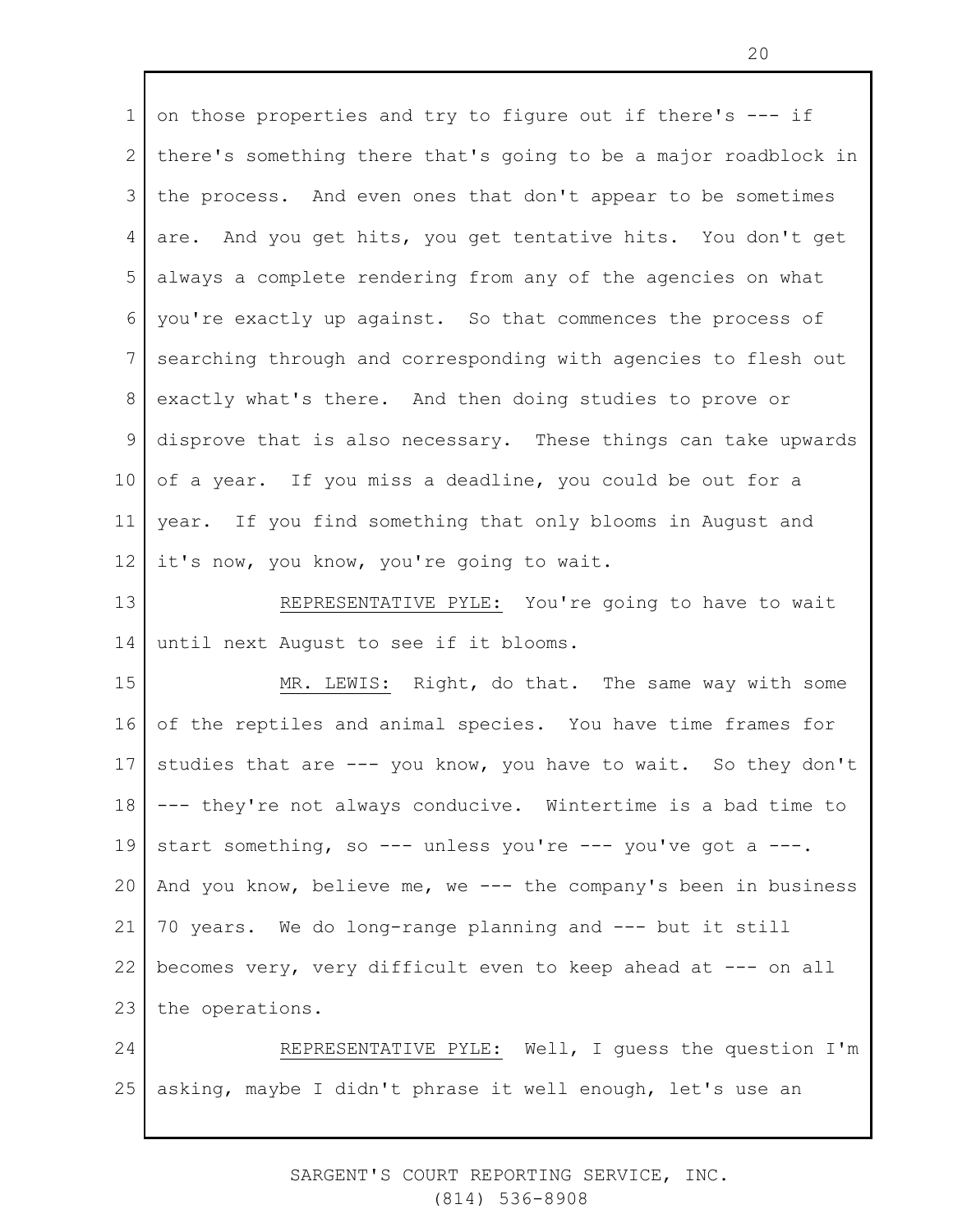1 2 3 4 5 example like your quarry out there. You find a seam of a mineral that you want to go after, okay. Would you first have to buy that and then subject your studies for endangered species to the Game Commission, or is it the other way around, or  $---?$ 

6 7 8 9 10 11 12 13 14 15 16 17 MR. LEWIS: It has become --- it's now the --- the first step is to do the investigation with the commissions, because otherwise you --- you're going to waste your time and money. We have purchased property speculatively, then to find out that you're up against some sort of endangered species. And again, you don't always find that on the first go-around. You can get different levels of hits. You know, it's a constant process. This takes several years. So the --- it's come to the --- it's not just a business decision now to --- I want to buy Mr. Smith's property, because we know it tests out well. We have to go through this --- the review process with the PNDI system.

18 19 REPRESENTATIVE PYLE: Thank you, Mr. Chairman. And thank you, Mr. Lewis.

20 21 CHAIRMAN CAUSER: Thank you, Representative Pyle. Representative McCarter?

22 23 24 25 REPRESENTATIVE MCCARTER: Yes. Thank you very much for your testimony. I'd like to follow up on that last point, if I could, for a second. Under this bill, what --- how do you see this bill changing that process that would help you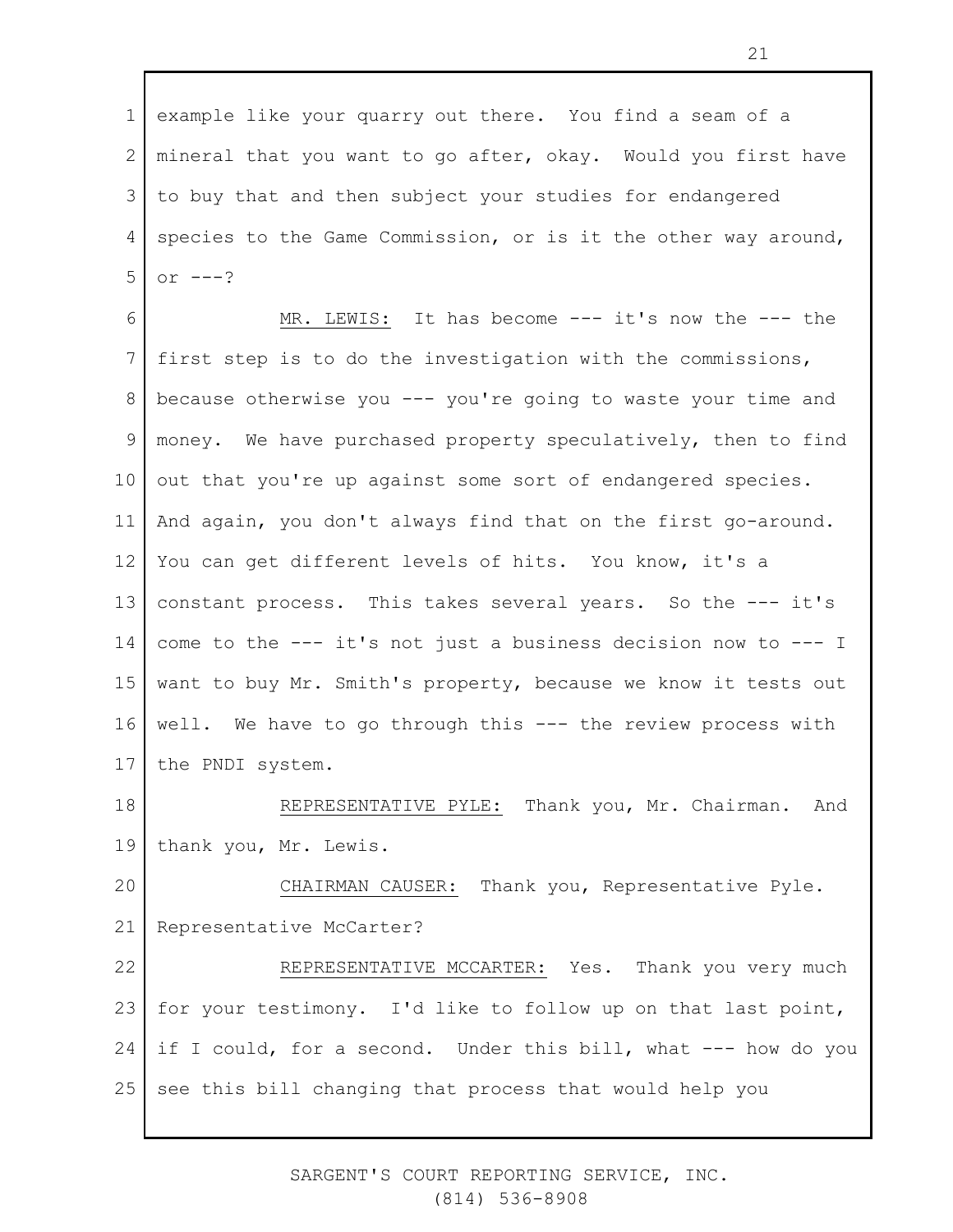1 organize --- your businesses?

2 3 4 5 6 7 8 9 10 11 12 13 MR. LEWIS: It gives us the surety that the species are going to go through the proper process. We found that we're getting hits and roadblocks on things that aren't listed, but the DEP, Department of Environmental Protection, the permit-issuing agency, normally and almost --- well, 99 point something percent, defers to the resource agencies for decisions on how things are to be addressed. So we have not just endangered plant or animal, we have five other categories of things that become --- that carry the same weight. And we need for those --- those and all future candidates to go through the process of --- through the IRRC process, which is --- this act would require.

14 15 16 17 18 19 20 REPRESENTATIVE MCCARTER: So you're suggesting then that the current listings that are on there are not the only problem. These are other species that you're now concerned about that are blocking somehow in terms of the time frame that's your ability to be able to not only purchase land but go ahead and do the extraction from those particular items? MR. LEWIS: Yes.

21 22 23 24 25 REPRESENTATIVE MCCARTER: And consequently, then this bill, because it has a de-regula --- or de-listing procedure, if those species were knocked off, there would still be other species that are in the pipeline, from what you're suggesting, that could still cause that problem?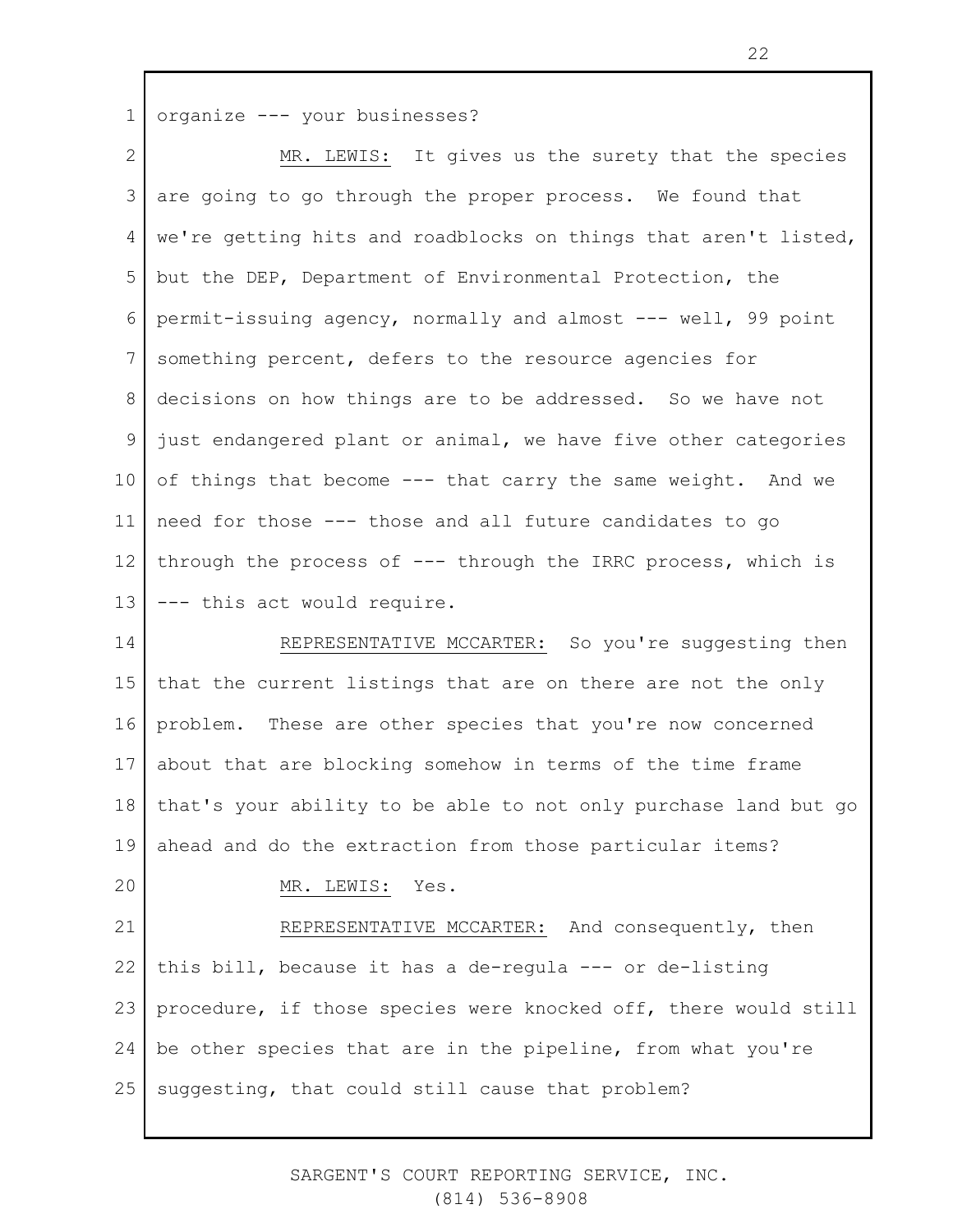1 2 3 4 5 6 7 8 9 10 11 12 13 14 15 16 17 18 19 20 21 22 23 24 25 MR. LEWIS: There may be --- there's species in the pipeline all the time, but they're --- they're not actually out in the open. REPRESENTATIVE MCCARTER: But you referenced five other categories that are causing you difficulty. That's what I'm trying to get to, I guess. MR. LEWIS: Yes, categories like where or species of concern or unknown, those are just impossible to deal with. REPRESENTATIVE MCCARTER: But this bill doesn't address that. MR. LEWIS: This bill would eliminate those from being able to be considered as an item to be addressed in the permitting process. REPRESENTATIVE MCCARTER: So you're --- oh, you're suggesting then that  $---$  but again, that would be up to a two-year process to be able to get that to take place. So you're looking down the road many years, if I understand your testimony then, to try to get to the point that there would be no species listed. Is that what you're saying? MR. LEWIS: Not necessarily no species listed, but they would be listed in a more understandable process. But we have species now. We all know we have certain species that we have to address. We don't always know where. That's the guesswork or the luck of the draw, as to where these are going to be identified. But we do know they're on the list. If you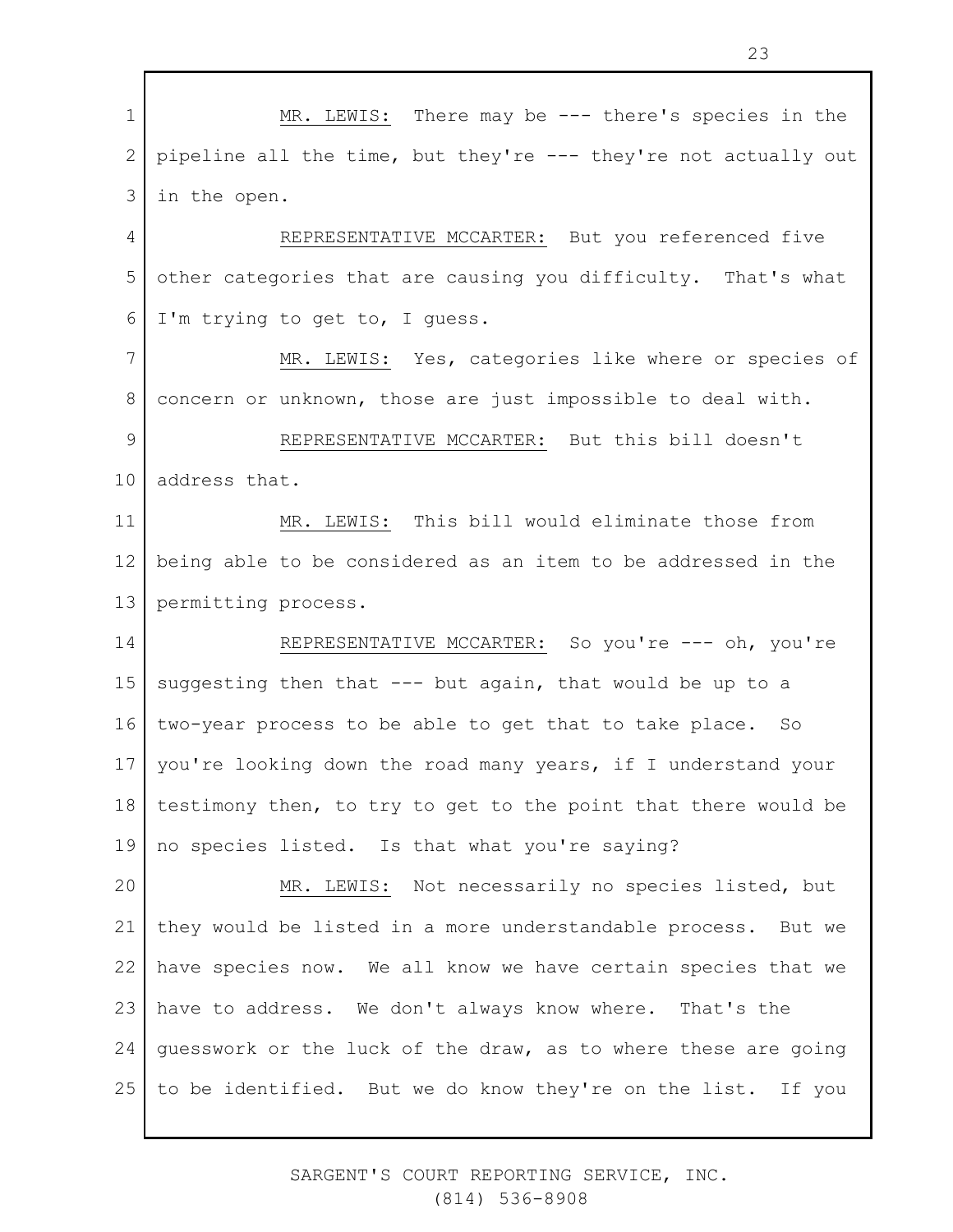1 2 3 4 5 6 7 8 9 10 11 12 13 14 15 16 17 18 19 20 21 22 23 24 25 have species that aren't really on an official list but they're on someone's radar, they're on their wish list, then those are the ones that show up, and that causes additional headache and difficulty. REPRESENTATIVE MCCARTER: Thank you very much. CHAIRMAN CAUSER: Any additional questions? Thank you, sir, for your testimony. Our next testifier is Mr. George Jugovic, General Counsel with Penn Future. MR. JUGOVIC: Obviously not a Croatian representative. CHAIRMAN CAUSER: Welcome. And you may proceed when you're ready. MR. JUGOVIC: It's Jugovic (different pronunciation). And I thank you for having me here. If I can make my technology work, I'll be prepared to testify. Thank you, Chairman Causer, Chairman Miller and members of the Committee for the opportunity to testify on HB 1576. I've represented Penn Future for the past 15 years. We've advocated for a healthy environment and clean energy. We try to position ourselves relatively in the middle in terms of environmental organizations because we promote both a strong economy and a strong environment. We're also the National Wildlife Federation state's affiliate for Pennsylvania. And as such, we represent thousands of supporters, sportsmen and women, anglers and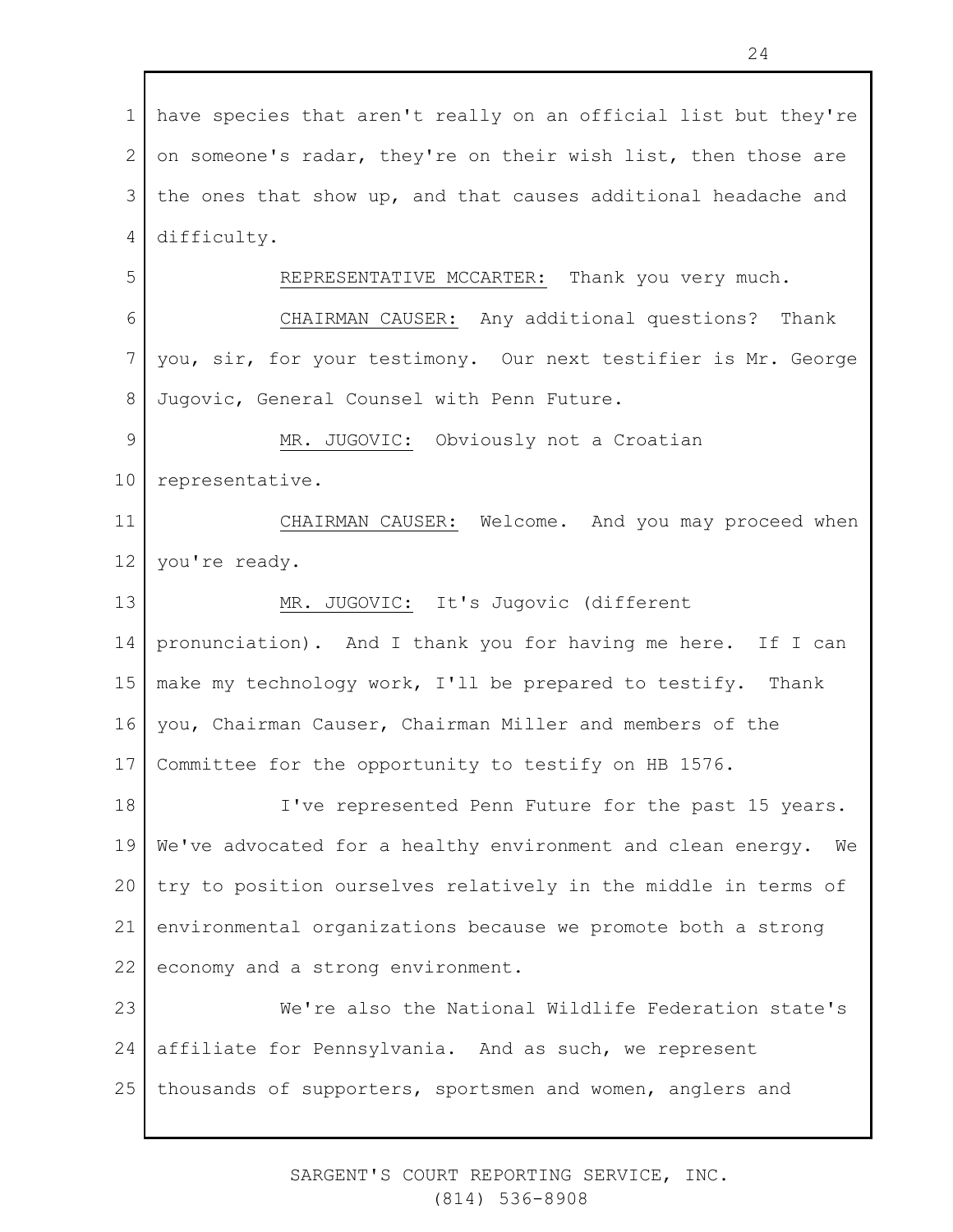1 2 3 4 5 6 hunters, that are dedicated to protecting our ecosystems for the most critical of the native plants and wildlife that are at risk in Pennsylvania. We oppose the passage of HB 1576 in its current form because we think it will grievously harm the Commonwealth's ability to conserve habitat to support native plants and wildlife.

7 8 9 10 11 12 13 I have focused my testimony on a comparison between this bill and the federal Endangered Species Act to illustrate both the very real possibility that federal funds could be lost if this bill, in its current form, is passed, but also to illustrate some of the background and thinking that went into the Endangered Species Act and why the provisions exist the way they do in that law.

14 15 16 17 18 19 I do understand and think it's important for the Representatives here to know that we understand that it's -- these are difficult decisions, listing decisions, that they compromise and that it would be tempting to take the independence of the Fish & Game Commissions away and interject politics into these decisions.

20 21 22 23 24 25 They're difficult decisions for many reasons. Protecting rare endangered species imposes costs on business. We understand that. These are businesses that provide employment in your districts. These are businesses that pay taxes and support your campaigns, both Democrat and Republican. Streams, plants and animals do not vote. And the substantial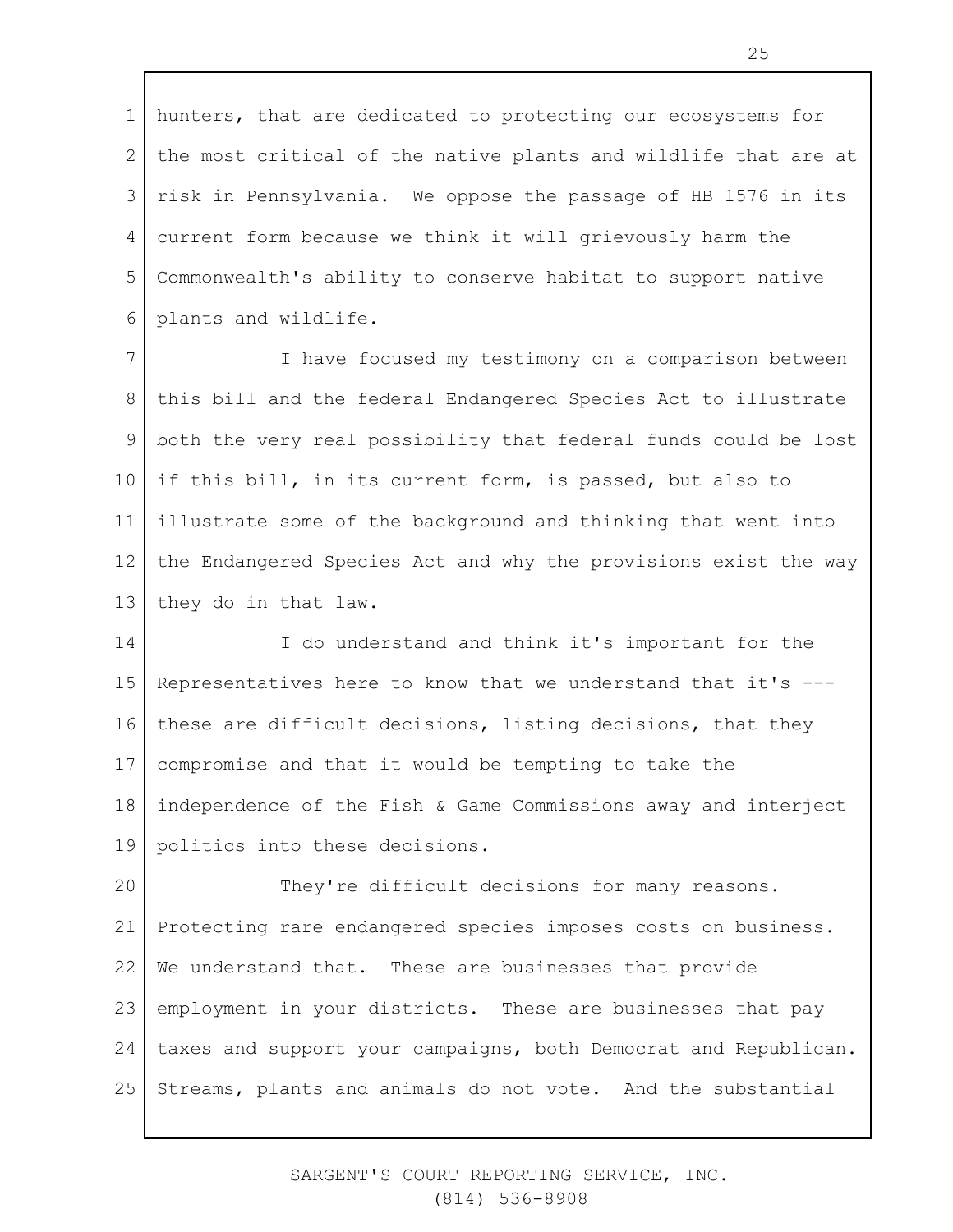1 2 3 4 5 economic benefit that they have provided in past generations and will provide in future generations, if our environment is protected, is difficult --- more difficult to measure than the balance sheet of a coal mine or a gas company, but it is exactly that reason why this legislation is a bad idea.

6 7 8 9 10 11 12 When enacting the Endangered Species Act in 1973, Congress extensively debated the role that economics and politics should play in listing decisions. And that's why in Section Four of the Endangered Species Act it required the responsible agencies to make their decisions based solely on the best scientific and commercial data available, without regard to economics and politics.

13 14 15 16 17 18 19 20 21 22 I would note that Congress did strike a balance and allow consideration of economics to be considered in the definition of critical habitat. When the agency goes and makes that secondary decision after a species is listed to define the boundaries of critical habitat, economics are allowed under federal law to be considered, but not in the initial listing decision. We believe House Bill 1576 unwisely interjects considerations other than science into that initial decision, and that's one of the primary reasons we're opposed to this legislation.

23 24 25 The Endangered Species Act is designed to conserve, not preserve species. There's an important difference --- it's an important issue --- point to understand. The Endangered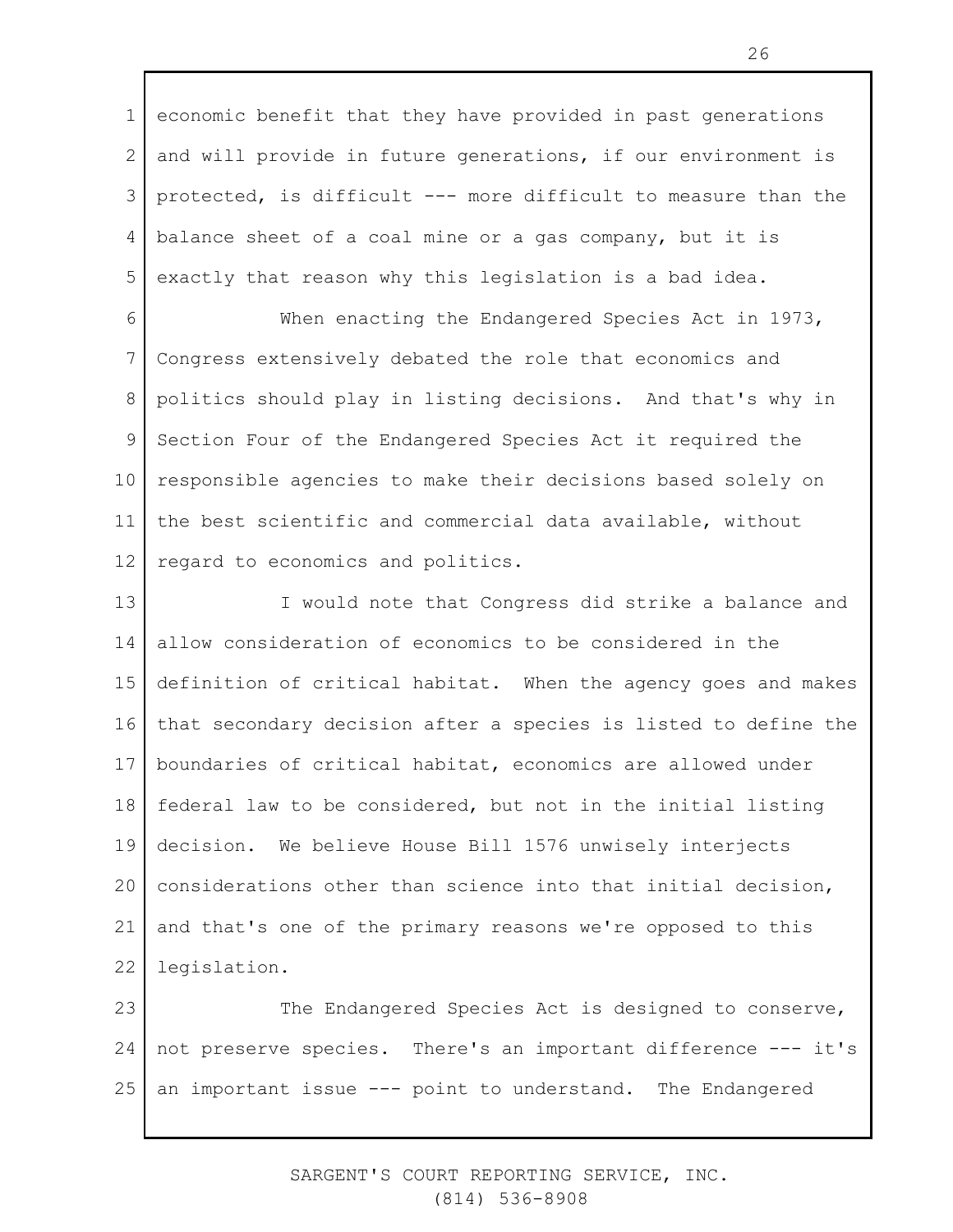1 2 3 4 5 6 7 8 9 10 11 12 13 14 15 16 17 18 19 20 21 22 23 24 25 Species Act is not about protecting individual species of wildlife, whether it be bats or snails or squirrels or plants. The Endangered Species Act is not the Endangered Protection Act, which it was named at one point in time. It's the Endangered Species Act because it defines --- it seeks to protect habitat. It recognizes that --- and this is still true today, habitat destruction is the single most significant cause of species extinction in the world, including the United States. So what the Endangered Species Act is all about is about protecting habitat. And it's not about protecting that one species that's left. Because what's important about species, if you understand, and I'm sure many of you do, having served so long on these committees, it's --- what's important about our ecosystem, about protecting species, it's the interdependence of all the species together that is critical for us to have a healthy ecosystem. It's not about protecting that one last bat. It's not about protecting that one last salamander. It's about protecting its relationship to other species so that --- you have bats that eat thousands of mosquitos. Last week --- and I'm going to get to this later in my testimony, but I'm going to digress now, if you may. Last week, a woman in Pennsylvania died of West Nile Virus. There's still seven persons in critical condition. We spend millions of dollars trying to control mosquitos because they pass along to humans the West Nile Virus and other diseases. The brown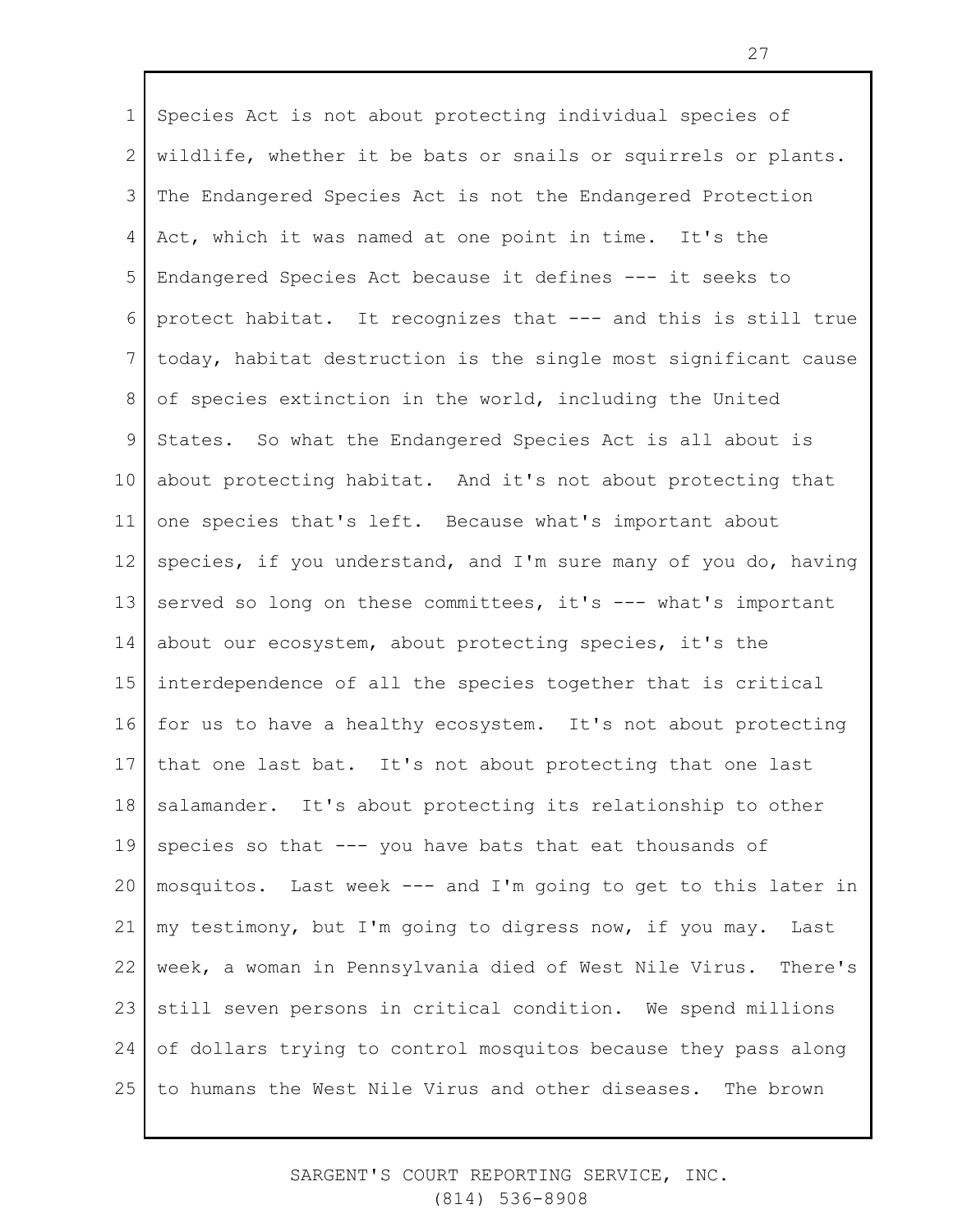1 2 3 4 5 6 7 bat eats a thousand mosquitos a night. A brown bat female carrying pups can eat up to a thousand mosquitos an hour. So when we talk about protecting one little furry creature, it's not about preserving it. It's about preserving its relationship and interrelationship to other critters like mosquitos, their --- what balance they provide and what protection they ultimately provide us.

8 9 10 11 12 13 14 15 16 17 18 19 20 So getting back to conservation versus preservation. The point here is that the way --- though it's somewhat unclear, the phraseology right now in the current legislation, but the --- but it seems to define critical habitat to mean either only that area currently occupied by the species or only critical habitat already designated under the federal Endangered Species Act. If it's the prior, only that area currently occupied by the species, it entirely undercuts the premise of the federal Endangered Species Act, which is to define a critical habitat large enough to allow those species to recover and get off the list. That's the point. Because it's the habitat that's affected that's preventing the species from surviving.

21 22 23 24 25 HB 1576 also violates the Public Trust Doctrine in the Pennsylvania Constitution. 1576 would prevent the commissions from listing the species as threatened or endangered unless its population was limited throughout its entire range. By obligating the commissions to consider the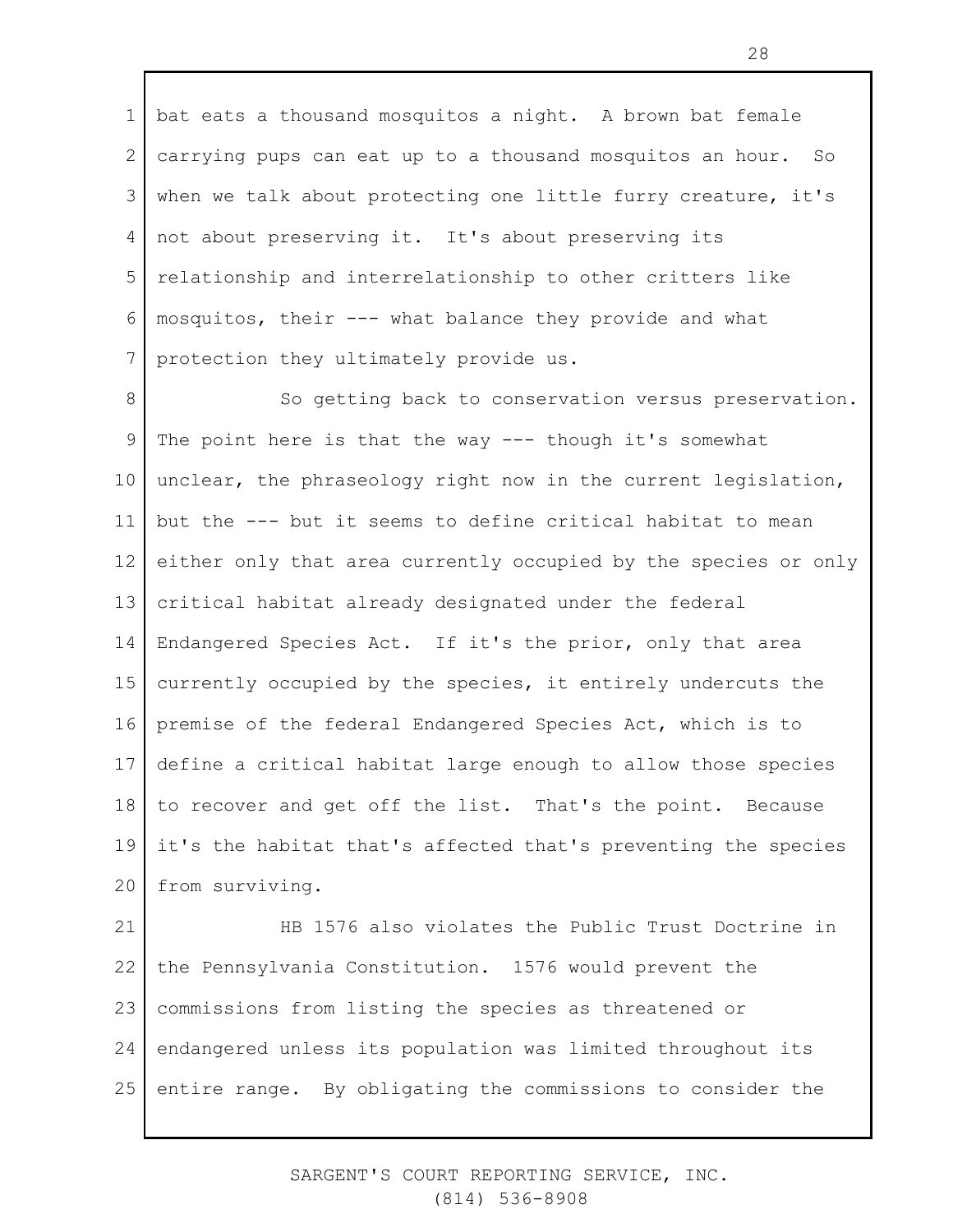1 2 3 4 5 6 7 8 9 10 11 12 13 14 15 16 17 18 19 20 21 22 23 24 species' entire range rather than the portion in Pennsylvania, it prevents the commissions from conserving wildlife populations at risk in Pennsylvania but not elsewhere. So species could be lost in Pennsylvania. As long as they survive in Ohio, West Virginia and New York in adequate populations, they would not be able to be listed by the commissions under this bill as threatened or endangered in Pennsylvania. And the reason that violates the Public Trust Doctrine is --- in the Pennsylvania Constitution is to understand --- it's important to understand that you do not own the wildlife and native plants in Pennsylvania, nor do I, nor do the commissions, nor does the executive branch of the Governor. Under our Constitution, our natural resources are held in trust by you, in trust by the commissions, and in trust by the executive branch for the population, both current generations and future generations. That's what Article I, Section 27 means. That's what the Public Trust Doctrine encompasses. And so, if you prevent the commissions from managing and conserving our species and our --- in Pennsylvania, unless they also exist in Ohio, West Virginia, New York, we're giving up that authority. We're preventing the commissions from doing their job under the Constitution, from protecting our species in Pennsylvania. HB 1576 does not impose an affirmative obligation on persons to protect species the way the Endangered Species Act

25 is. And I'm just going to summarize this section of my written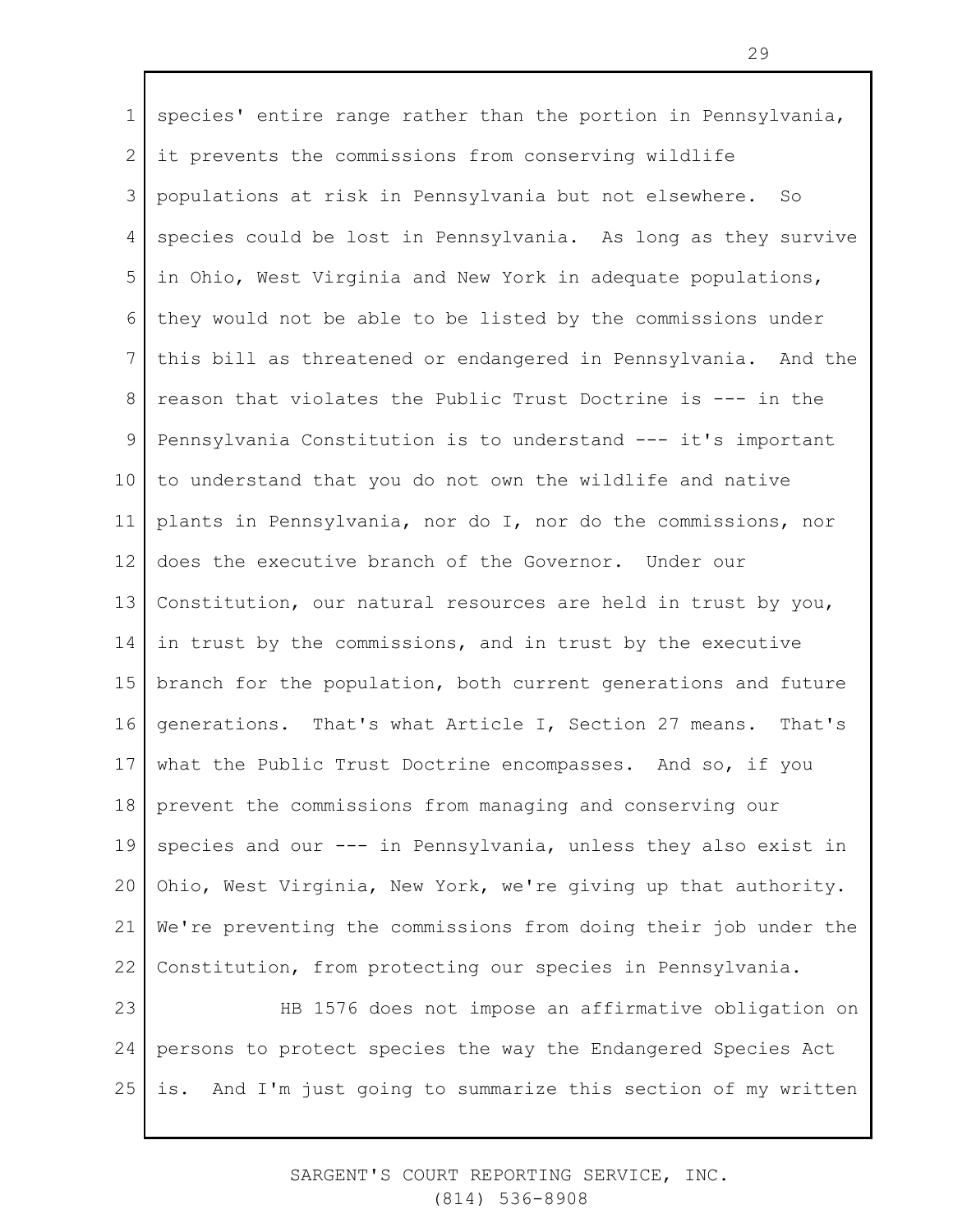1 2 3 4 5 6 7 8 9 10 11 12 13 14 15 16 17 18 19 testimony. The point here is that the Endangered Species Act imposes an extraordinary obligation on individuals to --- and corporations to be responsible for their own --- for their own conduct. It does --- and HB 1576 does just the opposite. It says you can close your eyes to your own conduct, whether you're an individual or a corporation unless the government permitting agency tells you affirmatively that they have data that shows that there is species there that you need to worry about. That is a huge shift in terms of burden. Not one of you I believe on this committee would raise their children to say, you know what, I don't have to be responsible for my own conduct unless the government tells me that what I'm doing is wrong. Who would want to give that responsibility to the government; right? So why would we want to do that in this circumstance when we're talking about endangered species? Persons and individuals and companies have an obligation to be responsible and look out for the consequences of their conduct in this particular circumstance, where we're talking about threatened and endangered species.

20 21 22 23 24 25 Finally, I just want to make the point that this is actually about economics. It's about people. But maybe not in the way that we often think about it. You know, it's not about saving the pretty plant. It's not about saving the fuzzy critter. In 1973, Congress --- U.S. Congress, after extensive hearings, found that protecting threatened and endangered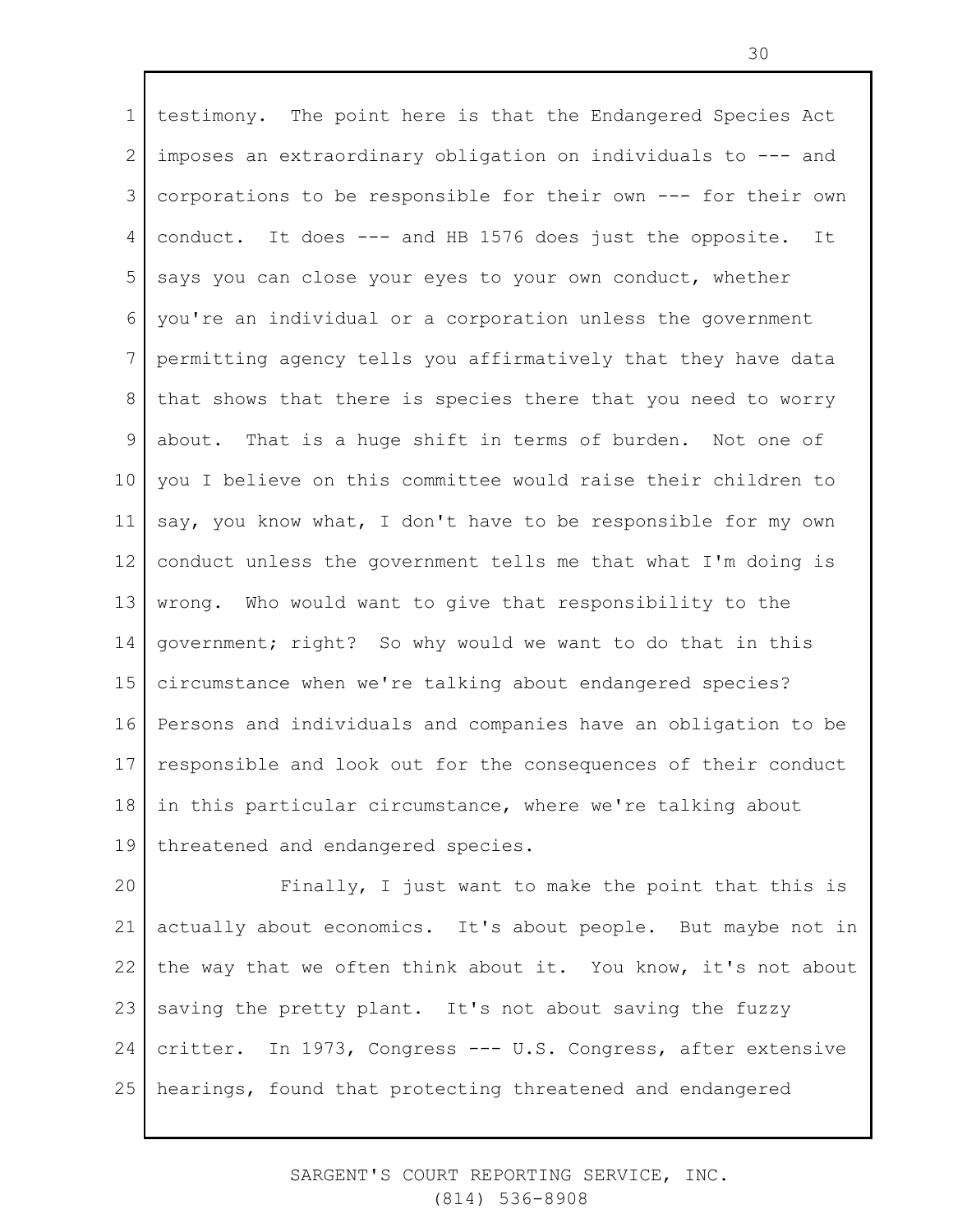1 2 3 4 5 6 7 8 species is vital for not just aesthetic and ecologic reasons but also educational reasons, historic regions --- reasons, recreation reasons, economic and scientific reasons, all of the --- threatened and endangered species have all of --- provide all of those values to our nation. There are many scholars that will testify to this, persons that are more learned than myself. I would urge you to accept the testimony on that issue.

9 10 11 12 13 14 15 16 17 18 19 20 21 22 The total impact of extinction is difficult to predict. We know it is clear that conserving diversity, again, that interdependence I was talking about, is essential to maintaining a healthy ecosystem. The key's not to protecting the one but protecting the many that are interdependent on one another. It benefits society and it benefits our economy. When someone complains about increased costs of conserving the small, furry bat or native plant, consider that at least 25 percent of all prescription drugs dispensed in the United States today contain active principals that are still extracted from wild plants, 25 percent. Our drug industry is a big industry. It's about economics, also. Protection is about economics. Consider the --- that Pennsylvania has spent

23 24 25 millions of dollars on the West Nile Virus, as I had mentioned, spraying for black flies and mosquitoes, and that they are naturally controlled by species that we --- are now being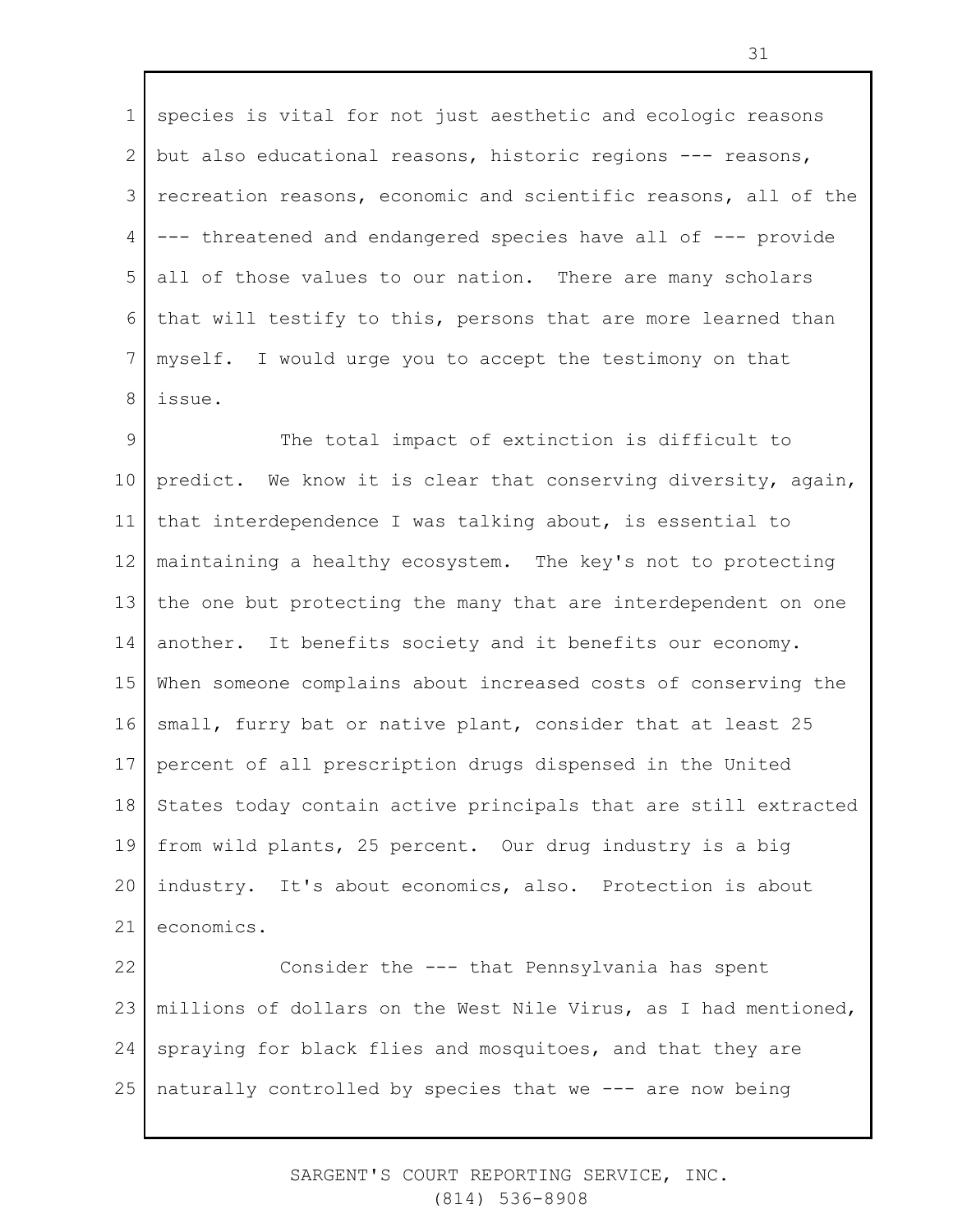1 2 3 4 decimated. Consider that it was a lonely mold that gave us penicillin, a discovery that saved the lives of thousands of soldiers during and after World War II. Threatened and endangered species protection is patriotic.

5 6 7 8 9 10 Consider that when President Ronald Reagan, who was nearly assassinated and fighting for his life, his blood pressure was stabilized with a drug derived from an Amazonian Bush Viper. So I understand the pressure to increase employment and reduce costs on business, but the risk and reward here is high.

11 12 13 14 15 The cost of being wrong about our decision, about allowing a species to be extinguished, is extraordinary. That is why we insulate persons responsible for making these decisions from politics. That is why we require that they make the decision based solely on sound silence.

16 17 18 19 20 21 22 23 24 25 You'll be asked to cast a vote on this legislation at some time. And when you are, I would ask that each of you ask yourselves are you that confident that you're the one who can accurately predict whether that plant or animal is not worth saving. Thank you again for inviting me to participate in this hearing. I hope that I have provided you with some thoughts and some information worth considering. We would be pleased to continue to work with you to resolve the issues that you see are of concern with the current process and to modify the legislation in a way that would preserve the independence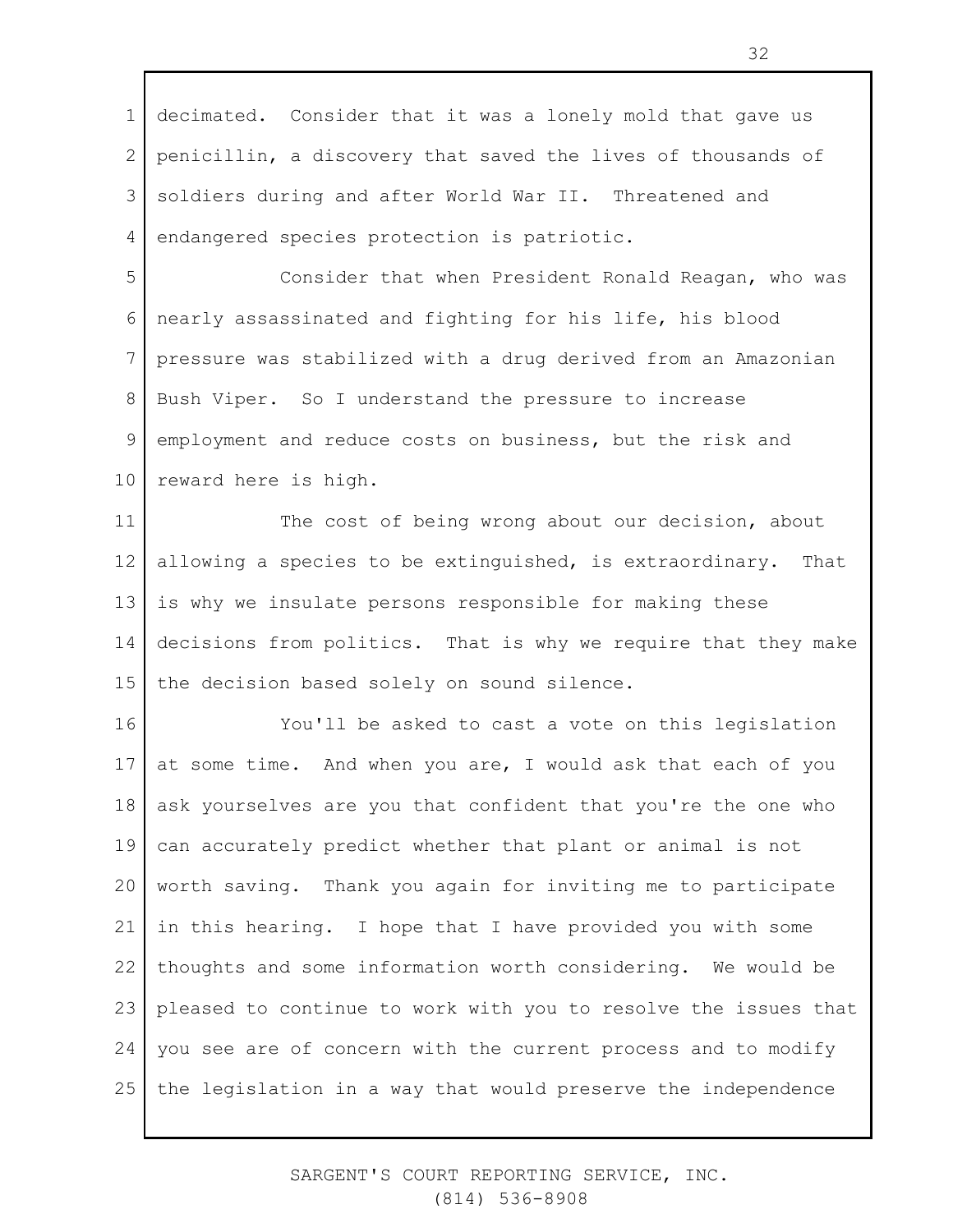1 2 of the commissions but also try to address your concerns. Thank you.

3 4 5 CHAIRMAN CAUSER: Thank you for your testimony. We've also been joined by Representative Bryan Barbin and welcome him, thank him for coming.

6 7 8 9 10 11 12 13 Through your testimony you mentioned numerous times the listing of plants. And there's a lot of misinformation about this legislation, a lot of misinformation in the media. One of the things that strikes me is, you know, the listing of plants is already done through the IRRC process, with the Department of Conservation and Natural Resources. So I want to point that out, that this legislation doesn't have anything to do with that.

14 15 16 17 18 19 20 21 22 23 24 25 MR. JUGOVIC: And I appreciate that. For me, it is --- their process is of concern, but the --- you know, you notice that I actually, in my testimony, did not mention the IRRC process, per se. The federal government lists their species through regulations, also; right? But the issue -- what this legislation does differently is that it does not tie IRRC or the review committees, the General Assembly, to making the listing decision based on sound science alone. If those agencies and this body could not interfere with a decision that was based on sound science, and that then could be appealed by persons who assert that something other than science was interjected in the process, then I think that that would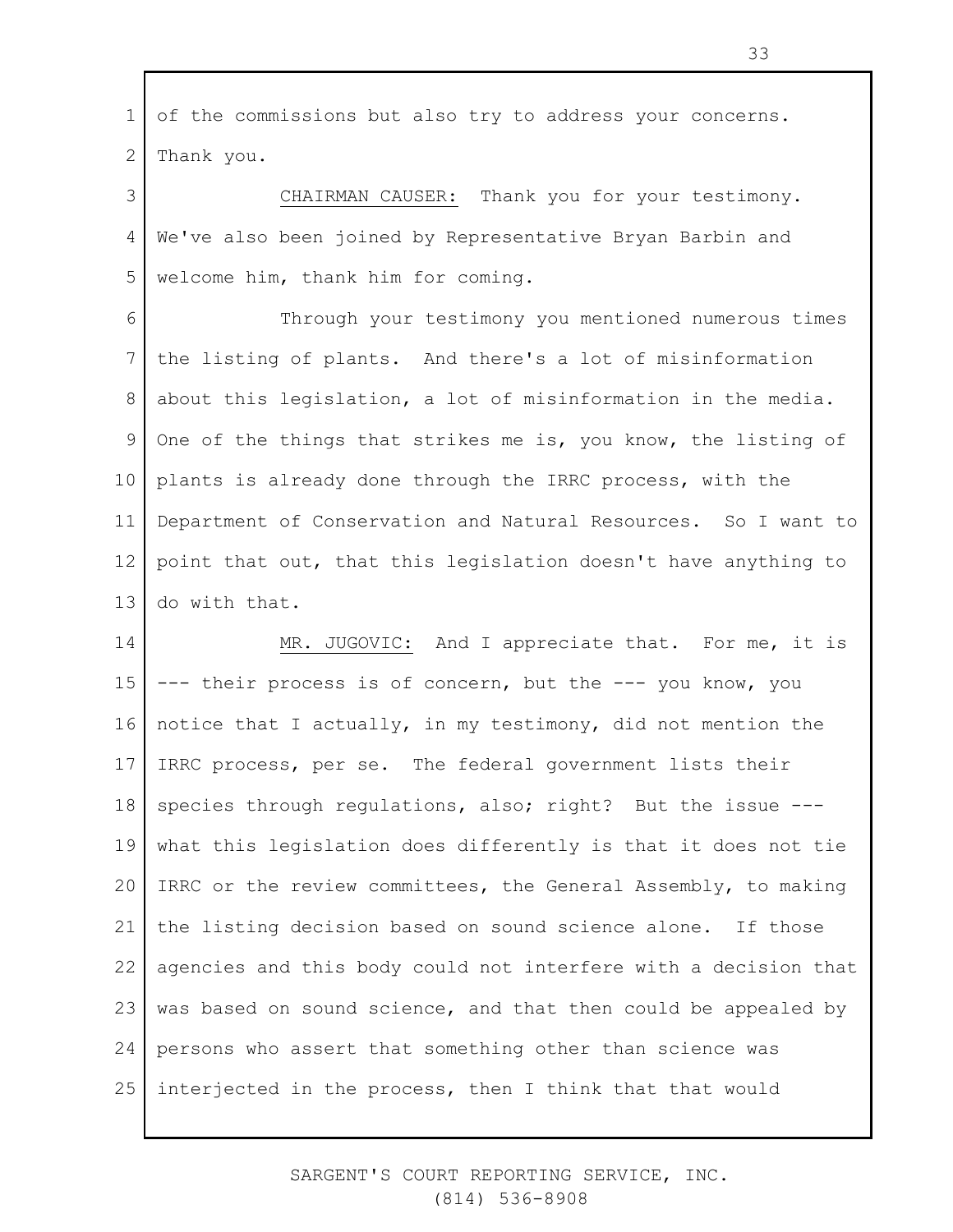1 2 3 4 5 6 7 8 9 10 11 12 13 14 15 16 17 18 19 20 21 22 23 24 25 preserve, you know, insulate the decision, which is the critical aspect here, the basis ---. CHAIRMAN CAUSER: But I'm pointing out in your testimony you specifically say that House Bill --- in the third paragraph, House Bill 1576, because it will grievously harm the Commonwealth's ability to conserve native plants, and that this has nothing to do with that. MR. JUGOVIC: But the other --- the other aspects of the bill would apply. CHAIRMAN CAUSER: Questions, Representative Pyle? REPRESENTATIVE PYLE: Thank you for coming, Mr. Jugovic. And I do have a lot of Croats in my hometown. Sound science, that's a --- that's a very operative phrase. How is that science currently propagated in identifying endangered species? MR. JUGOVIC: The Game Commission & the Fish Commission use --- my understanding is that they use --- make their decisions based on science. REPRESENTATIVE PYLE: How is that science formulated is what I'm asking? What is the source of that science? MR. JUGOVIC: I would imagine that they do literature sources, as well as use their own experts to -- they also accept public comment on --- throughout their process. REPRESENTATIVE PYLE: Do these experts include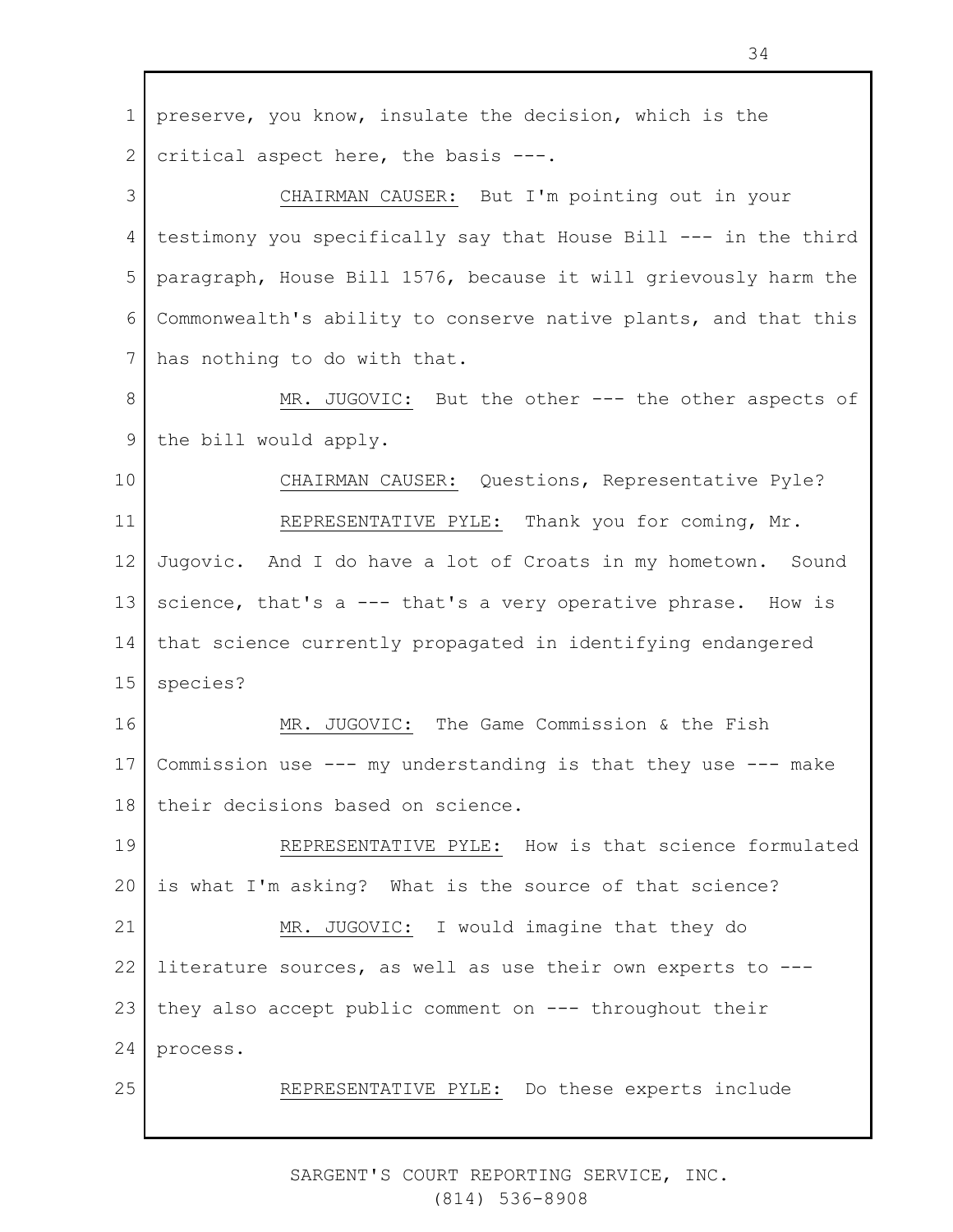1 2 3 4 5 6 7 8 9 10 11 12 13 14 15 16 17 18 19 20 21 22 23 24 25 college students electrofishing for species? MR. JUGOVIC: I would think that that might be possible, that they would gather information --- REPRESENTATIVE PYLE: It is possible. MR. JUGOVIC: --- that they would gather information that way. REPRESENTATIVE PYLE: Sorry for the rhetoric. How do we deal with endangered or threatened species that are avian? You had mentioned that it's more about the habitat, it's about protecting the range. And just to use your example, the --- I forget, the small, furry brown bat or something. I'm aware there's a white-nosed syndrome that we did not cause. The leading theory is it was brought over by cave explorers in Europe, where they dealt with this 30 years ago. Sound science, using existing known points and building from there, any idea how did Europe cure the white-nosed syndrome? MR. JUGOVIC: I don't think that they cured it. My understanding --- and I'm not a biologist, although I have a biology background, --- REPRESENTATIVE PYLE: Sure. MR. JUGOVIC: --- but my understanding is that they didn't, quote, cure it. The Brown --- the bat that live in hibernacula in Europe actually adapted to live with white-nosed syndrome. So they actually do --- are exposed and do get white-nosed syndrome, but for whatever reason, through years of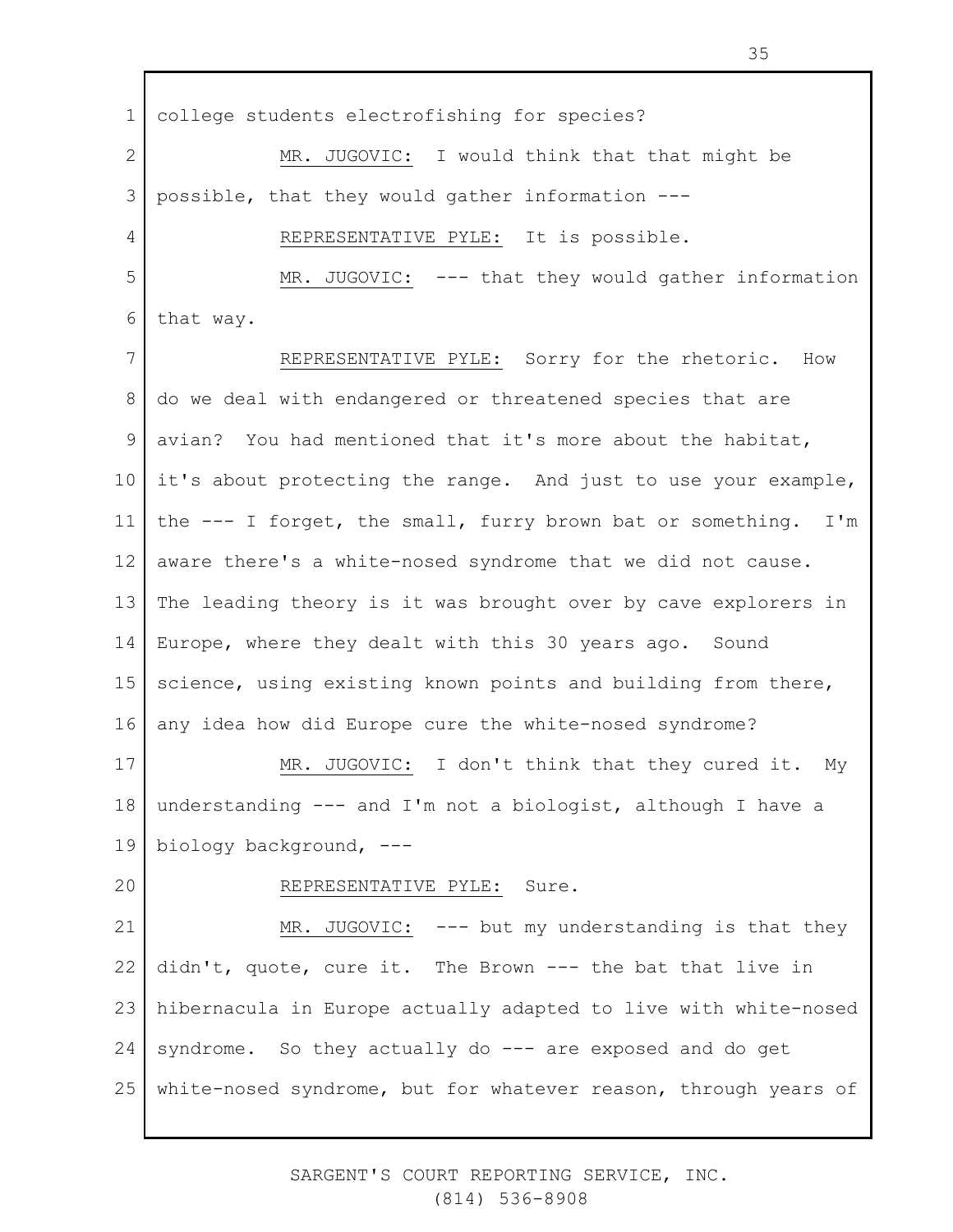1 2 adaptation, they are not affected by it the way the bats are here.

3 4 5 6 7 8 9 REPRESENTATIVE PYLE: A beneficial gene mutation allowed them to adapt to this disease and survive. Now, in Pennsylvania I'm aware that this white-nosed syndrome's currently dropped about 90 percent of the bats. Got guys at Penn State and all over the place working on this. And being viral in its nature, it defies our science and continues its lethal march.

10 11 12 13 Now, back to the identification of habitat. How do you declare a range on an avian species that migrates? Do we just declare like --- I mean, I know --- and I'll save this question for Mr. Arway later. They migrate.

MR. JUGOVIC: What migrates?

14

15 16 17 18 19 REPRESENTATIVE PYLE: Bats, ducks, all avian species do with the weather. Seeing as how our science has not been able to cure this scourge upon their species, do we just write off what common --- the little brown bat lives in houses and trees.

20 21 22 MR. JUGOVIC: Actually, they're --- it depends on what portion of the species, but they live in hibernacula naturally, and that's where they get the ---

23 24 25 REPRESENTATIVE PYLE: Little Browns do? MR. JUGOVIC: --- white-nosed syndrome. REPRESENTATIVE PYLE: That's because of their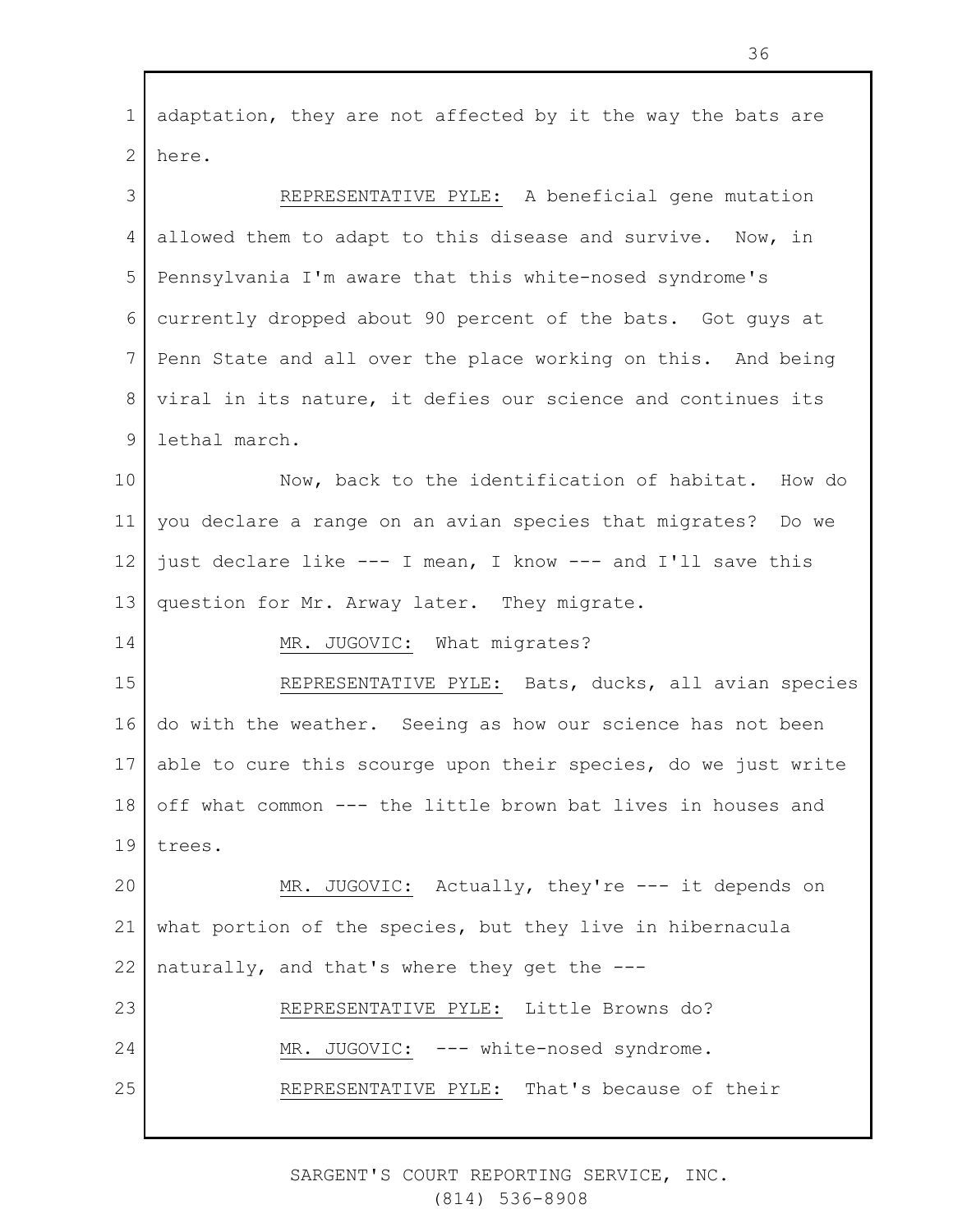1 2 3 4 5 instinctive --- to maintain body heat, they mass together in a ball to conserve heat within, like you said, hibernacula. It could be caves, trees, houses. You know, Mr. Chairman, I'm going to reserve the next question because I think it's better suited for our friends with the Game Commission, ---

MR. JUGOVIC: I appreciate it.

7 8 9 10 11 12 REPRESENTATIVE PYLE: --- on how they deal with those identifications. But back to the sound silence. Who actually does these studies? If we're going to rest our case --- and I'm with you. I grew up here. I like the animals here, all of them. How do we know we're using sound science? Who propagates that science?

13 14 15 MR. JUGOVIC: Look, I mean, someone has to ultimately make that decision. I mean, there are scientists that propagate science.

16

6

## REPRESENTATIVE PYLE: Sure.

17 18 19 20 21 22 23 24 25 MR. JUGOVIC: That's why they're called scientists, right. And ultimately, someone has to make a decision on which science --- which --- you know, which studies are valid and which studies aren't valid. Plainly, somebody has to be responsible for that. Under the federal law, that would be the National Marine Fisheries Service or National --- or Fish & Wildlife Service, depending on whether you're talking about, you know, the oceans or whether you're talking about wildlife. That goes through a regulatory process. But then because of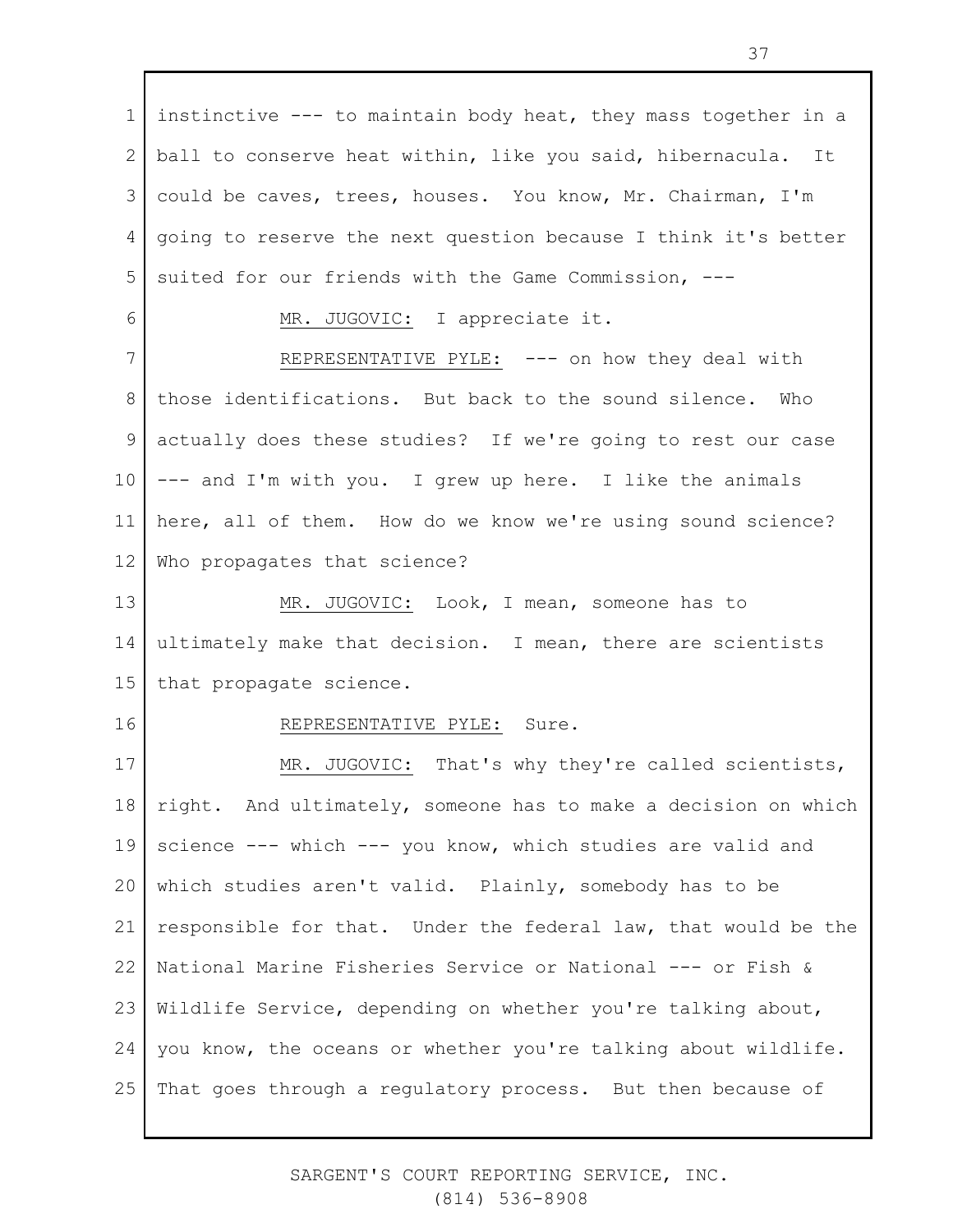1 2 3 4 5 6 7 8 9 10 11 12 13 14 15 16 17 the legal standard that applies, that it has to be solely based on science. You know, you have deference, of course, that's granted to the agencies. But what's critical is that it can be challenged in court and that issue can be litigated, whether they base their decision solely on sound science and whether they had substantial evidence to support their decision that they made. And obviously, they're humans, but you put controls on that by limiting what they can consider and what cannot be considered in the listing decision. And what's different about that in HB 1576 is you cannot consider economics on the federal level in the listing decision, and you cannot consider --- have political considerations come into play in the initial listing decision. And that --- you know, that was --- is my primary concern with 1576. The Game Commissions are --- well, you all know that they're not completely isolated from politics; right? I mean, you know, they have to come to you if they want a permit, want to raise their permit fees.

18 19 20 REPRESENTATIVE PYLE: Or hunting license or fishing license. And being a member of those committees for ten years, I can remember it once.

21 22 23 24 25 MR. JUGOVIC: And you could --- and you could call them in front of you to testify on decisions that they make, and you can hold hearings like this; right? I mean, so it's the idea that they are completely insulated and sort of in a black box and responsive to no one in the community is I think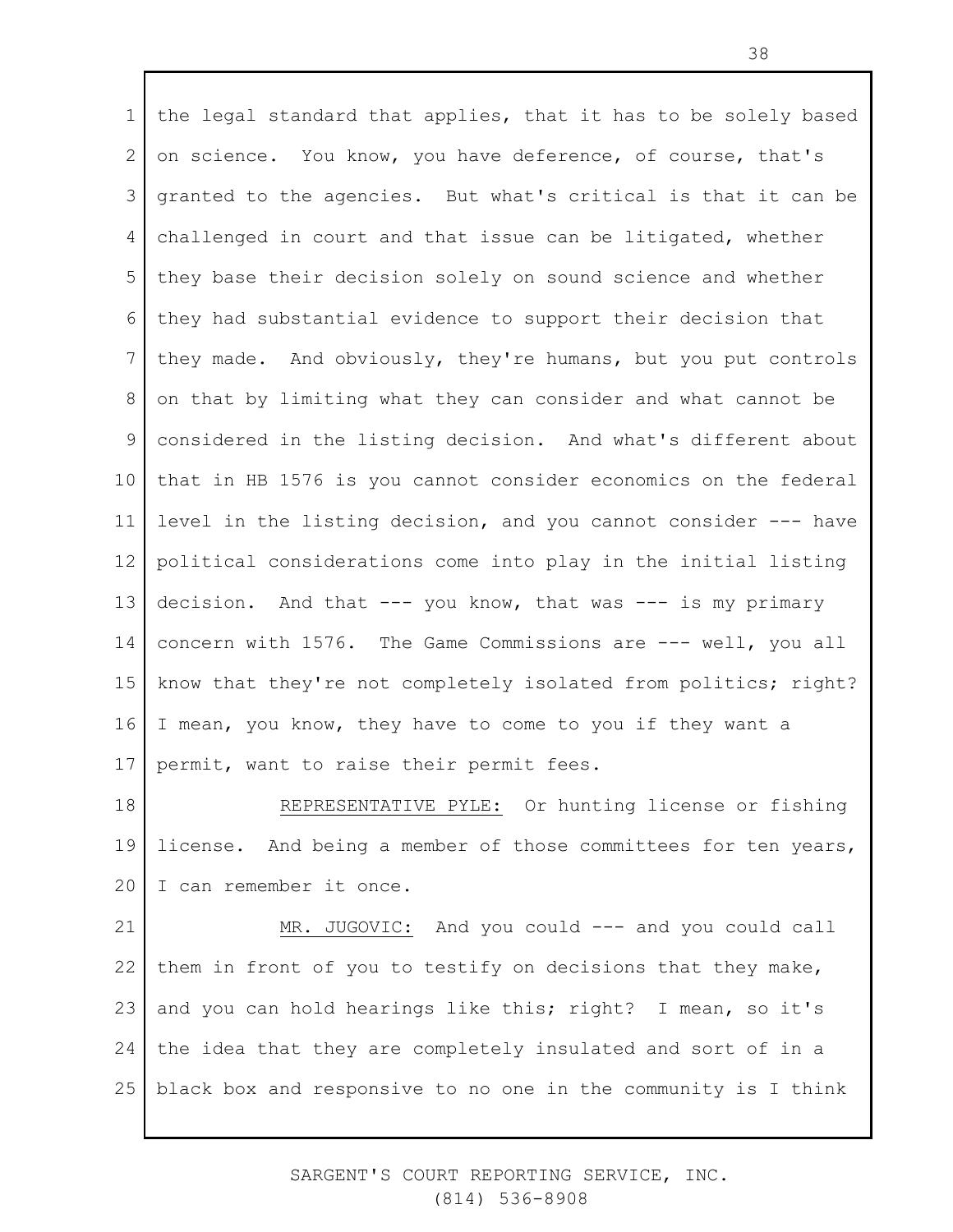1 2 3 4 5 6 7 8 9 10 11 12 13 14 15 16 17 18 19 20 21 22 23 24 25 a mischaracterization by those that sort of try to portray it that way. Also, most importantly, the reason they were set up that way is to be responsive to us, right, to hunters, to anglers, who provide them their budget by buying licenses. REPRESENTATIVE PYLE: I know a few other of my colleagues who couldn't make the trip west that would differ greatly in that assessment, sir, respectfully. MR. JUGOVIC: Absolutely. REPRESENTATIVE PYLE: Thank you, Chairman. CHAIRMAN CAUSER: Thank you, Representative Pyle. MR. JUGOVIC: Thank you. CHAIRMAN CAUSER: Chairman Miller? CHAIRMAN MILLER: Thank you. In your testimony, with House Bill 1576 would interject politics and other non-science-based considerations into listing decisions made by the commissions in stark contrast to the federal ESA. Can you just walk us briefly through the federal ESA? Is there no oversight? If somebody at the federal level says this is endangered species, they put it on the list and there is no oversight by any agency within the federal government? MR. JUGOVIC: Thank you for the question. I'll try my best to answer it succinctly. CHAIRMAN MILLER: Thank you. MR. JUGOVIC: There are two federal agencies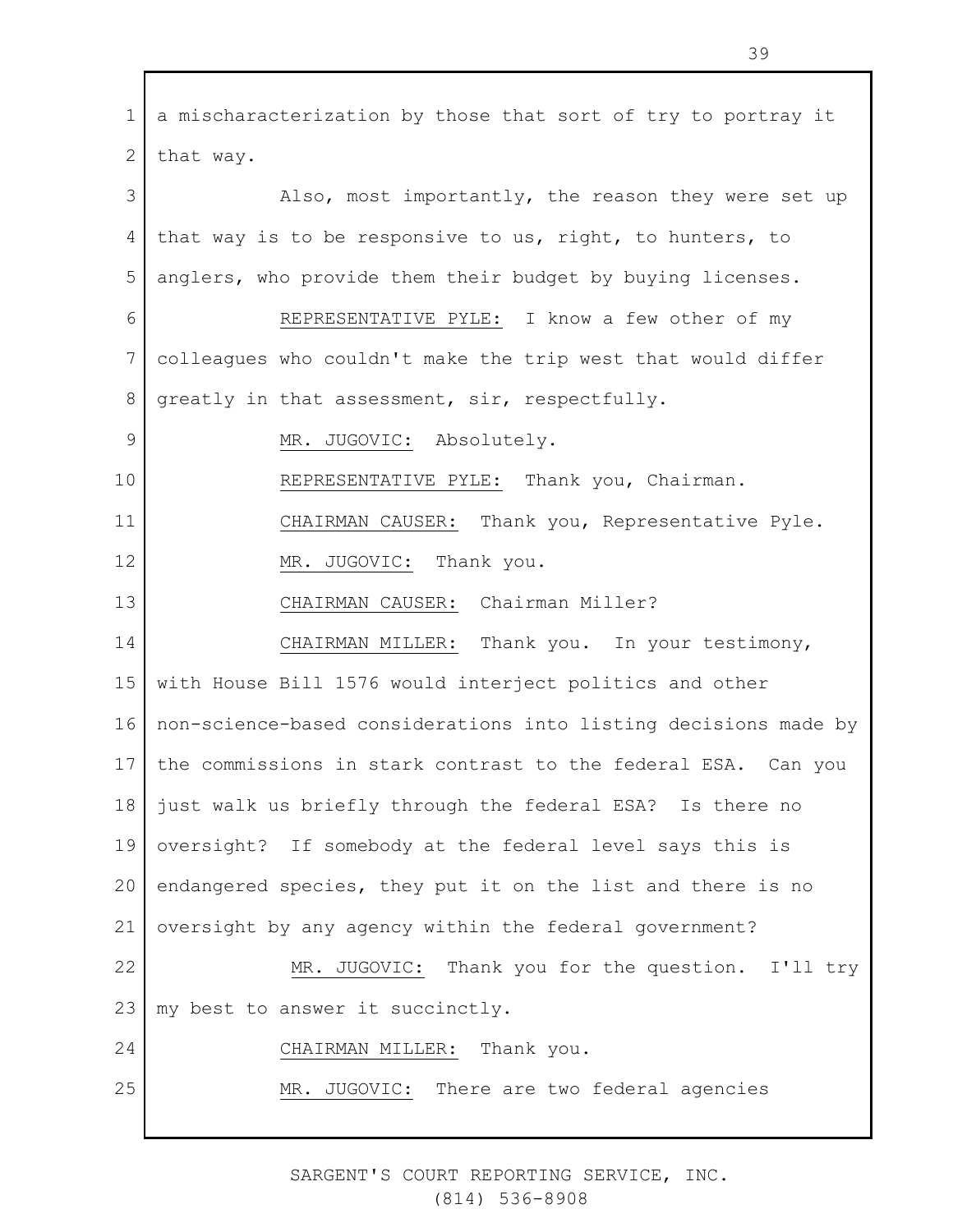1 2 3 4 5 6 7 8 9 10 11 12 13 14 15 16 17 18 19 20 21 22 23 24 25 responsible for listing decisions under the federal Endangered Species Act. One is the National Marine Fisheries Service, and they have responsibilities for whales and fish and tuna and salmon. I went to law school at Lewis and Clark in Portland, Oregon, so salmon was a big deal, right. And then the Fish & Wildlife Service, and they have responsibility for basically the land species, right, and birds. They get their regulatory process, a listing decision that's published as --- published for comment, you know, and then the regulation is finalized. But the Endangered Species Act requires that that decision based --- be based solely on the best scientifically commercial data available. So whenever that decision is made, the review that occurs is not by Congress and is not by a --- something equivalent to IRRC. It would be by the courts. But the courts are bound by that same standard, too. So then if someone challenges the listing, then the courts make the judgment did the agencies, whether it be the National Marine Fishery Service or Fish & Wildlife Service, did they follow the law? Did they base their decision solely on the best scientific and commercial data available? So the check is in the third branch of government, in the courts, not through the --- Congress. CHAIRMAN MILLER: It almost appears to me that you believe that in the IRRC process they do look at proposed regulations, no matter which body it's coming from, and make judgments on the science that was used?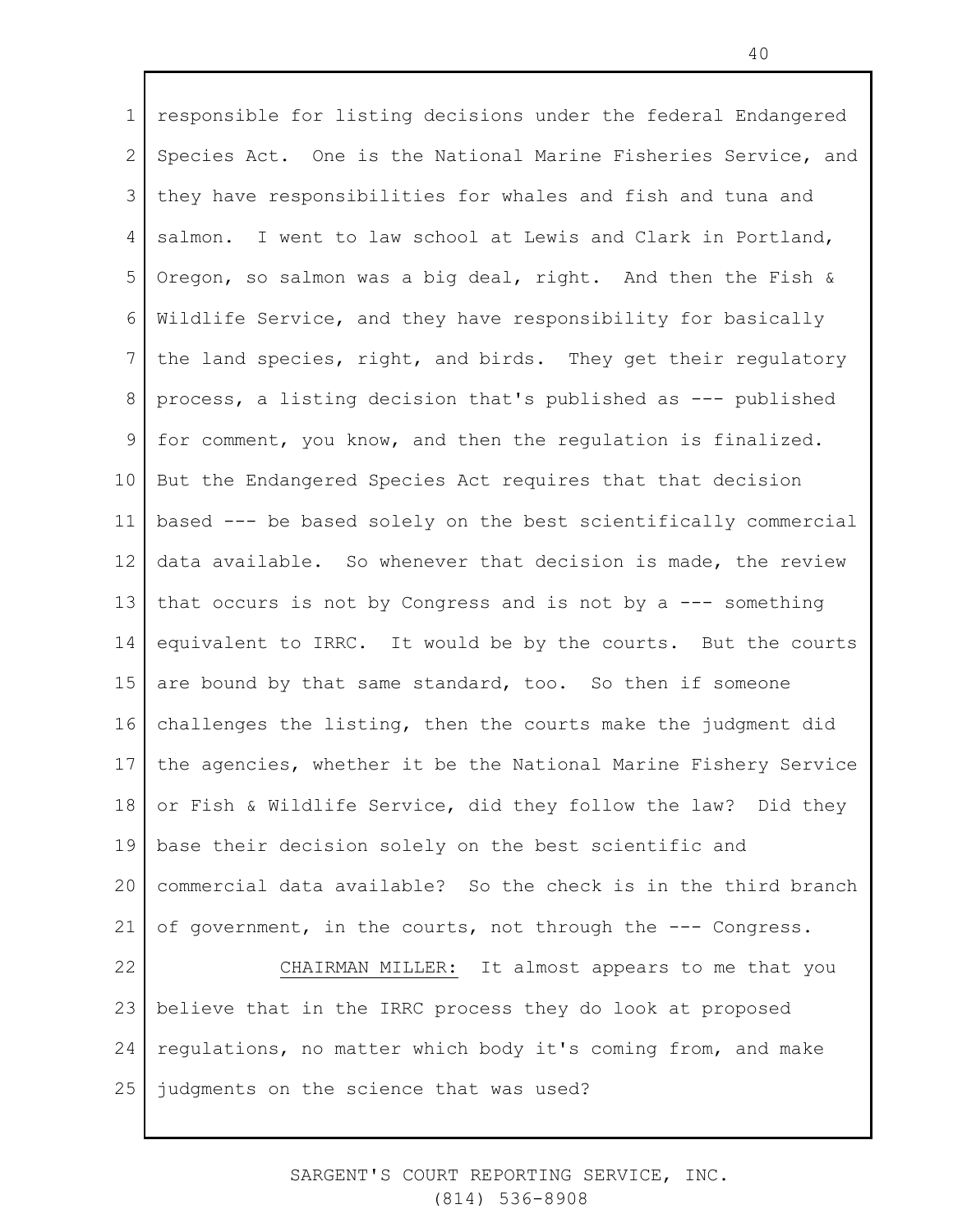1 2 3 4 MR. JUGOVIC: I don't know what basis they use to modify regulations. What I know is this legislation does not limit their discretion on why they could --- what basis they can use to change the regulation.

5 6 7 8 9 10 CHAIRMAN MILLER: I just have a slight concern because it appears that many people believe there's going to be this legislative oversight with --- through IRRC and then the legislature will weigh in and make, I don't know --- some of the comments are kind of antagonistic, but uninformed specious decisions, whatever.

11 12 13 14 15 16 17 18 19 20 21 22 23 24 25 It's kind of interesting because I'm now in the House, in my eighth term. Do you know how many IRRC-approved regulations we have disapproved through the legislative process? If you can find one, let me know. Because I don't know of a single one in 16 years, 15 years. It's not something that commonly occurs. It's a difficult process. It can be done. But I believe there's a lot of concern that is unfounded out there with the role of the legislature in this, to the point that I would actually suggest, by IRRC review, we avoid that conflict, where the legislature feels compelled to weigh in and say, you know what, this was just a bad regulation that got posted, and we're going to introduce legislation. As was noted before, we can do that, and overturn this, you know, create a new law. I would suggest that the IRRC process and the submission to the committees actually acts as a backstop to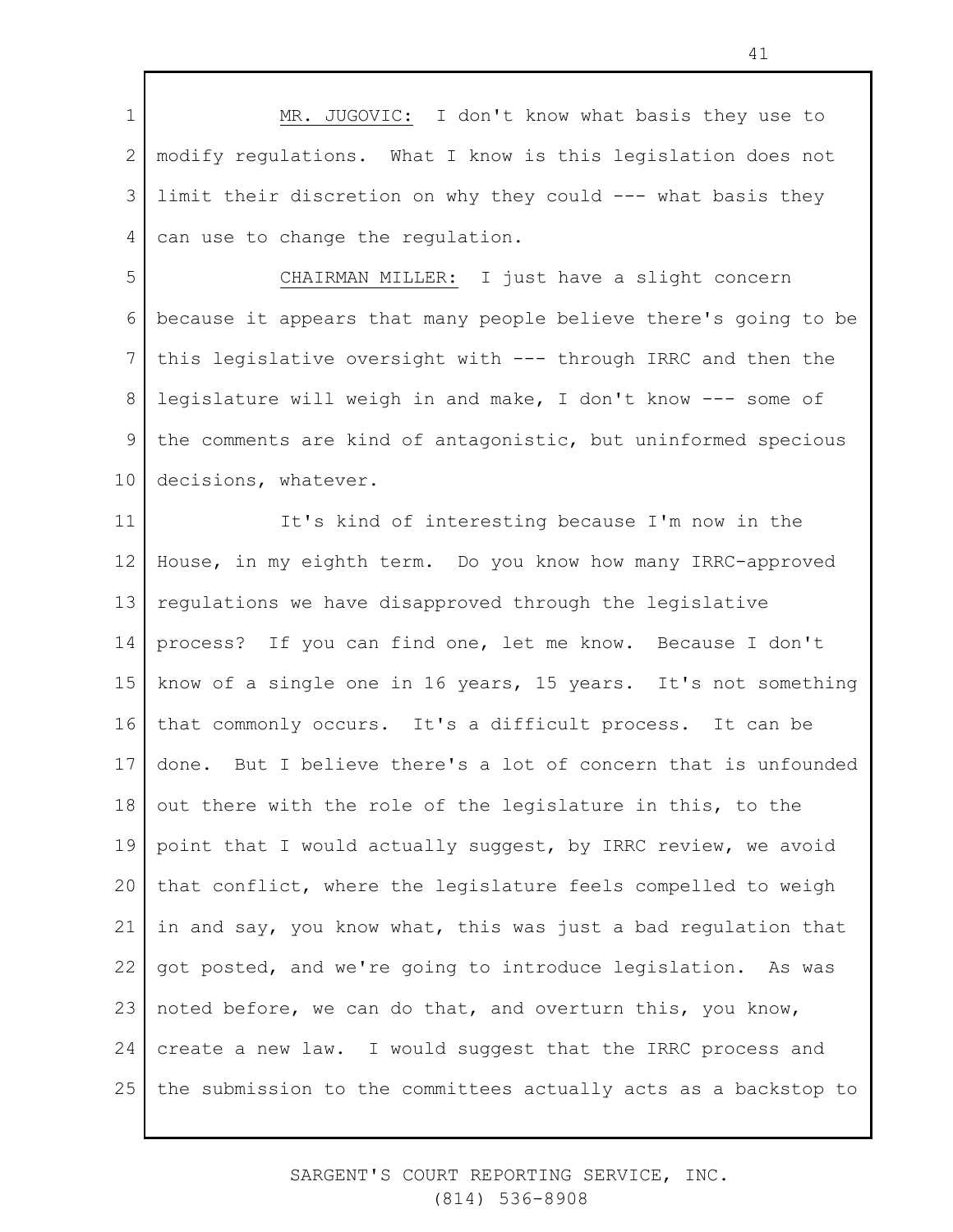1 2 3 4 5 6 7 8 9 10 11 12 13 14 15 16 17 18 19 20 21 22 23 24 stop that from happening and actually does lead to better regulations being created, only if it's the concern that we could overrule it somehow. So I find that argument just to be a bit too much. But I appreciate your testimony. It was -- you know, I really appreciate it. It was very good. Thank you. MR. JUGOVIC: Thank you very much. I appreciate it. And as we said, we're --- as an organization, we're more than willing to continue the dialogue if it would be useful. CHAIRMAN MILLER: I think there's other members. There are. CHAIRMAN CAUSER: Thank you, Chairman Miller. Representative McCarter? REPRESENTATIVE MCCARTER: Thank you, Mr. Chairman. If I could go back for one second. Again, thank you very, very much for your testimony. The question that you raised in the basic nature of the shift that's taking place from the responsibility from the individual, if we could explore that a little bit. It's my understanding that, really, corporations and businesses are treated the same as persons under the law. And as a result, that shift, I think you made the point, is basically not only for the individuals who engage in all the activities and the agencies, but this would be true also then

25 for the corporations and the businesses that are impacted. Is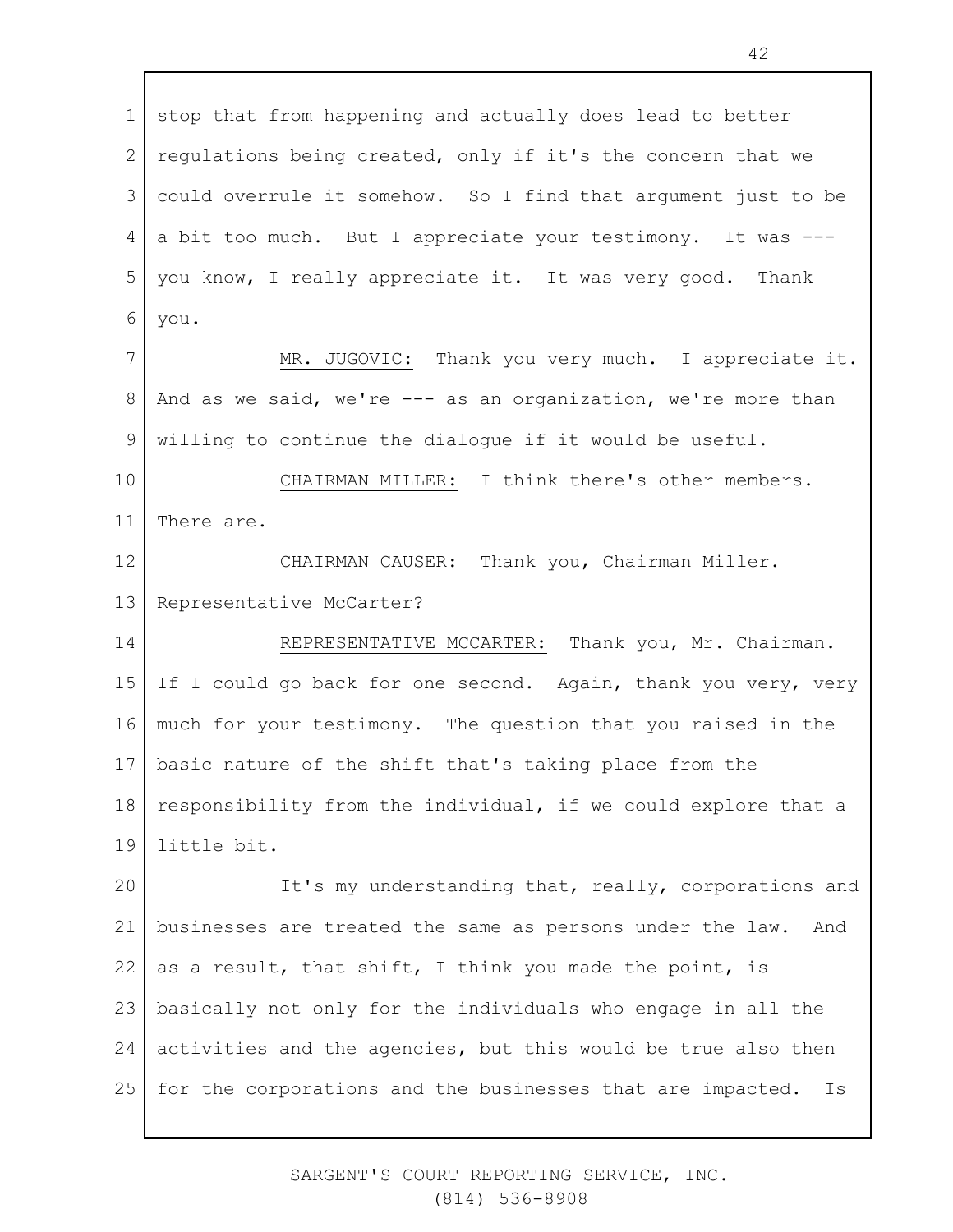1 that true?

2

MR. JUGOVIC: It's true.

3 4 5 6 7 REPRESENTATIVE MCCARTER: So that the responsibility then for anyone who works for these corporations then would be protected as a shift in this legislation so that they could not be penalized, criminalized, anything relative to this particular act in Pennsylvania. Would that be true?

8 9 10 11 12 13 14 15 16 17 18 19 20 21 22 23 24 MR. JUGOVIC: It's true. I think, you know, it's easy to sort of think of the extremes where you're talking about like criminalizing something or imposing a penalty on someone, but for me, that's part of it. But part of it is actually sort of the precautionary principle; right? I mean, when you have some indication that there's a species that we're trying to protect, that we've decided is important, and that we're losing, and often we're not sure why at that point, the point is to --- that it's better --- you know, the precautionary principle says that it's better for us to take precautions to ensure that our conduct doesn't adversely affect something. And you know, you could use this principle in business or elsewhere, but that it --- that we never get to the point where you're worried about criminalizing someone or imposing a penalty or a civil penalty. So it really has to do with basically taking that initial precaution around your conduct.

25

REPRESENTATIVE MCCARTER: But ultimately the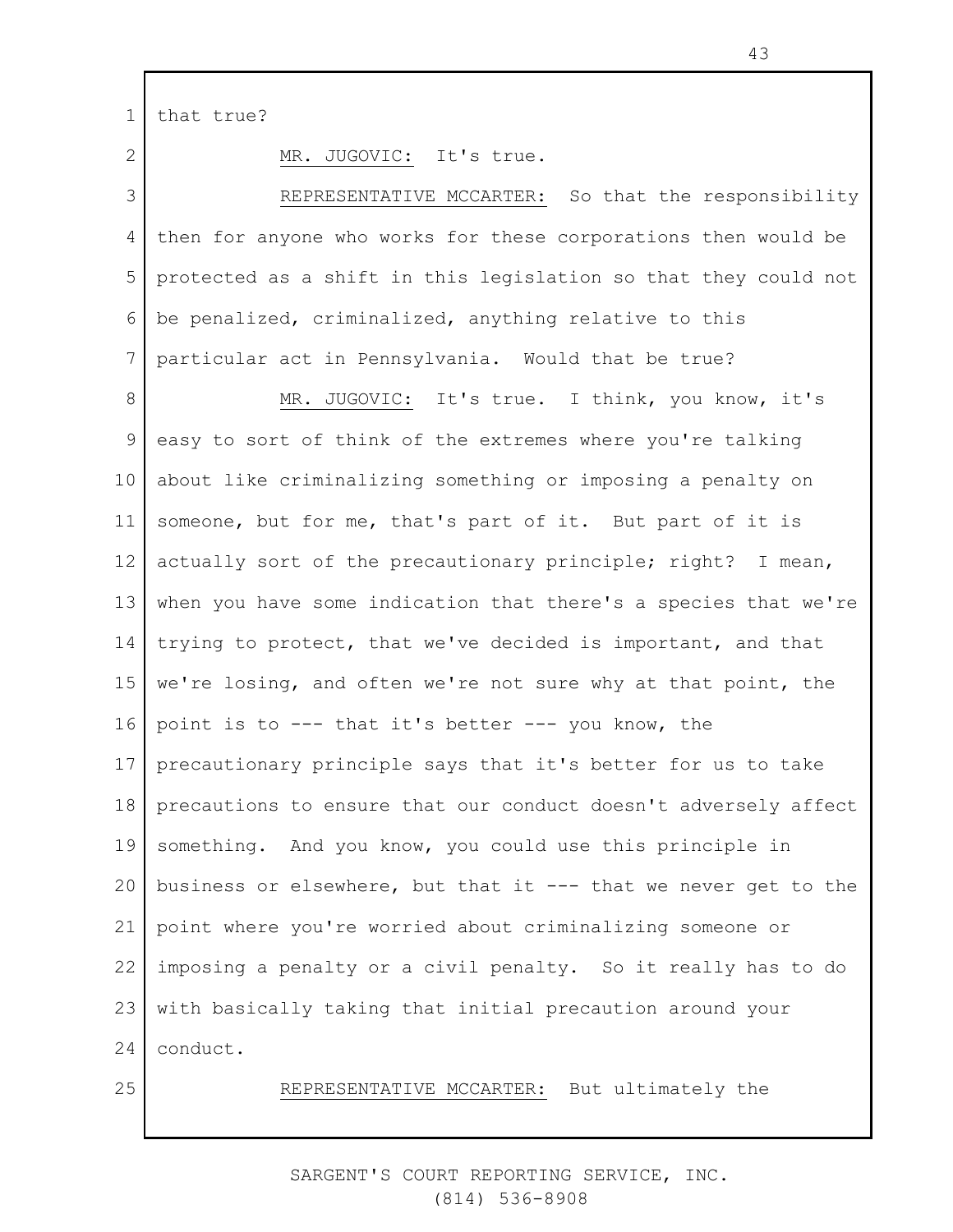1 2 3 4 5 6 7 8 9 10 11 12 13 14 15 16 17 18 19 20 21 22 23 24 25 destruction of habitat --- MR. JUGOVIC: Correct. REPRESENTATIVE MCCARTER: --- you know, is the issue, --- MR. JUGOVIC: Right. REPRESENTATIVE MCCARTER: --- as I think you made very clear in your testimony. And it worries me very much that this particular legislation, and moving down the path that we are, would put it into the vein that, again, anyone taking action to destroy that habitat would not be treated in the same way as a responsibility as currently we look upon that within the agencies and individuals that work for the agencies as well. MR. JUGOVIC: I think that's correct. REPRESENTATIVE MCCARTER: And one other point, Mr. Chairman, if I could. I want to thank you for broadening the view here in your testimony, that this is not about individual species. It's not about Little Brown Bats or it's not about toads or it's not about other species that we could be talking about. There is an interaction that takes place within the ecosystem of all these species. And as I think you've stated, that we don't know always what the relationships are between individual species and that overall pattern but that, you know, our forebearers and so forth who have passed this legislation took very, very seriously the nature of that interaction and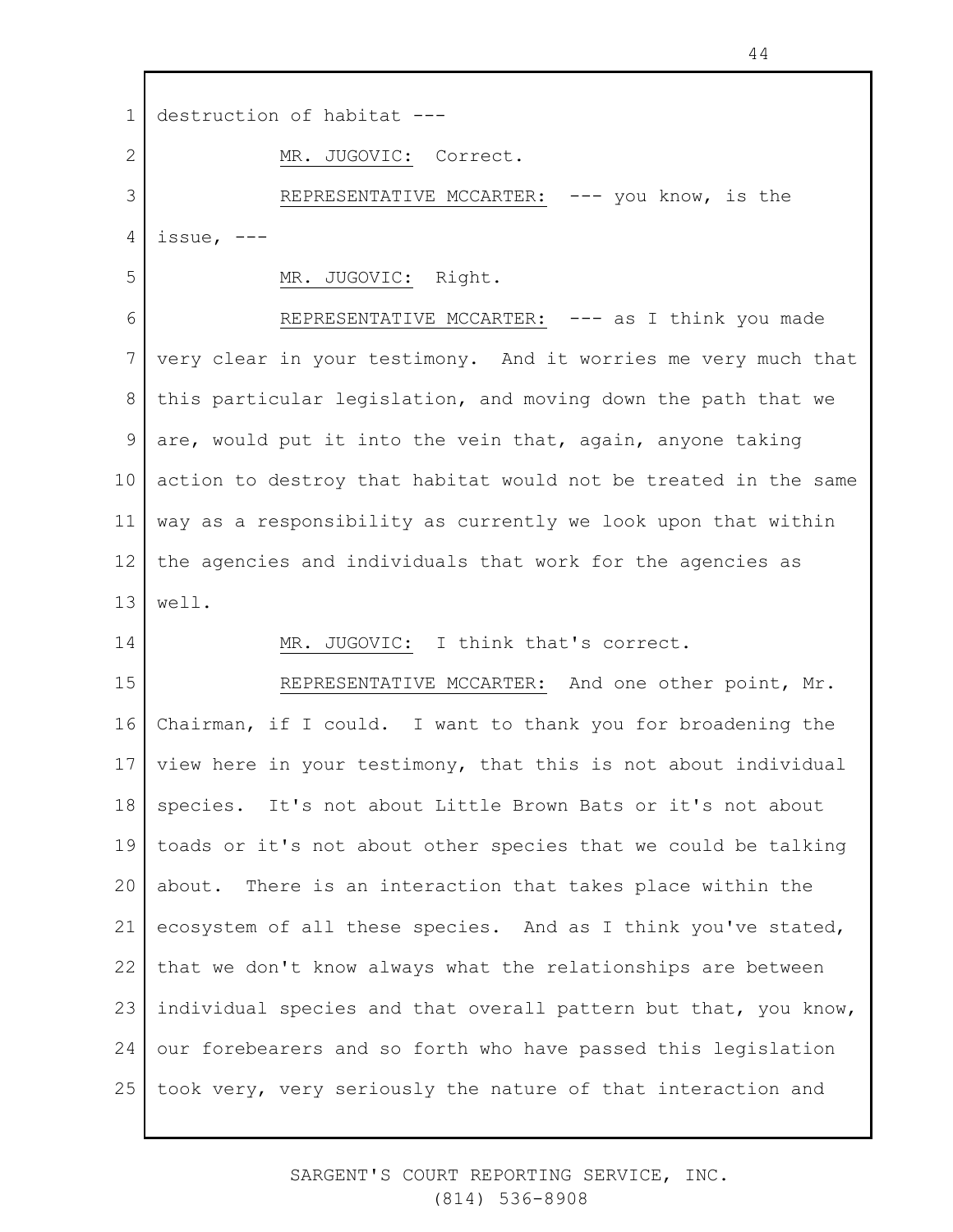1 2 3 4 5 6 7 8 9 10 11 12 13 14 15 16 17 18 19 20 21 22 23 24 25 that that's really what we're all responsible for in a Commonwealth, in a sense of bringing that together to protect. And again, I want to thank Penn Future for their efforts here in terms of all the organizations that are making that point. Thank you. CHAIRMAN CAUSER: Thank you. Representative Everett? REPRESENTATIVE EVERETT: Yes. Thank you. And I don't want to drag this out, but I think this is a great discussion on the real issues in this bill. And I just want to ask you, do you feel from your analysis of 1576 that there's anything in this that violates the federal ESA? MR. JUGOVIC: So whenever --- that's funny --- it's a very good question. So whenever I first wrote my testimony and it was drafted, I actually used that term like that this violates the Endangered Species Act, but you don't find that in my testimony anymore because I don't think that's the issue. The Endangered Species Act --- looking at it as an attorney, the Endangered Species Act isn't written that way. There's nothing that you could enact as legislation that would, quote, violate the Endangered Species Act. What it would do is undercut the purposes and be in conflict with some of the premises that was used to pass the federal Endangered Species Act. So that's why I tried to sort of make my testimony a bit more nuanced and make that point.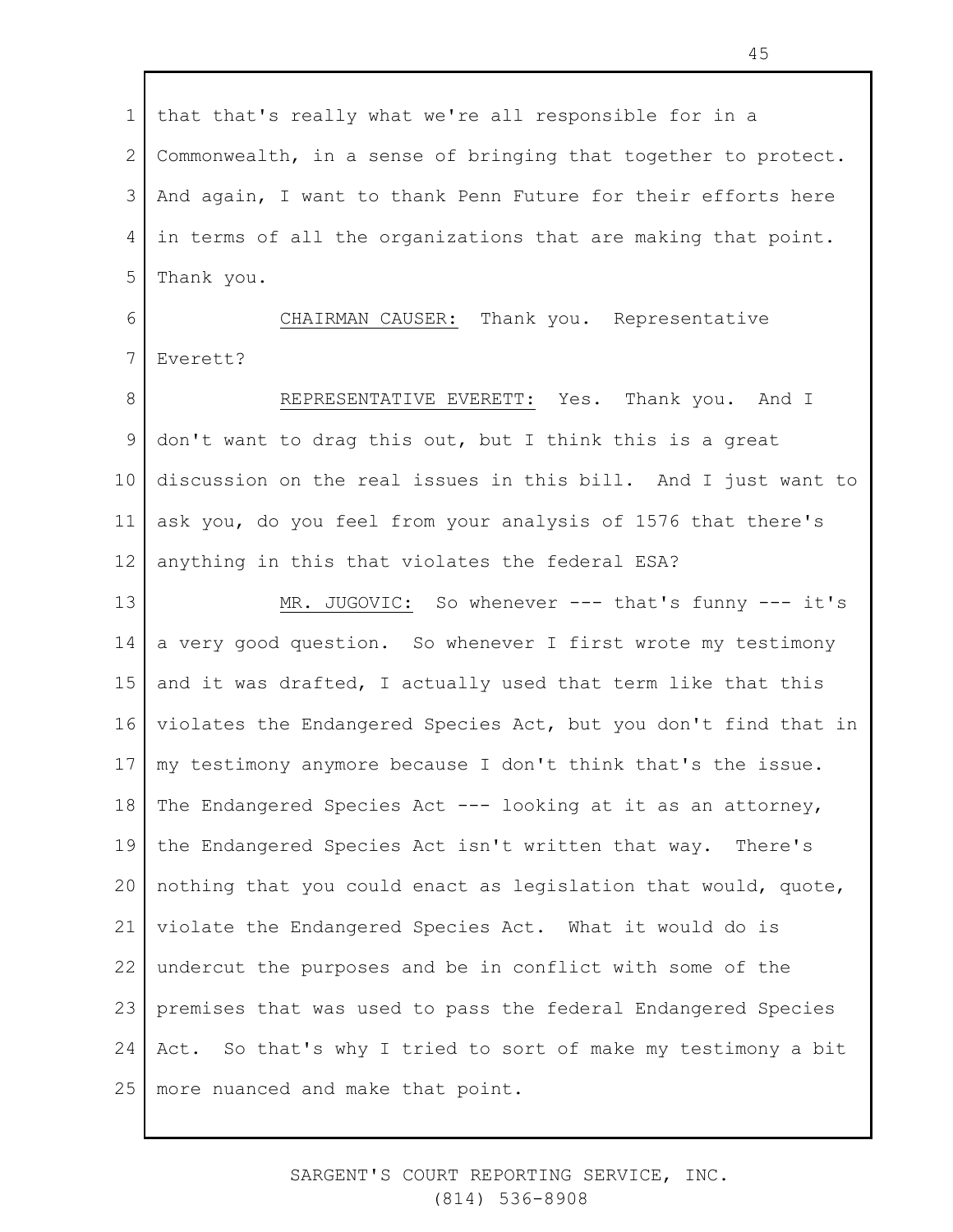1 2 3 4 5 6 7 8 9 10 11 12 13 14 15 16 17 18 19 20 21 22 23 24 25 REPRESENTATIVE EVERETT: Okay, that's great. And I think this is --- I think this is, you know, the crux of the discussion. And you used the Brown Bat as an example. And the thing is that we're not losing Brown Bats because of lack of habitat in Pennsylvania. We're losing them for another reason. And the question in my mind is, going forward, when we do things in Pennsylvania, whatever they may be, whether it's somebody building a house or whatever it may be, how much habitat --- and we'll just keep using the Brown Bat, how much brown bat habitat do we have to have in Pennsylvania? Do we never destroy another acre of property that a Brown Bat could live on? And where does ---? And that's the balance that I think that we need to find out there, and that's the balance that I'm seeking as we go through this legislation. And I think this is really focused on the discussion that we need to have about this bill. You know, everybody is focusing on the IRRC process. And as you've brought forward, when federal species go through their analysis, they go through the same regulatory process that any other federal regulation goes through. And that's all this proposes to do is put these regulatory decisions through exactly the same process that DCNR and DEP have to make when they're --- and DCNR are required to use science when they make their decisions; is that correct? MR. JUGOVIC: It is not DCNR ---. REPRESENTATIVE EVERETT: If it has to do with the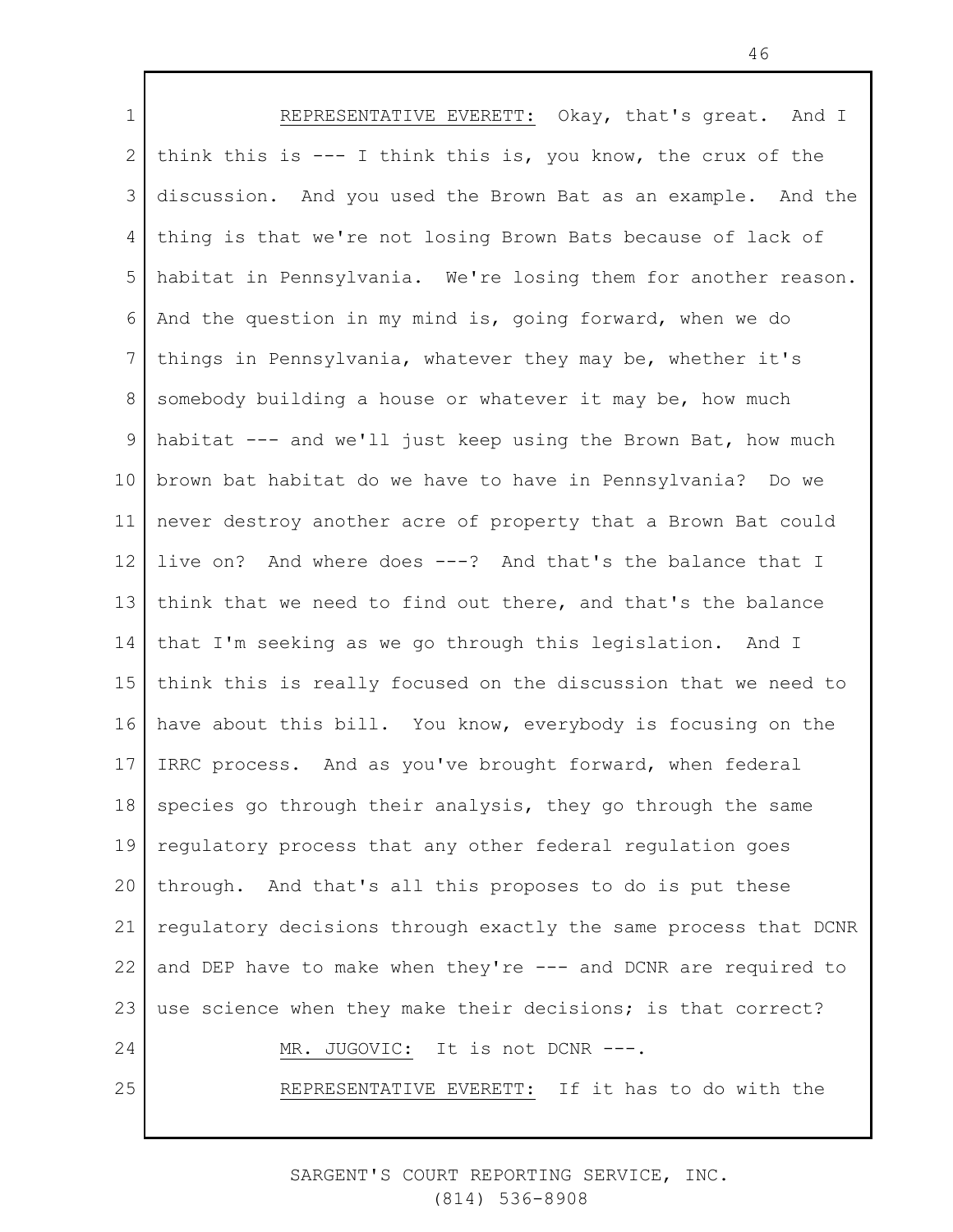1 Species Act ---.

2 3 4 5 6 7 8 9 10 11 12 13 14 15 16 17 18 19 20 21 22 23 24 25 MR. JUGOVIC: DCNR and DEP obviously are science-based organizations, but their decisions are not based solely on science. In fact, all of DEP's decisions, for example, under the Clean Streams Law and under Solid Waste Management Act, when they issue permits or regulations or set technological standards for cleanup of our streams, for example, all of those laws allow DEP to consider economics to one degree or another and to take in other social and economic considerations. That's not the case for the federal Endangered Species Act. And that's one of our issues with this bill. REPRESENTATIVE EVERETT: So again, do you --- do you think that this bill would stand up to a constitutional challenge as being violative of the ESA because it brings other concerns into consideration? MR. JUGOVIC: I think that's ---. REPRESENTATIVE EVERETT: And I know you're not on the Supreme Court or anything, but just your opinion. MR. JUGOVIC: Thank you for recognizing that. I don't think that's the issue. I don't think anyone could challenge this law like in the court and say that violates the Endangered Species Act. It's not whether it would stand up to --- it would be considered a violation of the Endangered Species Act. The federal government could look at it and say this doesn't fulfill your responsibilities under the Endangered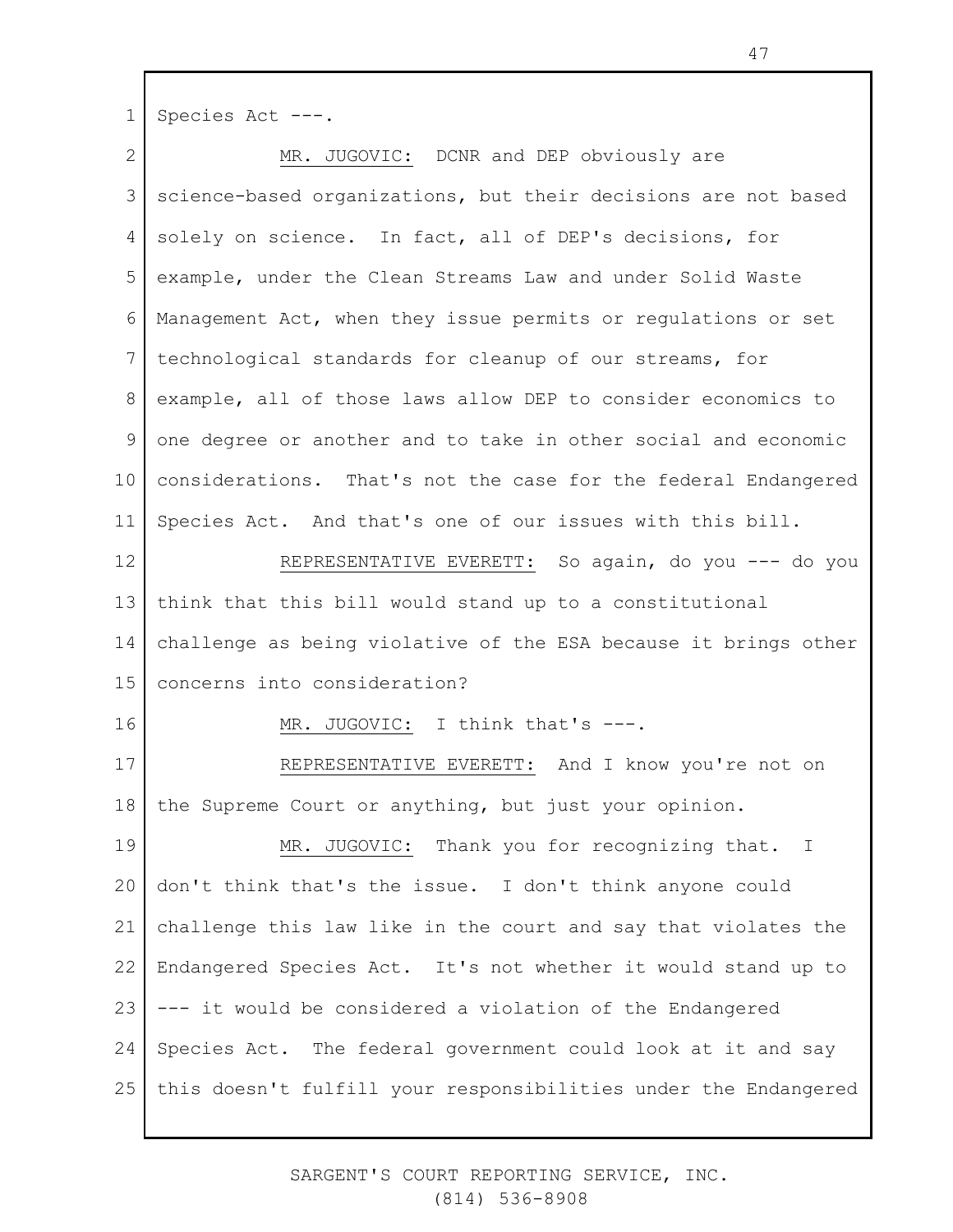1 2 3 4 5 6 7 8 9 10 11 12 13 14 15 16 17 18 19 20 21 22 23 24 25 Species Act and, therefore, we're going to cut off your funding. I could challenge this law and say I think it violates the Public Trust Doctrine in certain respects and it could be --- of the Pennsylvania Constitution. I don't think the issue was ever does this actually violate the federal Endangered Species Act. REPRESENTATIVE EVERETT: I just want to be clear that that's not exactly what you're alleging at this point. MR. JUGOVIC: That's correct. REPRESENTATIVE EVERETT: And yeah, I think that's great. I think we'll have other opportunities. But I think you --- I really think you brought forward some very good points for us to discuss and really get our minds wrapped around --- MR. JUGOVIC: Thank you. REPRESENTATIVE EVERETT: --- the really important part of this statute. Thank you. MR. JUGOVIC: That's what the hearing is supposed to be for; right? CHAIRMAN CAUSER: Thank you, Representative. Representative Barbin? REPRESENTATIVE BARBIN: Thank you. I appreciate your testimony this morning. And I do understand there's two parts to this thing. There's the --- you know, additional species being put on Endangered Species for Pennsylvania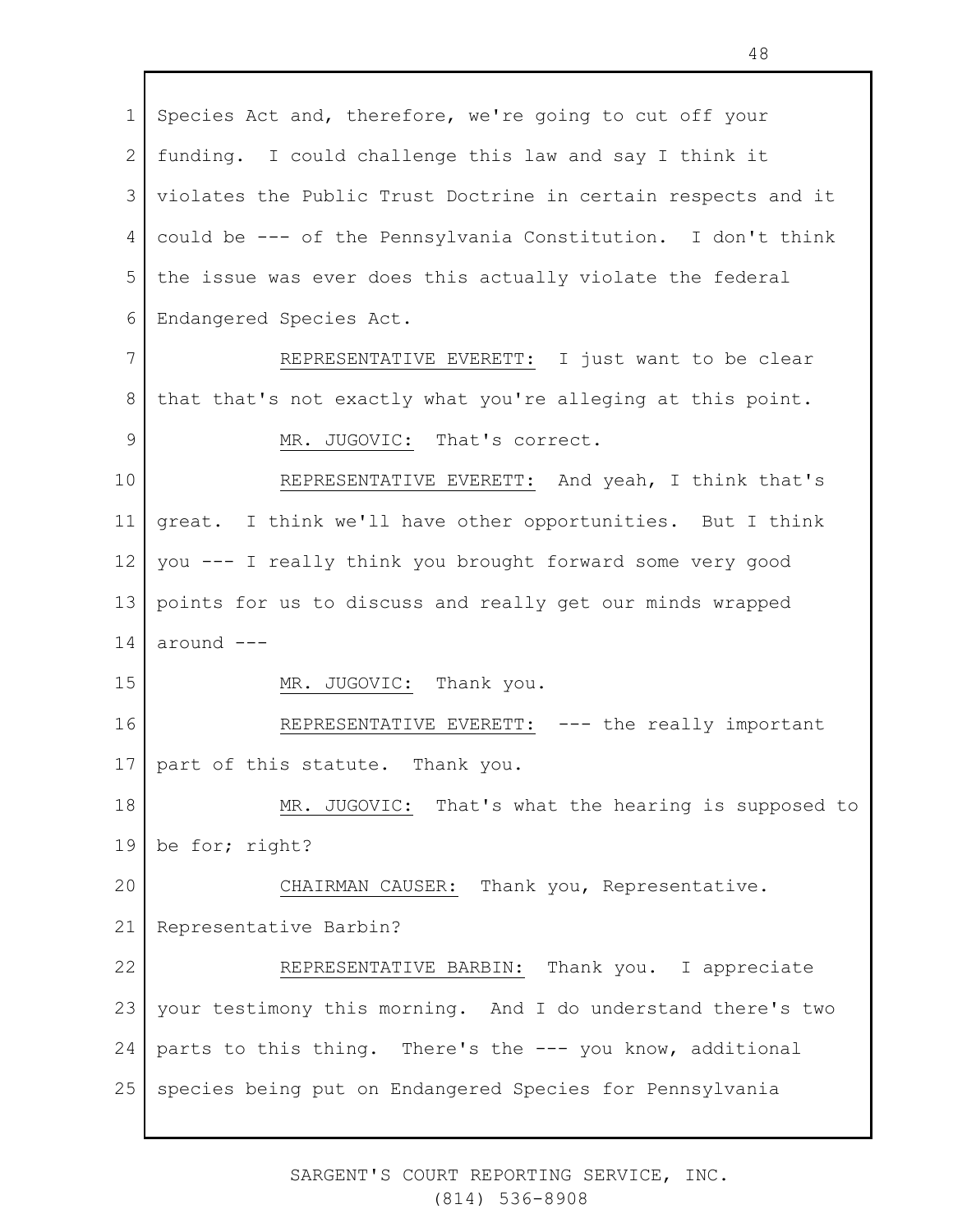1 2 3 4 5 6 7 8 9 10 11 12 13 14 15 16 17 18 19 20 21 22 23 24 25 purposes, and then there's this issue of how do we go about deciding how much habitat is enough. Do you have any question in your mind that, constitutionally, the Department of Natural --- Conservation and Natural Resources is somehow less competent than the Fish & Game Commission to make scientific decisions? MR. JUGOVIC: Do I think that DCNR is constitutionally less competent than either of the ---? REPRESENTATIVE BARBIN: Fish or Game to make scientific decisions. MR. JUGOVIC: No, I wouldn't think so. REPRESENTATIVE BARBIN: Okay. All right. MR. JUGOVIC: I mean, I would think that ---. REPRESENTATIVE BARBIN: Is there any question in your mind ---? MR. JUGOVIC: I would think that they would ---REPRESENTATIVE BARBIN: I've spent 30 years --- MR. JUGOVIC: --- all have ---. REPRESENTATIVE BARBIN: --- either representing the Commonwealth or filing appeals in Commonwealth Court from government agency actions. So from my perspective, this isn't a constitutional question at all. All this really is, is what rules are going to be in place before we put additional burdens on businesses or individuals as it relates to endangered species.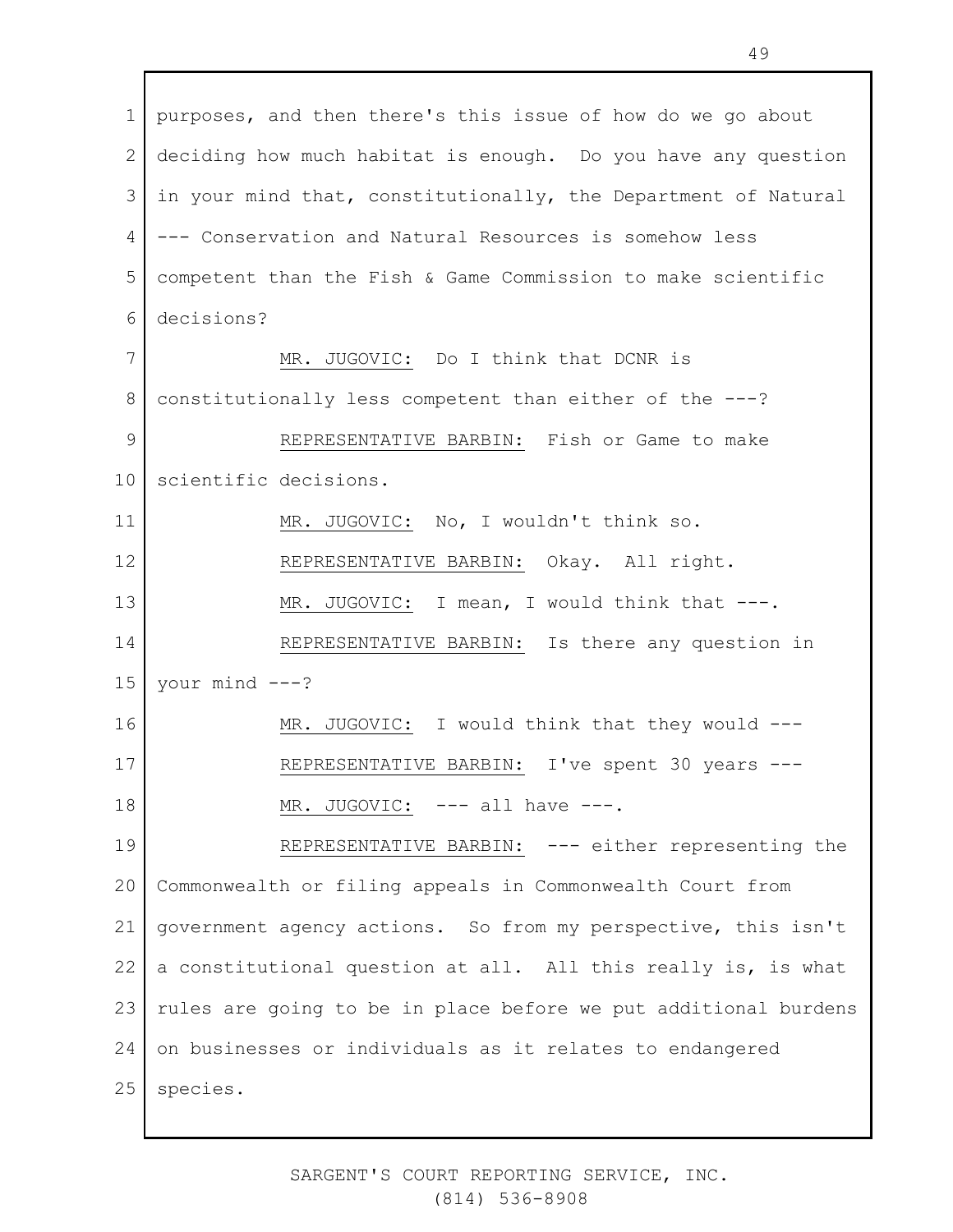1 2 3 4 5 6 7 8 9 10 11 12 13 Now, I personally don't believe that the scientists for the Game Commission or the scientists for the Fish & Boat Commission have any more knowledge or less knowledge than someone that works for the Department of Natural --- Conservation and Natural Resources. So my question is only does the legislature --- and this is my theory of government. Should we have a check and balance? If we should, if this applies to all other agency decisions and you can appeal it to Commonwealth Court, then what gives you the right or any interest group the right to say that the same rules that apply to every other agency decision won't apply to the Fish & Boat Commission or won't apply to the Game Commission? Because, to me, that's the crux of this issue here.

14 15 16 17 18 19 20 21 22 23 24 25 There's regulations that have been proposed by the people's representatives, not some appointed board but the people who actually got elected in this country to make policy decisions. And they have scientists. And if the rules that come out of the agencies don't meet those scientific standards, we got a court --- you admitted, even in the federal system, that the court will be the backstop for whether or not the decision is a right or wrong decision. It won't be the head of the Fish & Boat Commission. It won't be the head of the Game Commission. It won't be Bryan Barbin. It won't be Martin Causer. It will be the court. So what tells us that we --- as elected policymakers, we should be putting up a barricade that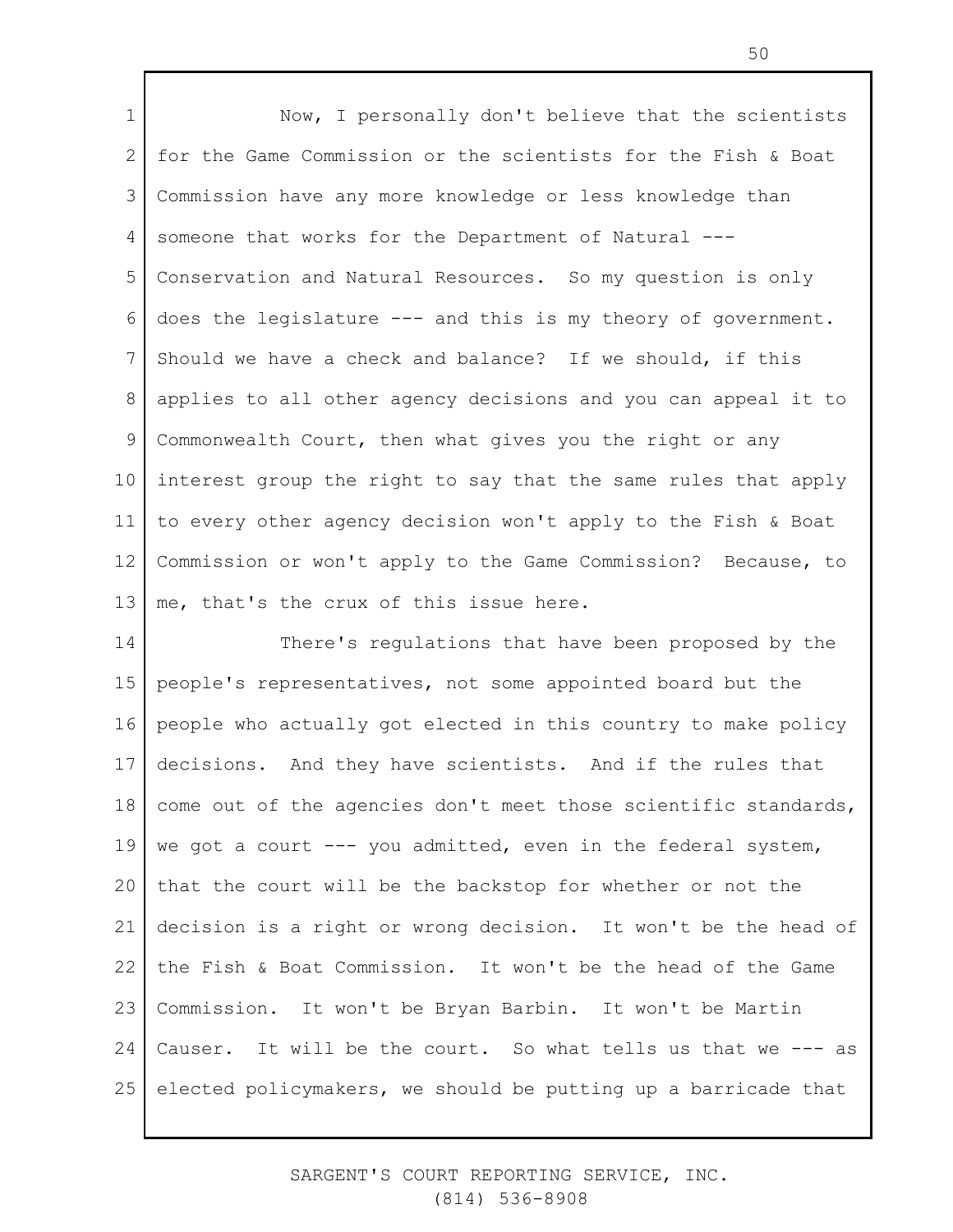1 2 says you won't abide by the same rules that every other agency abides by?

3 4 5 6 MR. JUGOVIC: Sir, what rules are you talking about? REPRESENTATIVE BARBIN: Well, this says the IRC will have the right to make sure that the regulation is in accordance with the law.

7 8 9 10 11 12 13 14 15 MR. JUGOVIC: This says much, much more than that. REPRESENTATIVE BARBIN: Okay. Well, then --- but you didn't do that. Your testimony didn't say I want to change paragraph seven or page two, lines 7 through 12. That should change. What you said was we shouldn't interfere, as the people's representatives, with the idea that the current system puts up obstacles on habitat and puts up obstacles on listing additional endangered species. Now, if we're not supposed to do that in a constitutional system, who is?

16 17 18 19 20 21 MR. JUGOVIC: With due respect, that's not what my testimony says. What my testimony says is that the listing decision under the federal Endangered Species Act is solely -- to be based solely on sound science and is not --- does not allow for the interjection of political --- politics or economics into the listing decision. This legis ---.

22 23 24 25 REPRESENTATIVE BARBIN: This isn't the federal legislation. This is Pennsylvania. And a group of people are saying we have the right to list additional endangered species, and there's nothing that the legislature can do to review it.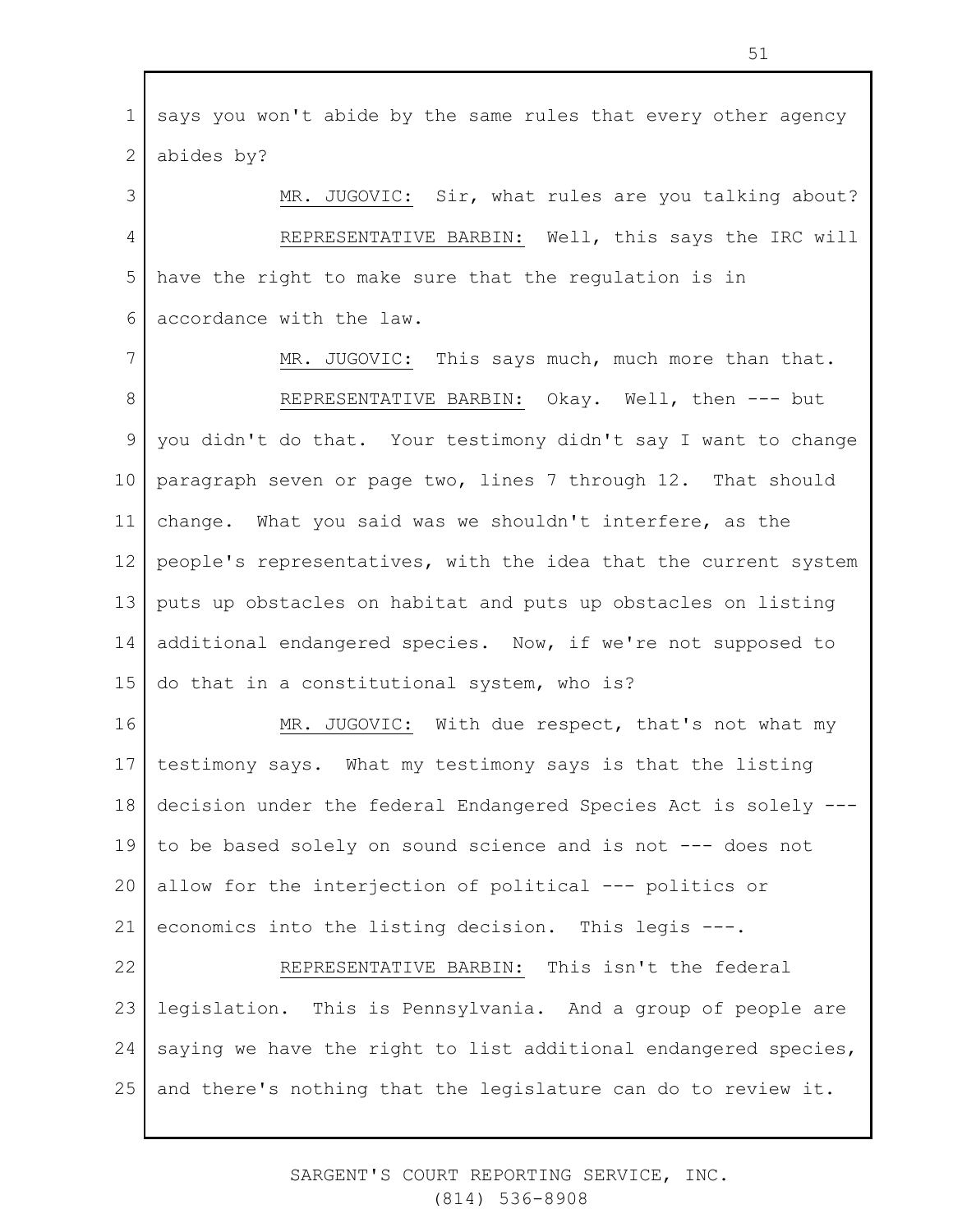1 2 3 4 5 6 7 8 9 10 11 12 13 14 15 16 17 18 19 20 21 22 23 24 25 And that, to me, isn't what I was taught in law school. That's not how it works. The law sets forth the rule --- MR. JUGOVIC: It's how it works if that's what the law says. REPRESENTATIVE BARBIN: --- the regula --- wait a second. The regulation is consistent or not consistent with the law. If it's not consistent with the law, it's unlawful. And it's not up for the legislature to determine that. It's up for the court to determine that. All we're doing here today is saying should the Fish & Game Commission abide by the rules that apply to all other agencies. That's it. MR. JUGOVIC: With due respect, that's not just it. REPRESENTATIVE BARBIN: Well, then submit --- MR. JUGOVIC: That's not it. The issue ---. REPRESENTATIVE BARBIN: --- comments to the Committee --- MR. JUGOVIC: The issue is ---. REPRESENTATIVE BARBIN: --- that say what specifically should change in the law. Don't say to the Committee we don't think you're abiding by the spirit of the federal Endangered Species Act, because that doesn't help anybody. MR. JUGOVIC: Well, I appreciate that that's your opinion, that you think it doesn't help. I would suggest to you that if you understand the purposes and the dialogue that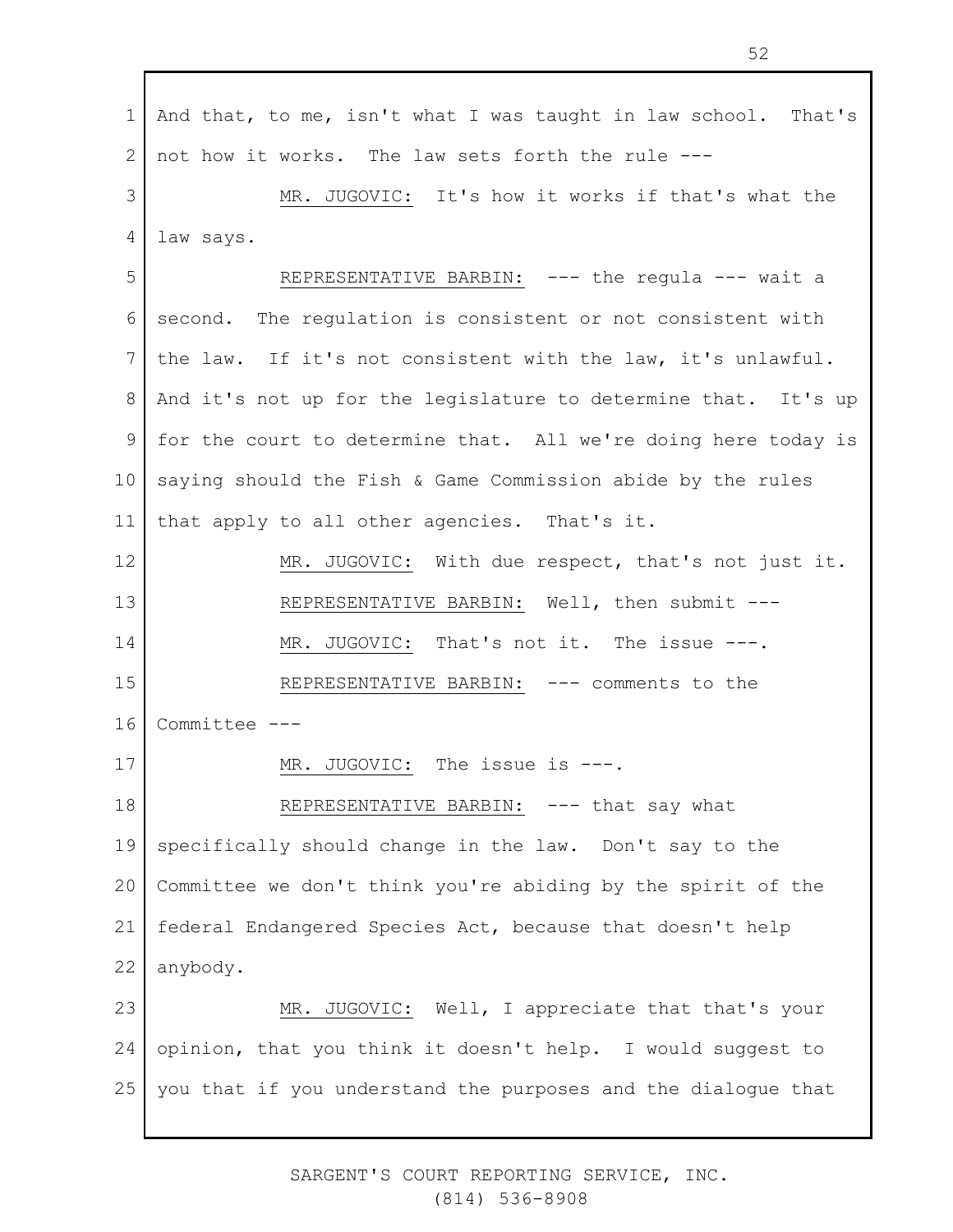1 2 3 4 5 6 went behind the Endangered Species Act in 1973, that was the intent of my testimony. And this law does not just say that the Fish & Game Commission's regulatory process must abide by the law. The issue is what does the law say. And the law does not say that the decision must be based solely on sound science. That's the critical distinction.

7 8 9 10 11 12 13 14 15 16 REPRESENTATIVE BARBIN: We have a federal law. MR. JUGOVIC: I'm talking about the state law. REPRESENTATIVE BARBIN: That federal law will have to be contested in Federal Court. We have state laws. Those laws have to be contested in State Court. The only purpose of this hearing is to say whether state law should require the IRC --- or the IRRC to be applicable to decisions that are made if we're going to list another species in Pennsylvania as endangered. And that's what we need guidance on. And I don't know from your ---.

17 18 MR. JUGOVIC: With due respect, that's not the only thing that this law does. And that's ---.

19 20 21 22 23 24 25 REPRESENTATIVE BARBIN: All right. Well, then again, and with respect, if you have a specific question or you believe there's a specific line in this bill that should be changed, it would be helpful if you specifically set that out in a letter to the committees so that we could look at that as we're amending the bill. Because I think this bill will be voted on.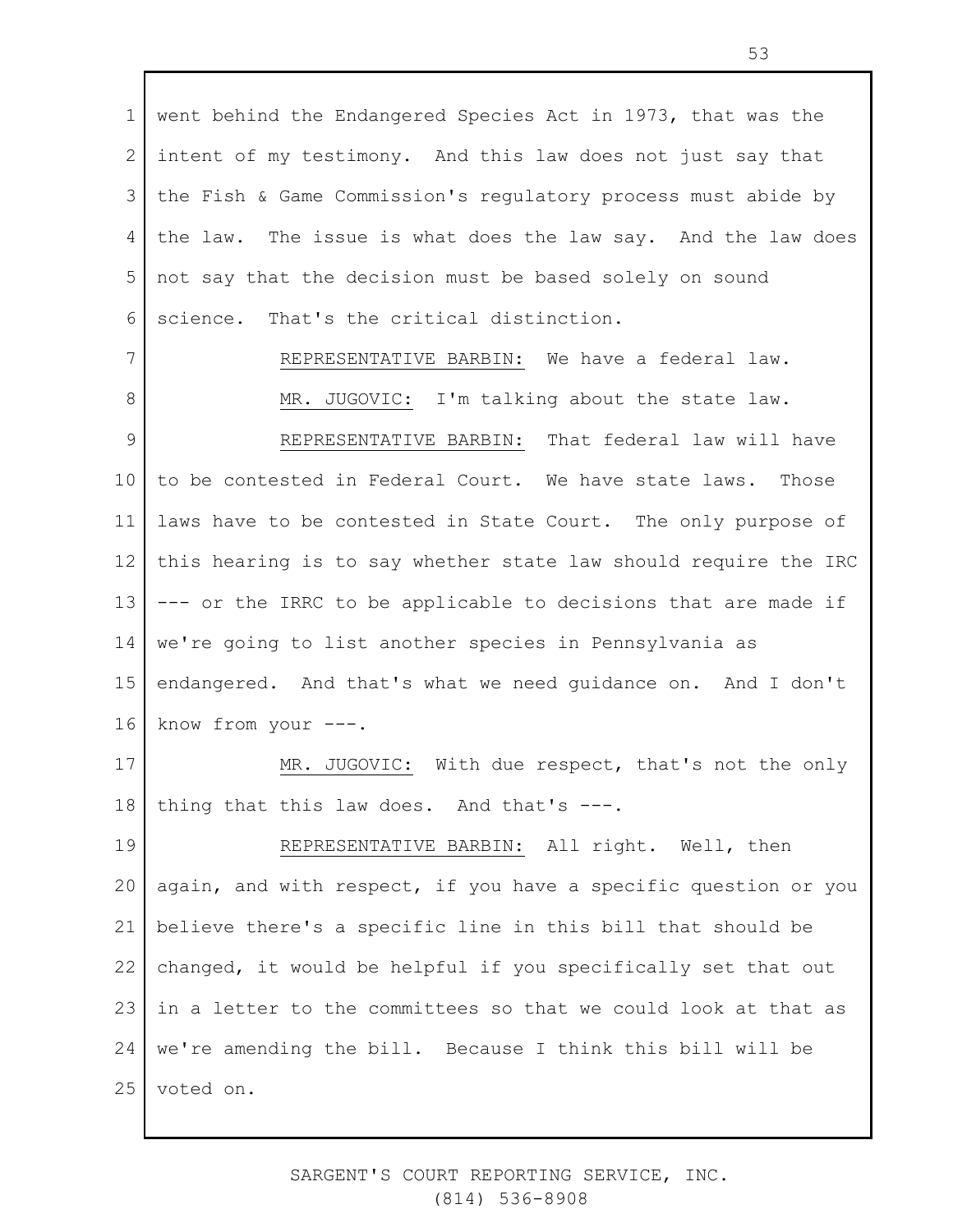1 2 3 4 5 6 7 8 9 10 11 12 13 14 15 16 17 18 19 20 21 22 23 24 25 MR. JUGOVIC: Perfect. I appreciate the invitation. And as I said, I would welcome the opportunity to have a continued dialogue as this moves forward. CHAIRMAN CAUSER: Thank you, Representative Barbin. Thank you, sir, for your testimony. MR. JUGOVIC: Okay. Thank you very much. I appreciate it. CHAIRMAN CAUSER: Our next testifier is Mr. George Ellis from the Pennsylvania Coal Alliance. Welcome, sir, and you may proceed when you're ready. MR. ELLIS: My pleasure. Good morning, Chairman Causer, Chairman Miller, members of both the Environmental Resources and Game & Fisheries Committee. My name is George Ellis, and I'm president of the Pennsylvania Coal Association. With me today is Kevin Garber, a partner with Babst Calland law firm, who also serves as general counsel to PCA. And we certainly appreciate this opportunity to testify in support of Representative Pyle's House Bill 1576. This measure comprehensively addresses what we consider to be fundamental flaws associated with the listing process for endangered and threatened species and wild trout streams while providing a degree of regulatory certainty that species so listed truly merit higher level of protections. Under House Bill 1576, endangered or threatened and wild trout stream designations are to be made through the rulemaking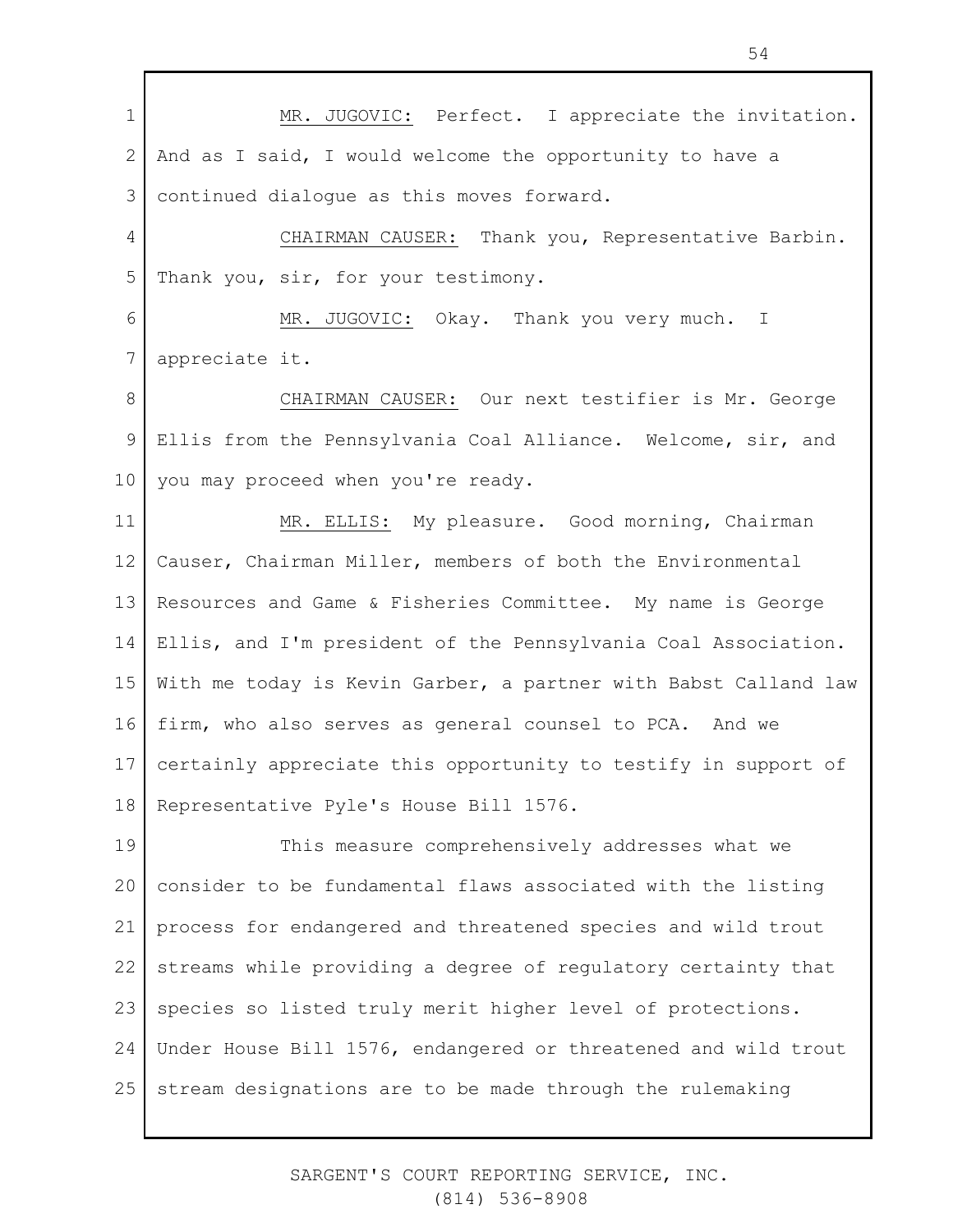1 2 3 4 5 6 7 proces, subject to review by the Independent Regulatory Review Commission and the jurisdictional House and Senate standing committees. Among other things, the legislative intent of the Regulatory Review Act, which spawned IRRC, was to create a process for ongoing and effective legislative review and oversight --- that's what we're talking about --- and to foster regulatory accountability.

8 9 10 11 12 13 14 15 16 17 18 19 20 21 22 Only two state agencies are currently included from --- excluded from this process of accountability and oversight, the Pennsylvania Fish & Boat Commission and the Pennsylvania Game Commission. Consequently, the species --- the commissions' species designations are neither subject to a separate review by any standing legislative committee nor any governmental body, for that matter, as are every other state rulemaking. This lack of oversight and accountability runs counter to recent trends for open and transparent rulemaking procedures as a guarantee that all stakeholders are treated fairly and as a check against the arbitrary use of power. Accordingly, PCA supports these provisions and encourages that these designations undergo the same level of public review and accountability, as required of all other state agencies. Do not misinterpret my testimony. I am not

23 24 25 suggesting that the duly-enacted laws under which the mining industry must operate are improper or without merit, and we are certainly not trying to destroy the habitat. We are simply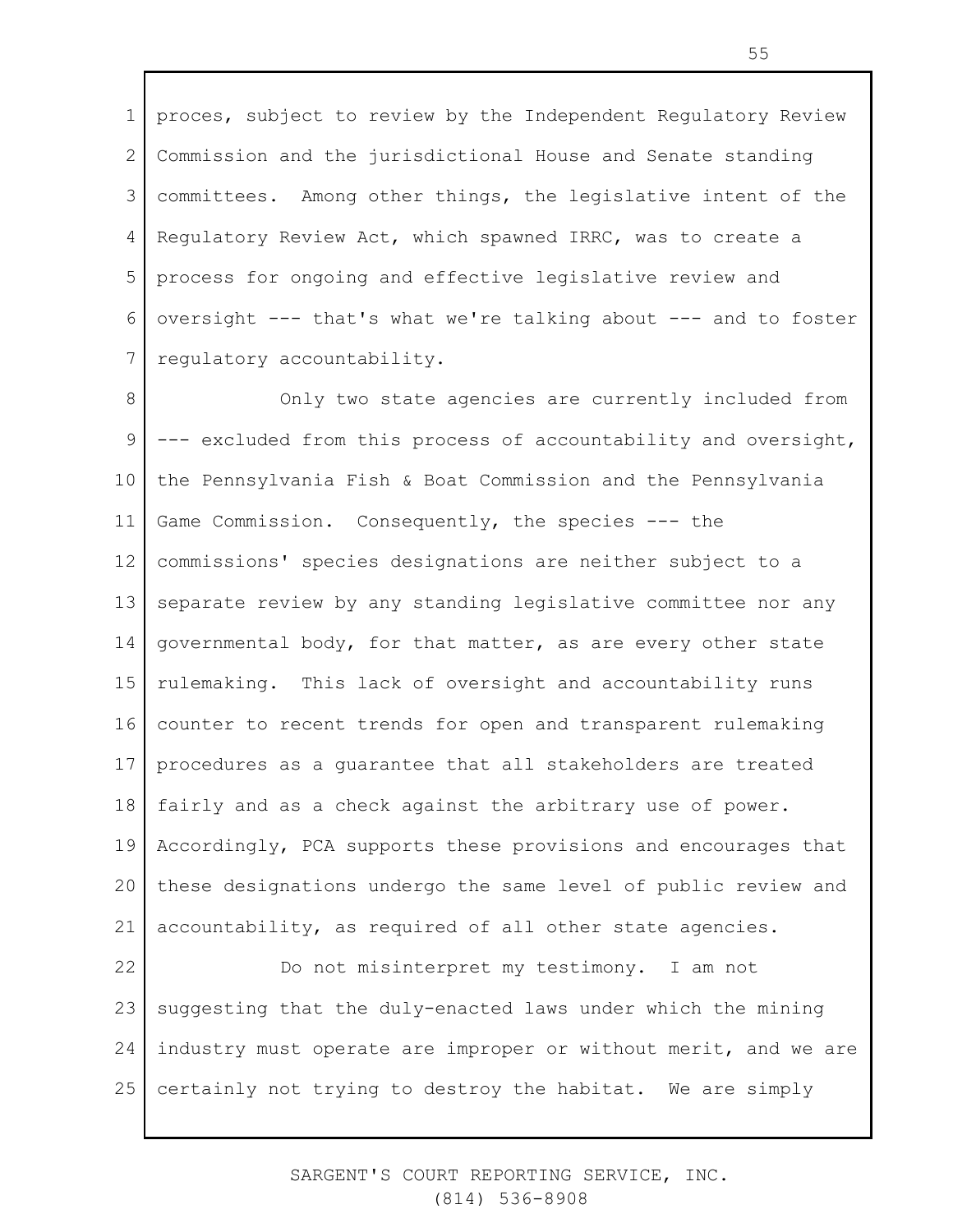1 2 3 4 5 trying to rid ourselves --- we are not simply trying to rid ourselves of statutory obligations to protect vulnerable species. On the contrary, we recognize our legal and social responsibility to extract coal safely while minimizing our environmental footprint.

6 7 8 9 10 In PCA's opinion, though, IRRC has proven to be invaluable in bringing state agencies to recognize certain problems with their rulemaking that they would have otherwise not recognized and simply requiring another set of eyes by an independent body, as is every other rulemaking.

11 12 13 14 15 16 17 The species and wild trout designation process -- wild trout stream designation process do not currently inspire confidence by permit applicants and its end result. Attached to my testimony is a case study of a number of wild trout stream listings recently made by the Fish & Boat Commission that illustrate how this process militates against open and meaningful public review and comment.

18 19 20 21 22 23 24 25 This is not anecdotal and certainly not something required of the federal government. This is a state issue. The process in question proposes to designate 99 streams as wild trout streams in one file, one notice to the Bulletin, and it gave the public 30 days to respond. About two-thirds of those streams were located in the Pennsylvania bituminous coal fields. And the public notice advertising the proposal was short of details other than simply identifying the counties in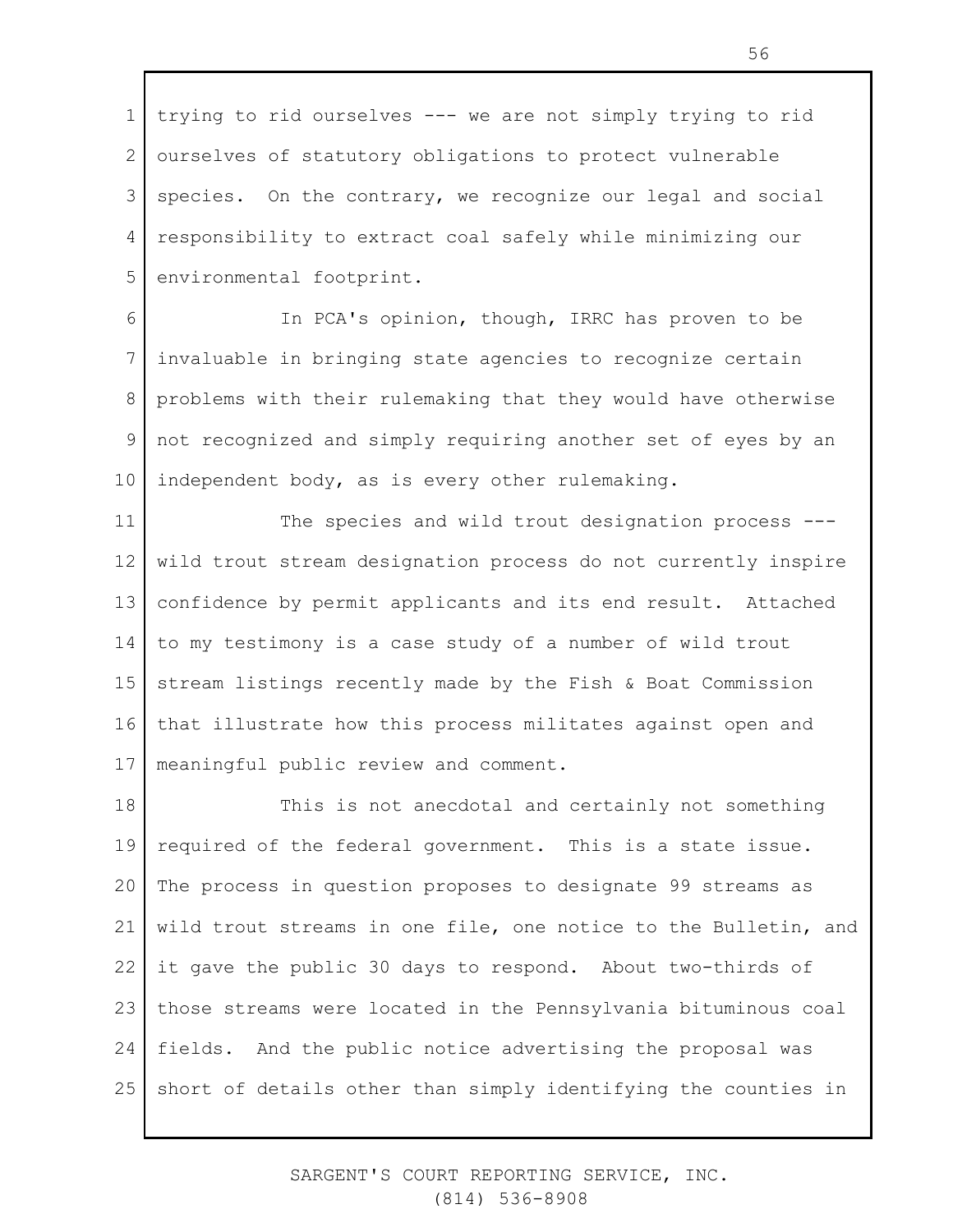1 2 3 which the streams were located. PCA petitioned the Fish & Boat Commission to extend the deadline for comments. Grudgingly, they did so, but they only provided an additional 30 days.

4 5 6 7 8 We also asked the Commission for supporting data upon which it based its decision for the 68 streams and the coal fields so we can do our own internal assessment, but we received that information incrementally over a staggered time period.

9 10 11 12 13 14 In short, of the 68 streams that we requested data for that were listed as proposed, we received the FBC's, the Fish & Boat Commission's final reports for only eight of those streams. Undaunted, we pressed ahead with our comments on the eight streams, but we were dismissed by the Commission, who proposed the proposed listing as final.

15 16 17 18 19 20 The permitting impact of this --- of that decision by the Fish & Boat Commission was to automatically classify any wetland located in or along the flood plain of the reach of those streams as exceptional value. This classification dramatically raises the threshold for receiving a mining permit.

21 22 23 24 25 Again, don't misread these comments as opposing protection for exceptional value wetlands. However, industry needs to be scientifically assured through an open and meaningful public review process that what it is required to protect warrants that level of protection. That is what we're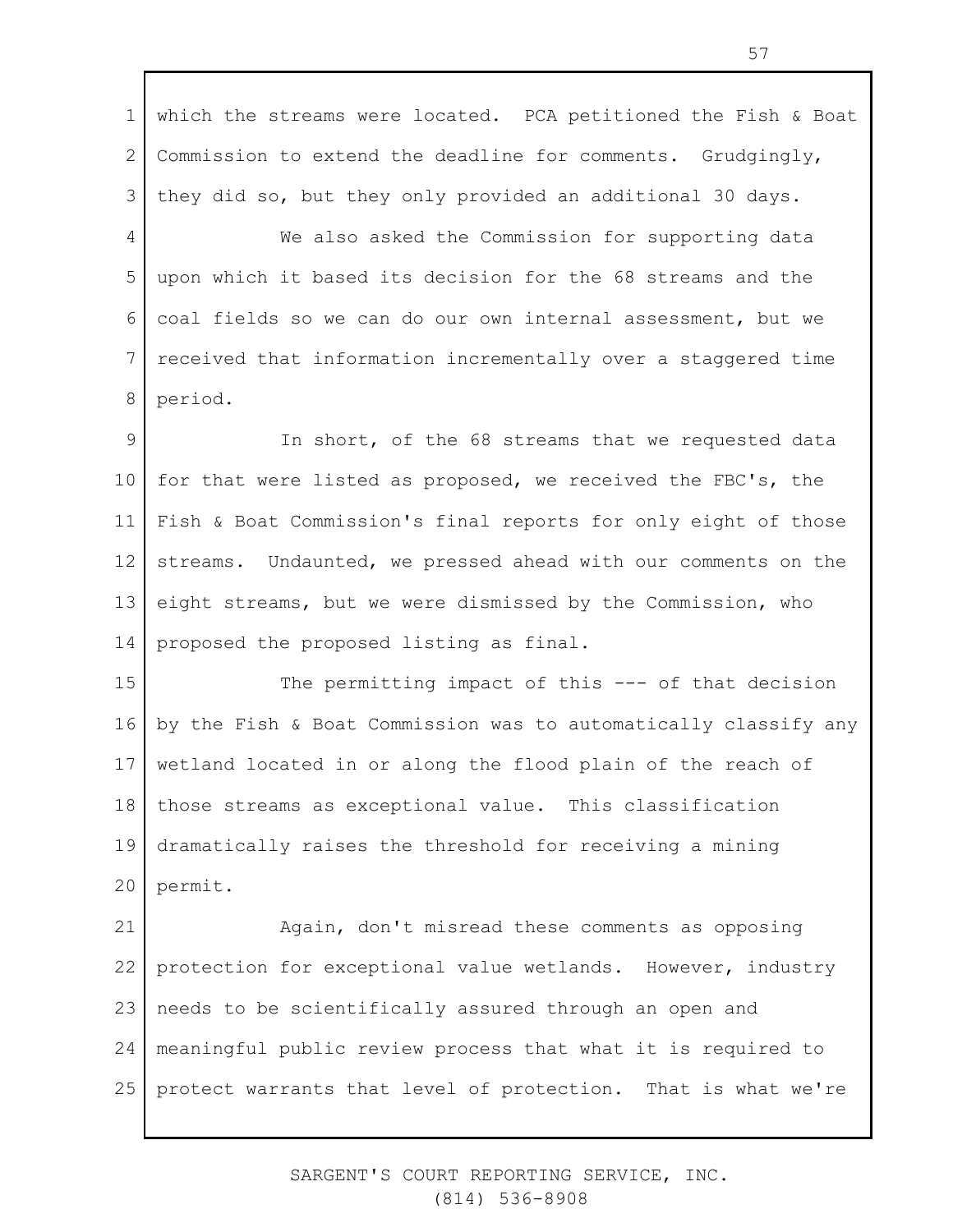1 2 3 4 asking for. The only way to provide the assurances is to include a check and balance system like IRRC at the end of the designation process, as required of other state --- of all other state agencies.

5 6 7 8 9 10 11 12 13 14 15 The bill also would allow specified persons access to certain information on listed species. Such information includes the specific areas of each listed species and the critical habitat areas and the buffer zones created to protect the species. The information is subject to confidentiality provisions and the bill includes a civil penalty for violating these provisions. This is important to our industry since the commissions use buffer zones to disguise precise locations of an endangered or threatened specie, making it very difficult to anticipate permitting problems that we may encounter prior to making a substantial investment in permit application.

16 17 18 19 20 Knowing the location of species could provide us with options to either reconfigure the permit application to avoid impacting the species and go around it, or frankly, to decide, based on a cost/benefit analysis, whether to pursue a permit application for the particular site.

21 22 23 24 25 In conclusion --- and I want to be clear because there is a lot of misinformation being spread about the bill. PCA views the intent of House Bill 1576 as simply letting the sun shine on the process of designation. That's it. We have an obligation to protect these species. We understand it, and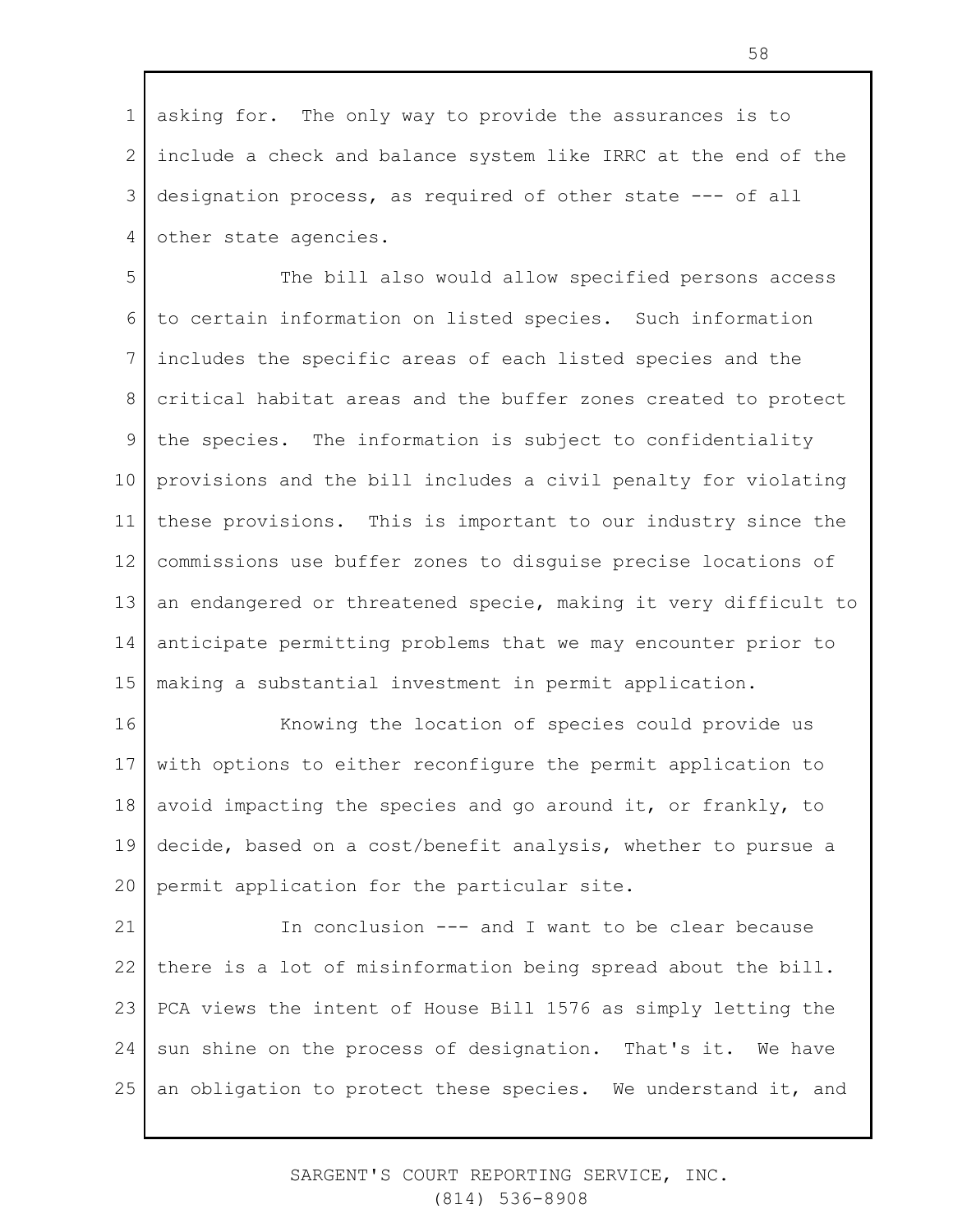1 2 3 4 we do it. We just want to ensure that the process by which the designations are made are done so properly, justifiable and are part and parcel of the legislative oversight process, as every other state rulemaking.

5 6 7 8 On behalf of PCA, I want to thank Representative Pyle for introducing House Bill 1576 and for these two committees to have the hearing on it. And we'll try and answer your questions.

9 10 CHAIRMAN CAUSER: Thank you for your testimony. First question, Representative Pyle?

11 12 13 14 15 16 17 18 19 20 21 22 REPRESENTATIVE PYLE: Thank you, Mr. Chairman. Not so much a question, but the testifier just identified something that I've heard as a recurrent theme in this hearing, misinformation being put out. I was recently questioned by a member of media out on the other end of the state that wanted to know if it was my intent, as the prime sponsor of this bill, to put an online website for everybody to be able to look at a map of Pennsylvania and be able to go out and identify where these endangered species are. Quite the contrary, Mr. Chairman. I don't know where that came from. It's nowhere within the legislative intent of this bill to assail any of our endangered species.

23 24 25 Now, granted, in western Pennsylvania natural resource recovery is big industry and employs an awful lot of people. Well, my intention in framing this bill is not to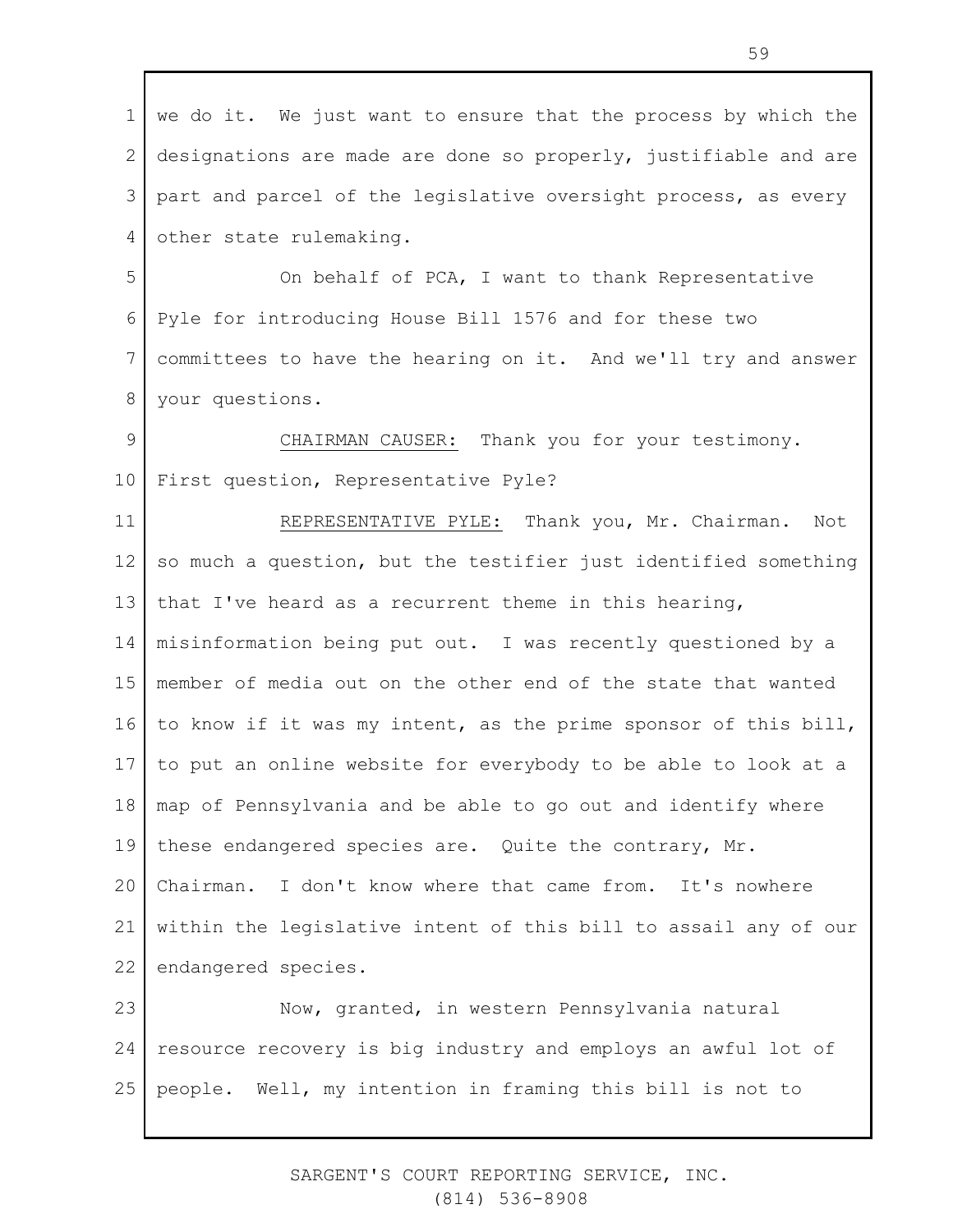1 2 3 4 5 6 7 8 9 10 11 12 13 14 15 16 17 18 19 20 21 22 23 24 25 identify species on a website so people can go out and catch them and we see them show up in the pet stores. It could not be further from the truth. Now, I do have a question for you, Mr. Ellis. You identify --- and that speaks to my first question, confidentiality provisions. This is not a come one, come all, see where all these species are bill. Quite the contrary. I feel this bill actually establishes greater protection and keeping safe what we need to keep safe. You brought up a real interesting point of this, buffer zones. Could you more clearly explain that for the members of the Committee? What  $---?$ MR. ELLIS: Buffer zones are like no mining zones for us, okay. REPRESENTATIVE PYLE: For coal, specifically. MR. ELLIS: Right. And the --- the commissions use those. The Fish Commission, in particular, uses those. Instead of giving us precise locations of the species because of their concern to release the information, they say if we're going to be mining in this area, then the buffer zones --- this is off limits. You can't mine there. REPRESENTATIVE PYLE: Well, what are we talking, like a mile or a quarter-mile ---? MR. ELLIS: It depends. It varies. I mean, it ranges all over. I mean, it's not --- there's not ---.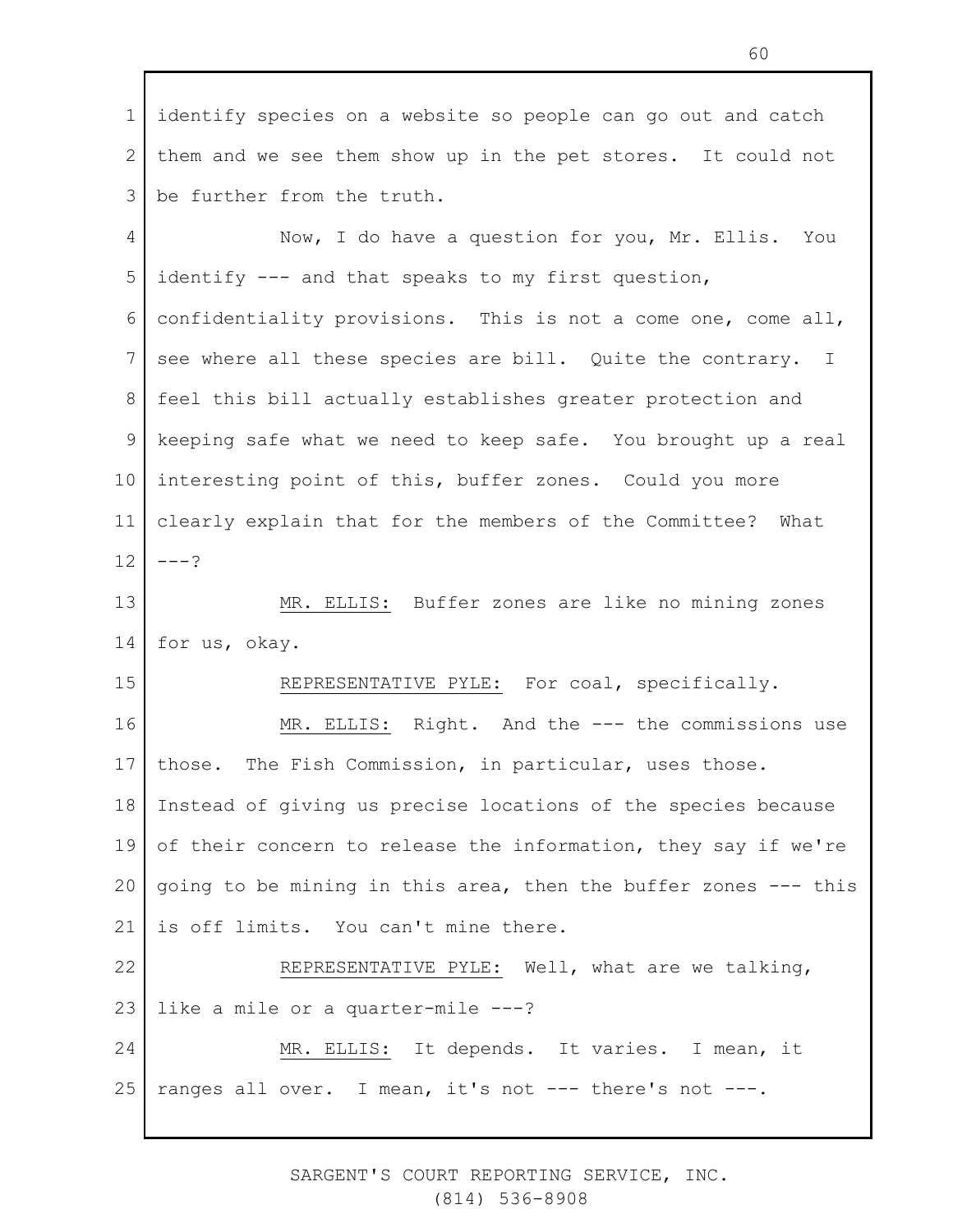1 2 3 4 5 6 7 8 REPRESENTATIVE PYLE: There's not a consistency? MR. ELLIS: There is no consistency. Talking to other industries, there's no consistency within the industries either. So it might be five miles for the coal industry. It might be six miles for builders. It might be two miles for gas. There doesn't seem to be any set uniform determination on it that we know, that they've made public, for how they create their buffer zones.

9 10 11 12 13 14 15 16 REPRESENTATIVE PYLE: Mr. Chairman, he just churned up about ten more questions, but I'm not mentally organized here. So you're saying --- just say Game Commission, you know, plug in Fish Commission, if you like. If John has a --- is a builder and Garth cuts timber, and they're both --- and they're looking at a deal where he's going to go cut the timber, and he's going to build houses when he's done, they can be playing with two different sets of these buffer zones?

17 18 19 20 21 22 23 24 25 MR. ELLIS: That's correct, for the same parcel. REPRESENTATIVE PYLE: For the same piece of land? MR. ELLIS: That's correct. Depending upon the industry, yes. At least that's what we have found using -- using the diversity and then going to the commission and asking them. And that's an answer we can't get. Why is the mining --- and invariably, the mining industry's buffer zones are more --- are longer than other industries and, you know, it's why, but we can't get an answer.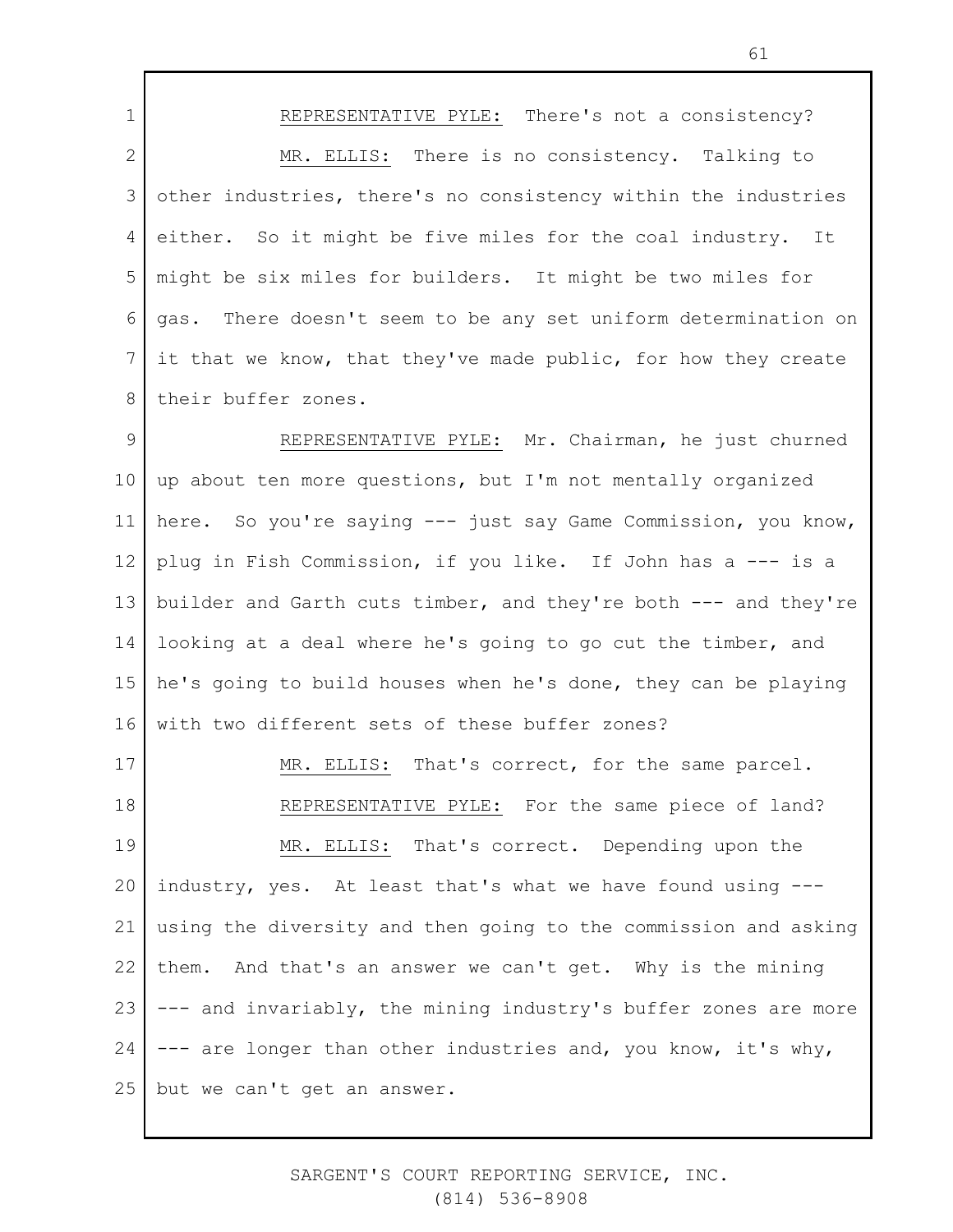1 2 3 4 5 6 7 8 9 10 11 12 13 14 15 16 17 18 19 20 21 22 23 24 25 REPRESENTATIVE PYLE: That's the end of my questions, but Mr. Chairman, I think that really kind of exemplifies why we need IRRC in this process. I'm not sure how that doesn't abrogate the uniformity clause. Laws must apply equally to all. CHAIRMAN CAUSER: Thank you, Representative. REPRESENTATIVE PYLE: Thank you, Mr. Chairman. CHAIRMAN CAUSER: Thank you, Representative Pyle. Representative McCarter? REPRESENTATIVE MCCARTER: Thank you, Mr. Chairman. Thank you, Mr. Ellis, for your testimony. And again, not to be argumentative, but if I can understand a little bit on the idea, and again, going back to the sound science piece that we've heard, talked about it a little bit today, you wear glasses like I do. MR. ELLIS: Right. REPRESENTATIVE MCCARTER: You go to an ophthalmologist. MR. ELLIS: That's correct. REPRESENTATIVE MCCARTER: You hope that that ophthalmologist, and you probably rely upon his expertise when it comes to areas such as glaucoma, macular degeneration and other particular areas as a trained individual to do that, and yet part of this process that we're now talking about, under sound science, you would subject, if, in fact, you had to go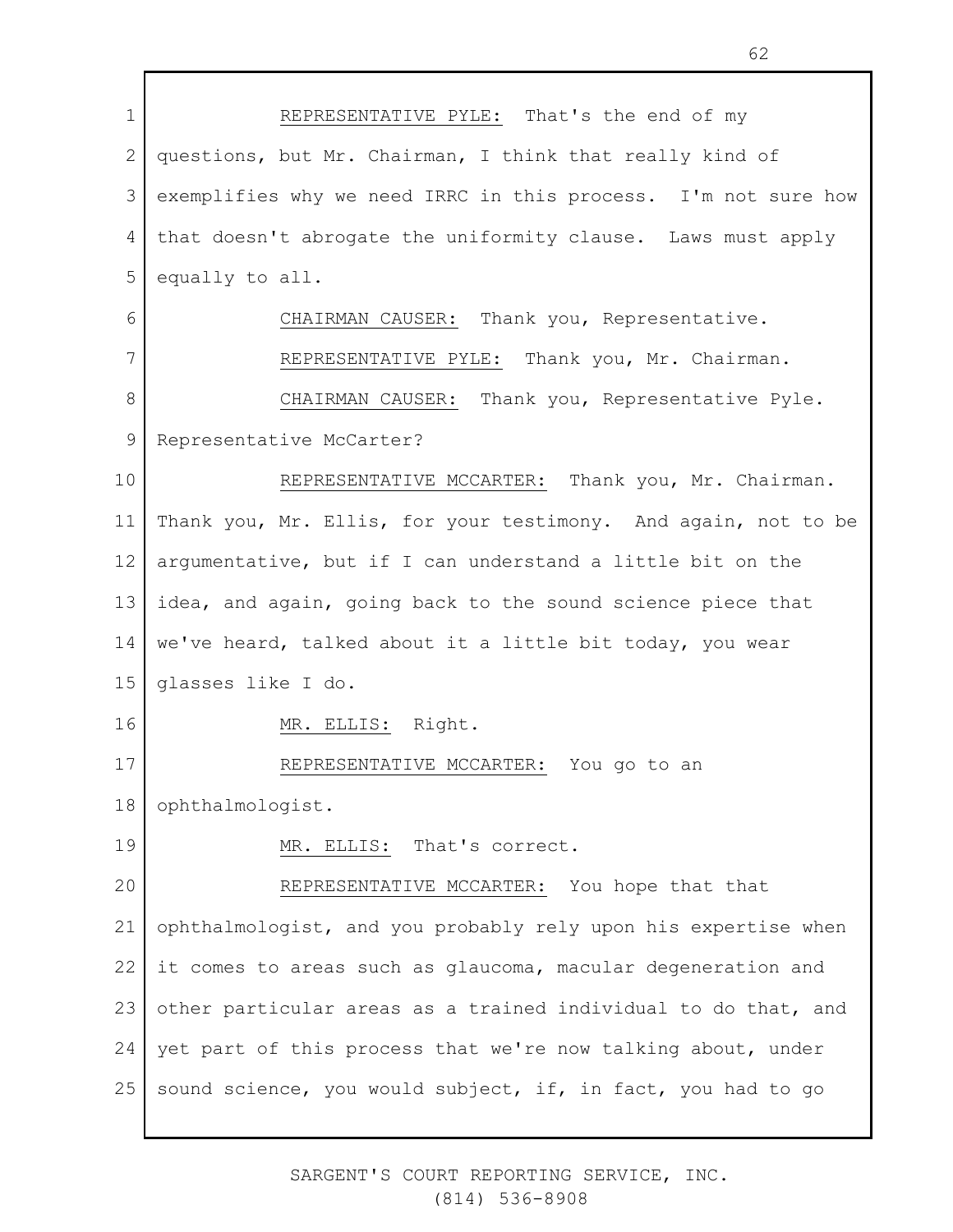1 2 3 before the IRRC Commission, to someone who is not trained in those areas to make a final determination as to a treatment possibly that you would have, the same as I would.

4 5 6 7 8 9 10 11 12 13 14 15 16 MR. ELLIS: It's simply not that easy, though, Representative. I have the option that if I think my eye doctor --- if I think my eye doctor isn't helping me, I can go to somebody else. And we don't have an option, okay. We have to live with one body's decision in which there is no oversight. And everybody's --- there's this assumption that the science is definitive, okay, but I think --- and I think the --- the commissions are going to follow me on this. God help my reputation, but they will follow me on this. And I think they will even tell you that a lot of what they do is based on professional judgment. Professional judgment is good, but it is subjective, too, and so --- that's all we're saying about this bill is another set of eyes.

17 18 19 20 21 22 23 24 25 You know, if I can, Mr. Chairman, the legislature about four years ago passed comprehensive mine safety legislation. There's probably nothing more complex, expertise-driven, than an underground mine and probably nothing more important than the protection of miners' safety. Now, the bill, which was worked on by the legislature, the UMW and PCA, in terms of a regulatory review process, we decided that -- this was everybody, that we would give this  $---$  invest the regulatory process in kind of a quasi body, consisting of coal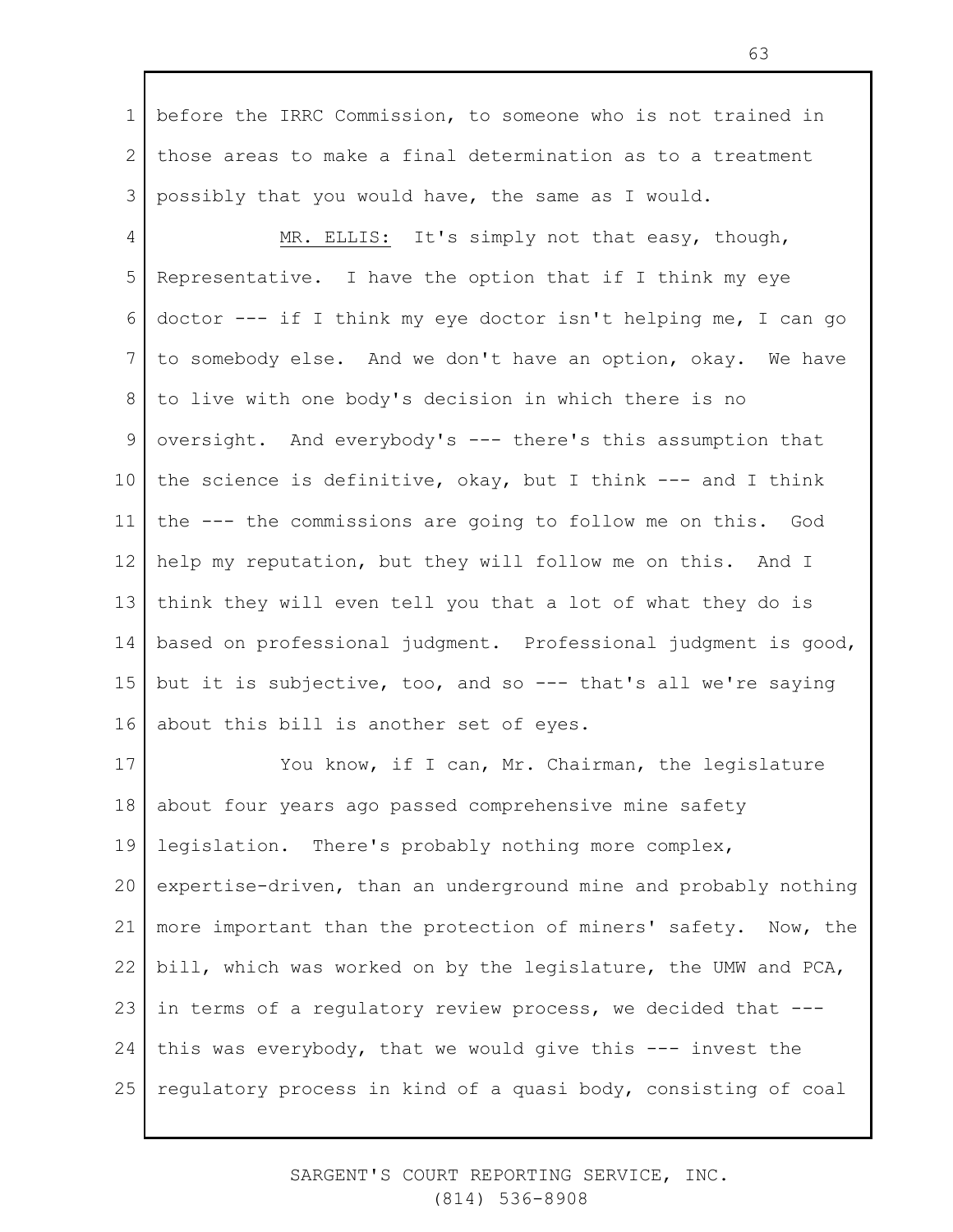1 2 3 4 5 6 7 8 9 10 11 12 13 14 15 16 17 18 19 20 21 22 23 24 operators, UMW and DEP, under --- under the guise that these are the stakeholders. I mean, nobody in the state knows more about them than them. And if they can reach a conclusion, it's probably right. Despite that, there was also an insistence by everybody that those regs go through the regulatory review process. And lo and behold, some of their regulations --- and again, I can't tell you how eso --- maybe esoteric isn't the right word, how complicated it is, but it went through the IRRC process. And IRRC made a number of changes that neither the operators nor the mine workers or DEP considered and made that a better rulemaking. So there's always room for improvement. You know, sometimes --- I don't know what it is, you can't see the forest before the trees or something like that? That happens all the time. And all we're saying here is, you know, treat the endangered and threatened specie designation process the way you treat the health and welfare of the citizens, the stream use designations by DEP. Why be selective? That's all we're saying. REPRESENTATIVE MCCARTER: Okay. And I appreciate that. I really do. And I thank you for your answer on that. I think you've raised, you know, in a sense the --- again, the broader issues involved here of how we treat science, in general, --- MR. ELLIS: Right.

REPRESENTATIVE MCCARTER: --- and whether, in fact,

25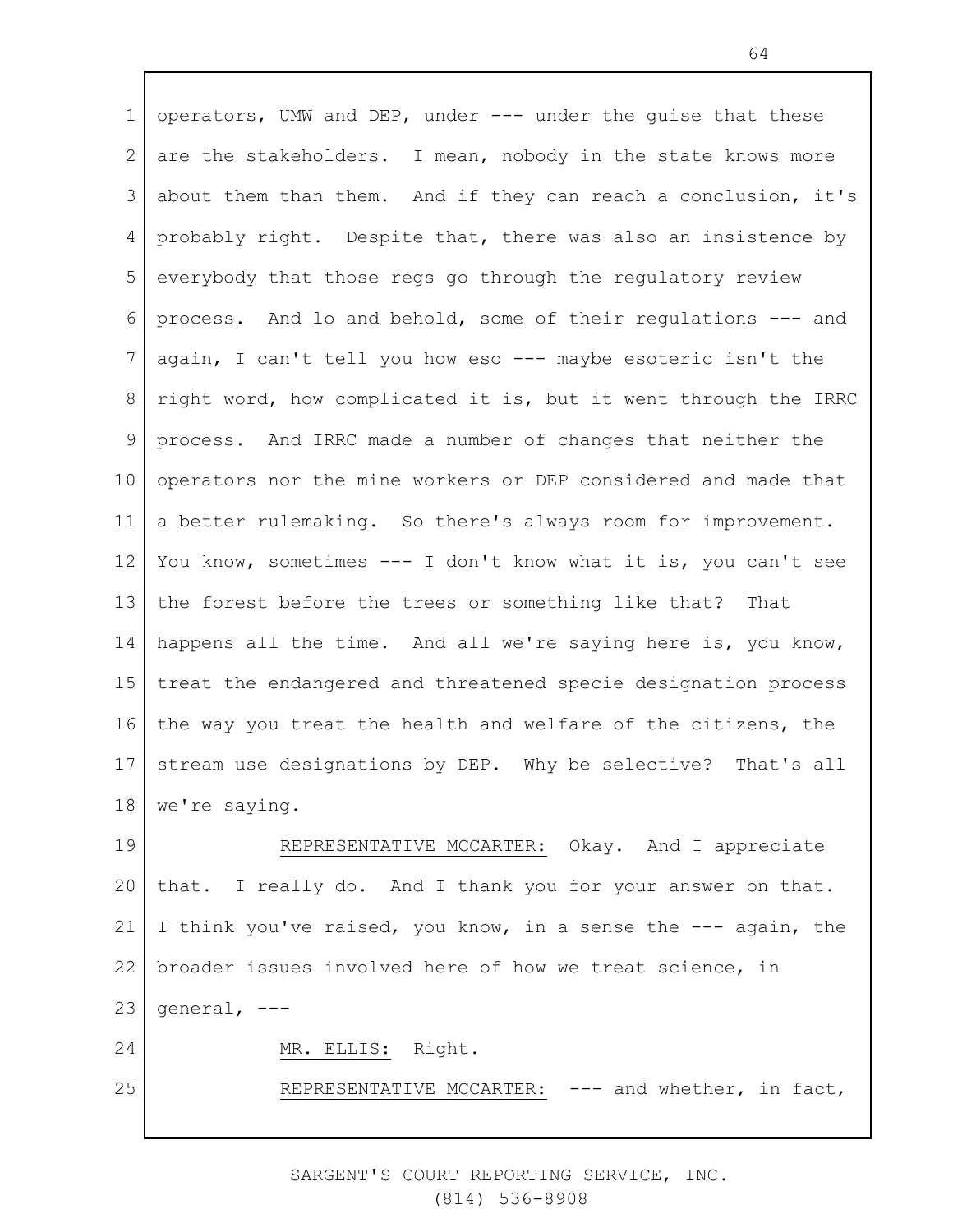1 2 3 4 5 6 7 8 we see the people who are the, quote, experts as experts or not as experts. Or as you're suggesting, the people who are engaged in mining, obviously in coal mining, should be treated as the experts in terms of that. As a former teacher, you know, as teachers, we always wanted to be treated as the experts in education. But, unfortunately, there's things called legislators and other things that get in the way of those particular determinations, as we all know.

9 10 MR. ELLIS: Well, incidentally --- incidentally, IRRC also does academic standards, too.

11 12 13 REPRESENTATIVE MCCARTER: Thank you on that. The point is, though, I think that the eyes that have to look upon this, again, have to be those that have some expertise.

## 14

MR. ELLIS: Yes.

15 16 17 18 19 20 21 22 23 24 25 REPRESENTATIVE MCCARTER: The IRRC process, and even in their testimony that they submitted for the hearing today, have innumerable questions really about this legislation and whether, in fact, they can carry it out. And in fact, one of their phrases is basically we're not sure how the listings take place in looking at this legislation. So they're the experts in terms of their own process, yet they don't understand the process that's being used here. So there are lots of questions. A lot of that centers around --- again, I think we go back to the idea of whether we trust science or we don't trust science. Thank you.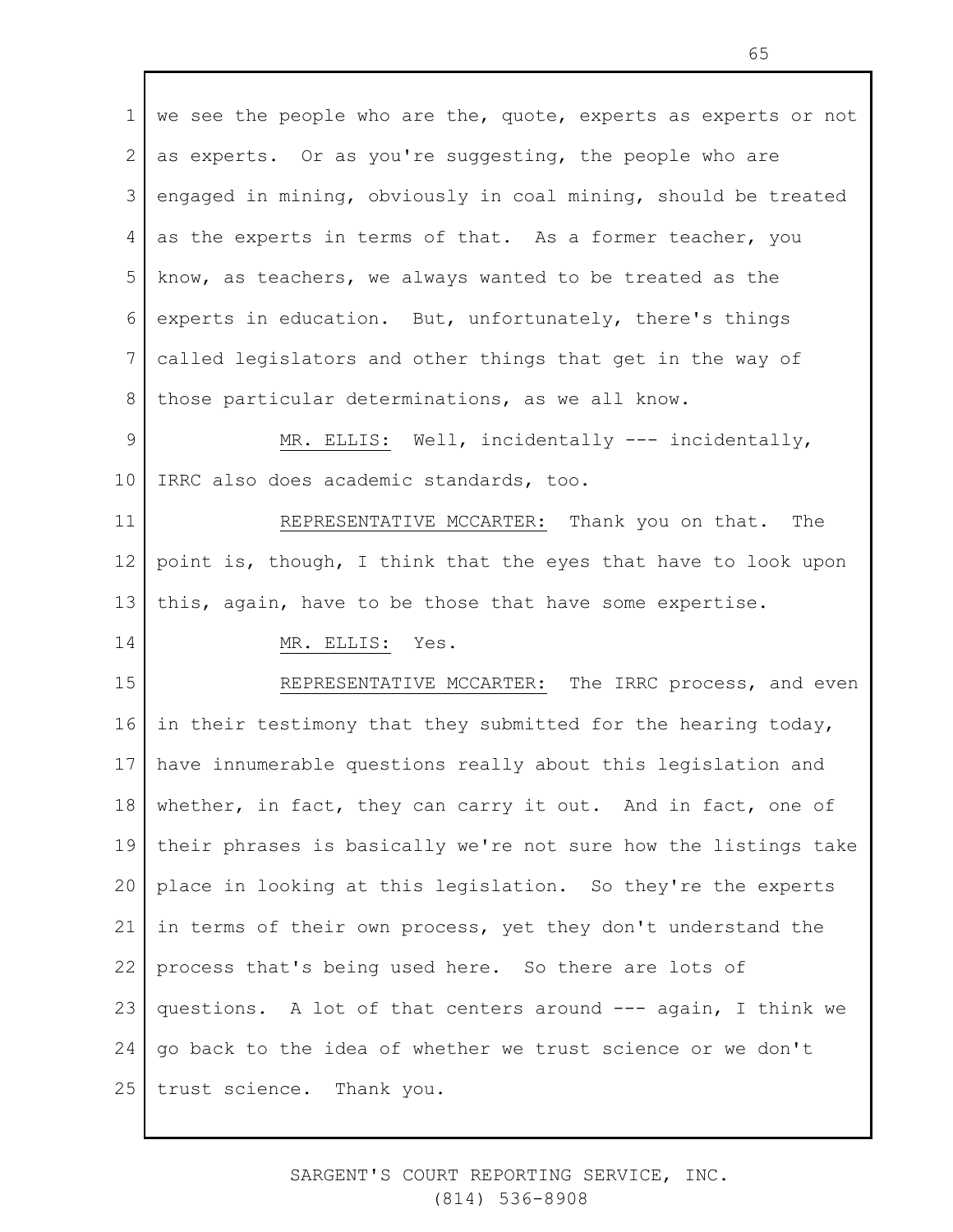1 2 3 4 5 6 7 8 9 10 11 12 13 14 15 16 17 MR. ELLIS: Thank you. CHAIRMAN CAUSER: Thank you, Representative McCarter. And thank you, Mr. Ellis, for your testimony. MR. ELLIS: Thank you. CHAIRMAN CAUSER: We're going to take a five-minute break. SHORT BREAK TAKEN CHAIRMAN CAUSER: Our five minutes having expired, we'll call the meeting back to order. And our next testifiers include our agency panel, Mr. John Arway, the Executive Director of the Pennsylvania Fish & Boat Commission, and Mr. Carl Roe, the Executive Director of the Pennsylvania Game Commission. Both gentlemen testified at our first hearing and have requested to testify at this hearing, also. And I understand that you have additional information to supply the two committees, so we look forward to your testimony. So I guess we'll start with Mr. Arway.

18 19 20 21 22 23 24 25 MR. ARWAY: Good morning, Chairman Causer and Miller and members of the Environmental Resources & Energy Committee and the Game & Fisheries Committee. My name again is John Arway. I'm Executive Director of the Pennsylvania Fish & Boat Commission. I'd just like to acknowledge two Commissioners we have in the audience, Commissioner Rocco Ali, as well as Commissioner Bill Sabatose. They're actually the decision makers that make the decisions about threatened and endangered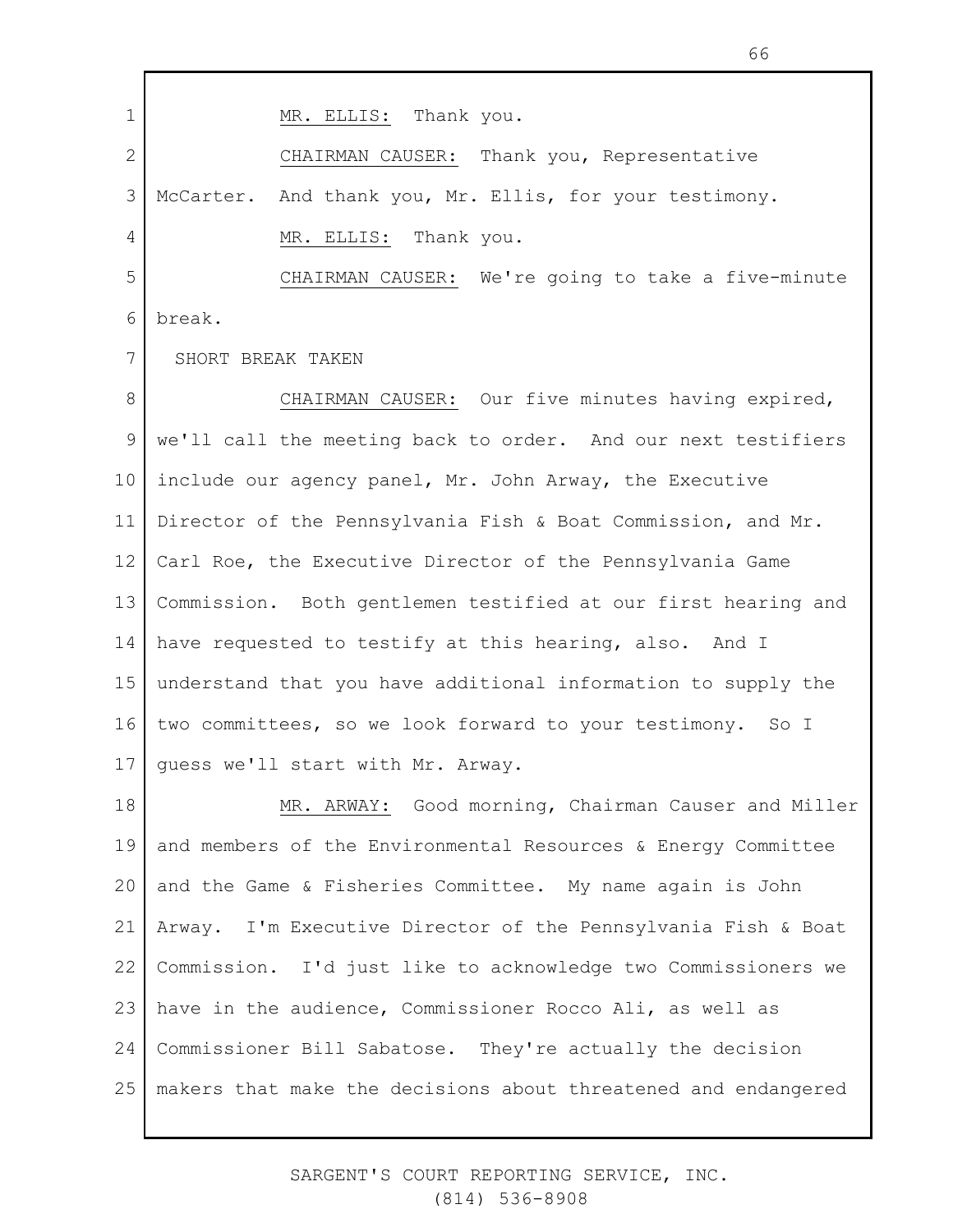1 2 3 4 5 6 7 8 9 10 11 12 13 14 15 16 17 18 19 20 21 22 23 24 25 species and wild trout stream designations that we're here to discuss today. They, along with eight other board members, we have a total of ten on our board, make those regulatory decisions that we're about to talk about. Thank you for the opportunity to join you again and address some of the points that I did not have time to cover on August 26th, when we were in Pottsville. In the spirit of Representative Pyle's earlier opening remarks --- I was listening, Jeff, --- REPRESENTATIVE PYLE: Thank you. MR. ARWAY: --- I quess you can tell --- you can call this testimony the remaining four-and-a-half yards out of the full nine. It appears that many members support this bill because of their concerns over federally-listed species, specifically the Indiana Bat. If that is the case, we don't understand why the legislature would want to change the state program that is intended to keep species off the federal list. At the first hearing on this issue, Representative Pyle clarified that his intent with House Bill 1576 was not to limit protection to only federally-listed species but to allow agencies to designate rare species within our borders as threatened or endangered as well. While we appreciate that clarification, we are still concerned that the bill, as written, could remove the agency's authority to list state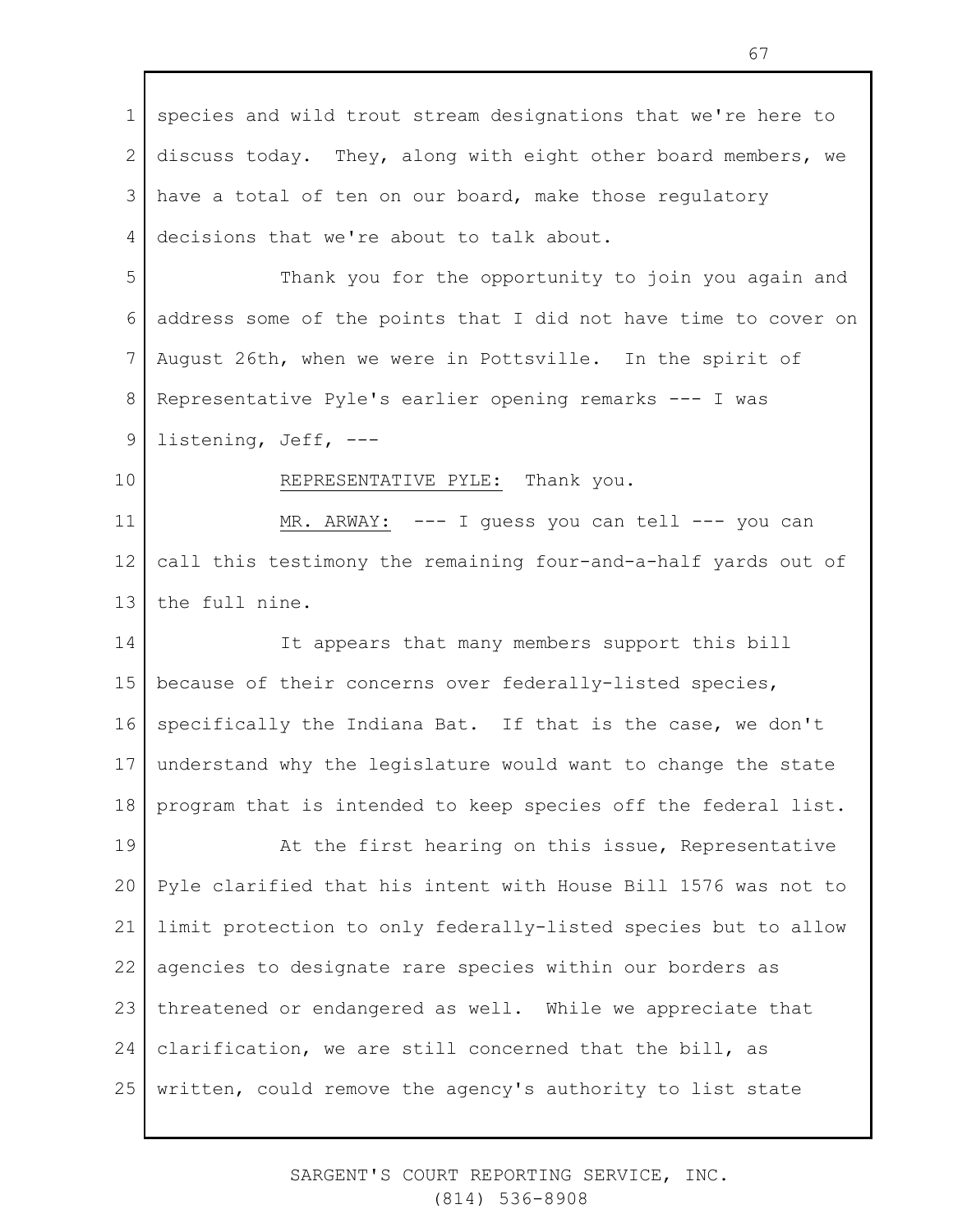1 species.

2 3 4 5 6 7 8 9 10 11 12 13 14 15 16 The intent to allow the continued listing of state threatened and endangered species is not mirrored in the structure laid out by the bill, which runs counter to the effective program that is already in place. I've covered many of these deficiencies in my previous remarks. The one thing I did not emphasize is that the adequacy of state programs is part of the calculus for federal listings. A state with greater conservation measures in place is looked upon more favorably by federal decision makers since it gives them a higher level of confidence that the species will not become threatened or endangered locally and contribute to the need for a federal listing. Therefore, a weakening of Pennsylvania's T&E species program would only increase the chance of the very federal intervention that contributed to the introduction of this bill in the first place.

17 18 19 20 21 22 23 24 25 With respect to legislative intent, there are other provisions of the bill that are equally troubling, particularly Section Six and Section Nine. Section Six provides, quote, when reviewing applications for permit --- permits, approvals or other authorizations or taking actions, state and local government agencies shall consider impacts only to listed species and their critical habitats included in the centralized database. This section goes on to state, quote, permits, approvals, authorizations or regulations shall not require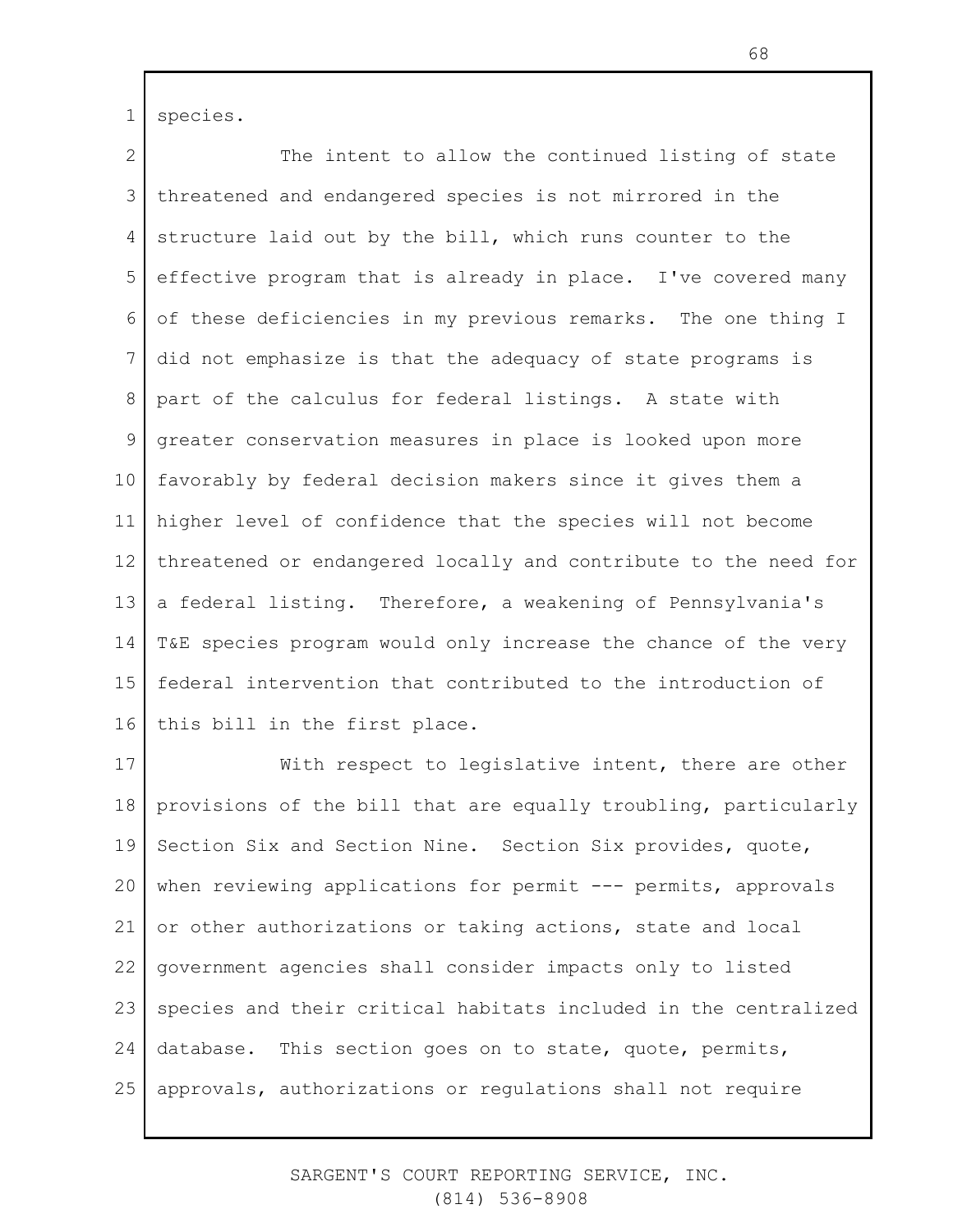1 2 3 4 5 6 7 8 9 10 11 12 13 14 15 persons to conduct field surveys or other activities to determine or evaluate the presence of species or their habitats unless acceptable data exists indicating the presence of a listed species in the area, end quote. This approach deviates from the current practice and law. The current centralized database, known as the Pennsylvania Natural Diversity Inventory, PNDI, includes records of both federal and state listed T&E species. However, PNDI also contains thousands of records pertaining to unlisted but otherwise rare species in Pennsylvania that warrant protection based on current law and regulation. And these rare unlisted species, often referred to as species of special concern, are given consideration, and thus protection, under numerous Department of Environmental Protection statutes, regulations and policies. And I cite those in my testimony.

16 17 18 19 20 21 Section Nine of House Bill 1576, however, repeals all acts or parts of acts insofar as they are inconsistent with the Endangered Species Coordination Act. Therefore, this repeal or provision will effectively revoke DEP's ability to protect not only these rare and unlisted species but also common species, such as our state fish, the Brook Trout.

22 23 24 25 I would like to repeat a point that I made in my prior testimony. If we effectively conserve species at the state level, we can prevent regional and range-wide declines that necessitate federal listings which lead to more costly,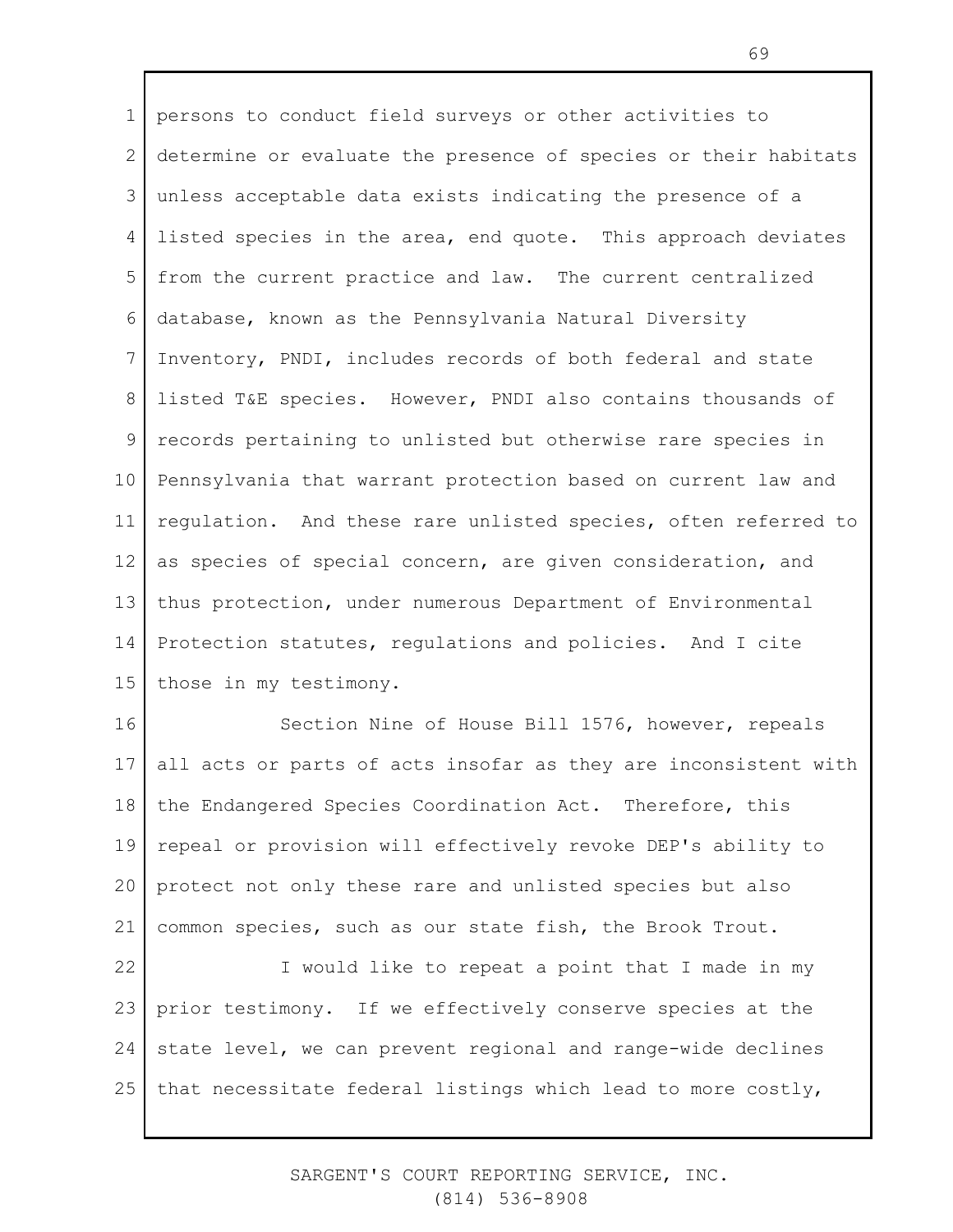1 2 3 4 5 6 7 8 9 10 11 12 13 14 15 16 17 18 19 20 21 22 23 time consuming and difficult federal requirements. In my previous testimony I also note that it would be virtually impossible to reevaluate the listing status of 62 threatened and endangered species under our agency's jurisdiction within two years. The listing process we employ includes scientific data collection by staff or our contractors, running the species through the International Union for Conservation of Nature Model, peer review by the Pennsylvania Biological Survey, public involvement, and action by the Commission's Board at two public meetings. The same staff who performed these duties also performed the PNDI searches and assists industry with consultation, site reviews and negotiations. Reevaluating 62 species within two years, using current methods, is simply not feasible. In addition to the administrative and public involvement steps in the listing process, it can take three to five years to assess the status of one species. Some species with large ranges within the Commonwealth take closer to a decade to understand their current status. It took 40 years to evaluate the 62 species on the list. And in recent years, we have removed almost as many that have been added --- as have been added. The workload to add or remove one species following the current method is already significant. The workload to

25 overwhelm our agency. This would not serve conservation or

24

## SARGENT'S COURT REPORTING SERVICE, INC. (814) 536-8908

complete the two-year process required in House Bill 1576 would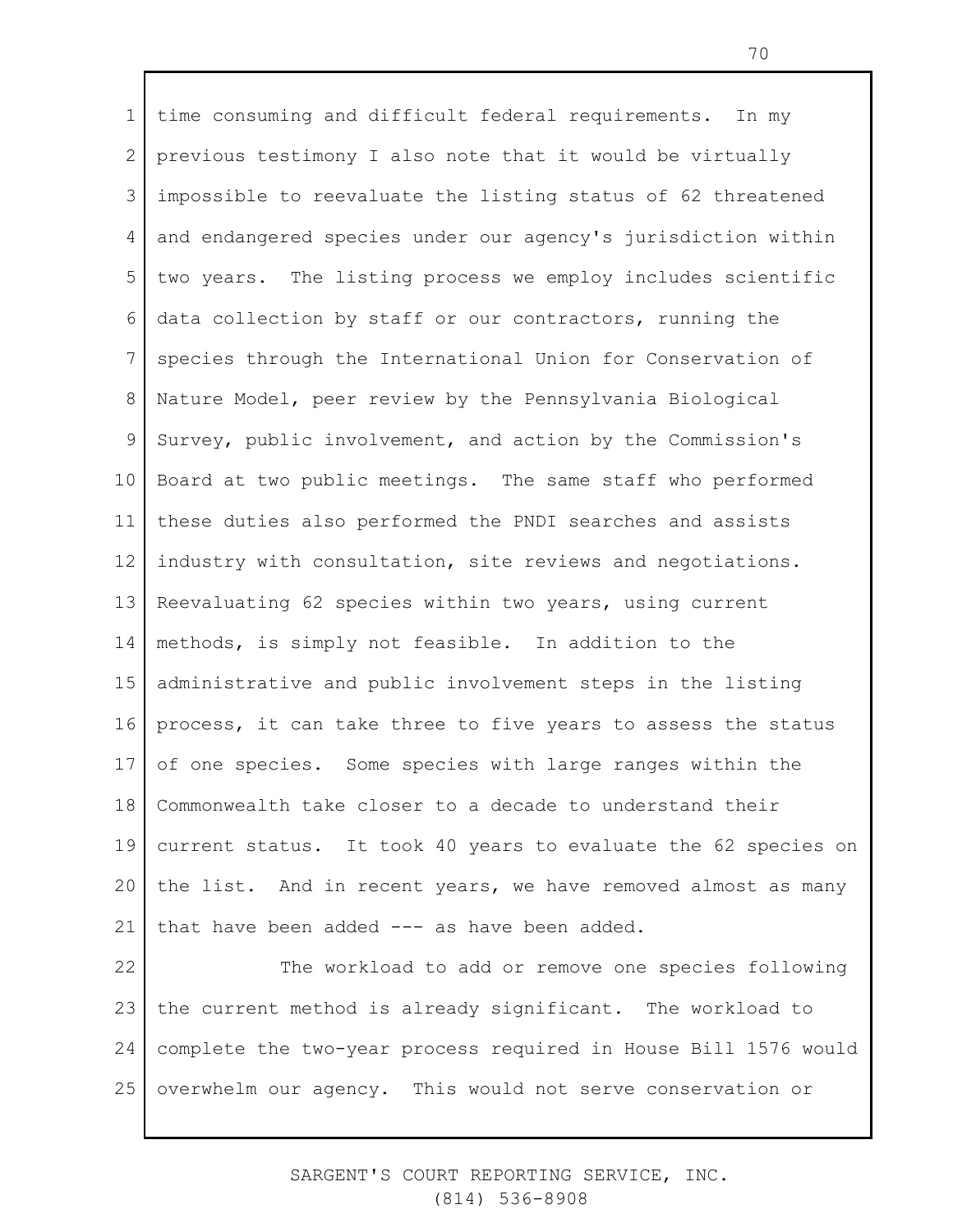1 2 3 4 5 6 society but would bog down the process and whittle away the species from the list, thereby eliminating any change for effective protection and conservation. Again, this could make federal listings more likely, since federal level listings are, in part, based on the sufficiency of the state program to protect those varied species.

7 8 9 10 11 12 13 14 15 16 Our staff is constantly looking for ways to improve program efficiency, both internally and as an active member of the Pennsylvania Natural Heritage Partnership, or PNHP. Whether through workload analysis or proactive improvements to environmental review systems, we seek to make the most of limited staff and financial resources while being responsive to industry. When we hear about an issue or a problem that needs to be fixed, we deal with it head on. The reality is that this is becoming increasingly difficult as we face dwindling resources and reduced staff budgets.

17 18 19 20 21 22 23 24 25 I have briefed the Game & Fisheries Committee and spoke with many of you personally about our agency's need for alternative funding to implement the duties assigned to us by you. I am hopeful that one positive outcome of the public debate sparked by House Bill 1576 will be a renewed commitment to replicating the models we have in place under Act 13 for Marcellus Shale permit reviews, the Pennsylvania Department of Transportation for transportation project reviews, and with DEP for coal mining reviews. In each of those three cases, we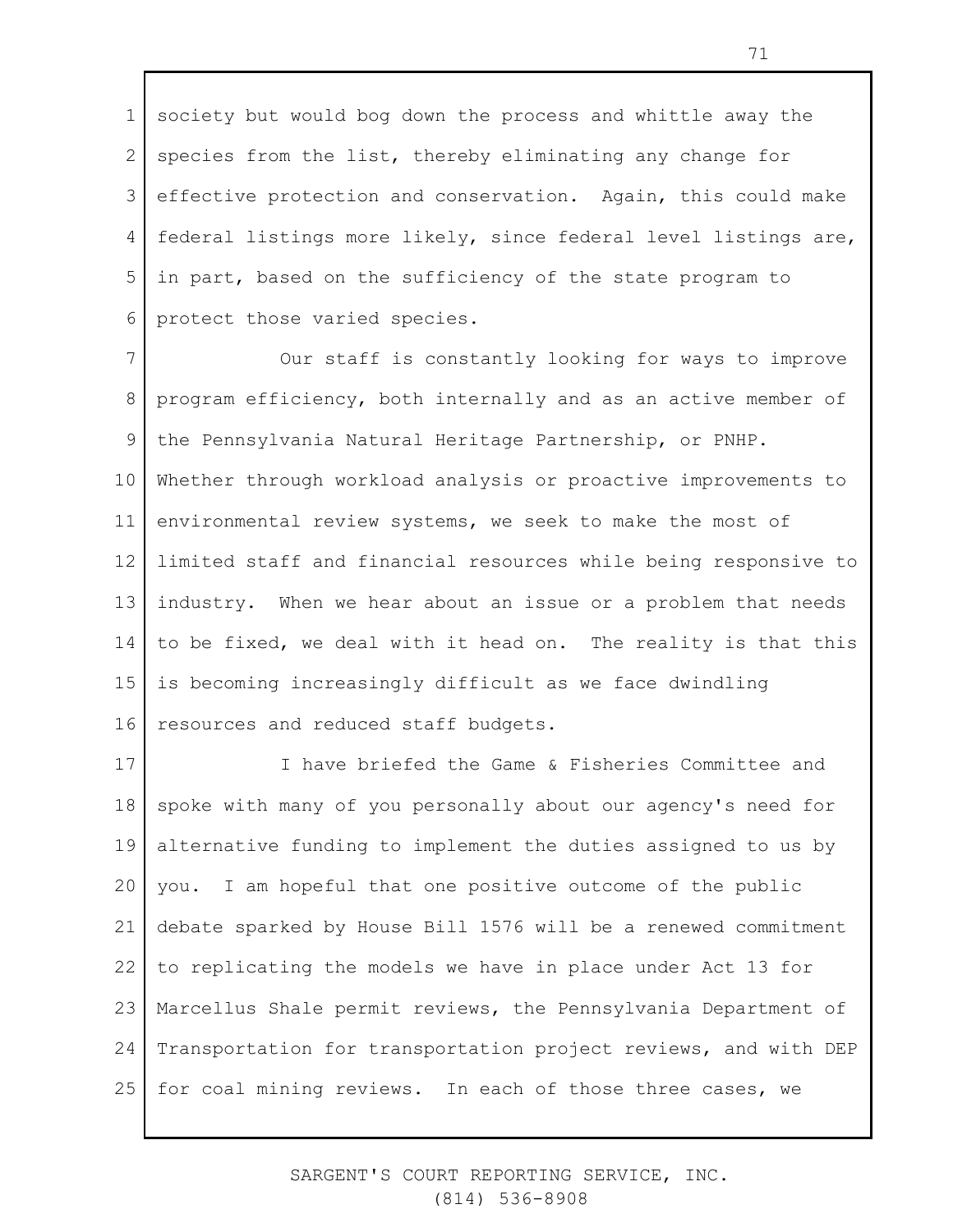1 2 3 4 5 6 7 8 9 worked directly with other agencies and industry from the start of the permit process through pre-application and project scoping field reviews. And this allows the resource and regulatory agencies to work with applicants to discuss project details, seek clarification, and gain insights into potential regulatory concerns before permits are applied for but consistent with our laws and regulations. This early coordination leads to more timely and better permit decisions consistent with the laws and regulations that we have.

10 11 12 13 14 15 16 17 Our permit review times bear this out. While it takes our staff an average of 30 days to complete PNDI reviews, in general, Marcellus reviews average less than 20 days. And PennDOT reviews average less than 15 days. And because of these dedicative funding streams, we can also expedite Chapter 105 reviews, which take an average of 15 days for Marcellus and 9 days for PennDOT. Our track record shows that we are not the obstacle that some have claimed us to be.

18 19 20 21 22 23 24 25 We would welcome the chance to talk with you about a similar system to enhance the services we provide to other industries that don't pay their way, which continue to account for the bulk of our permit review workload, yet those permit reviews are paid for by angler and boater dollars rather than being incorporated as a cost of doing business in Pennsylvania. While much of the media attention is focused on T&E species, we remain equally concerned about the prospect of subjecting wild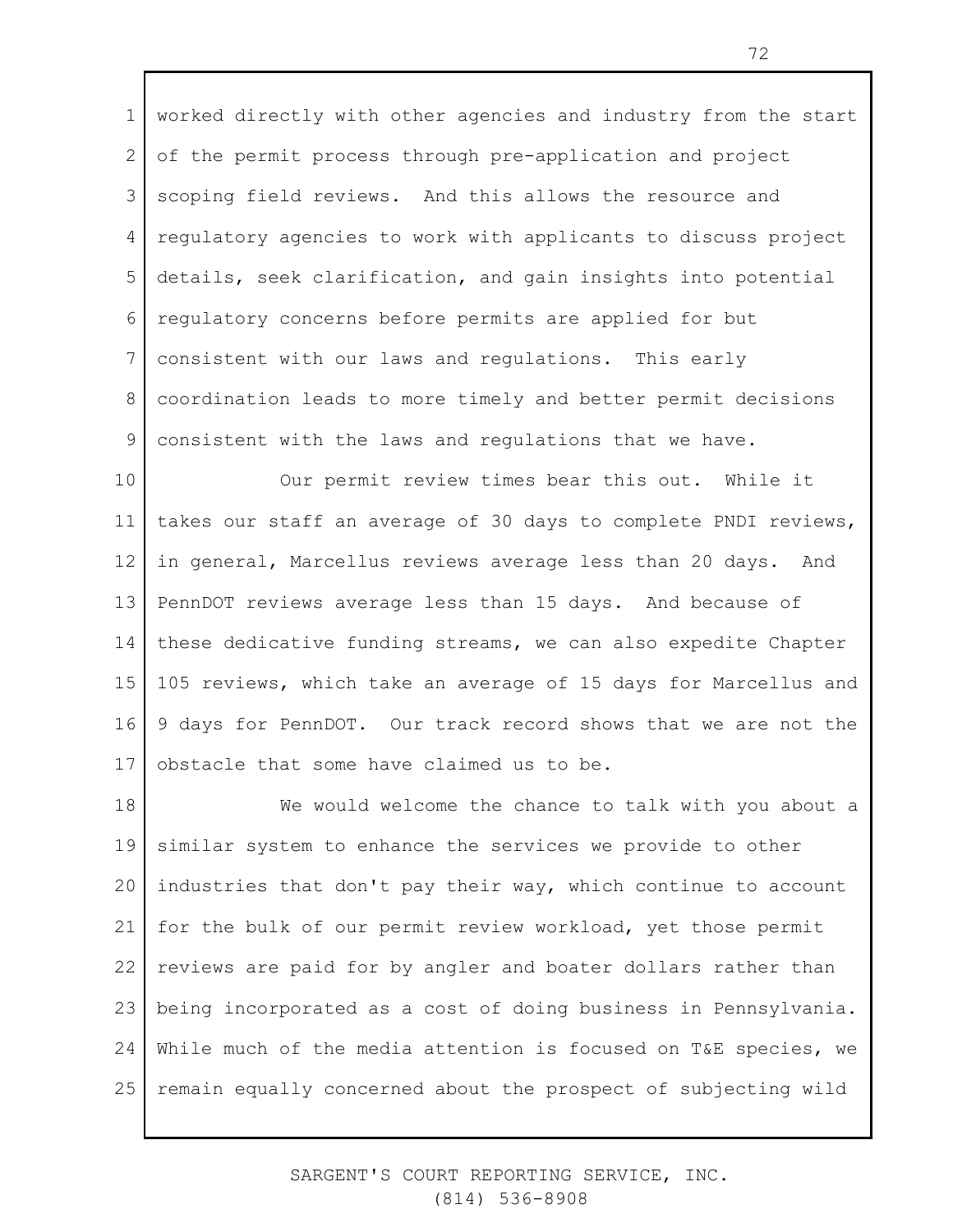1 trout stream designations to the provisions of the bill.

2 3 4 5 6 7 8 9 10 The unnecessary delays and potential politization of these science-based decisions would have ramifications to individuals beyond those who care about wild trout. To postpone or never require the levels of protection dictated by scientific data could lead to increased water quality degradation in headwater areas where most wild trout streams are found, which would impact downstream communities, most notably those which rely on these streams as sources of their drinking water supply.

11 12 13 14 15 16 We were happy to have Committee Members Gabler and Heffley join us in the field on recent wild trout stream surveys and want all of you to know that you have an open invitation to join us in the field to see the rigor with which these streams are assessed. That's how we produce the science that we use to make these decisions.

17 18 19 20 21 22 23 24 25 In closing, threatened and endangered species and wild trout streams deserve the utmost protection, and the current --- and the current listing and designation systems should not be changed. These decisions about our most vulnerable natural resources are already being made based on sound science with the utmost attention paid to detail analysis and data and completed using an open and transparent public process. To pass House Bill 1576 would be to reverse 40 years of scientific collaborative and cooperative species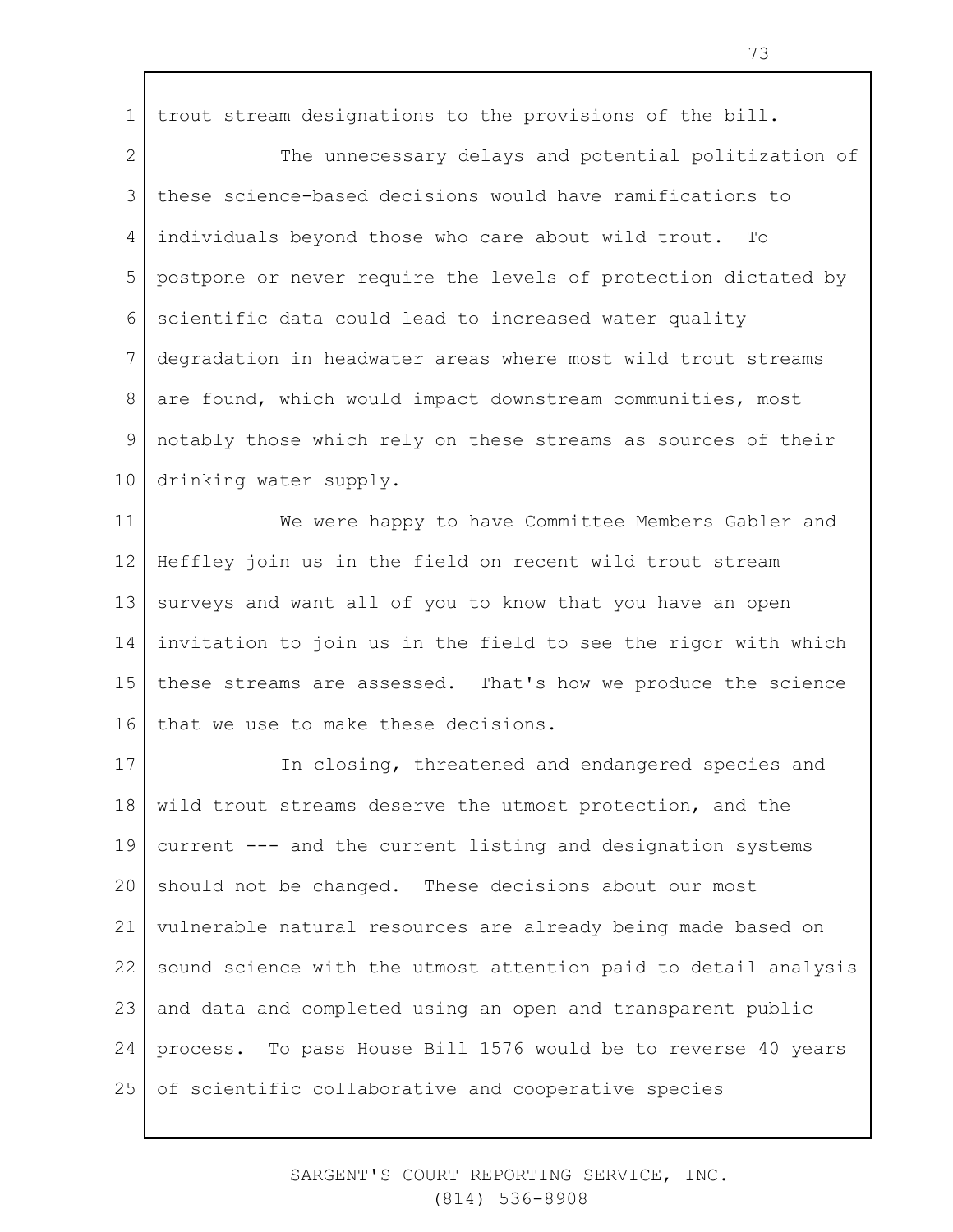1 2 3 4 conservation and the work that your predecessors produced during their tenure with our General Assembly. Thank you again for the chance to join you today, and we'd welcome and we'd be happy to answer any questions you may have.

5 6 CHAIRMAN CAUSER: Thank you, Mr. Arway. We'll hold the questions until the end. So I'll ask Mr. Roe to proceed.

7 8 9 10 MR. ROE: Chairman Causer, Chairman Miller, members of the committees. It's a pleasure to be here. I provided a letter last week, and I'll just paraphrase some of those issues that I provided in those letters.

11 12 13 14 15 16 17 18 I would like to take this opportunity to offer comment regarding several statements that were made at the recent hearing on the committees on House Bill 1576. This legislation is a significant measure that not only alters current regulatory procedures but also strikes at a fundamental relationship between the natural resource agencies, state government and the legislature. With that in mind, facts do matter.

19 20 21 22 23 24 25 It was stated several times during the hearing that the Game Commission decisions are made in secret and there is no mechanism to appeal them. The Commission process for promulgating a regulation is wholly transparent, requiring notice to be published in the Pennsylvania Bulletin and two separate votes at two separate meetings. Additionally, our agenda is placed on our website about two weeks prior to the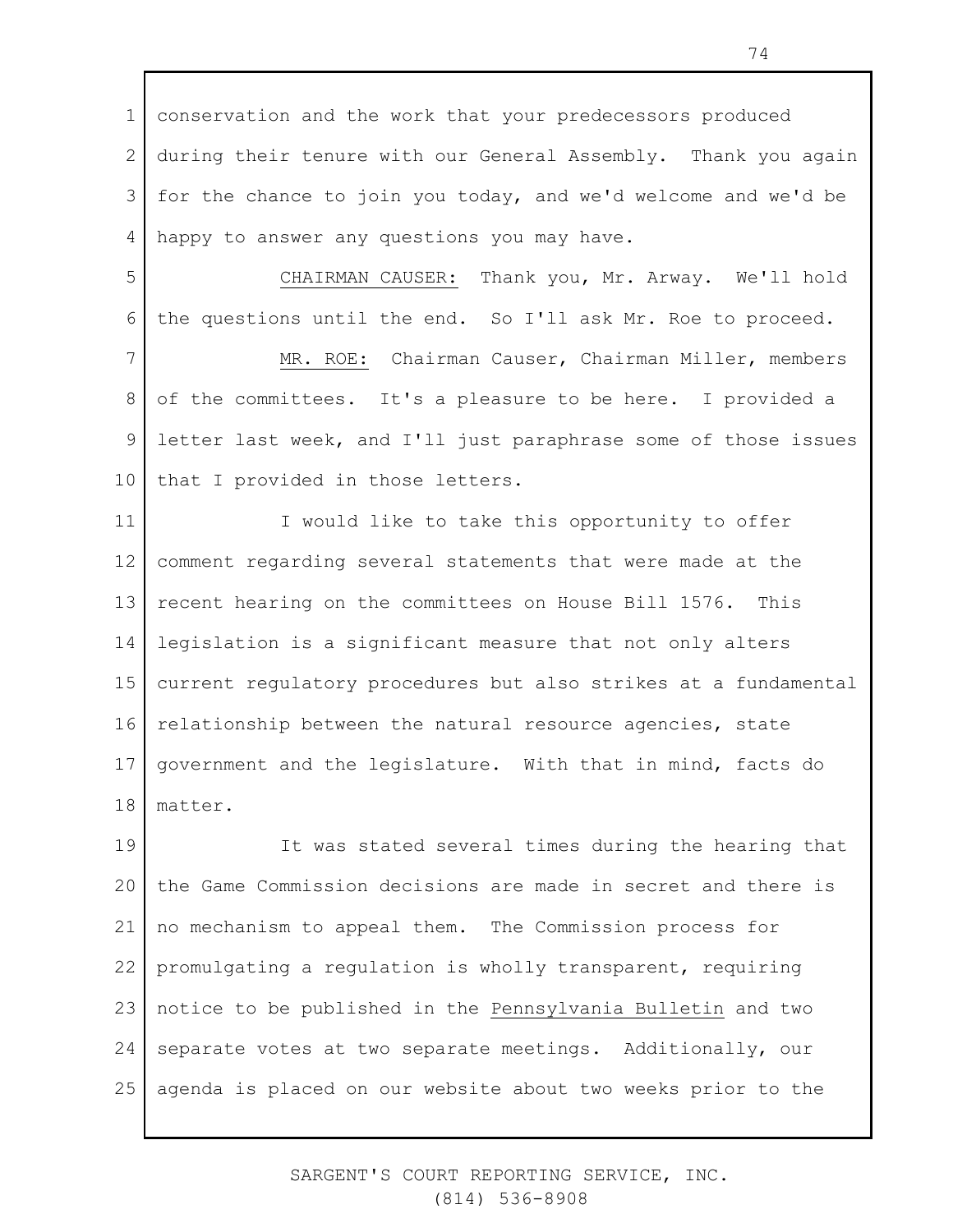1 2 Commission meeting for the public to, in fact, view those things that are being proposed.

3 4 5 6 7 8 9 10 11 12 13 14 15 Each meeting is separated by a period of about three months, in which time we receive public comment through emails, through letters and directly by people appearing before the Board of Commissioners to present their testimony. Then, at the second meeting, when the regulation is finally promulgated, I would offer that the --- the Independent Regulatory Review Commission for game issues makes that vote. The agency cannot promulgate a regulation on its own. So in essence, we are following the same process as DCNR, as other state agencies. We just use a different Independent Regulatory Review Commission that is nominated by the Governor and ratified by the Senate, but it's a little bit different than how IRRC members are, in fact, appointed.

16 17 18 19 20 21 22 23 24 25 Once a regulation has been adopted, any citizen may challenge its validity. An appeal may be brought directly to the Commission or to the Commonwealth Court. If a regulation is appealed, the Commission must be able to provide evidence indicating that the regulation was not arbitrary or capricious or an abuse of discretion. Throughout my tenure as Executive Director, there were instances in which regulations were challenged in court, and the Commission's regulations were found to meet the legal standard and were upheld.

It was apparent at the hearing that there was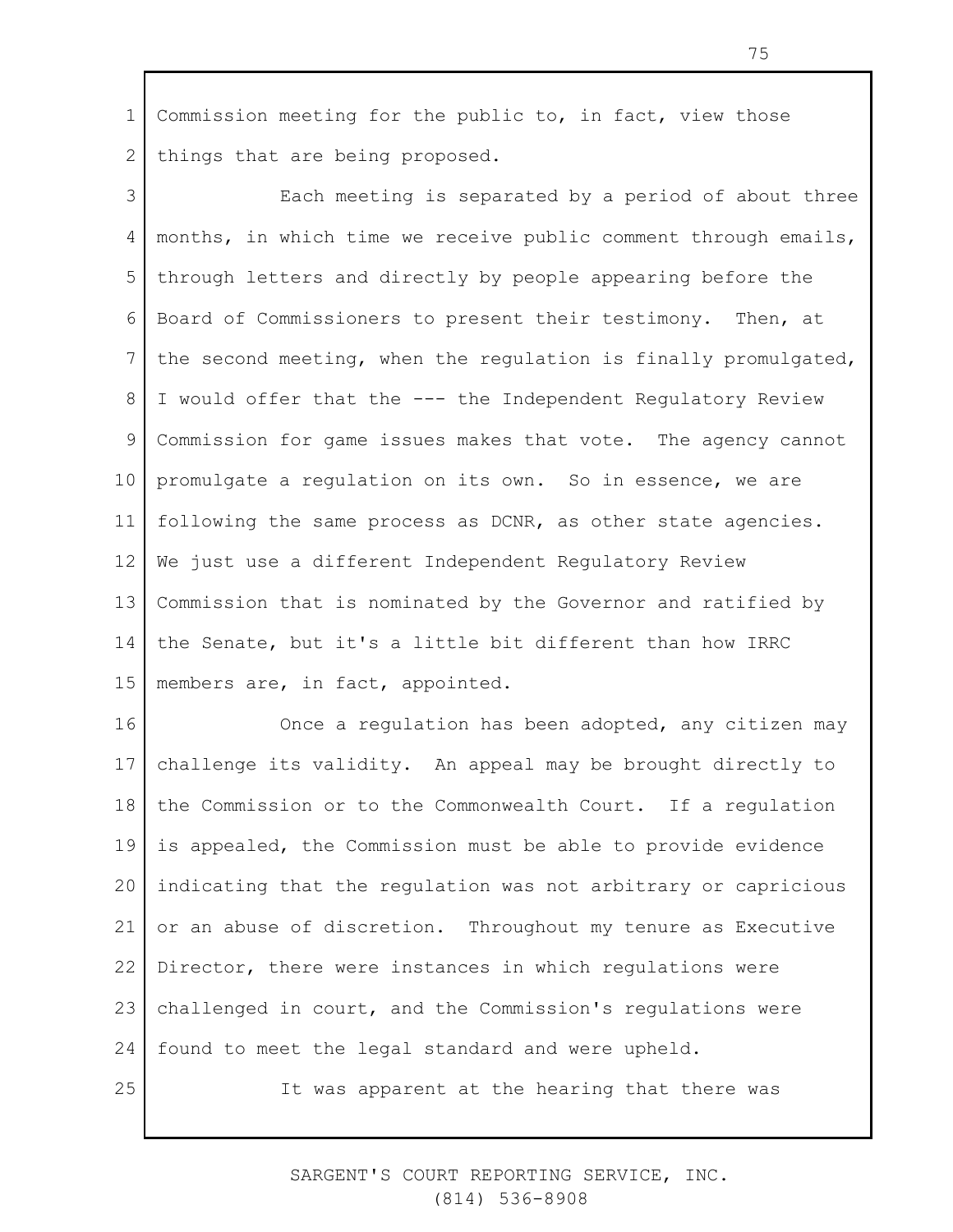1 2 3 4 5 6 7 8 9 10 11 12 13 14 15 16 confusion regarding the environmental review process and specifically the Game Commission's role in it. The Game Commission does not approve or deny permits for construction on natural resources development in the Commonwealth. By law, that responsibility falls under the purview of the Department of Environmental Protection. One of the criteria DEP will consider when evaluating a permit is whether the proposed project will have an impact on threatened or endangered species. To assist in that role, the Game Commission will work with the applicants on identifying the presence of T&E species and will provide best management practices on how to avoid or minimize any detrimental impacts. The Commission's role, in essence, is similar to that of a consultant. As we earlier stated, the PGC cannot deny a permit. The PGC cannot force an applicant to take action. Whether or not the permit is approved or denied is wholly the decision of DEP.

17 18 19 20 21 22 23 24 25 To continue on this important point, in conversations with members about this bill, I have heard rumors of shakedowns and blackmail. Stories are circulating about the Commission forcing applicants to build roads, buy land or do the Commission's bidding to win approval. I emphatically say that these rumors are false. Not only does the Commission not have approval authority, but to act in that manner runs counter to all we do to fulfill our special mandate. Our interests are in working with the applicant on ways to identify the presence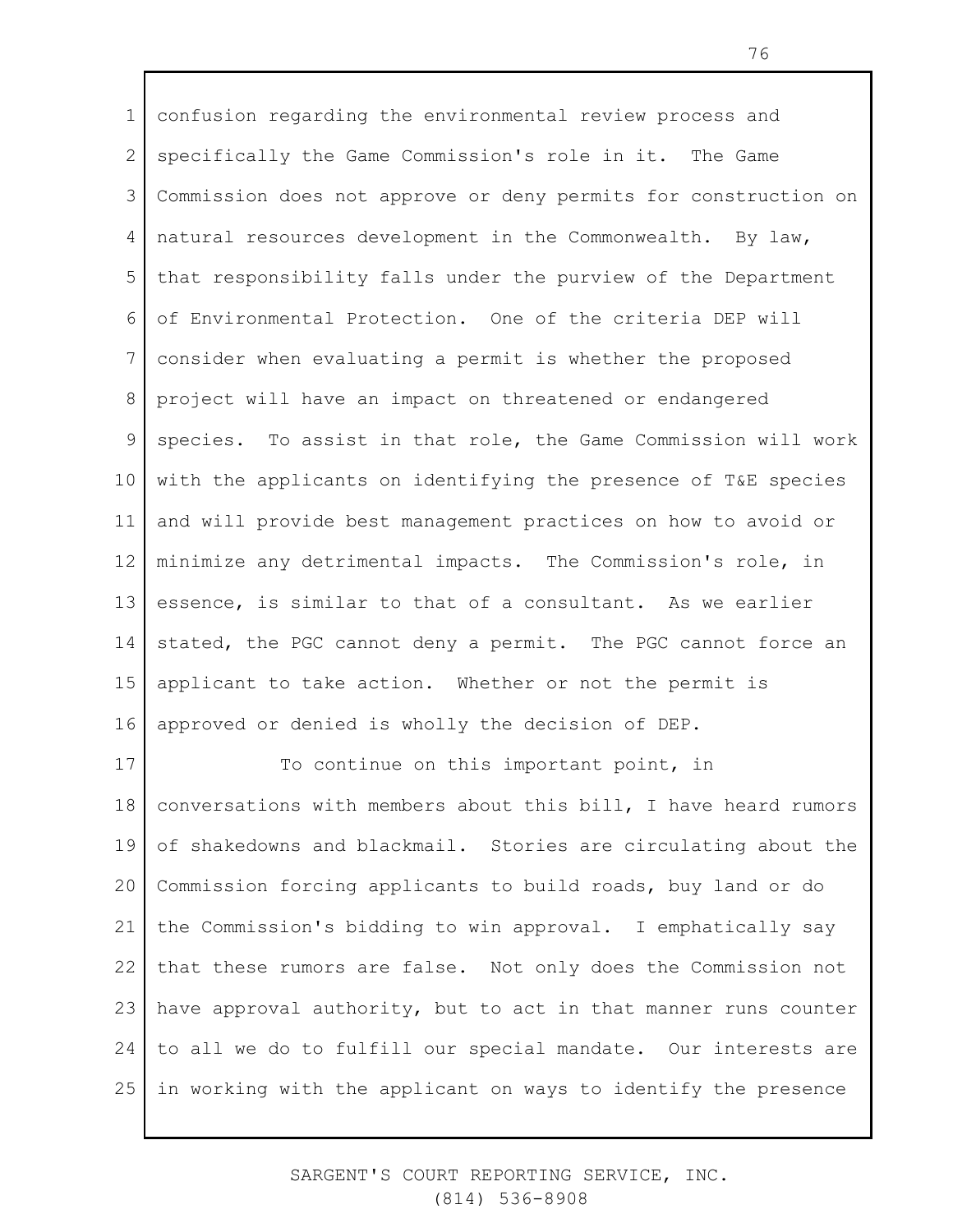1 2 3 of T&E species and then to minimize the impacts to those species. Any rumors you have heard to the contrary are simply not true.

4 5 6 7 8 Many of the issues related at the last hearing were related to the Indiana Bat, a federally listed species. The issues described were from the U.S. Fish & Wildlife Service, not the Pennsylvania Game Commission. This legislation would not change any of those issues.

9 10 11 12 13 14 15 16 17 18 19 It is also important to note that this permit review process that is now working presently would be unchanged by House bill 1576 if it became law. DEP would still require an applicant to work with the PGC on identifying and protecting threatened and endangered species. As I have stated previously, the Commission has significant reservations about House Bill 1576, specifically the impact it would have on our ability to protect the most vulnerable species in the Commonwealth, as well as the potential loss of federal funds. I appreciate your attention on our effort to correct the record, and I'll be glad to answer any questions.

20 21 22 CHAIRMAN CAUSER: Thank you to both of you gentlemen for your testimony. Multiple members have questions. I'll go to Chairman Miller first.

23 24 25 CHAIRMAN MILLER: Thank you, Chairman Causer. A quick question. The scientific data in the review, look, gentlemen, I believe if I call either one of you, you will make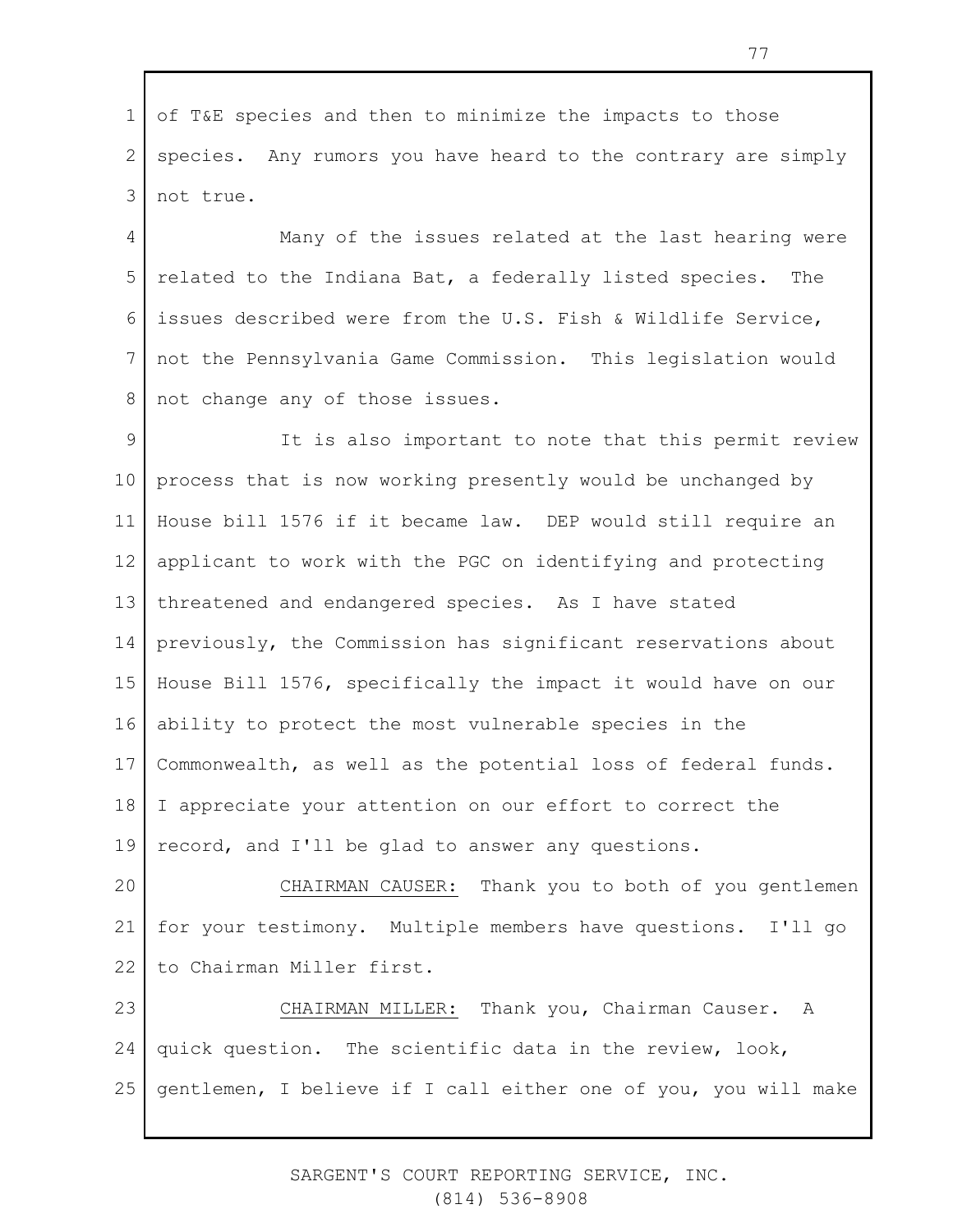1 2 3 4 5 6 your scientists available to me. It's been that way through the past. But at what point is the scientific data that you use public information? At what point does the public know what your scientists have looked at and what they base their decisions upon? Is it open records? Is it subject to being open to the public? And at what point does that occur?

7 8 9 10 11 MR. ROE: Well, for us, we had hoped that the research and everything would be concluded so we can draw a conclusion. And in my mind, at that point in time it's available to the public. The majority of our information is on our website.

12 13 14 15 16 17 18 MR. ARWAY: I guess it was recognized in the recent changes to the Right to Know Act that that information can be kept confidential because of certain species information that could be --- we got species like the bog turtle that have black market value. And we don't want to reveal those locations because those populations would be exploited by illegal collection. They are a federally-listed species.

19 20 21 22 23 24 25 We do keep certain information confidential pursuant to the act that you passed, the Right to Know Act, but there's other information about other more common species or less rare species that we open up for public disclosure. So it could be a combination of the two. And a lot depends upon the importance of keeping that information confidential and protected pursuant to Right to Know.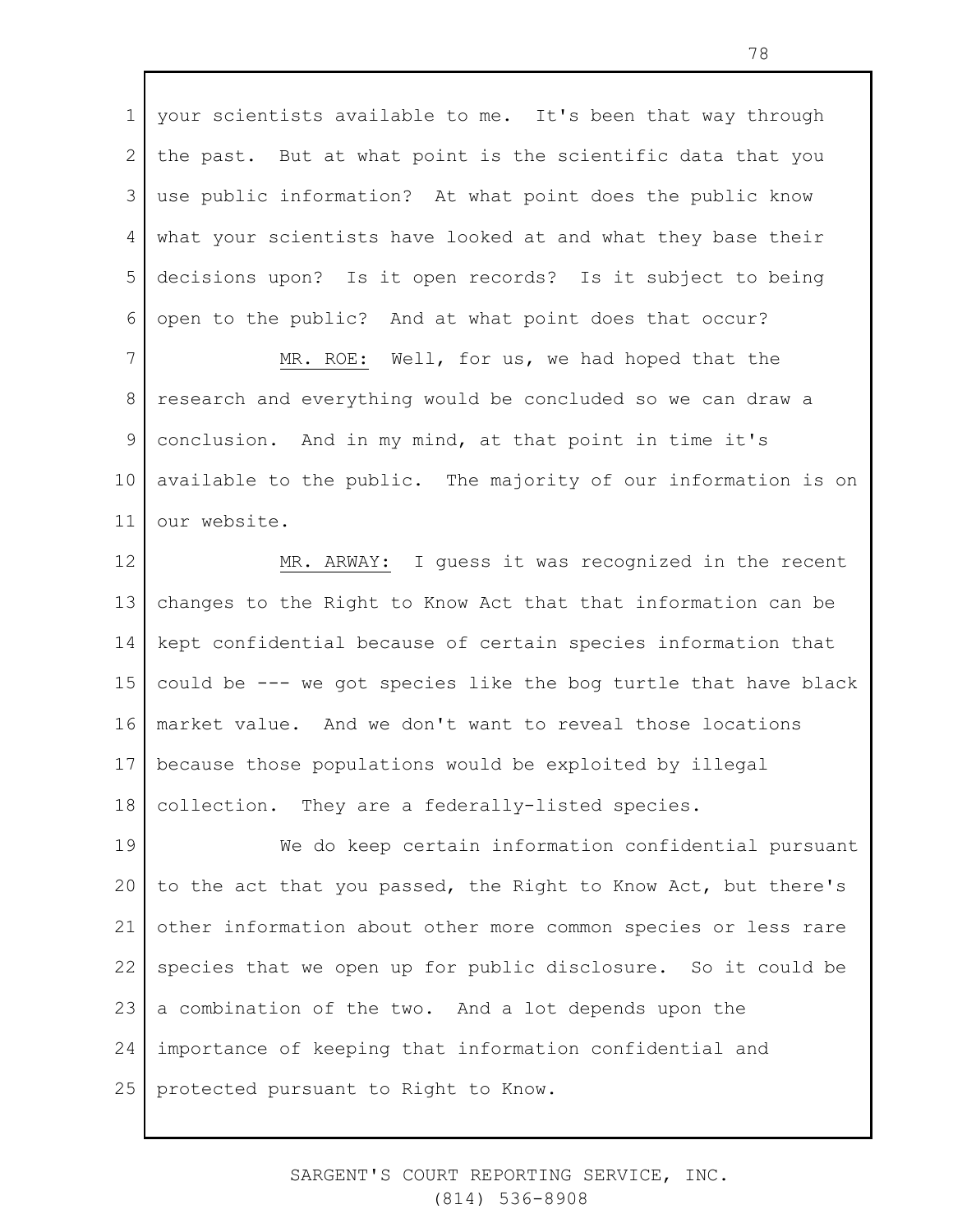1 2 3 4 5 6 7 8 9 10 11 12 13 14 15 16 17 18 19 20 21 22 I would also like to point out that, you know, it's not just our scientists that collect the information. I think it's ironic that we hold this hearing at IUP, because a lot of the information that we have to base some of our decisions about state-listed herps, herptiles, reptiles and amphibians, was produced by a professor here at IUP by the name of Dr. Art Hulse, who wrote a herpitological atlas that describes the locations of rare herps across Pennsylvania. And that came out as a publication of the Pennsylvania Biological Survey. So that scientific information is produced by people like Mel Zimmerman and Peter Petokas at Lycoming College and Fred Brenner at Grove City and Dr. Carline and Wagner and Stauffer at Penn State, Todd Hurd at Shipp, Ed Masteller at Penn State Behrend. Professors all around the network of academic universities around our state are really our scientifics, our state scientifics that add to the database that we use to make these critical decisions. So it's not just agency scientists who contributed. Industry scientists contributed through consulting firms that do surveys for various industries over time. All that information is collected. Certain information is released. Other information is kept confidential because of security reasons for the species.

23 24 25 MR. ROE: And I would add, in the case of the three bats that were --- that generated a lot of this interest, that was brought to us by the Pennsylvania Biological Survey. They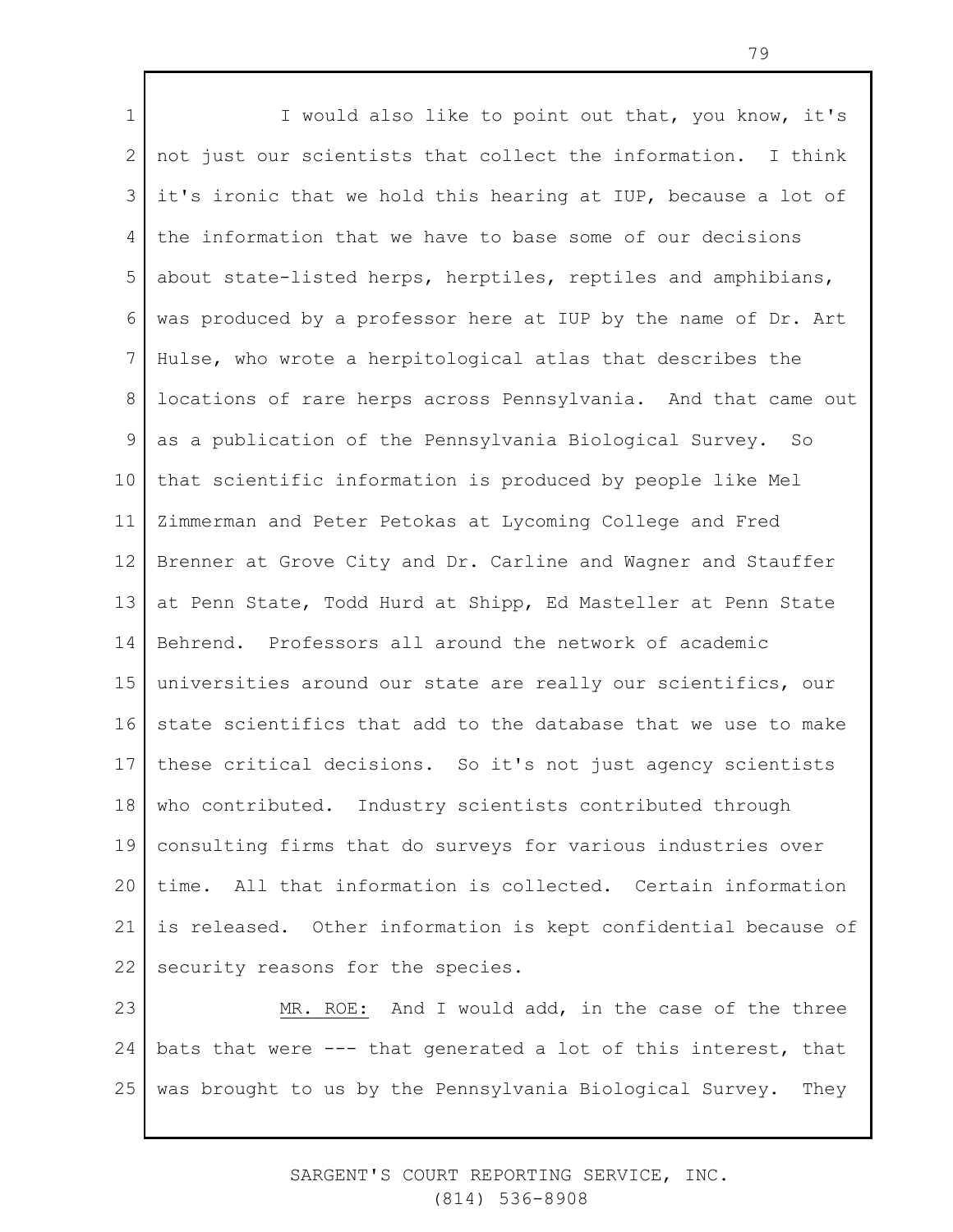1 2 3 provided the initial data, and we were, in fact, going out and verifying that data and what the best management practices might be able to do to accommodate that.

4 5 6 7 8 9 10 11 12 13 14 15 16 17 18 19 20 CHAIRMAN MILLER: And based on your testimony at both hearings, I understand you have some issues with the way some of the language is written, but I guess what I keep coming back to is this whole IRRC review. You view it as an added layer. But based on the IRRC review process and the time that it takes and the fact that you heard me mention before, in the 15 years in the legislature, I don't know of any IRRC-approved regulation being overturned by the legislature. I actually think it helps to backstop the process. I guess you don't agree with that. But it does because of the fact I think there's another set of eyes looking at it, and it crosses -- it just forces everybody to dot their Is, cross their Ts. And IRRC basically doesn't look at the scientific data. They look at the consistency of how the regulations are written. So it really is not that we're trying to take on scientific people and assign them that role. So I don't quite understand what the objection is.

21 22 23 24 25 MR. ARWAY: If I can speak to it quickly, Representative Barbin talked about the court being a backstop. The court's already a backstop to the system, so having IRRC involved in the process doesn't create another backstop. Our decisions could be appealed to Commonwealth Court just like any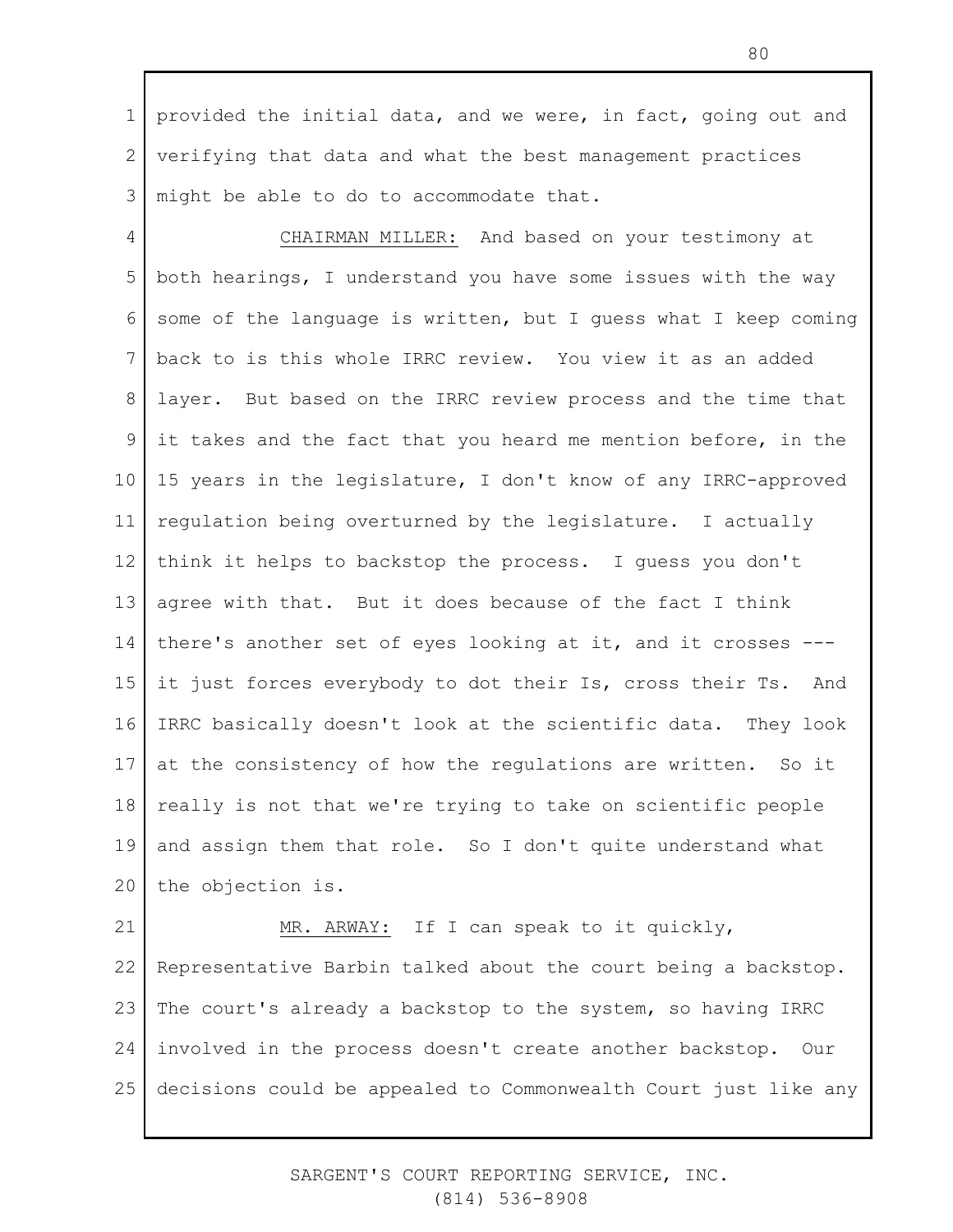1 2 decision. So very rarely do we get challenged on those decisions because they're based on sound science.

3 4 5 6 7 8 9 10 11 12 13 14 15 16 17 18 19 20 21 22 23 24 25 I liken this process as to trying to overhaul a motor by going through the exhaust pipe. It really doesn't matter --- you could probably do it. I'm not sure if you can or --- but you can probably do it, but the reality of it is IRRC is necessary for certain purposes. And those purposes are to do a public interest review and look at social and economic considerations and making sure that the decisions that we're making as a government are consistent with what the public wants. However, the decisions that we're making are just based on science alone. In and of themselves, a listing of a species that's threatened and endangered doesn't affect anything else unless DEP or another regulatory agency develops a rule that talks about how we need to protect those species. Those rules go through IRRC, those public ---. So if we put out --- we decide wetlands within the flood plain of a wild trout stream need to be protected as EB, those rules went through IRRC, and the public decided they were properly --- properly done. The listing of the species themselves have absolutely no implications to the public until those other rules are promulgated. So, with that, I think we have a process to promulgate those rules through our Board of Commissioners. It would be redundant to do it again through a process like IRRC. And furthermore, it's unnecessary to do it through the process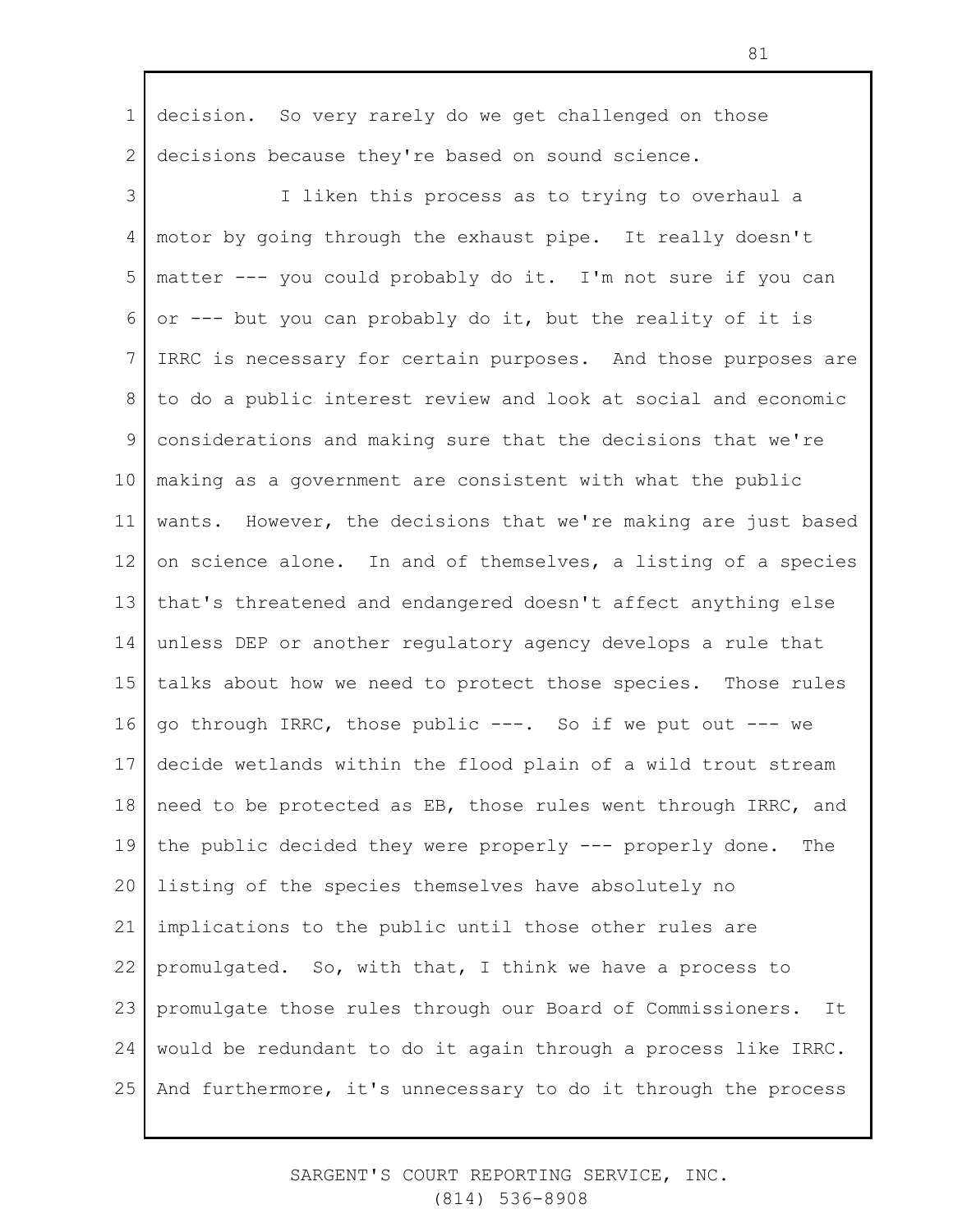1 2 3 4 5 6 7 8 9 10 11 12 13 14 15 16 17 18 19 20 21 22 23 24 25 because, as George Jugovic testified, those decisions are based on sound science. And economics and social considerations shouldn't have an influence about whether or not a species is rare or not, because it's based on the science of the species, not about what the public wants or doesn't want. The public --- whatever the public wants or doesn't want goes through IRRC through the DEP rulemaking process and the other laws that we have, like the 105 --- the Dam Safety and Water --- and Encroachments Act and the coal mining regulatory --- SMCRA, Oil and Gas Act. All those rules that DEP promulgates actually go through IRRC and serve as the screen for making sure society protects those species the way we expect to protect them. MR. ROE: And I would only offer it's just redundant government. I mean, the Board of Commissioners of both agencies are an Independent Regulatory Review Commission, by definition, by statute. So we're having an Independent Regulatory Review Commission review the actions of another Independent Regulatory Review Commission. CHAIRMAN MILLER: Interesting perspective. REPRESENTATIVE PYLE: That is interesting. CHAIRMAN MILLER: Thank you. Thank you, Mr. Chairman. CHAIRMAN CAUSER: Thank you, Mr. Chairman. Representative McCarter? REPRESENTATIVE MCCARTER: Thank you, Mr. Chairman.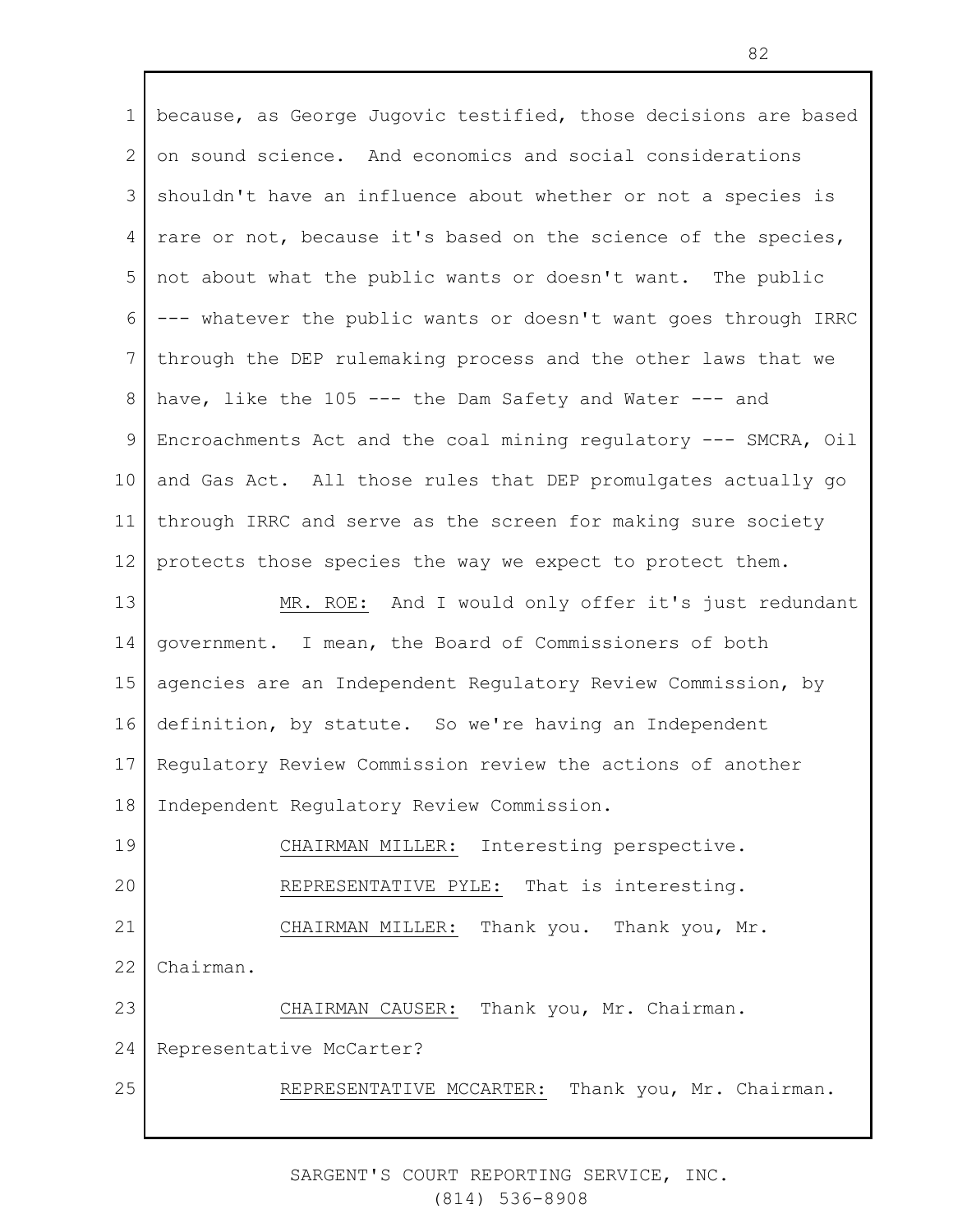1 2 3 4 5 6 7 Just to clarify on a couple of points, if this bill passes in its current form, would it --- what would be the impact on the hundreds of species I assume that are going through the process right now of consideration, you know, either the biological teams or others have identified? What would happen to the process for those particular species that are being considered through both departments?

8 9 10 11 12 13 MR. ARWAY: It would stop because our view of the bill in its current form would just --- it's just that it would only apply to federally-listed species. If we would look at the global range rather than the Pennsylvania range, like we had talked before, unless that's changed, it would only leave us with the federal list.

14 15 16 17 REPRESENTATIVE MCCARTER: So all of that work that's been done over the last several decades, in some cases, would be put on hold, nothing would happen with those particular --- MR. AWAY: Correct.

18 19 20 21 22 23 24 25 REPRESENTATIVE MCCARTER: --- species? If I could go back then for a second point, to the IRRC problems, I'd like to follow up on the Chairman's questions there. IRRC has submitted testimony that suggests, for instance, that there are different definitions within this bill and in the IRRC process. Those definitions cause conflict in how, in fact, they would look at the criteria. They have criteria that are different than are laid out in this particular bill. Do you have any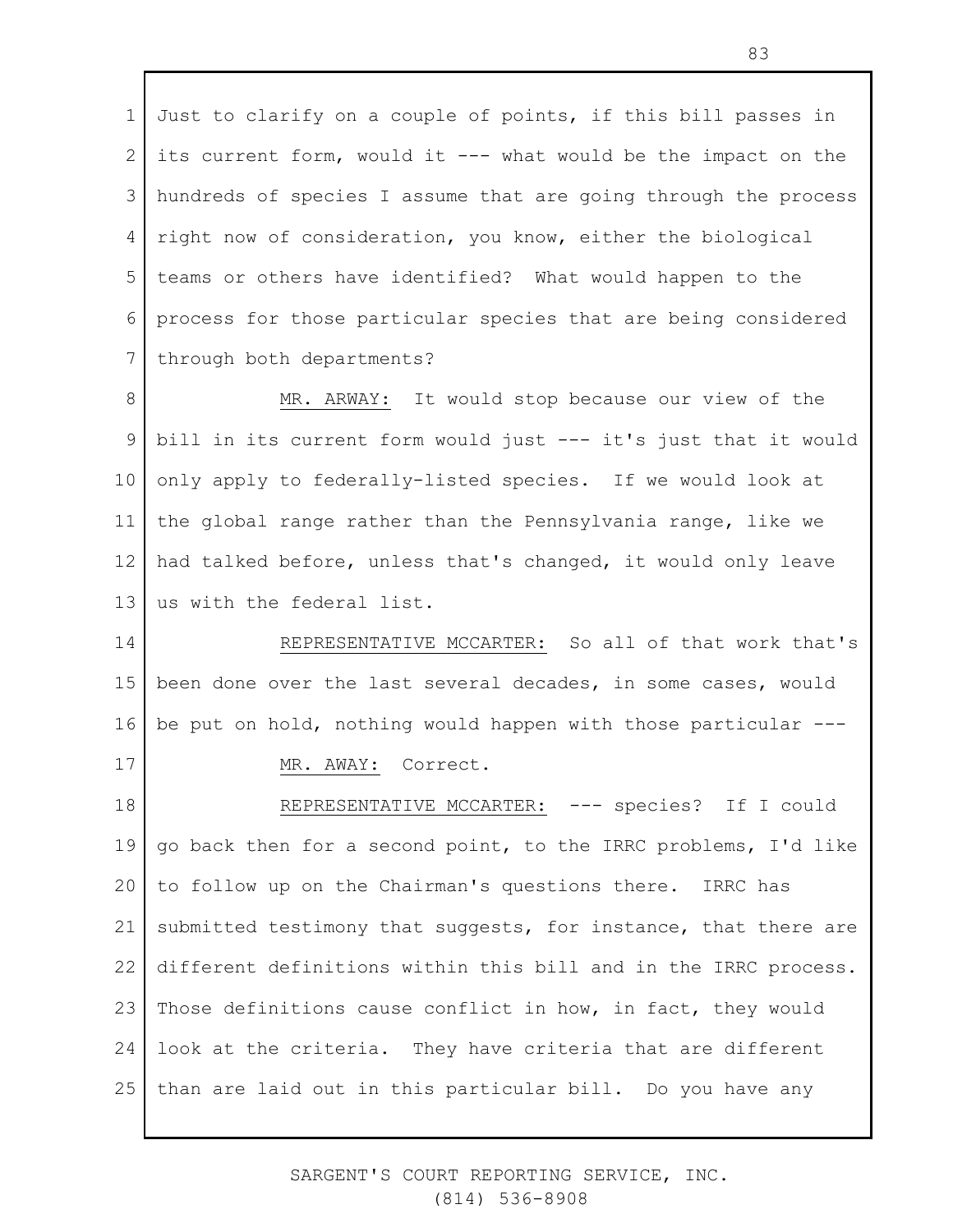1 suggestions as to how that would be resolved?

MR. ROE: No.

2

3

REPRESENTATIVE MCCARTER: There's also ---.

4 5 6 7 MR. ROE: I don't. I mean, it's --- it's a --- it was a quite compelling document I thought in reading it. It --- it's --- it can be very confusing to figure out how you would minimize those differences.

8 9 10 11 12 13 14 MR. ARWAY: And really I think that goes to the roof of misinformation. Nobody really fully understands the implications to this legislation because it does have --- if you read it, you can read it from a variety of perspectives. And we all read it from our own perspective, which is why you hear the different testimonies that everyone has about the differences in the bill.

15 16 17 18 19 REPRESENTATIVE MCCARTER: And in enforcement issues they also raise that concern also within their testimony, that there's no set criteria for the agencies for enforcement and who would take over that role. At the present moment, in terms of enforcement, how does that work?

20 21 22 MR. ARWAY: Well, we have independent enforcement authority for the animals under our jurisdiction. And that was assigned to us by you, by the General Assembly.

23 24 REPRESENTATIVE MCCARTER: But this legislation would put that in jeopardy then.

25 MR. ARWAY: It would.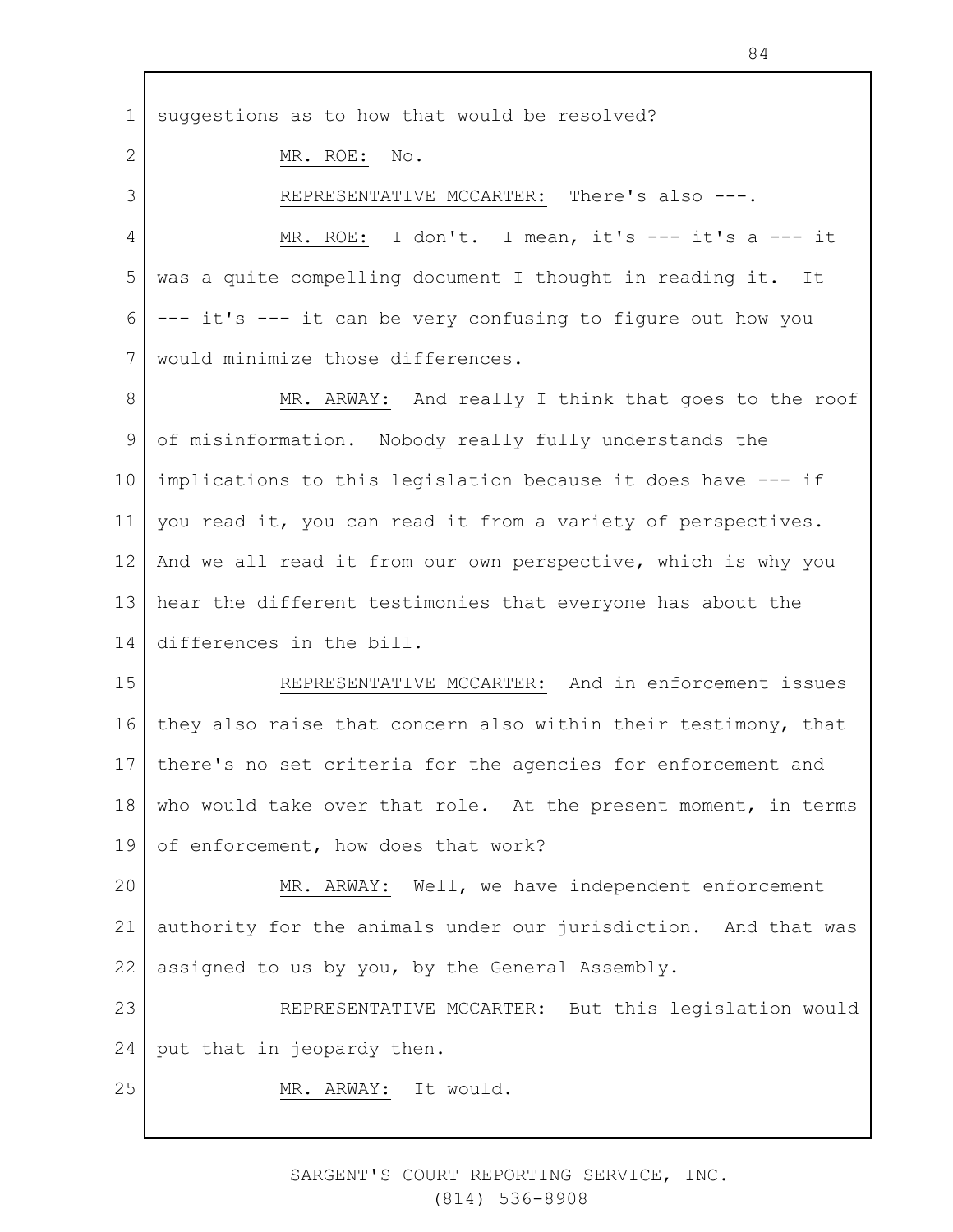1 2 3 4 5 6 7 8 9 10 11 12 13 14 15 16 17 18 19 20 21 22 23 24 25 REPRESENTATIVE MCCARTER: And the last point, I guess, is the question really of, you know, how in the IRRC process they raise the question --- let me see if I can quote it exactly here. How would listings occur under this legislation? MR. ARWAY: I would say they wouldn't. REPRESENTATIVE MCCARTER: Thank you. CHAIRMAN CAUSER: Representative Pyle? REPRESENTATIVE PYLE: Thanks, Chairman. I got a few questions. Scientific review, sound science, how exactly does one locate and identify an endangered species for Fish & Boat? What's the actual boots-on-the-ground process? MR. ARWAY: Well, I mentioned some of the colleges and universities who we work with. REPRESENTATIVE PYLE: Can you more clearly define colleges and universities? I mean, I respect learned academia as much as anybody. Are you saying there's university professors standing in the streams looking for stream trout? MR. ARWAY: Absolutely, and hellbenders and dragonflies and Bog Turtles? REPRESENTATIVE PYLE: College students? MR. ARWAY: They're assisted by their students, yes. They all collect ---. REPRESENTATIVE PYLE: Are those students dependent on grades from those professors whether or not they do or do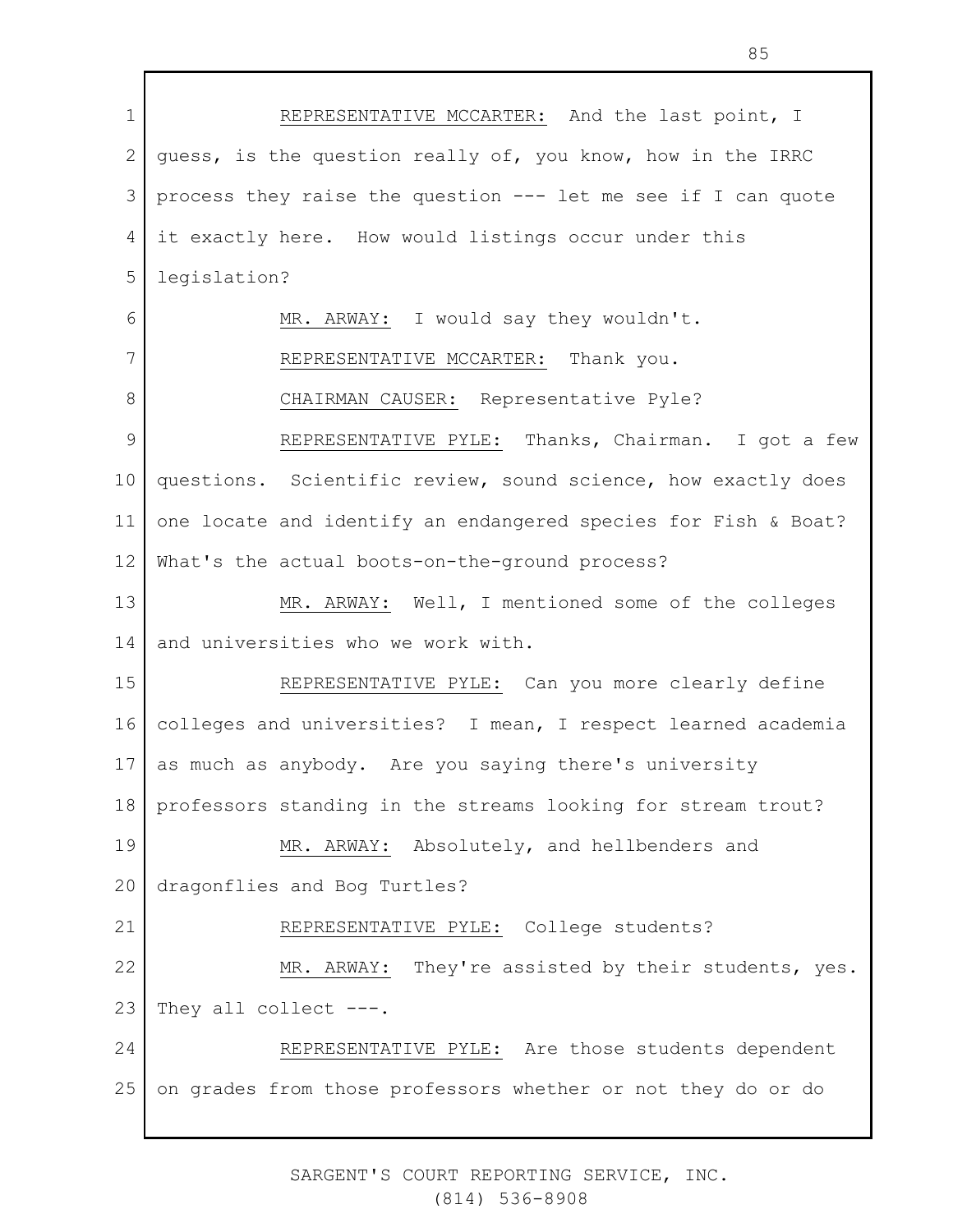1 2 3 4 5 6 7 8 9 10 11 12 13 14 15 16 17 18 19 20 21 22 23 not find these species? MR. ARWAY: I think you'd have to ask the professors. REPRESENTATIVE PYLE: I think it's ---. MR. ARWAY: We're here at an academic university. I think you could ask the professors that are here. But you know, the professors are responsible for the data that they submit to us for review. REPRESENTATIVE PYLE: Are those people contracted by you? Do they volunteer? What do they do? MR. ARWAY: A little --- we have volunteers. We have contracted studies that go on based on the animals that we're interested in learning more about. REPRESENTATIVE PYLE: And what your assertion is and what I felt one of the pitches --- the good pitches of this bill was is we ask you to show proof. Show us those things are actually there where you say they are. Using that example in the current system, I can prove every aquatic species in the state is extinct, because they're not right there. Let's take the Allegheny River as an example. Pool Six, the one I live on, we have --- this is just off the top of my head, and a while since I've dealt with it, sheepnose mussel, rabbitsfoot mussel, salamander mussel, rayed bean

24 mussels --- am I missing any?

25

MR. ARWAY: A few more species, yes.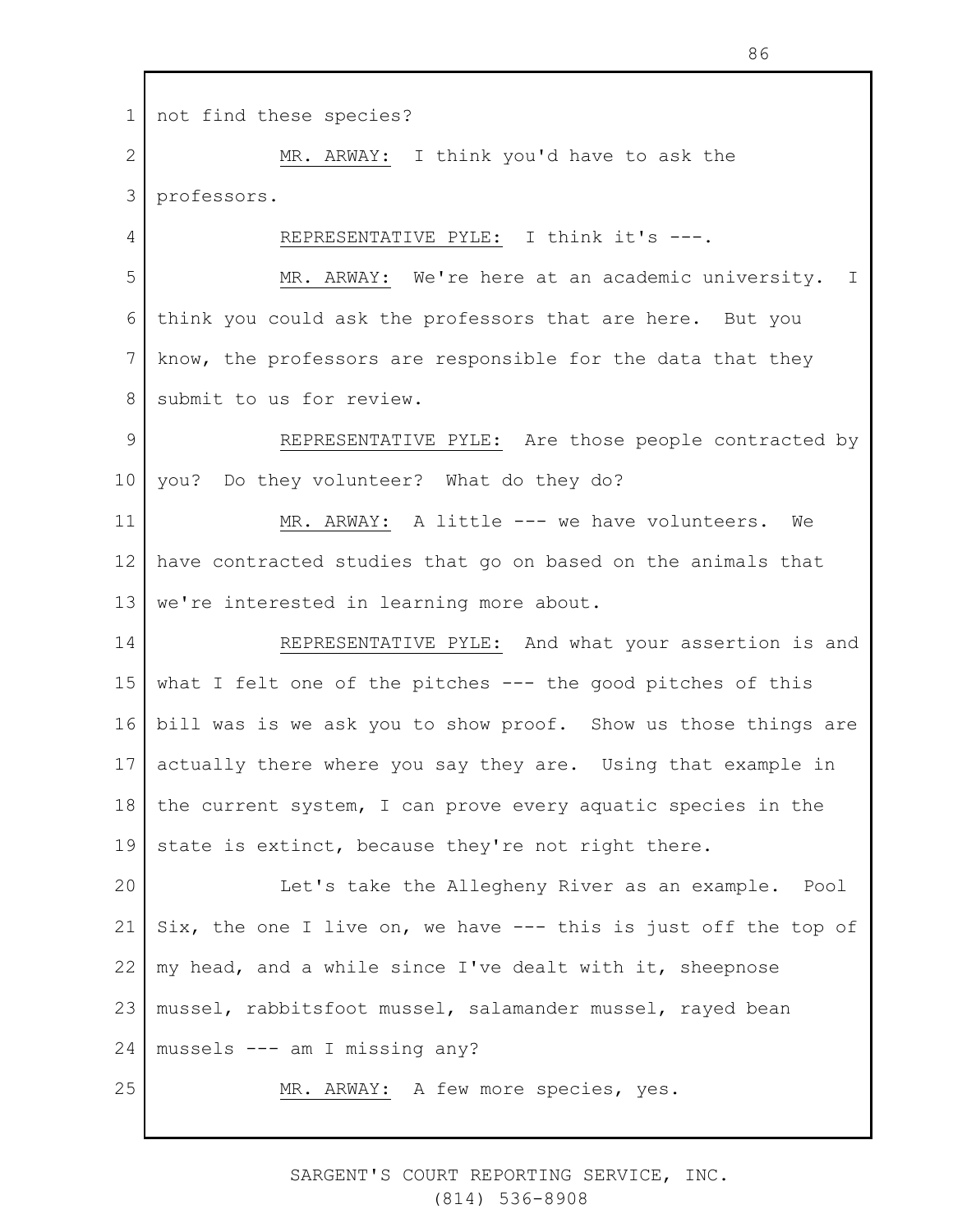1 2 3 4 5 6 7 8 9 10 11 12 13 14 15 16 17 18 19 20 21 22 23 24 25 REPRESENTATIVE PYLE: Quite a few? MR. ARWAY: Yeah. REPRESENTATIVE PYLE: What about river otters? MR. ARWAY: No, that's Carl. MR. ROE: That's mine. REPRESENTATIVE PYLE: Are they endangered? MR. ROE: No. REPRESENTATIVE PYLE: What do they eat? MR. ROE: A lot of fish. REPRESENTATIVE PYLE: A lot of river mussels, too, don't they? MR. ROE: I'm sure. I mean, they ---. REPRESENTATIVE PYLE: So what do we do in a case where we have two endangered species competing for the same habitat? What do we do? Do we just back away and, as the earlier testimony brought up, we create a buffer zone? How big would a buffer zone for that be? Because I live about three blocks off the river. MR. ROE: Well, first of all, otters aren't endangered, so ---. REPRESENTATIVE PYLE: So they can hunt the endangered species with impunity? MR. ROE: No, otters are not available to be taken right now. But as a result of our management plan that's being done right now, I would offer in the next few years you may see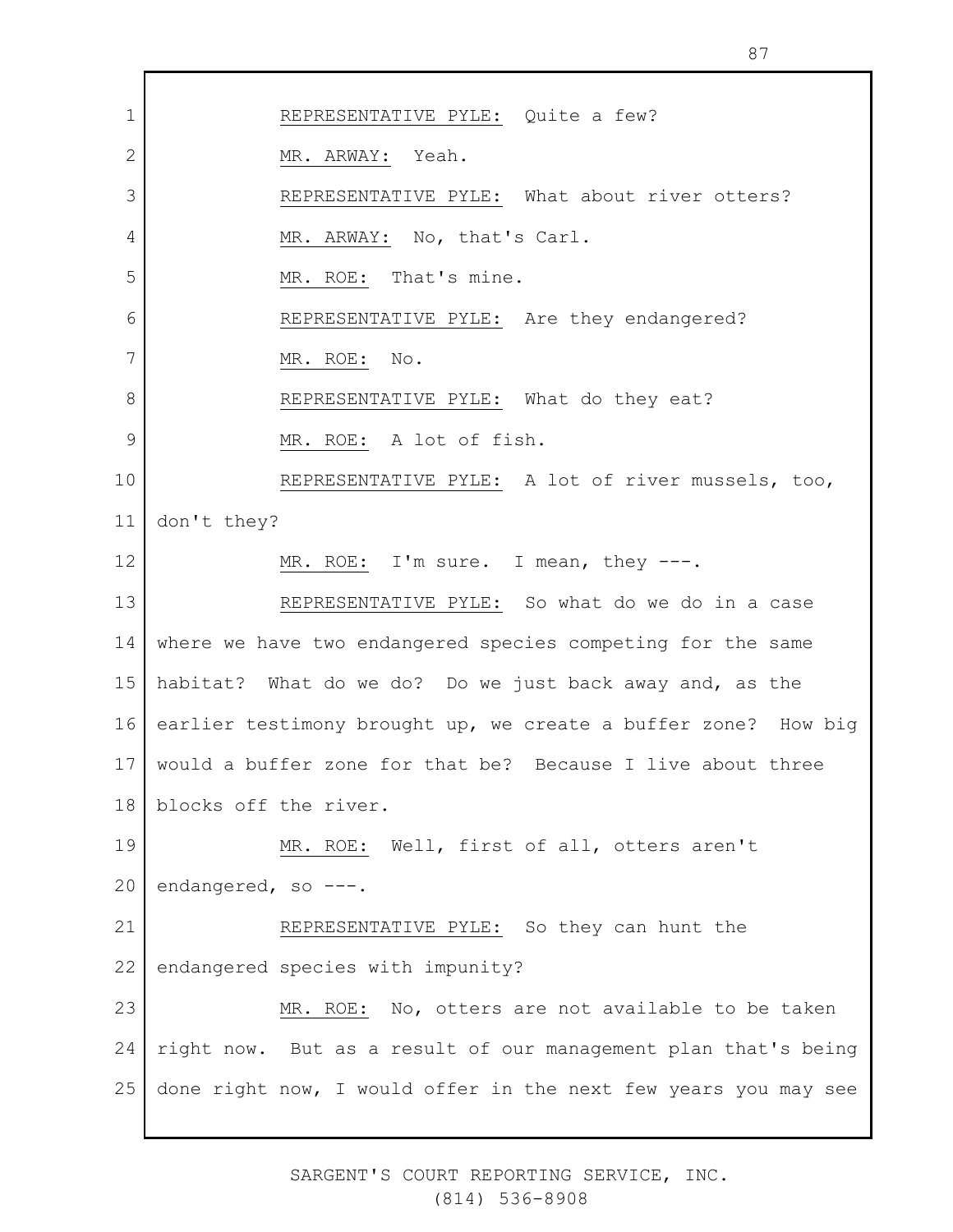2 3 4 5 6 7 8 9 10 11 12 13 14 15 16 17 18 19 20 21 22 23 24 25 REPRESENTATIVE PYLE: No. I'm saying these otters hunt and aggressively eat river mussels, as was the case on the Freeport Bridge project not too long ago, if I'm not mistaken. MR. ARWAY: Yeah. But typically, when mussels are rare, it's hard for otters to find them. They find the common mussels to eat more frequently than they find the rare mussels. And we've got a saying in the science that says the presence of absence doesn't indicate the absence of presence. So using your ---. REPRESENTATIVE PYLE: So we can use imaginary figures? Even though we have no evidence that they are there, we can still assume they're there? MR. ARWAY: Oh, absolutely not. For example, let's just talk about Pool Five, which is just downstream at your  $---$ . REPRESENTATIVE PYLE: Under Freeport, right. MR. ARWAY: On the Allegheny, right here. And just this week the Fish & Wildlife Service found a rayed bean in Pool Five. We didn't know the rayed bean was there before as a federally-listed threatened and endangered species. So now that we know the rayed bean is there, new rules apply to what goes on in Pool Five, the Allegheny River, because of the federal rules that come with the listing of a federal species and the finding --- the new finding of it. Prior to that, we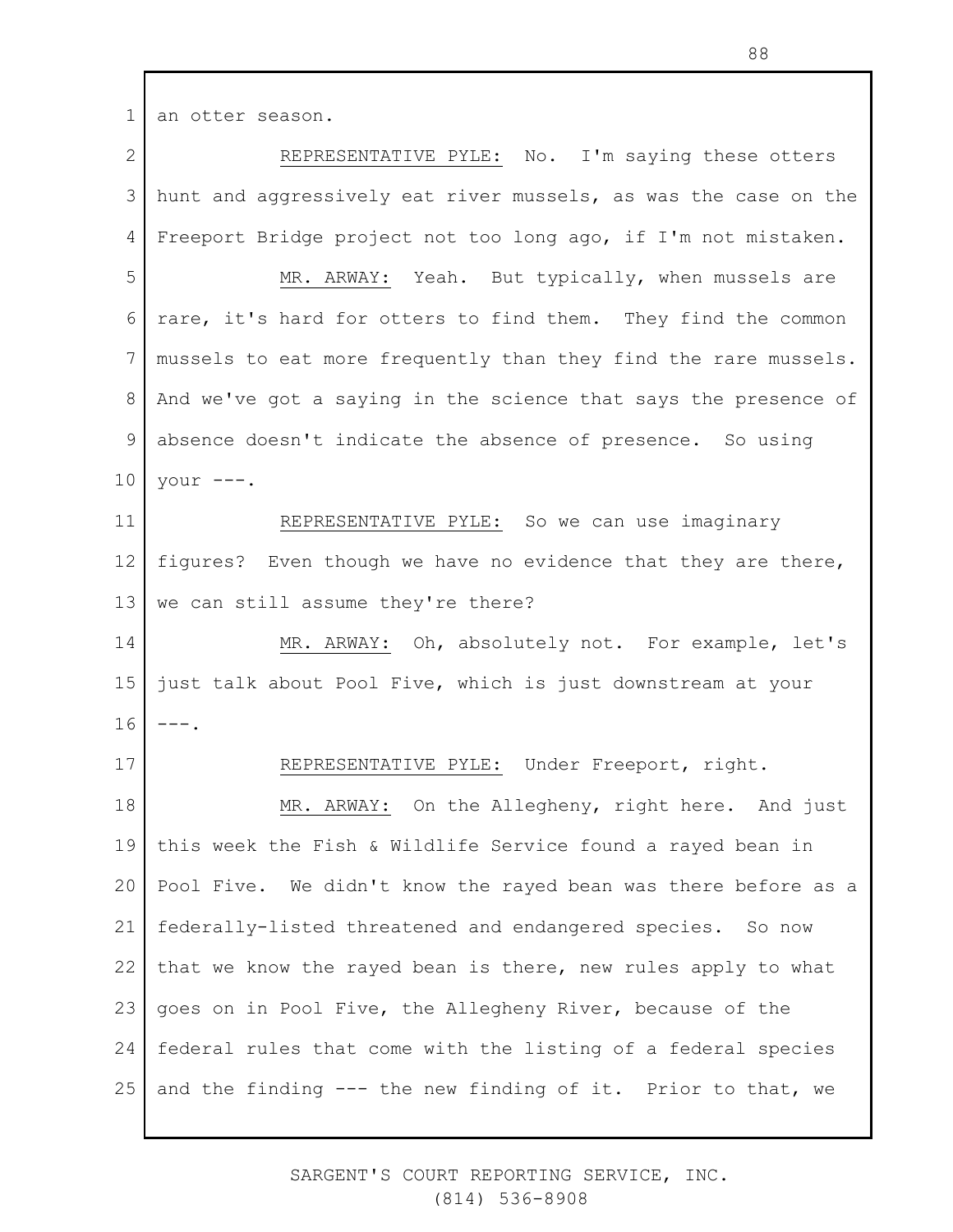1 2 3 4 5 6 7 didn't know the rayed bean was in Pool Five, but we do now. REPRESENTATIVE PYLE: Well, that brings up an interesting question. What would happen if you'd find these rayed beans, which I'm told looks like a piece of gravel with a stripe essentially, not much bigger, what would happen if you'd find them up in Ten or Nine? Does that still mean Six is like their exclusive habitat?

8 9 10 11 MR. ARWAY: No. It's about their range, you know, how far they extend up and down the river and the range of habitats that they occupy, not just about a specific location where they're found.

12 13 14 15 16 17 18 19 REPRESENTATIVE PYLE: Okay. Applying that standard, what is the range? Because I'm curious. They shut my river down, and I'm mad about it. I really am. The Allegheny River that I grew up on had a nine-foot channel. We haven't been able to dredge it for 30 years, which has caused it to silt in, and that channel is now at four or less. Okay. I get in a pontoon boat with my buddy Cal (phonetic) and we can drive to Kittanning. We can't cross the river from side to side.

20 21 22 23 24 25 Now, I understand that there's a lot of supposition. And I don't mean to put our federal problems on our local guys because I think for your mission you're very good at what you do. You go find them and then draw a circle around them and say don't disturb them. How big's that circle? I come back to the original question. Because I've got seemingly every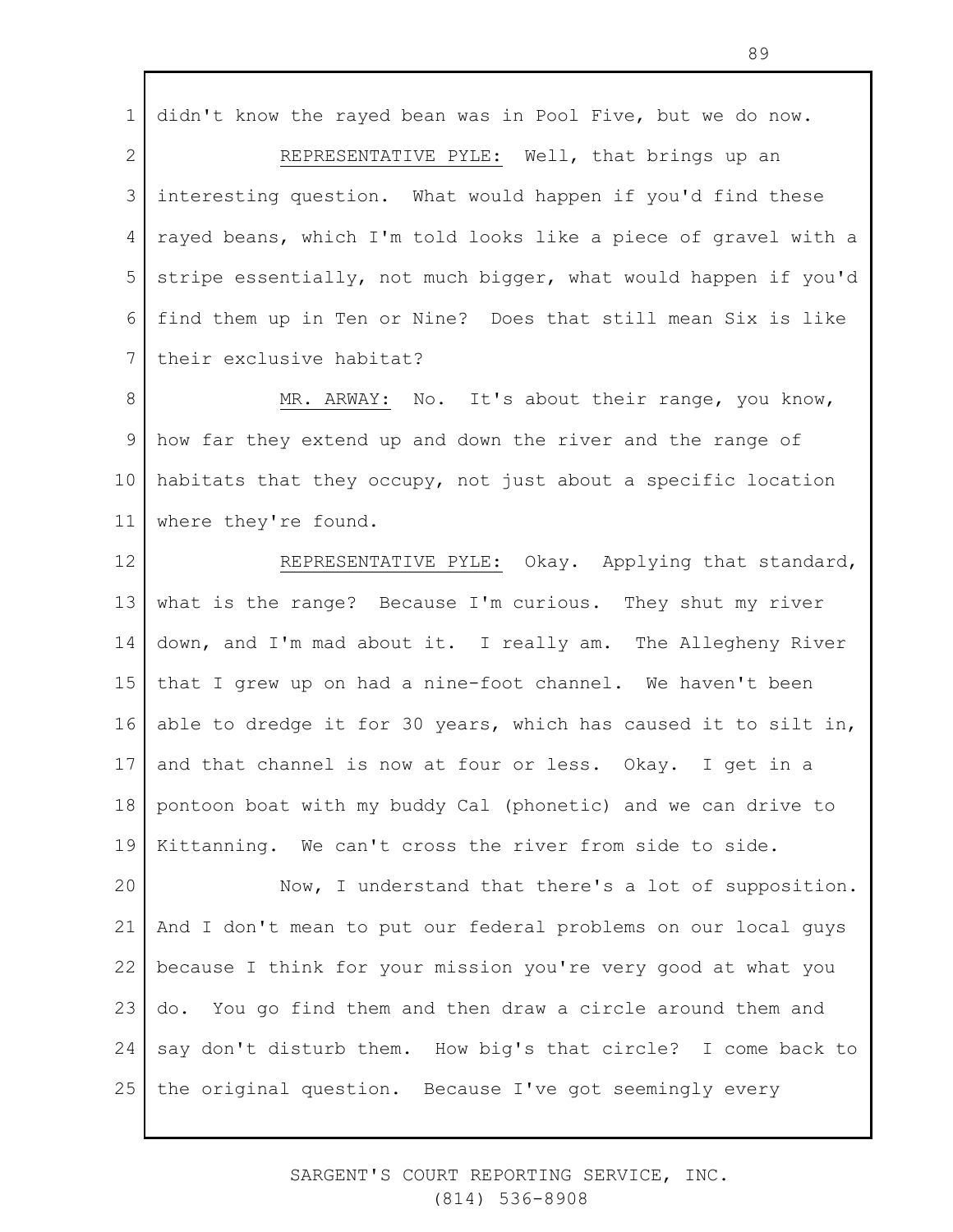1 2 3 4 endangered species of river mussel on earth living in Pool Six in great abundance. Now, I'm aware that a few of those species have been found up above Pool Nine. So again I ask how big is the circle? How long is the range? Any answer?

5 6 7 8 9 10 11 12 MR. ARWAY: Well, it depends on the species because some circles vary depending upon the range. For example, a plant can't move, so the circle around a plant would be much smaller than around a bog turtle, which can move from wetland to wetland maybe in a two-mile radius. But a fish, for example, can swim farther than a bog turtle can. So a lot depends upon the species. A bat can fly farther than a fish can swim. So it depends on the species.

13 14 REPRESENTATIVE PYLE: And it keeps coming back to my original question. How big do we draw the circle?

15 16 17 18 19 20 21 22 23 MR. ROE: It depends upon the species and the activity. If I'm putting up a house and I go through a process, the impact of that house on the species or the environment of that species is pretty minimal. And we do it on game land, and we do a 150-acre --- or how should I call it, rehab project for mining across there, rehabilitation, the impact of the 150 acres on a species, and its zone would be much greater. So you can't just say it's a cookie-cutter approach.

24 25 We're working right now to build polygons rather than circles. We have a major commitment to say, okay, look at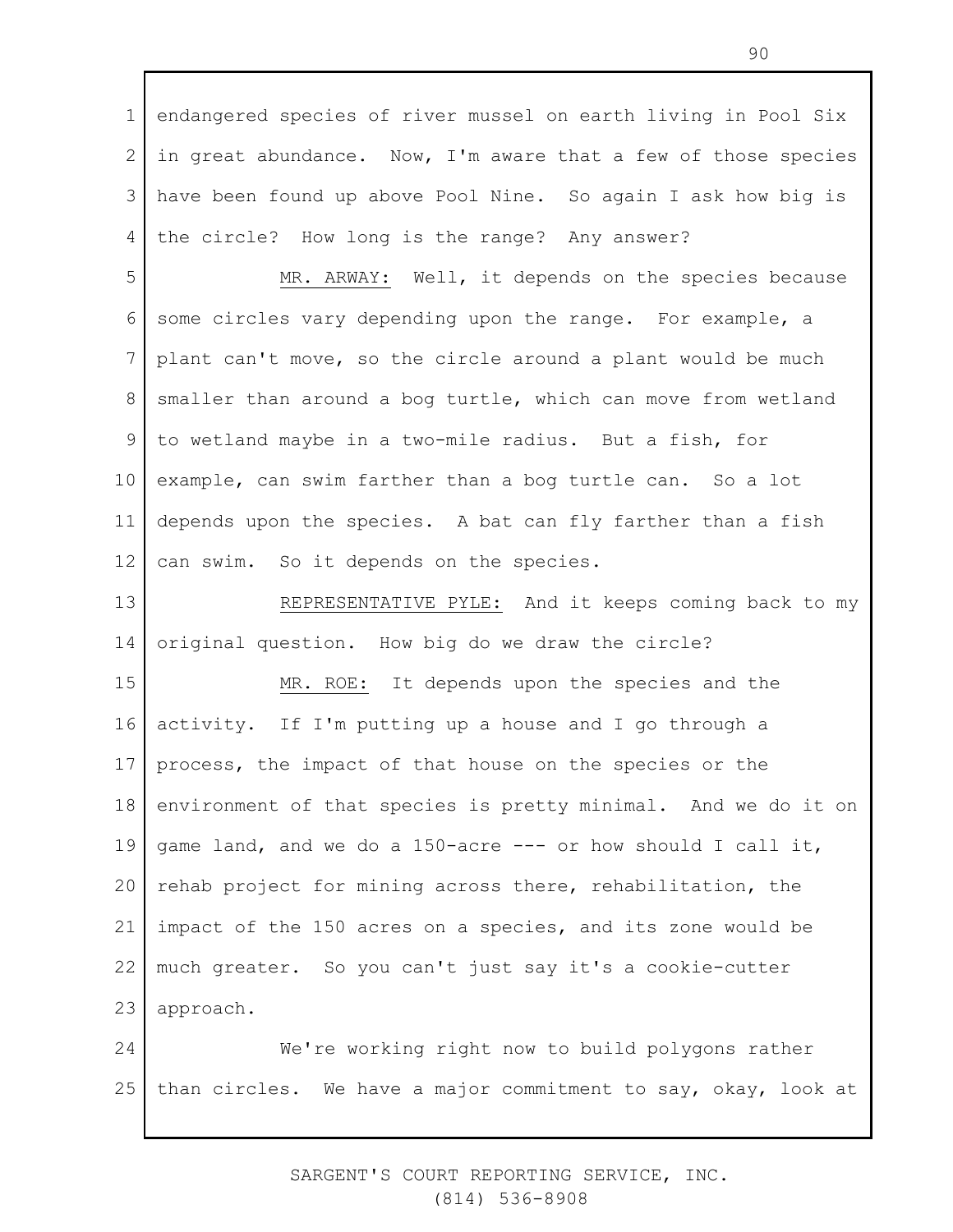1 2 3 4 5 6 7 8 9 10 11 12 13 14 15 16 17 18 19 20 21 22 23 24 25 this species, look where it is, look at the environment around it. What does that mean? And I'll give you an example of bats and foraging area. Rather than just taking a ten-mile or a five-mile circle and putting it around a bat location, if the bottom half of it is developed property, clearly there's not foraging that much in developed property. If the northern part of that circle was, in fact, forest, where it is foraging activity, it wouldn't be a full circle in the future. It would only be the polygon where the activities or an environmental impact is. So we're working to make this more finite as far as defining what the impact of that species is and the activity on that species. Because we don't like the cookie-cutter approach because, to be very frank with you, federal government used a cookie-cutter approach. And as I've testified before, we have tens of thousands of acres that we deal with that we can't operate on because of the federal restrictions. And we have to go through it, just like industry does, to appeal that activity to U.S. Fish & Wildlife. And sometimes we're successful; sometimes we're not. I've sat with industry with U.S. Fish & Wildlife appealing a process that was great for state bats. In other words, a hibernacular that was being purchased by a company to remediate a situation, and they couldn't get permission after three-and-a-half hours of negotiation. REPRESENTATIVE PYLE: So maybe we could get back to that state-exclusive list. Could I go log onto a website right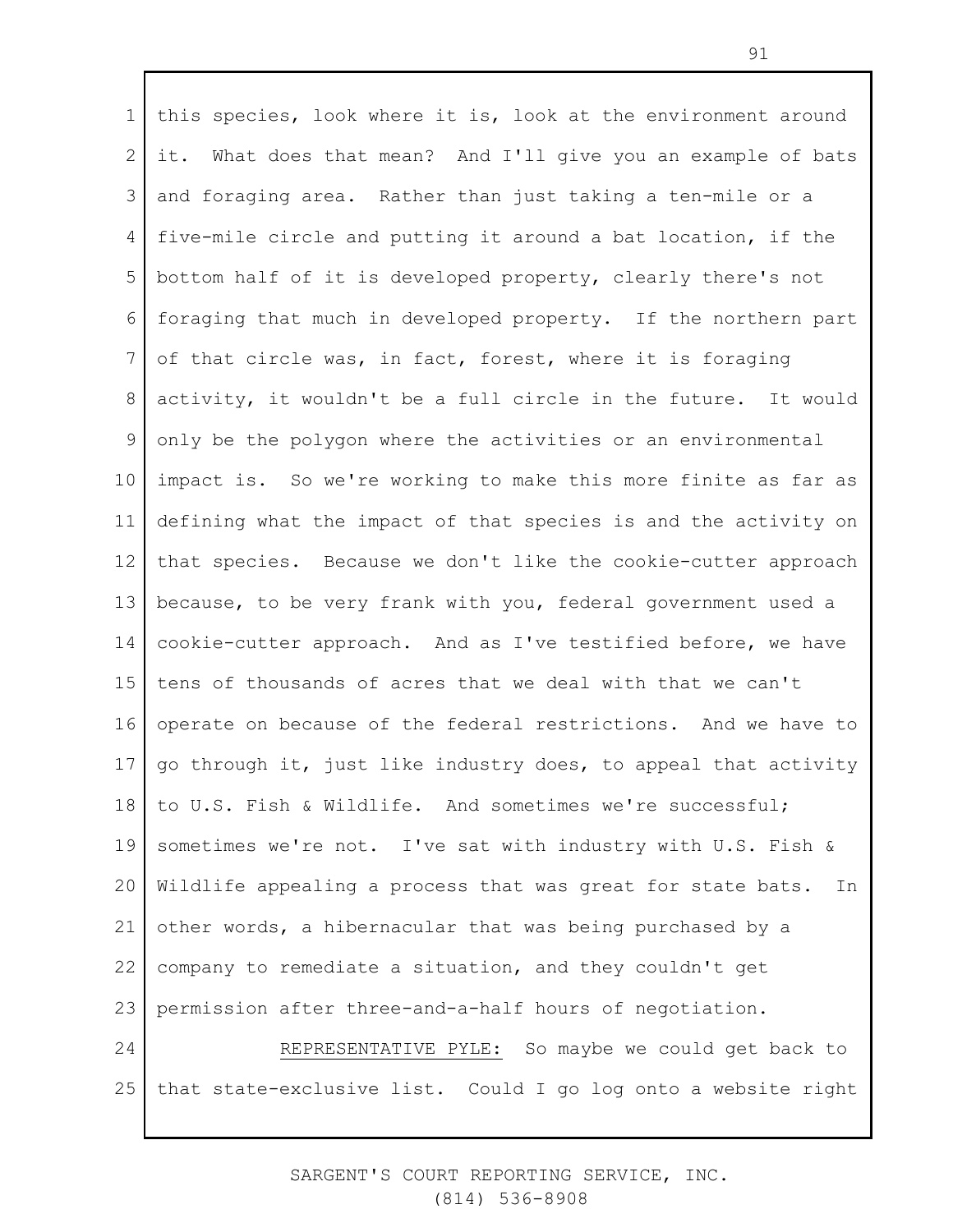1 2 3 4 5 6 7 8 9 10 11 12 13 14 15 16 17 18 19 20 21 22 23 24 25 now and see this thing? MR. ROE: Oh, absolutely. REPRESENTATIVE PYLE: I could? MR. ROE: Yeah. REPRESENTATIVE PYLE: Maps, where they're located? MR. ARWAY: No. MR. ROE: No. MR. ARWAY: You can make a list ---. REPRESENTATIVE PYLE: No, I appreciate that because that's some misinformation being put out right now. There's folks that seem to think I want to put all these species up on the internet for folks to go out and catch in big nets and sell on eBay, and this bill could not be further from that truth. Second, that we've dealt with forfeiture of Pittman-Robertson funds, which are near and dear to me because they are the ones that pay for a lot of hunter safety ed. Now, I'm curious. When you pull that gun for hunter safety ed, what do you expend that money for? Because I remember a couple of years ago one of my local clubs teaches about 400 kids every cycle, asked me to drive out to Harrisburg and bring back about 85 cases of documents for them, which I did. It cost me a U-Haul. Okay. Couldn't fit them all into my Jeep. So what do you expend that money for? MR. ROE: In reality, part of those publications. We put about 35,000 to 40,000 people through hunter/trapper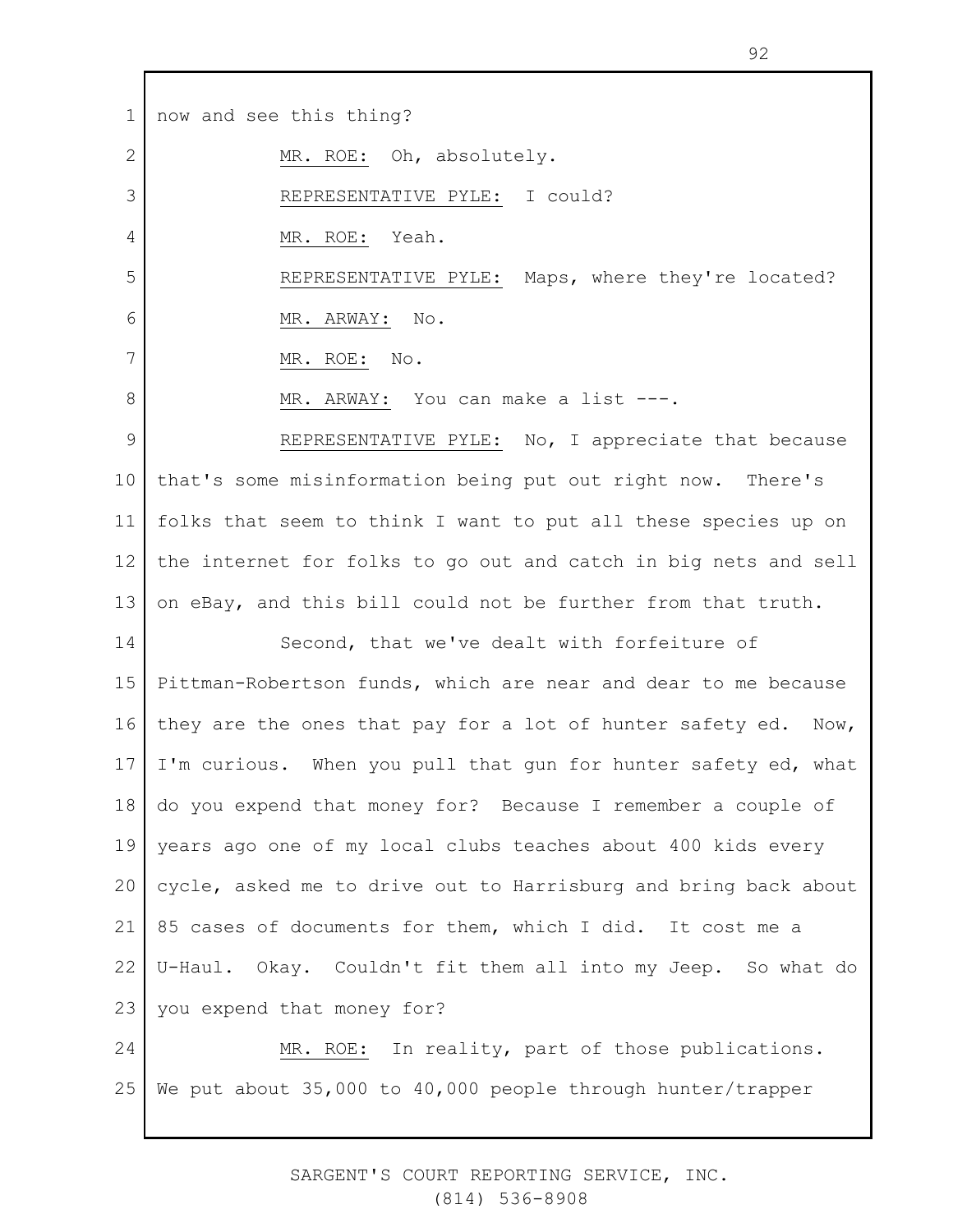1 2 3 4 5 6 7 8 9 10 11 12 13 14 15 16 17 18 19 20 21 22 23 24 25 education each year, the publication of that document, all the auxiliary equipment that goes with the instruction, --- REPRESENTATIVE PYLE: Pencils? MR. ROE:  $---$  the computers  $---$  if you want to, pencils, computers, the software packages to keep those systems up. It is a massive volunteer --- and for the most part, it is a voluntary instructor program. REPRESENTATIVE PYLE: Point blank, Mr. Roe, what are you going to do with the little Brown Bat? Because I've had this discussion with you four times in the last three years, and you're still flipping my people out. MR. ROE: And has the little Brown Bat been presented before the Board of Commissioners to be on the Threatened and Endangered Species List yet? REPRESENTATIVE PYLE: Well, I believe --- I think you referred to it your internal IRRC. Maybe that was you, Mr. Arway. I'm not sure. You know, the non-political one. Again, I want to know what are you going to do with the little Brown Bat, the common house bat? And here's why I ask. These buffer zones keep ringing in my head. Now, I've had every enviro group in the state tell me I've got bats in my belfry. Let's assume that's correct. Standing right in the middle of 1.4 square miles of Ford City, about eight miles that way, is St. Mary's Cathedral. Its spire's 150 feet in the air. Now, these bats, if I'm not mistaken, like to roost in warm, dry places.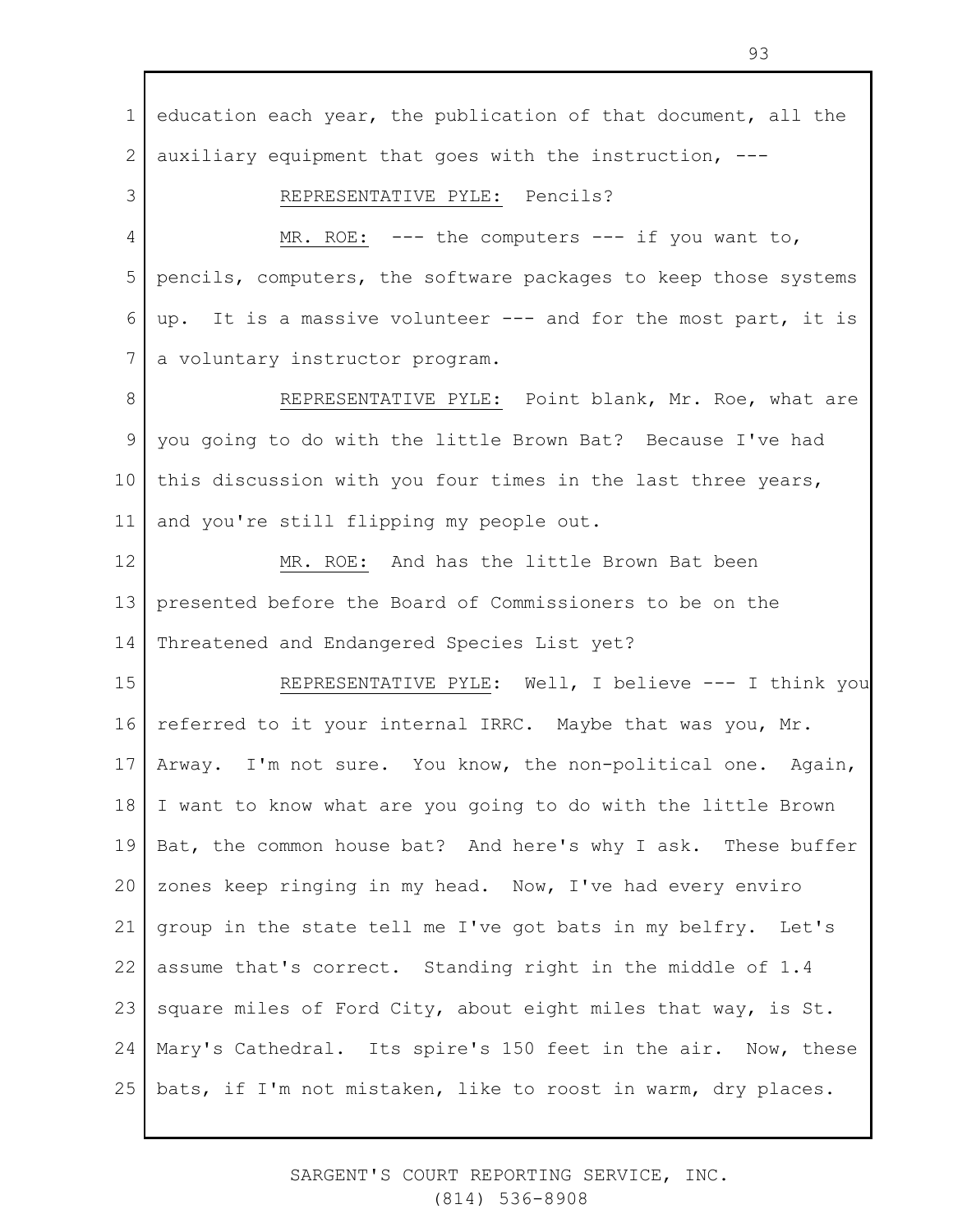1 2 3 4 5 6 7 8 9 10 Let's assume we find those inside St. Mary's. Are you telling me that, because of these buffer zones, we're going to draw a giant impact radius around a species that is currently being slain by white-nose syndrome that we cannot cure and during that bat's breeding season that our activities within that circle are going to be regulated? Is that correct? Because that's  $---$ MR. ROE: Well, the answer is ---. REPRESENTATIVE PYLE: --- current practice. MR. ROE: Well, it's not current practice because we would look at the best management practices we need to put in

11 12 13 14 15 16 17 18 19 20 21 22 23 24 25 place to ensure that species doesn't become extirpated. And every maternity colony throughout the state, you could draw a circle around them and it would cover --- probably cover the entire state. That's why we're looking at the best management practices to see where the most important --- we get the biggest bang for the buck. And most likely that will be in hibernacula or large maternal colonies, not when you have small ones in a belfry, but if you have a large one, as we do, in a church --- in an old abandoned church, historic church now, where there are thousands of bats in the maternity colony, that would be significant. The fact that you may have a couple in your attic --- I mean, I'd like to think --- I'd really like to think that we used a reasonable person approach to this. And that's why we haven't listed them yet, because we're still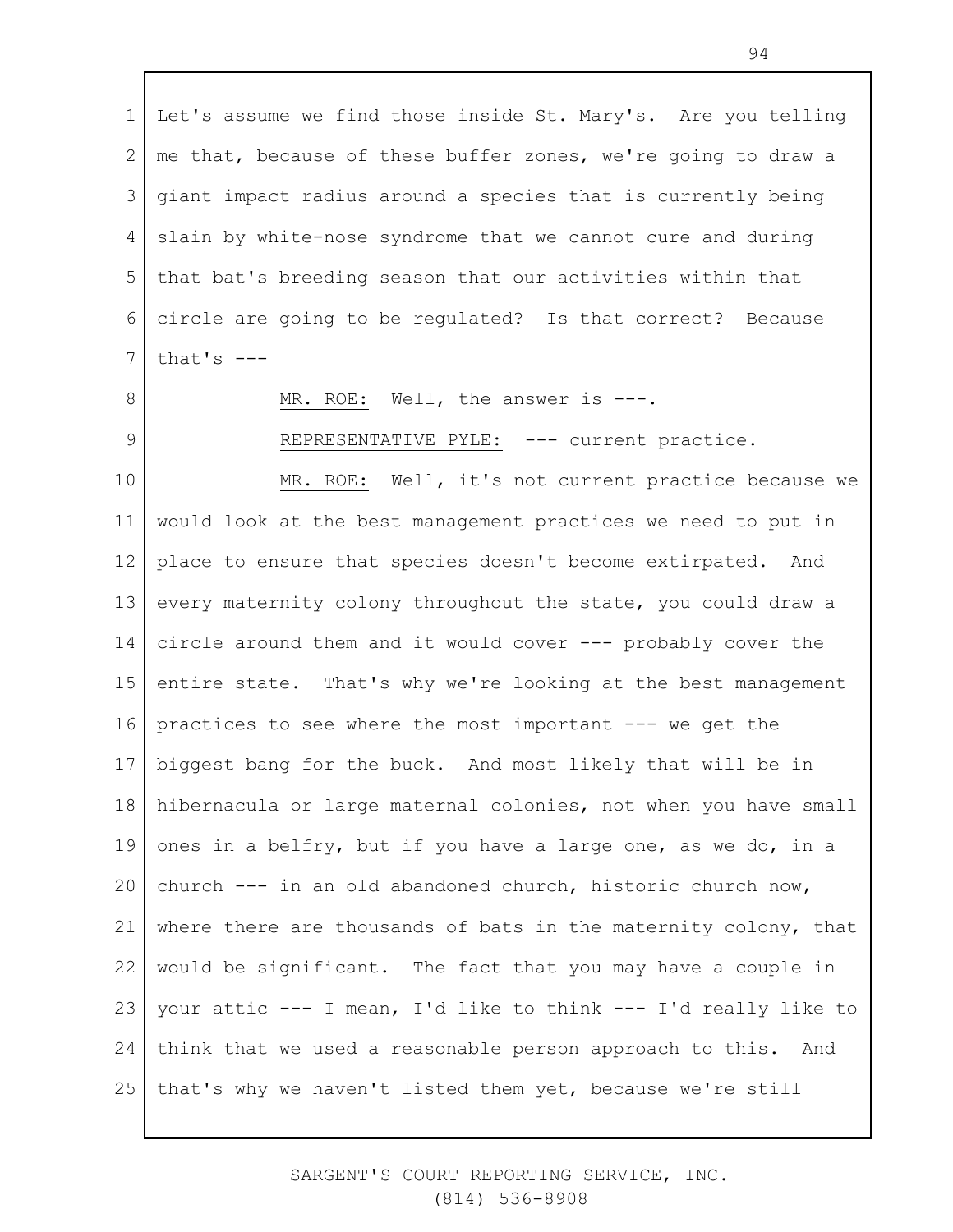1 2 3 4 5 6 7 trying to develop those best management practices. I mean, we could have started three years ago, when the Pennsylvania Biological Survey first petitioned us to put these on, and said you're absolutely right, here are the spots, let's draw circles, and that's the end of it. We're very --- this is a very slow, methodic process that we use because our board demands it of us.

8 9 10 11 12 13 14 REPRESENTATIVE PYLE: Well, maybe I didn't show you all my cards, Mr. Roe. In between me and that river, me and Mr. Arway were talking about is the remains of the old PPG factory. It runs a mile long, five stories high, and it's immense. And every night at dusk my kids and I out on my front lawn watch about a bazillion of these little brown bats come flying out to feed.

15 16 17 18 19 20 21 How this all becomes relevant, Ford City, like many small boroughs, is struggling financially. The pension systems, EPA and DEP have deemed the water supply system out of date and in need of replacement. It's going to be a tremendous cost. One of their solutions is dropping a Marcellus well into the remains of that old PPG factory. That's about three blocks from this belfry. So again I ask you, how big's the circle?

22 23 24 25 MR. ROE: The circle hasn't been defined yet. I just said that. We're looking at the best --- how to establish best management practices so it won't be a circle, for one thing, and then how we can, in fact, ensure the protection of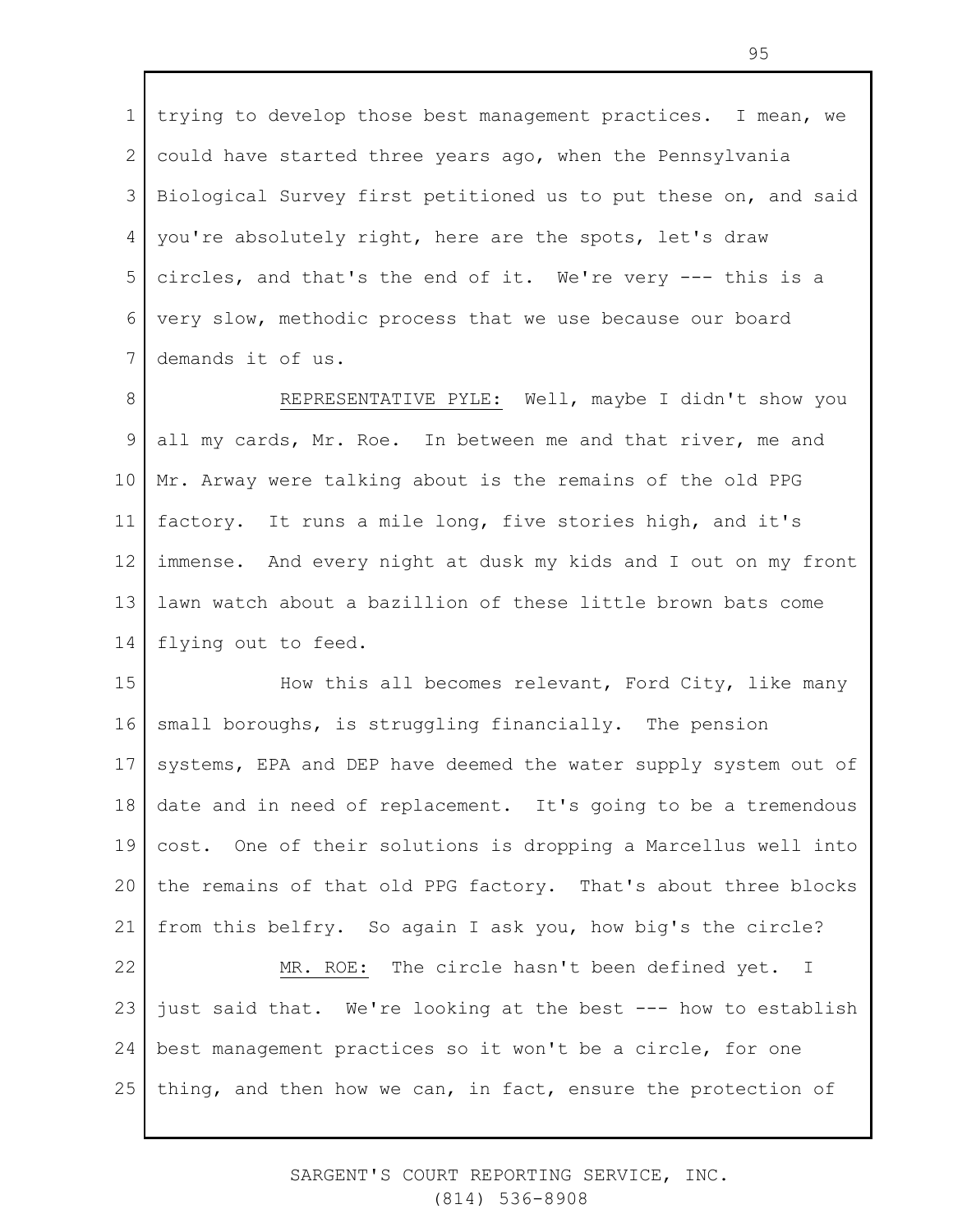1 2 3 4 5 6 7 8 9 10 11 12 13 14 15 16 17 18 19 20 21 22 23 24 25 the species either in large maternity colonies, small maternity colonies, or we work some way to mitigate that. REPRESENTATIVE PYLE: Can you flesh that out for everybody here? What do you mean by mitigating? Offset acreage? MR. ROE: Offset acreage. Offset hibernacula. REPRESENTATIVE PYLE: Where is this offset acreage? Pretty much anywhere? MR. ROE: As long as it, in fact, supports the species. But listen, we haven't even gotten to that bridge yet. I guess you're proposing theoretical issues right now. I'm not going to answer any theoretical situation because they're not threatened and endangered yet. REPRESENTATIVE PYLE: That's fair. MR. ROE: And I'll tell you what's even more scary than that is the federal government is going to probably release at the end of the month their review of little brown bats and other bats that have been affected by white-nose syndrome throughout the United States, and this whole issue may be taken out of our hands. REPRESENTATIVE PYLE: Well, that's okay. We'll probably have to move, and it really won't be relevant to us by then. Armstrong County has been here since 1803. We're cut out of parts of Lycoming, Westmoreland and Allegheny. We do not have the tremendous commercial development that our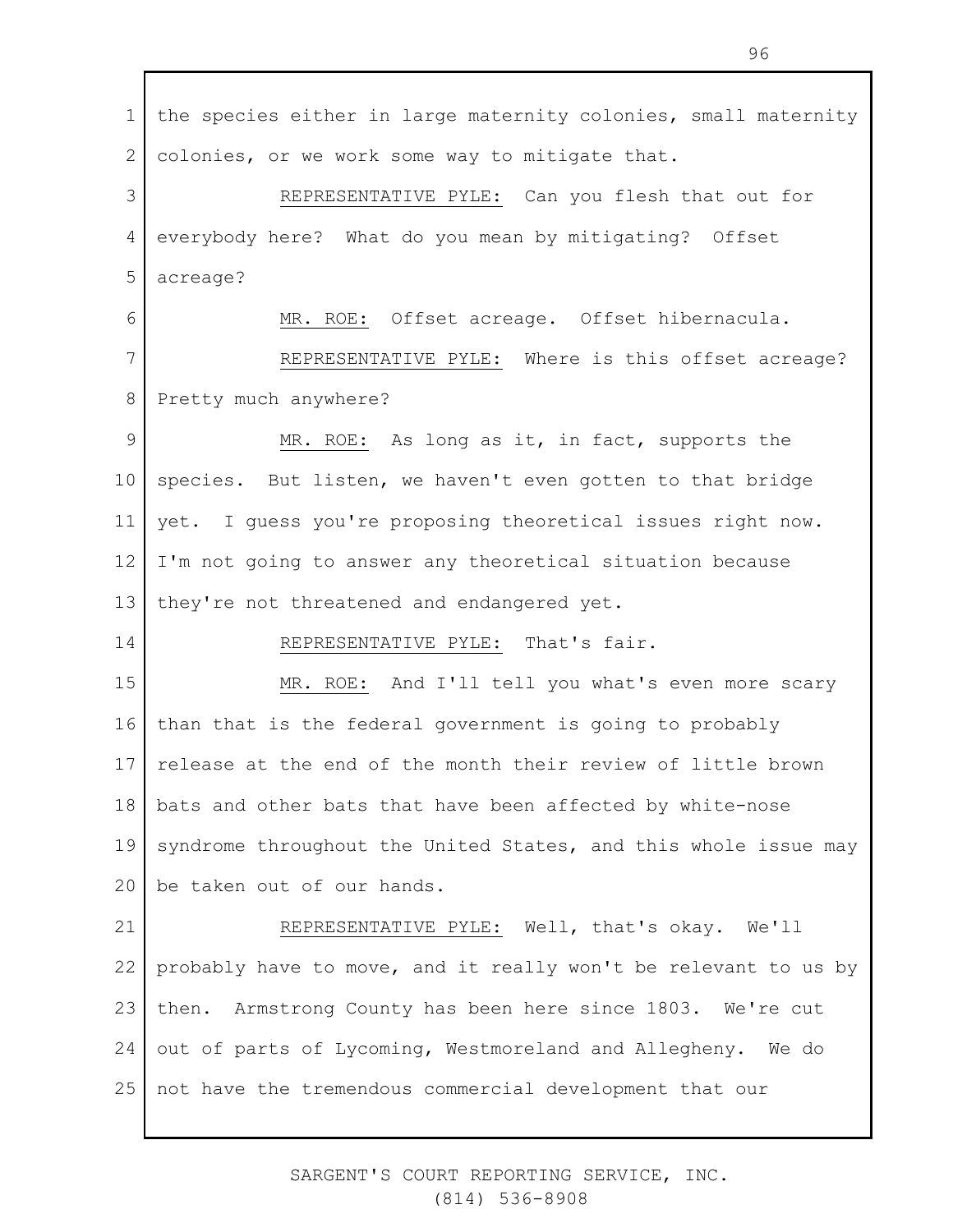1 2 3 4 5 neighbors in Butler have. We do not have 450,000 people like Westmoreland has. What we have is the land and ourselves. We have always made our living off the land. And you don't see giant environmental destruction in this county because we've always worked it responsively.

6 7 8 9 10 11 12 13 14 15 16 17 If you remove our ability to log, to mine, to drill, you're kicking us in the teeth. You are making us move from this area, pure and simple. Last week --- and this is for you, Mr. Arway. Last week they sold the last dredge boats on the Allegheny. And you talk to anybody in the Army Corps of Engineers, geologists, anyone, and they'll tell you Pool Six on the Allegheny is a very, very special thing. It's one of two rivers in the entire world of its type, a gravel-bottom river, a product of the glaciers descending upon this county and leaving behind nature's bounty for us. And we have people who worked those boats for 50 years, honorable men that will never be able to do that again because of these river mussels.

18 19 20 21 22 23 24 25 Pardon me for getting a little hot under the collar. I appreciate that the Game Commission and Fish & Boat are very steadfast in their mission of protecting the flora and fauna. And what you call politicizing I call protecting another species, homo sapien. We have to be able to work the land, sir. And right now I just don't see that being possible. I don't. It seems like we're the habitat for every endangered --- we have Bald Eagles fishing that river now. How many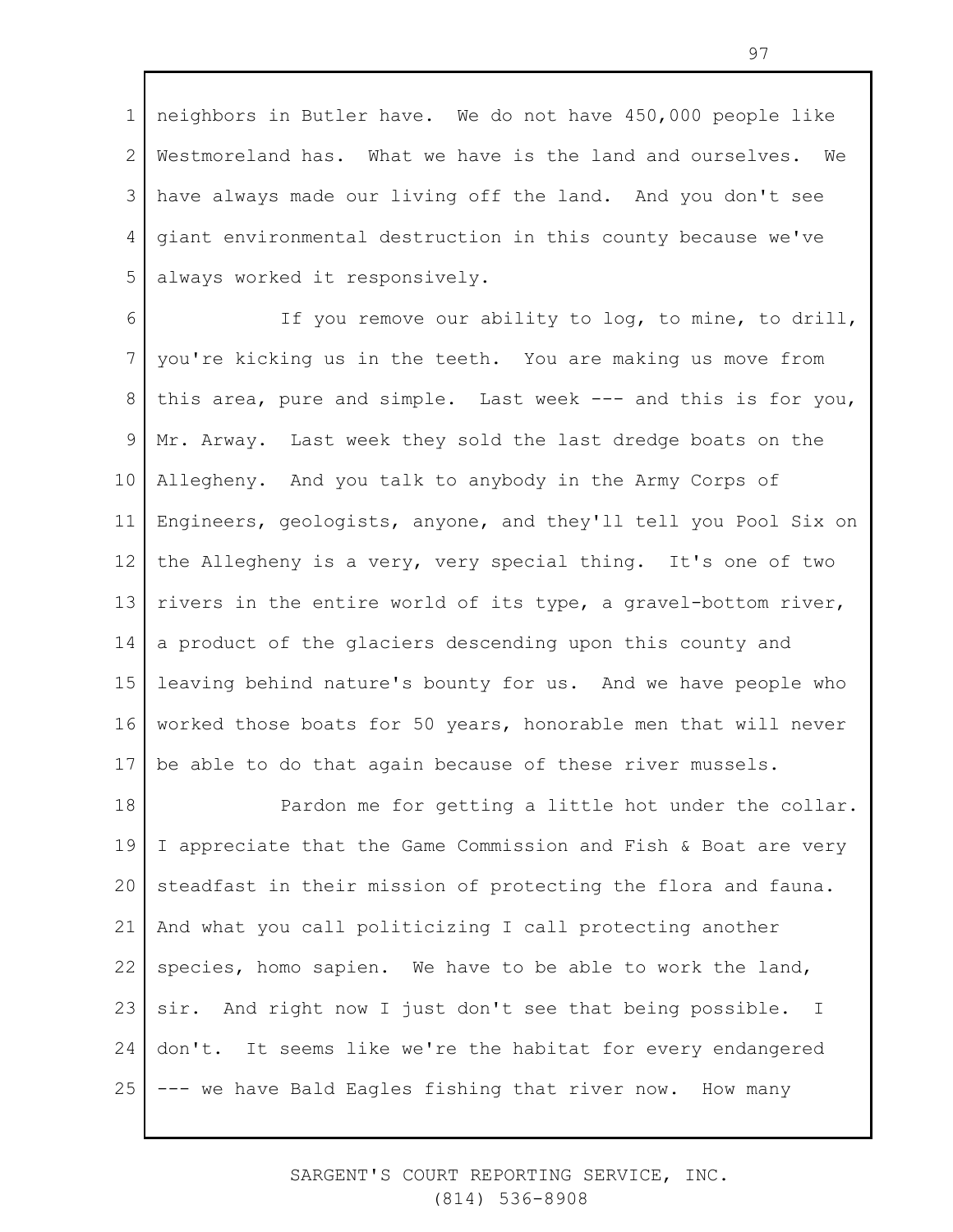1 2 3 people can say that? Now, if that thing was a big bubbling acidic soup, as some would have us believe, they wouldn't be there. Thank you, Mr. Chairman.

MR. ARWAY: Can I just --- at the risk ---.

5 6 REPRESENTATIVE PYLE: Please do. I'm sorry. I don't mean to take a shot and not let you take one back.

7 8 9 10 11 12 13 MR. ARWAY: At the risk of upsetting you more, I think I need to just say something, and that is the point that I made to Chairman Miller was that, you know, the role of the Fish & Boat Commission and the Game Commission and DCNR are just to determine whether a species is rare or not. We don't do anything more or anything less than that. And we do it based on science --- let me finish, ---

#### 14

4

### REPRESENTATIVE PYLE: Please.

15 16 17 18 19 20 21 22 23 24 25 MR. ARWAY: --- sound science. Whatever flows from that is the laws that you promulgate for DEP and the rules that they set through regulation that go through IRRC. So the dredgers are bound by those rules. We just find the species. Whatever flows from the --- finding the species is not subject to our jurisdiction. We work with DEP on --- as a consultant, as Carl explained, to provide the advice to DEP so that they apply the same rules to the industry equally, but we don't set the rules which flow from the listings that we make. So changing the listings really cuts the legs out from under all the other rules that we have that would --- that would affect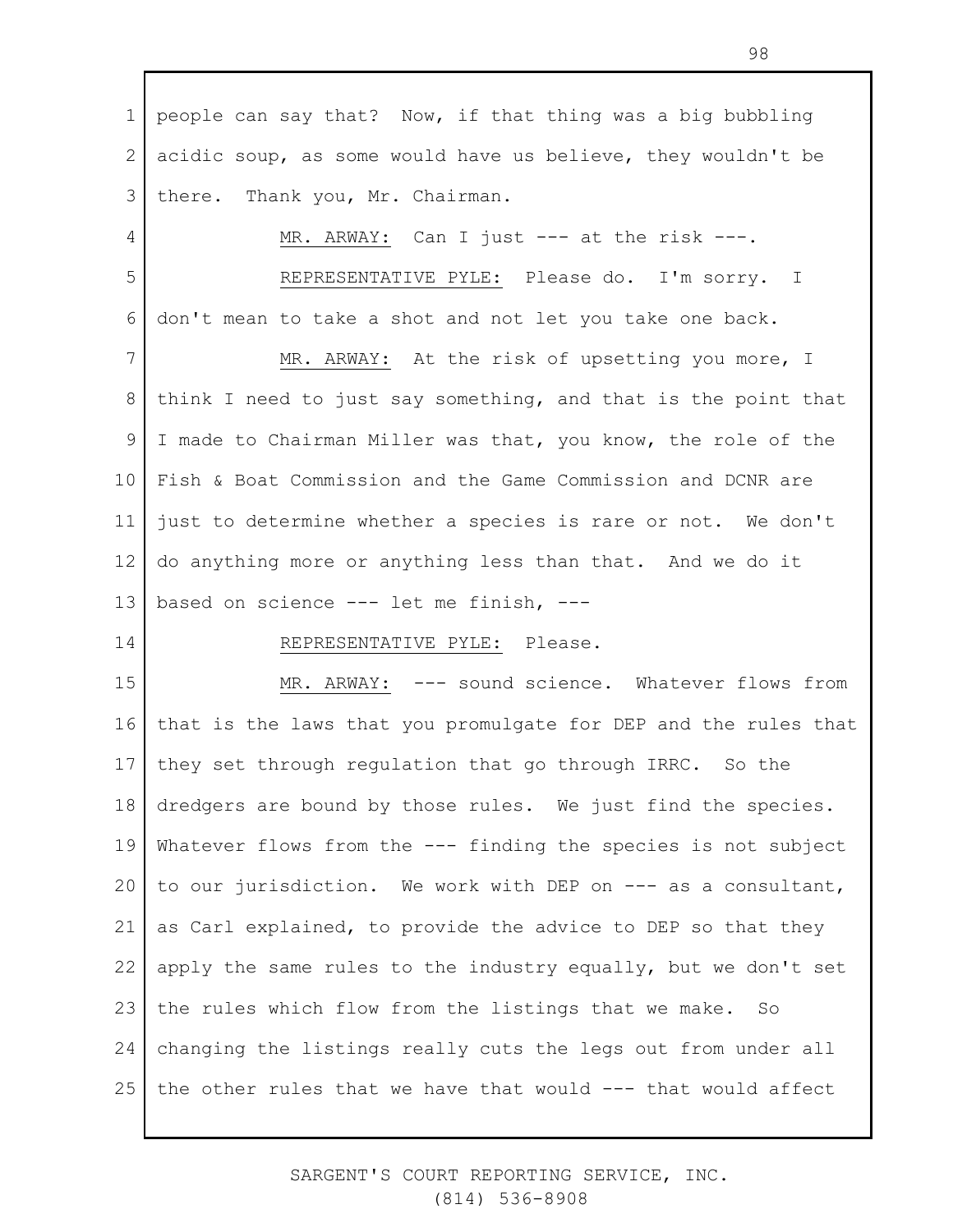1 2 3 4 5 6 7 8 9 10 11 12 13 14 15 16 17 18 19 20 21 22 23 24 25 the protection provisions that you all --- the legislature and your predecessors, put in place because society wanted it. So you know, by designating a species as rare or threatened and endangered does not determine the protection standards that apply. You set the protection standards through a whole different statutory approach with other rules and regulations. In and of themselves, listing a species or a wild trout stream as wild trout --- for wild trout or a species for --- as threatened and endangered doesn't require any additional protection until those other rules are promulgated. REPRESENTATIVE PYLE: And the difference being those other agencies you just mentioned, DEP, DCNR, are subject to IRRC,  $---$ MR. ARWAY: Which is fine. REPRESENTATIVE PYLE: --- but you're not. MR. ROE: Oh, I would offer that we are, just a different IRRC. REPRESENTATIVE PYLE: You have your Board of Commissioners, which is what you're referencing as your own internal IRRC. MR. ROE: Well, it's not internal. I would say it is external to the agency as a separate entity. REPRESENTATIVE PYLE: I'm going to need a little bit more clarification on that. MR. ROE: They are not part of the agency. They are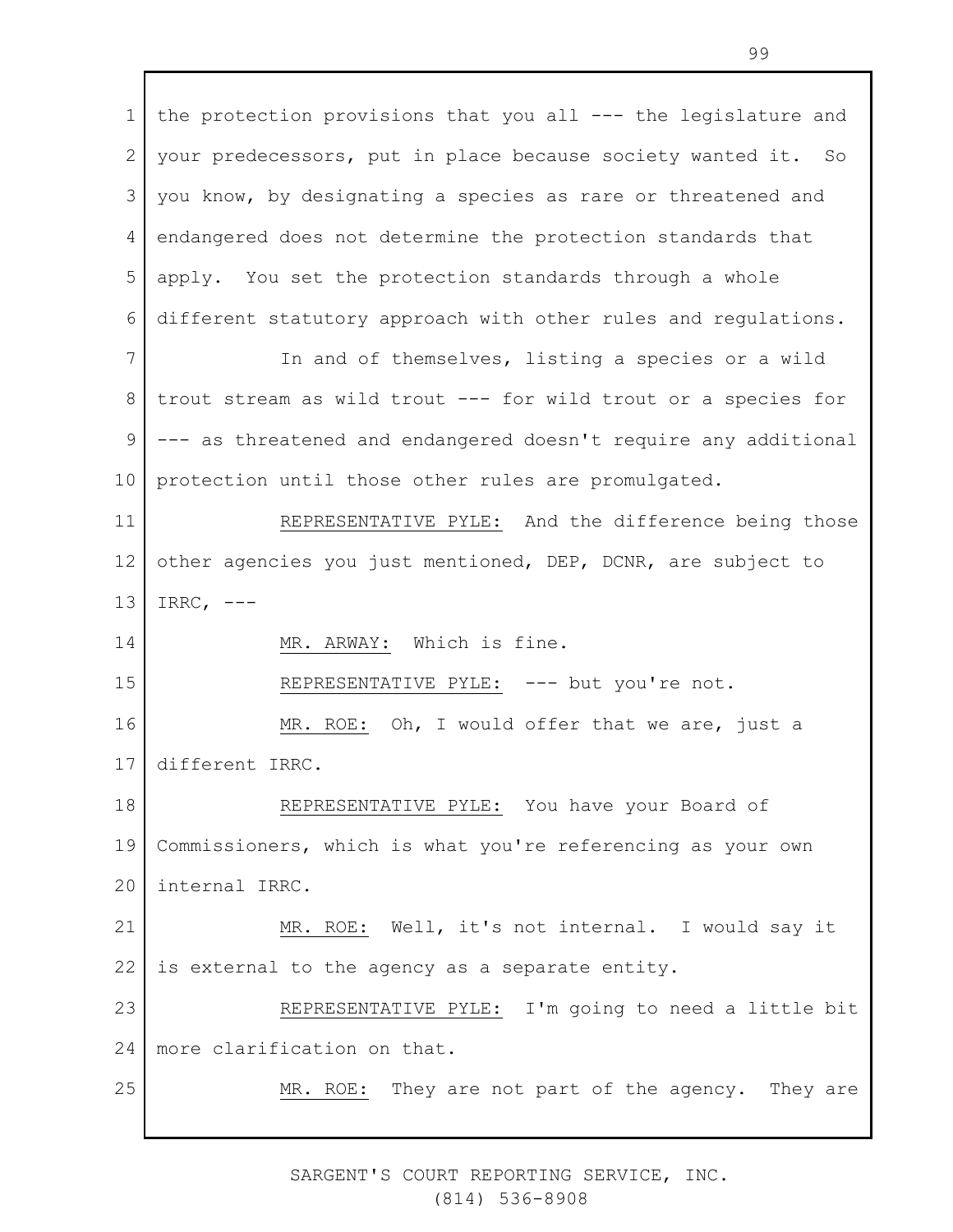1 2 3 4 5 6 7 8 9 10 11 12 13 14 15 16 17 18 19 20 21 22 23 24 25 a separate ---. REPRESENTATIVE PYLE: The Commissioners are not part of the Game --- of the agency? MR. ROE: Of the agency. They're a separate entity above the Commission, as an Independent Regulatory Review Commission. REPRESENTATIVE PYLE: Really? MR. ROE: Yes. MR. ARWAY: We see them as a governing board. MR. ROE: Yes. MR. ARWAY: They govern the operations of the policies --- MR. ROE: The policy aspect. MR. ARWAY: --- and pass regulations for the agency but don't product the information that those regulations and policies are derived from. REPRESENTATIVE PYLE: So where would somebody who disagreed with that board's findings be able to express their disagreement? Courts of law? MR. ROE: Courts of law and the board, yes. REPRESENTATIVE PYLE: Never the public? MR. ROE: The public has the opportunity. REPRESENTATIVE PYLE: Never the public. MR. ROE: Certainly. REPRESENTATIVE PYLE: Really? I've never seen ---.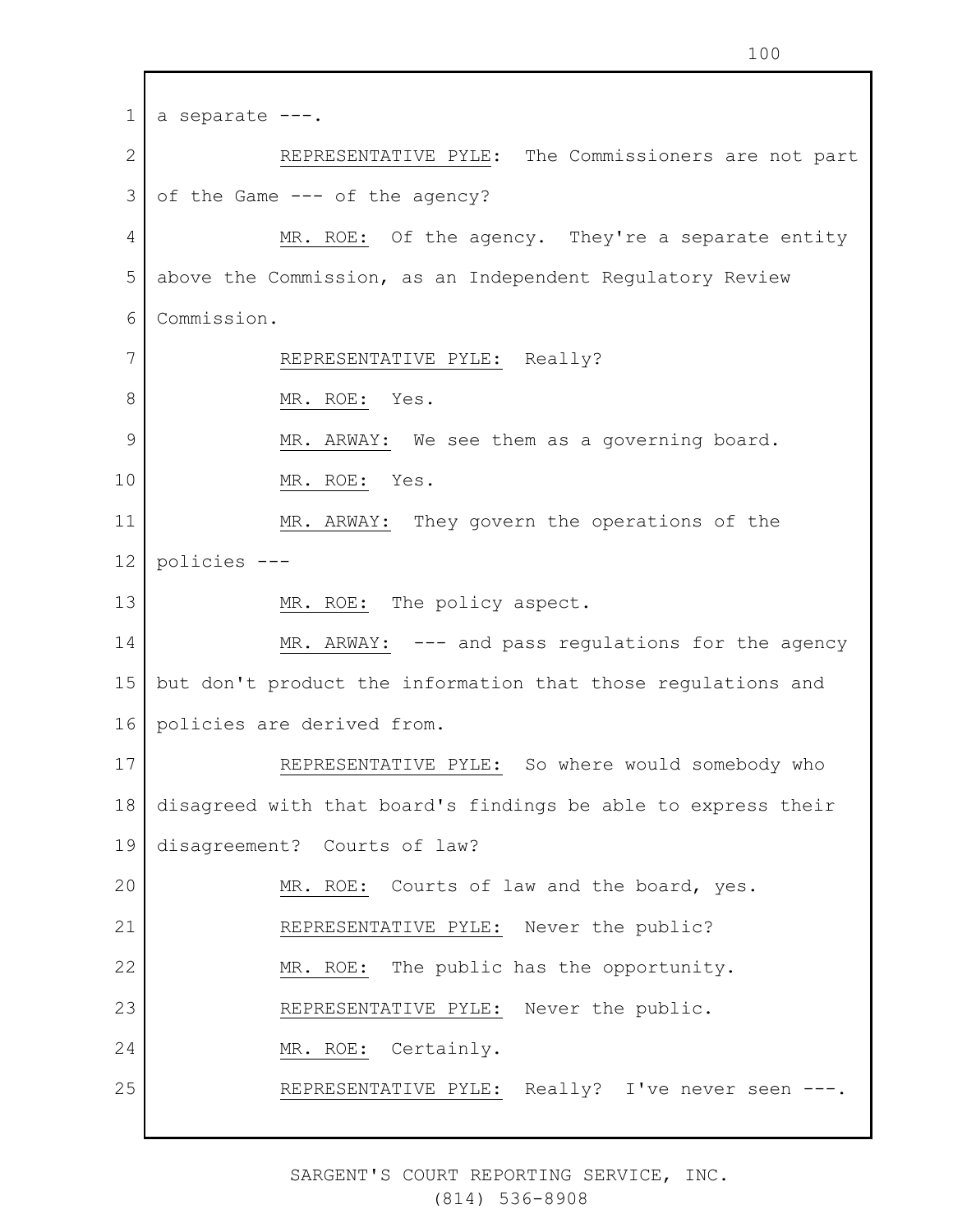1 2 MR. ROE: The public testifies at every one of our meetings.

3 4 5 6 7 8 9 10 11 12 13 14 15 16 17 18 19 20 21 22 REPRESENTATIVE PYLE: I've never seen a Game Commissioner or Fish & Boat Commissioner's face on a yard sign anywhere. They're appointed or nominated. And for the reference of everybody sitting here, the House is excluded from this process. The appointments are made by the Governor and confirmed by the Senate. At no time do we have our fingers anywhere on this, which kind of proves one point, we are not trying to take over what species are listed and what are not. That's not our interest. We're trying to add an appeal for someone that disagrees. And I just threw an example to a fellow out in the hall. My family's got a couple hundred acres out back behind Appleby Manor Church. We've held that since there was an Armstrong County. Dairy land. Let's say I want to go build a house up on top of that hill. It's firmly within --- I mean, bats abounding, stream running down through the middle of it. It's the most beautiful piece of land you can imagine. What if we do find these bats there? What if we do find --- you decide it's a trout stream? Does that mean I can't build a house on something my family's owned for 200 years?

23 24 25 And what the bill does is it gives me that hope that I might be able to appeal to an external agency that doesn't have a horse in the race. And I appreciate your expertise. I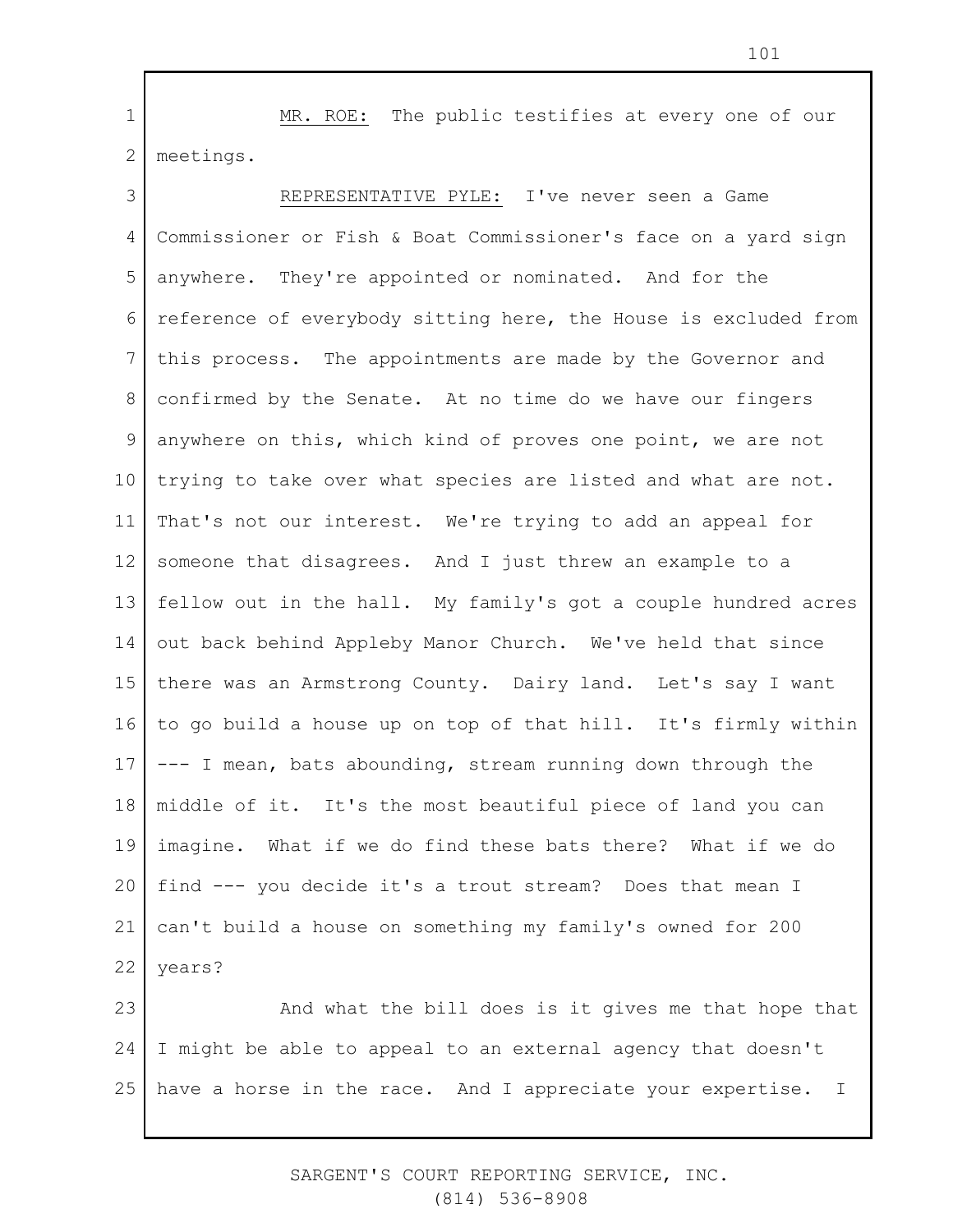1 2 3 4 5 6 7 truly do. You are much better prepared for these designations and locations and identifications than I am. But what I know is that this county is being impacted by being blessed by God's bounty of all these species, and it's hurting us deeply. And all we're asking for is how about a chance not to wrestle off our back but give us a good honest chance to appeal what we feel is an unrighteous decision.

8 9 10 MR. ROE: But again, you're appealing the decision of a permitting process, not the decision of a threatened and endangered species being listed.

11 12 13 REPRESENTATIVE PYLE: So how do we --- you know, again, my question to the fellow from Penn Future. And I'll stop, Mr. Chairman. I'm almost done.

CHAIRMAN CAUSER: Okay.

15 16 REPRESENTATIVE PYLE: How do you deal with migratory avian species?

17 MR. ROE: In what sense?

18 19 REPRESENTATIVE PYLE: How big's the circle you want to draw?

20 21 MR. ROE: It depends upon the habitat that they're moving from across the state.

22 23 24 REPRESENTATIVE PYLE: Interesting. Thank you, Mr. Chairman. CHAIRMAN CAUSER: Thank you, Representative Pyle.

25 Representative Barbin?

14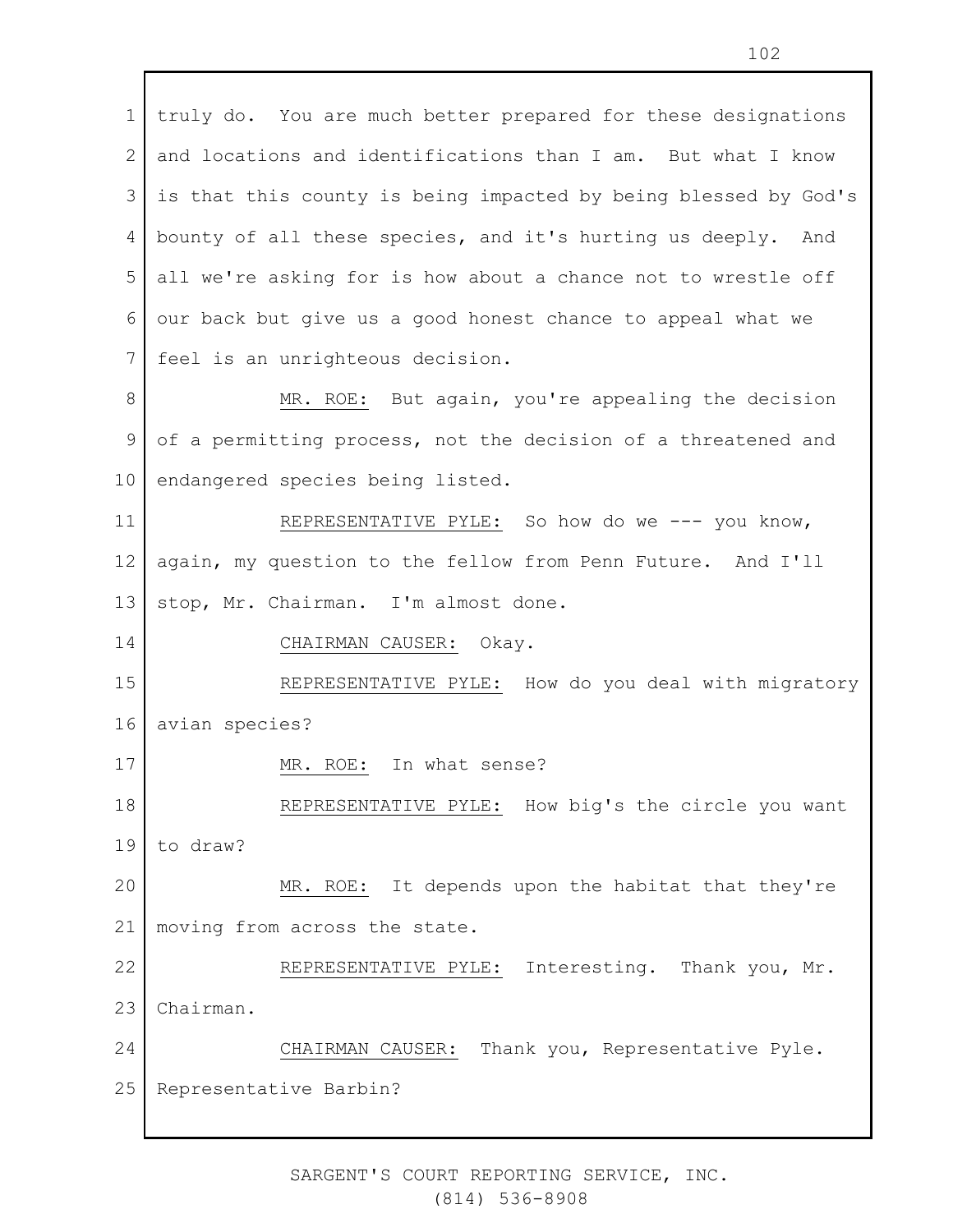1 2 3 4 5 6 7 8 9 10 11 12 13 14 15 16 17 18 19 20 21 22 23 24 25 REPRESENTATIVE BARBIN: Thank you. And first off, I want to --- I don't know if this is on. I want to indicate that I have all the respect in the world for the Game Commissioners. They've put their lives into becoming appointed. And also the same thing with Fish & Boat Commission. And I know you guys do a great job. Here's the problem, though. Does the public have the right to know how you spend your money? MR. ROE: Yes. REPRESENTATIVE BARBIN: Okay. Are you on Penn Portal? Are all your --- MR. ROE: We --- REPRESENTATIVE BARBIN: --- expenditures on there? MR. ROE: --- publish in our Game News an annual report that shows all the monies coming in and where the monies went out, yes. REPRESENTATIVE BARBIN: Okay. All your expenses are on this statewide portal system? MR. ROE: Under the --- in the business operating system, yes. We use the same business operating system ---. REPRESENTATIVE BARBIN: No. I'm asking you our expenses are all on the Portal. Are the Game Commission's or the Fish Commission's on the portal? MR. ARWAY: Do you mean salaries or ---? REPRESENTATIVE BARBIN: No. All of our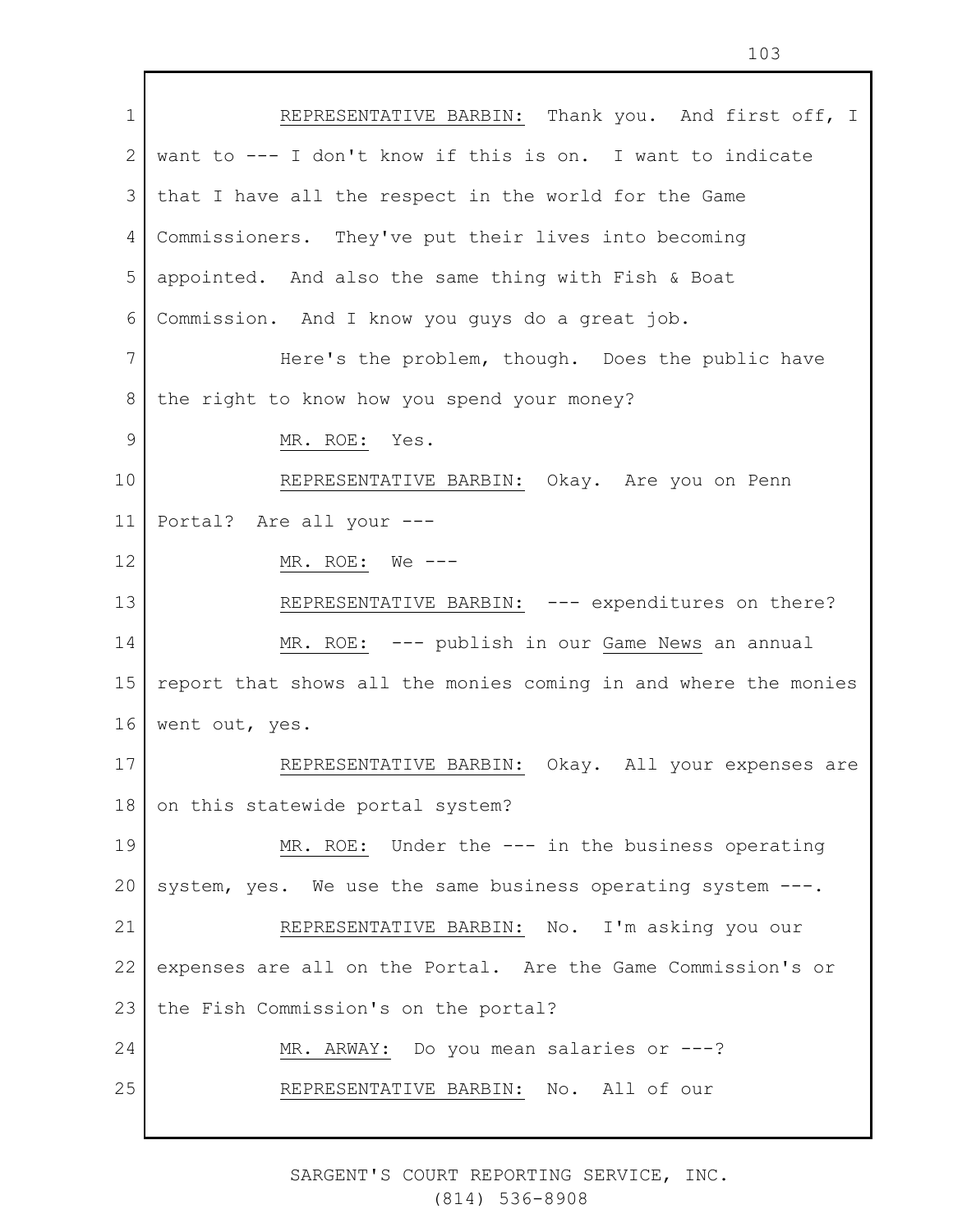1 2 3 4 5 6 7 8 9 10 11 12 13 14 15 16 17 18 19 20 21 22 23 24 25 documentation, any expense, any revenue, that's on this computer. Are yours? I believe that you're not. MR. ROE: Well, we're under the same system as any other state agency as far as financial responsibility --- REPRESENTATIVE BARBIN: Okay. MR. ROE: --- is concerned. REPRESENTATIVE BARBIN: Is there any other agency in the United States that has a separate Game and Fish Boat --- Fish & Boat Commission? MR. ARWAY: No. REPRESENTATIVE BARBIN: Okay. All right. MR. ROE: No other state has our ---. REPRESENTATIVE BARBIN: I didn't ask that. I said does anybody else have anything other than a combined Fish & Boat and Game Commission? Does anybody else? We have separate ones. Does anybody else have separate ones? MR. ARWAY: No. REPRESENTATIVE BARBIN: Okay. MR. ROE: Not in the same sense, no. REPRESENTATIVE BARBIN: Okay. And I understand your funding problems in the past. And you raised funding as an issue, that this bill would somehow make it more expensive for you to do your job. But as I understand your statements to the legislature in the past, most of your problems are pension related. So a combination of your two agencies might reduce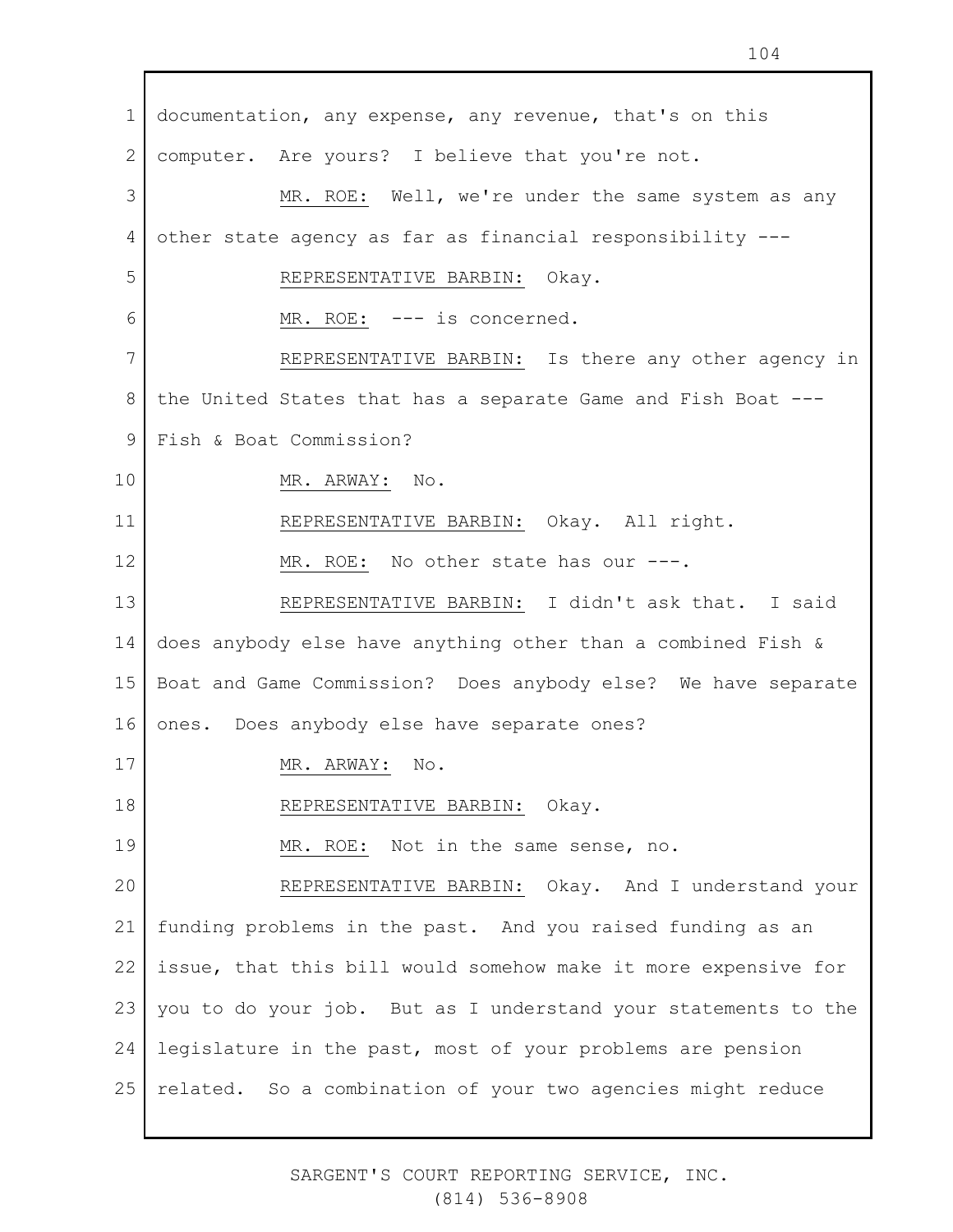1 2 3 4 5 6 7 8 9 10 11 that. What I really have an objection to --- and I still have the objection. I went to the last hearing. I heard what you had to say. My objection is you have created, with our help, and the question is whether we should do anything about it, a system of government that says our expert scientists, even though we have other expert scientists, have to be completely left alone. And if we decide to put a thousand more endangered species on the list and we decide to have a thousand more buffer zones, and that decision, because of the way DEP laws are written, says that there's no piece of land in Pennsylvania that can be developed, that's okay.

12 13 14 15 16 17 18 19 20 21 22 Now, that's not okay to me because last week I went down to Pittsburgh to see what was called the AlphaLab. And the AlphaLab is where the government of Pennsylvania provides money to businesses that can no longer do businesses in the United States because the FDA has made the rules so complicated that they can't get approval to make an artificial lung in the United States for three years. They can get that same approval in the European Union, all the European countries and Canada, in six months. Now, that isn't the government that I think the Founders thought of. That isn't the government that's subject to the electorate that can be changed.

23 24 25 And you're saying that it's DEP's fault that somehow the permit process has now gone to three years, it's not your fault, that doesn't --- that's not acceptable to me, because I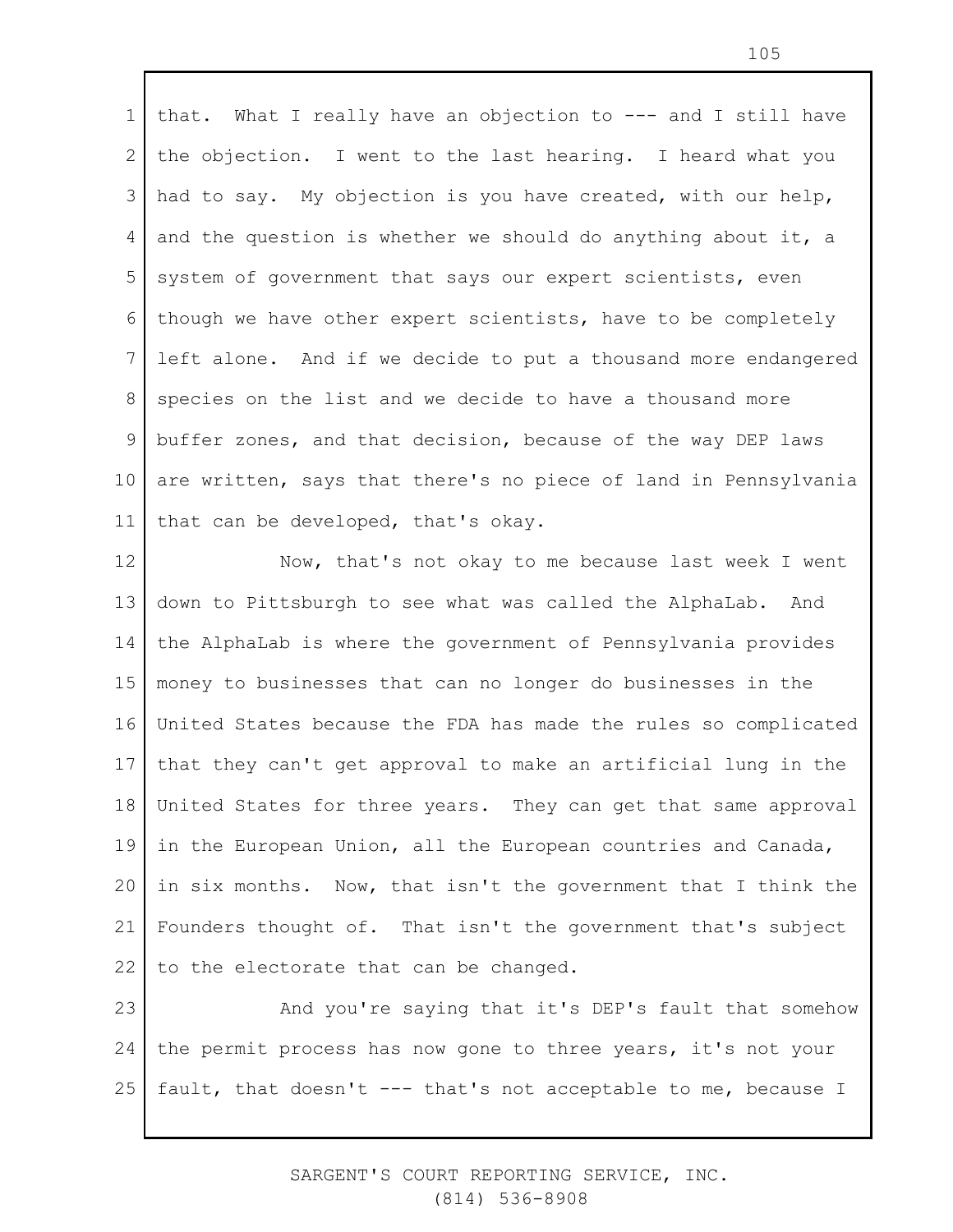1 2 3 4 5 6 7 don't believe that the Federal Drug Administration should take three-and-a-half years. And I don't think you should be doing things without our review that make the permitting process more difficult for people to use their own land. So the question that I have is why --- sitting here, if it is increasing the time that business has to devote resources to, why shouldn't we be saying we need to do something different here?

8 9 10 11 12 13 14 15 16 17 18 19 20 21 22 23 We need to say that you're going to be subject to the Independent Regulatory Review Commission so that if your expert screws up and his expert is right and his buffer zone's right and yours is wrong, that we can't take care of that problem at the IRC. Why do we have to wait for Commonwealth Court? Because there's a little clever thing that you said in your testimony that isn't really true. If you move through your commissions and you get into Commonwealth Court, there's almost no chance that the Commonwealth Court is going to overturn your position. And that doesn't have anything to do with your science. It has to do with the legal standard for an agency review. The legal standard for an agency review is an abuse of discretion. It's not whether you have the best science. It's a question of whether was there any science. So again, you guys are sitting back here saying we have scientists that provide information, we contract with

24 25 them, we're not going to show you what that information is, and it's not me, it's the public. You say, well, some stuff's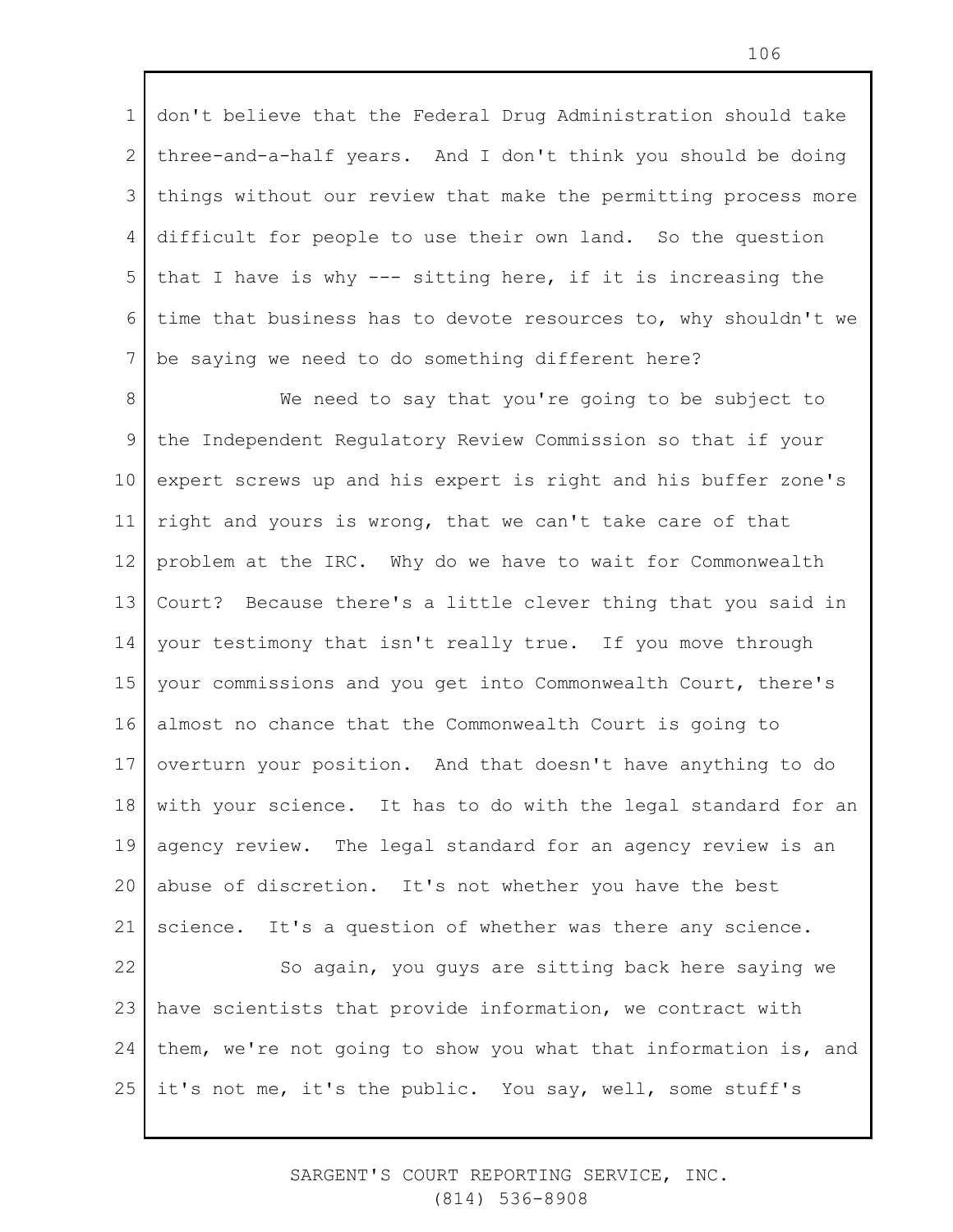1 2 3 4 5 6 7 8 confidential. Well, I'm a lawyer. The way you handle confidential material isn't to say you can't look at it. The way you handle it is to say here's the phrase in the document that has to be redacted, blacked out. You take a black Magic marker and you take those three words out. You're not letting us, the public, see the scientific information that you've just used to shut down a business project or shut down a person's right to develop their own land. That's the problem.

9 10 11 12 13 14 15 16 17 18 19 And it's a real problem, and it's exactly what happens at the FDA. They got experts, too. And our process now takes three-and-a-half years and Europe's process takes six months. So the guy that comes to Pennsylvania and says give me \$10 million for my great idea, I want to make an artificial lung, he's not making it for us. He's making it for Germany, because they've got enough common sense to say that the process has got to end in a year. His \$10 million can get it done and approved in a year. FDA's takes three years; it can't get done. That's what you're doing to businesses in Pennsylvania, and I object.

20 21 22 23 24 25 CHAIRMAN CAUSER: Thank you, Representative Barbin. I have a couple follow-up questions, one being that in correspondence and testimony both of your agencies have testified that we've faced the potential loss of federal funds by enacting this legislation. And as I announced at the beginning of our hearing, we have a legal opinion saying that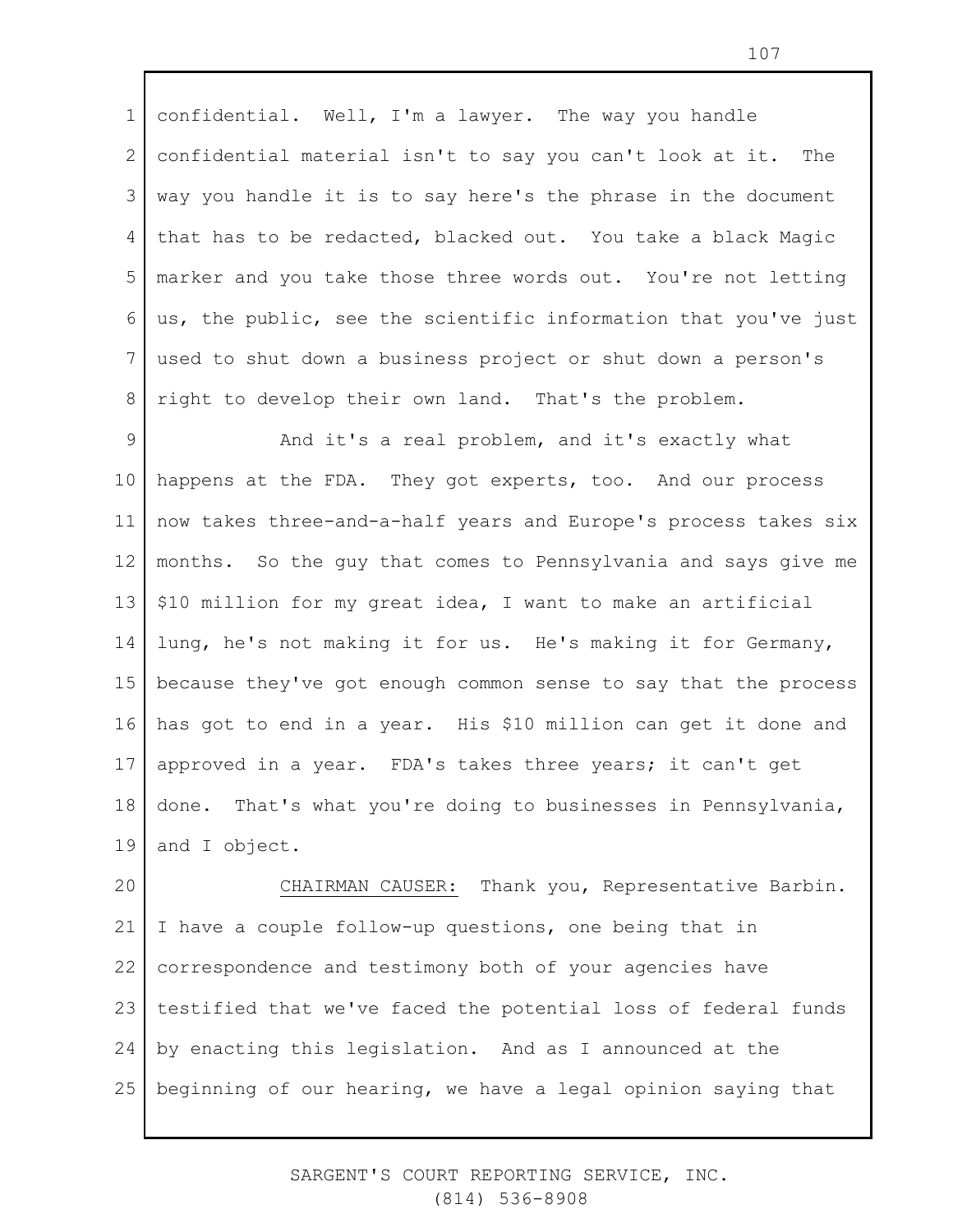1 2 3 that's not the case. Can you tell me of any states --- any other states in the nation who have been placed on diversion by the U.S. Fish & Wildlife Agency because of an issue like this?

4 5 6 7 8 9 10 11 12 13 14 15 16 17 MR. ROE: I can tell you states that have been put on notice that their funds were being diverted if they did not take action. I believe West Virginia was one for wind energy, as a matter of fact, that they failed to apply the appropriate regulatory actions in the decisions on placing of wind energy. I know --- you have an attorney that has an opinion. Fish & Wildlife has an attorney who has an opinion. And this is not to be disparaging for all the attorneys in my office and my own attorney back there, Steve. I can have two attorneys in my office discussing the issue, and I might wind up with three opinions by the end of the day. That's what courts do. My point is I just don't want to take the risk or even venture into that risk environment where, in fact, we may lose that money.

18 19 20 21 22 23 24 25 CHAIRMAN CAUSER: And I realize courts --- or attorneys can make different opinions, but there are many, many other states that have combined agencies, agencies that are inside other conservation agencies. New York, for example, has a combined Game & Fish agency, and they're combined inside their Department of Conservation. They have to go through a regulatory review process similar to what's being proposed and yet they're not losing federal funds.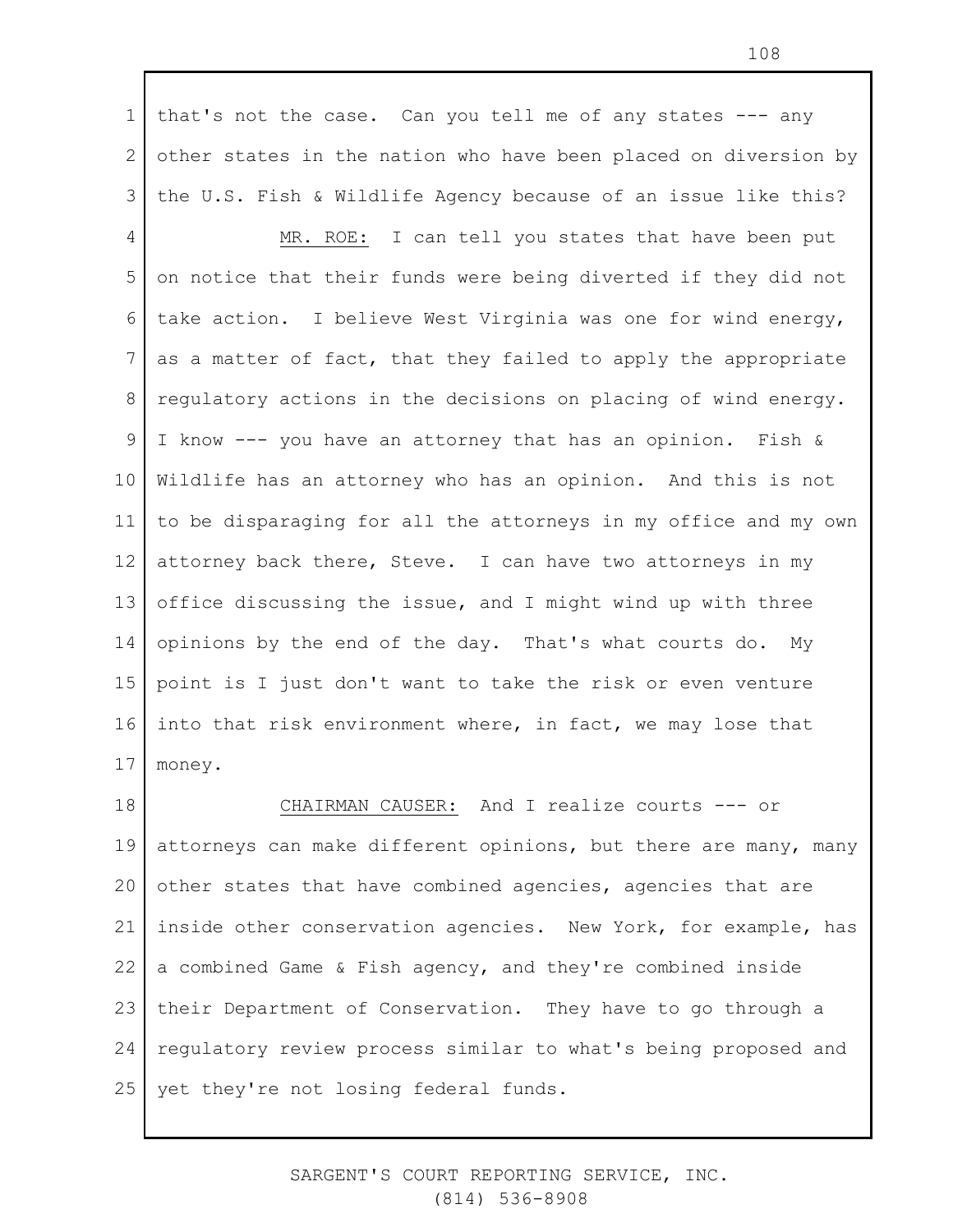1 2 3 4 5 6 7 8 9 MR. ARWAY: I think my concern is more the unintended consequences of the bill. We talked about the ambiguity in a lot of the provisions and how we read it different ways, depending upon what your perspective is. Coal reads it different than gas than we do. That ambiguity then, it's difficult to translate into what the net effect of this legislation would be if it would pass in the current form and then how that would impact the legislative oversight of the processes.

10 11 12 13 14 15 16 17 18 19 20 21 22 23 I talked about how, you know, this legislation talks about permitting agencies not taking actions on species that aren't on the list, whatever the list is going to be. That means all the common species, too. I mentioned brook trout, it's muskie, it's striped bass, it's large-mouth bass. Don't we protect those species either just because they're not on some list? You know, I think the intended consequences of this is to limit it to T&E species. The unintended consequences is that if you read the literal language in the bill, it eliminates DEP's ability to protect all the other species, both common and rare. So those are some of the things that we need to determine how they're going to work before I think Fish & Wildlife Service can even determine whether or not it would place our funding at risk.

24 25 CHAIRMAN CAUSER: But the Fish & Wildlife Service used pretty strong language in their letter in saying that we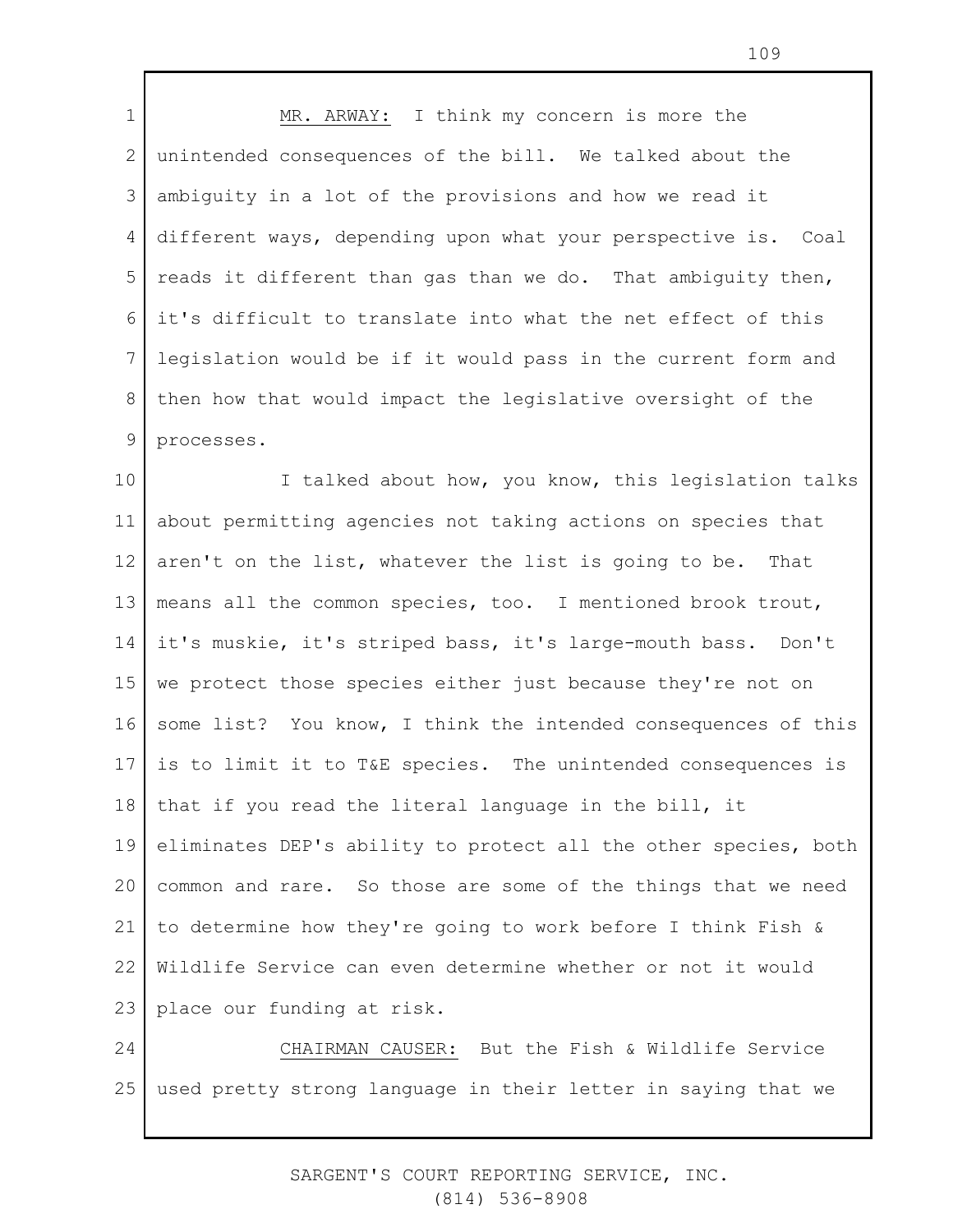1 2 3 4 5 6 7 8 9 risk the threat of losing federal funds. And as a legislative committee, as a legislative body looking at that issue, I think that that's very strong language, and I see it as a threat, to be honest with you. And when I'm looking around the country, seeing other --- other states who are essentially having regulatory review in their process, why would the U.S. Fish & Wildlife Service write to us and say you --- and basically threaten us that if you pass this, you're possibly going to lose federal funds?

10 11 12 13 14 15 16 MR. ARWAY: I think you need to talk to their general counsel in Hadley. I think your general counsel's office needs to talk to their general counsel and talk to them about the true meaning and implications of this legislation, because we're --- we're in the middle. We're not making --- we didn't tell you that. The Fish & Wildlife Service told you that. And they control the money that we receive.

17 18 19 20 21 22 CHAIRMAN CAUSER: Well, I think, like I said, I see it as a serious threat and one that we need to push back against because, if by passing this we're in danger of losing federal funds, there's a lot of states that should be losing their federal funds. REPRESENTATIVE PYLE: True.

23 24 25 CHAIRMAN CAUSER: Why we would be singled out in that regard? MR. ROE: I'm not sure, but other --- as you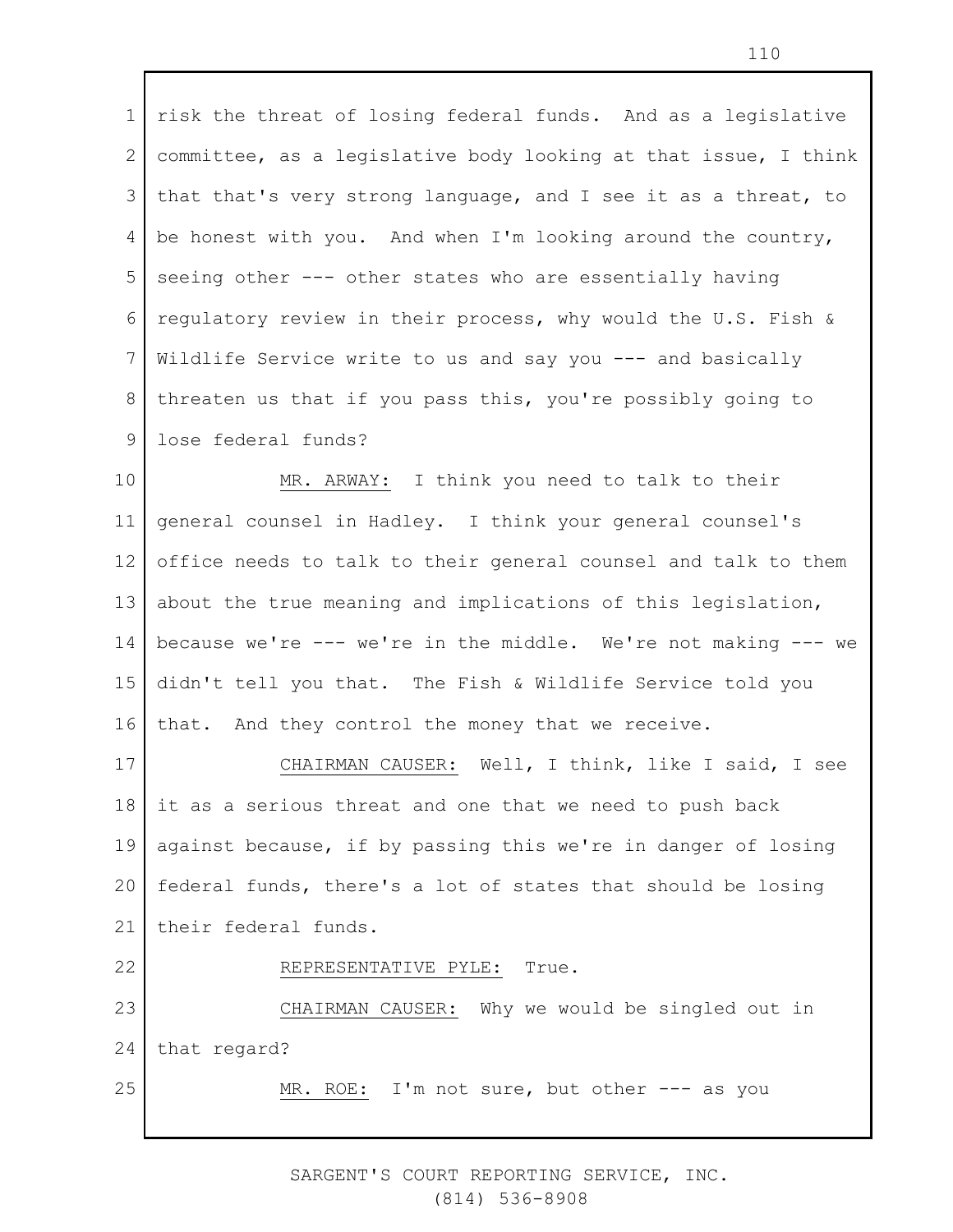1 2 3 4 5 mentioned, other states have a regulatory review process. And in many cases, that's another commission above that agency, not necessarily a legislative IRRC review, but a commission review similar to ours that review and promulgate those regulations, just as we do.

6 7 CHAIRMAN CAUSER: But the IRRC would be another commission that would review your regulations, which is ---.

8 9 10 11 12 13 14 MR. ARWAY: I think that goes to George Jugovic's point about the way ESA was developed in terms of being science driven for the listings, and economics and social factors don't get involved in making decisions about whether a species is rare or not. I think that oversight comes along with Fish & Wildlife Service's decision about whether they can give us money or not to run our state program.

15 16 17 18 19 20 21 22 23 CHAIRMAN CAUSER: But it is all about process, and that's where there's a lot of misinformation out there. Many, many newspaper articles around the state have a lot of misinformation in them about the actual intent. And it would still --- it's still about process, and it's still your agencies proposing these regulations. It's not IRRC proposing them. It's not IRRC changing them. It's your agencies proposing them. And as Chairman Miller said, how many have we seen denied?

24 25 MR. ROE: Which begs the question of what's the additional advantage of another --- another process on top of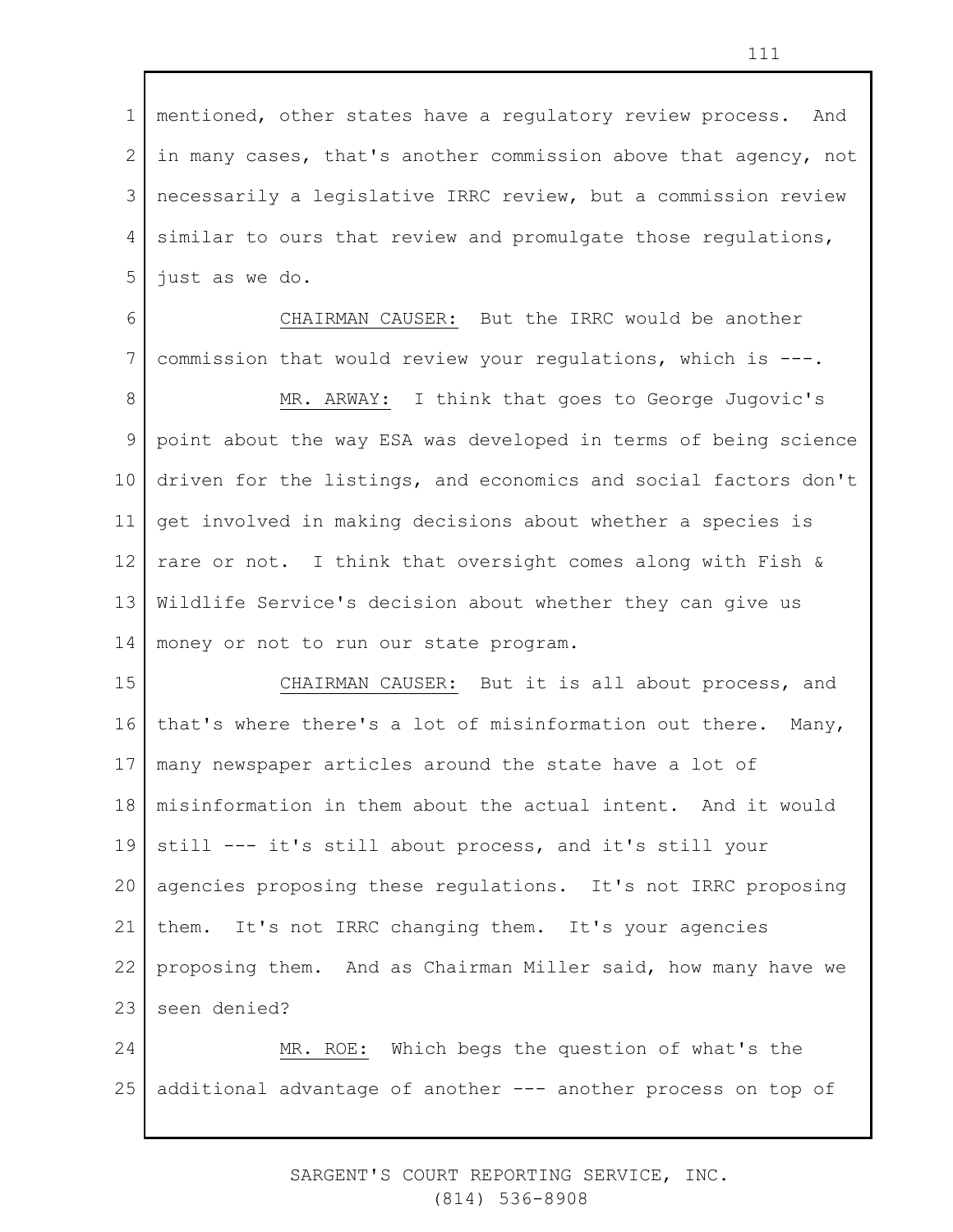4

5

6

17

2 3 CHAIRMAN CAUSER: But it begs the question what's the problem with doing it, ---

MR. ROE: Because it's redundant.

CHAIRMAN CAUSER: --- for another set of eyes.

MR. ROE: It's redundant.

7 8 CHAIRMAN CAUSER: And it also certainly does bring the legislature into the process.

9 10 11 MR. ROE: I don't remember --- I can't imagine any member who's ever been shy about calling me on any issue, so I would offer you're in the process already.

12 13 14 15 16 MR. ARWAY: I would point out, too, Chairman Miller, that in my career, which is a little longer than yours in state government, I think, the IRRC and the standing committees did overturn the Chapter 102 regs for DEP at one time. So there is a precedent, but it doesn't happen very often.

CHAIRMAN MILLER: It's been a while.

18 MR. ARWAY: Yeah.

19 20 21 22 23 24 25 CHAIRMAN CAUSER: Another issue that I wanted to bring up is the timeline for stream designations. And in looking at the testimony from the Coal Association, they put some examples of stream designations whereby --- one, for example, was a designation published in the Pennsylvania Bulletin on March 5th, and then approved at the Fish & Boat Commission meeting the next month, in April. Is that standard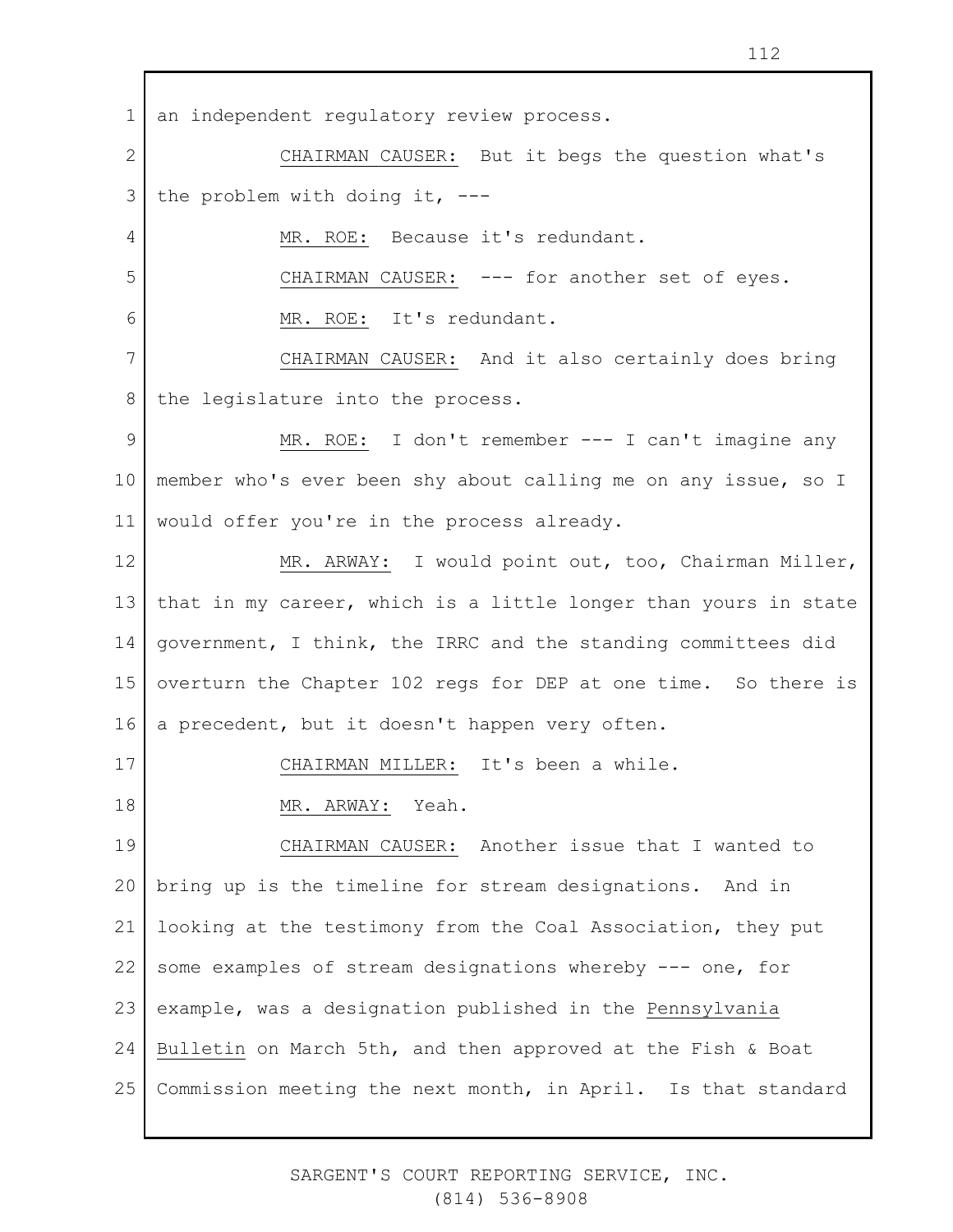1 2 to be able to have a short timeline like this? And this was 98 streams. Ninety-eight (98) streams in a 30-day period?

3 4 5 6 7 8 9 10 11 12 13 14 15 16 17 18 19 20 21 22 23 24 25 MR. ARWAY: Yeah. No, that did not happen. One of the things with that rule package was that  $---$  that was very unusual that we brought 98 streams forward in one package. And it was a result of our responsibility to survey those streams and work with colleges and universities around those --- around the state to get those streams surveyed, assessed, and then put on a list so that they would then affect the protection provisions and the DEP rules because they were at risk. We have headwater brook trout streams in the mountains of our Commonwealth that have never been surveyed before. They've never been on a list before because they didn't need to be on a list before. They weren't at risk. But now we have Marcellus wells that are being drilled on top of those mountains and are placing those streams at risk, and they should be afforded the protection provisions that you passed in law and the DEP promulgated and the EQB promulgated in its reg that went through IRRC, because the wetlands that are along the flood plain should be protected as exceptional value wetlands, if, indeed, they're wild trout streams. So we put on a surge to go out and get those streams inventoried because society expects them to be protected. And as a result of that, we developed a list of 98 streams over a period of time. And we agreed with the Coal Association at the time that they should have more

> SARGENT'S COURT REPORTING SERVICE, INC. (814) 536-8908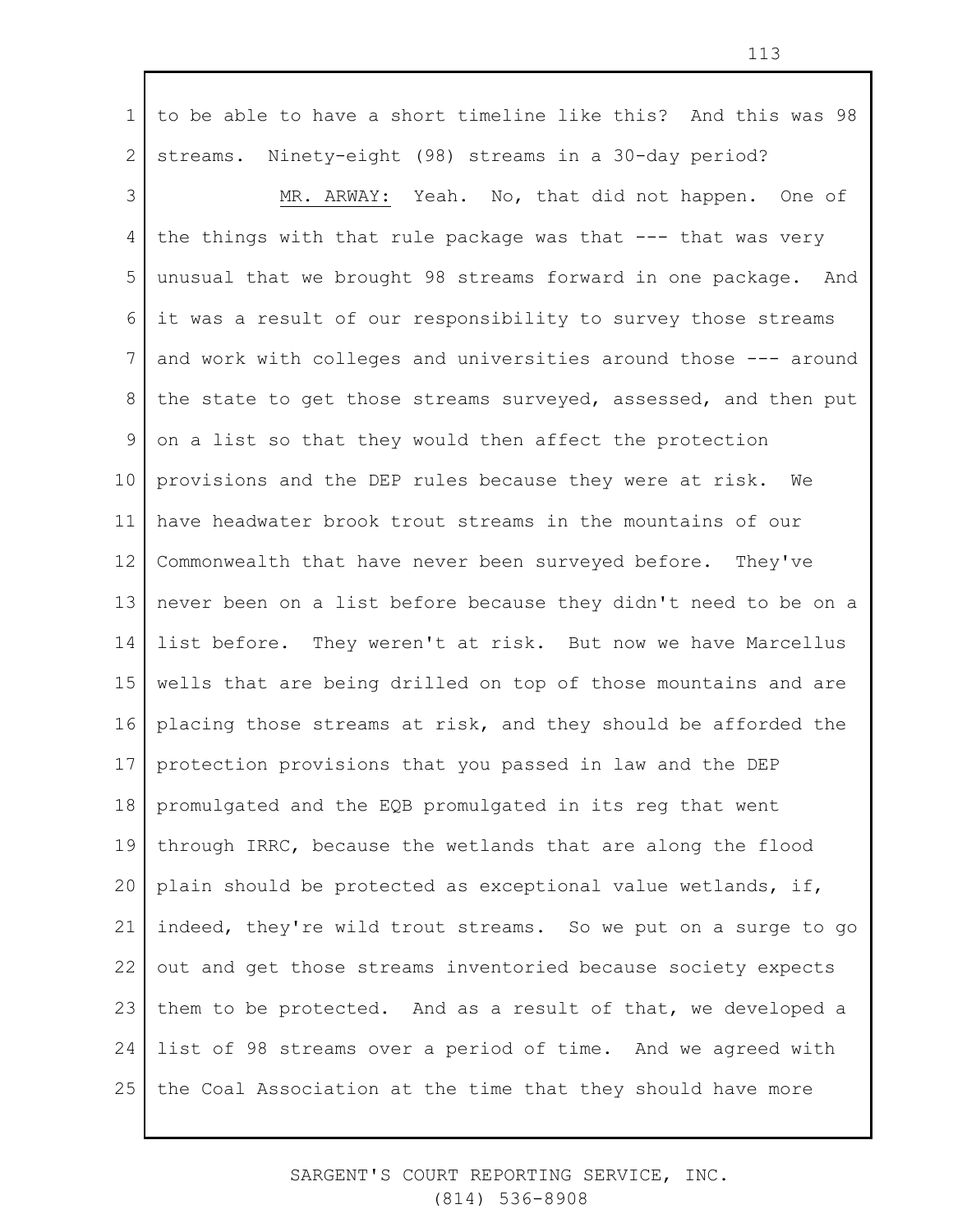1 2 3 4 5 6 7 8 9 10 11 12 13 14 15 time. Our board extended that review period. We gave them more time. And we also, which wasn't reflected in their testimony, agreed to every time we go out and do a stream survey and we understand it has wild trout in it, even before we advance it to the board we put it on a list on the web so that Coal could access that list as well as anyone else and they can see which streams are pending for board action. So they have plenty of time if they want to replicate the surveys that we've done. So we've --- I thought we worked those -- those issues out with the Pennsylvania Coal Association. And subsequently, we really haven't received any complaints from the Coal Association about that listing process. So it's kind of surprising for me to hear their testimony today, but what I can commit to is we can go back and evaluate that testimony and provide a response to the committee.

16 17 18 19 20 21 22 CHAIRMAN CAUSER: So I mean, they've provided multiple examples of a very short timeline for when these are published in the Bulletin and when they're approved. And some of them --- you know, 64 streams, 42 streams, 121 streams, you know, many, many streams being designated. What would you say the normal timeline is? Because you're disputing what they're saying the timeline was.

23 24 25 MR. ARWAY: Well, it depends on when the clock starts. Like I said, I thought we worked out the problem with review time by pre-publishing those streams once we discover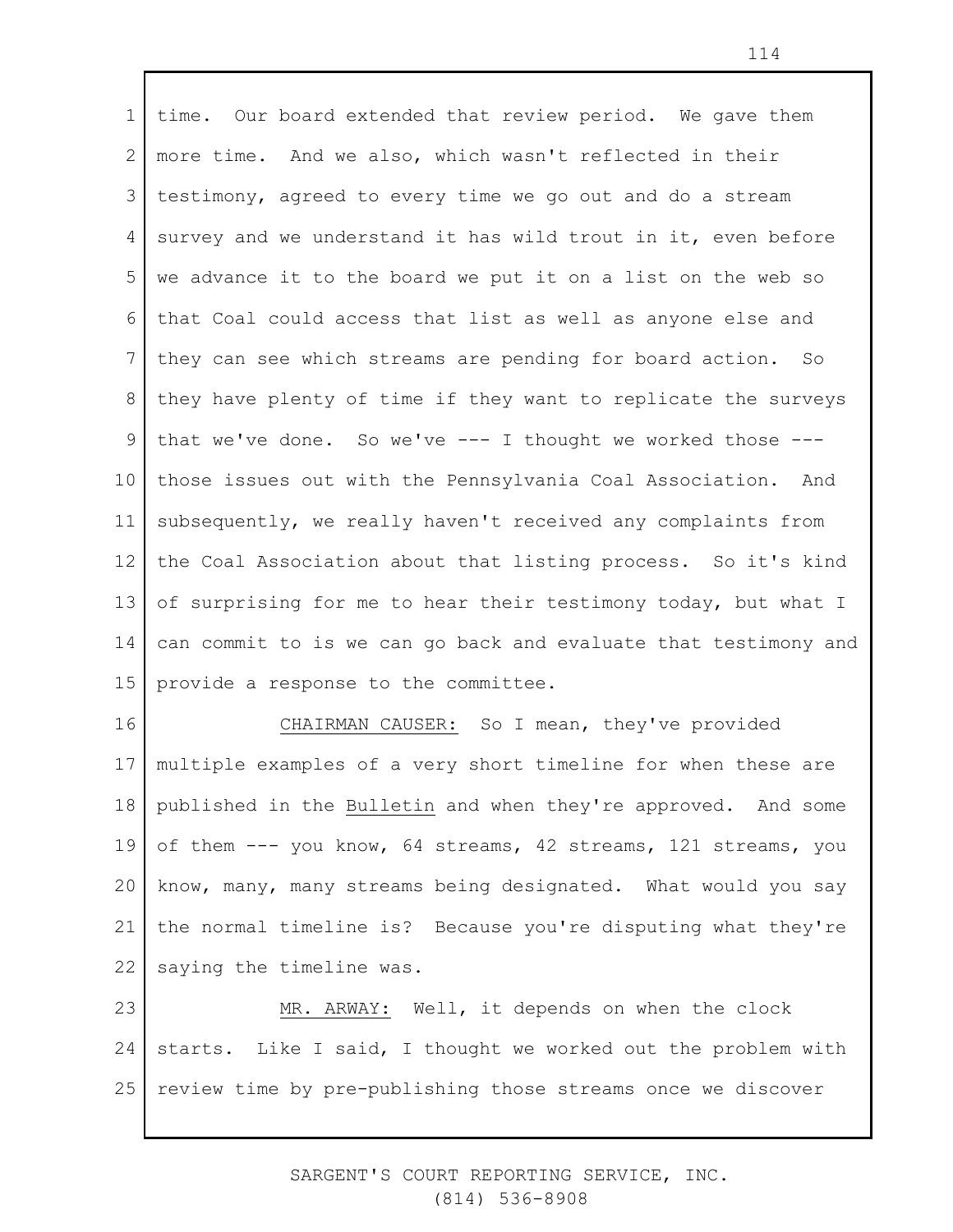1 2 3 4 5 6 7 they have trout. You know, by the time we put them on our website until the time the board acts, maybe a year or more. So there's plenty of time for any industry or the public to review what decisions we're going to make in the future. I thought we worked out that problem. The clock doesn't start whenever we go to propose rule any longer. It starts six months or a year before that.

8 9 10 11 12 13 CHAIRMAN CAUSER: Because certainly the opportunity to have sufficient time to comment is something that's very important to all of us. And the IRRC process would guarantee that there was sufficient time to comment and guarantee that every comment received was responded to. So that's something that's --- that I think is very important.

14 15 16 17 18 19 20 21 There's been a lot of questions proposed here today, a lot of information. As I said, there's been a lot of news media reports that have been inaccurate. The information presented here I think is very helpful for both committees as we move forward, and so I'm appreciative of you --- of both of you gentlemen being here today and answering these questions. Are there any additional questions by the members? Representative McCarter?

22 23 24 25 REPRESENTATIVE MCCARTER: Thank you, Mr. Chairman. I think it's become abundantly clear. And I thank everybody for testifying today, and I have further comments and questions, obviously, of my colleagues as well, but I think it

> SARGENT'S COURT REPORTING SERVICE, INC. (814) 536-8908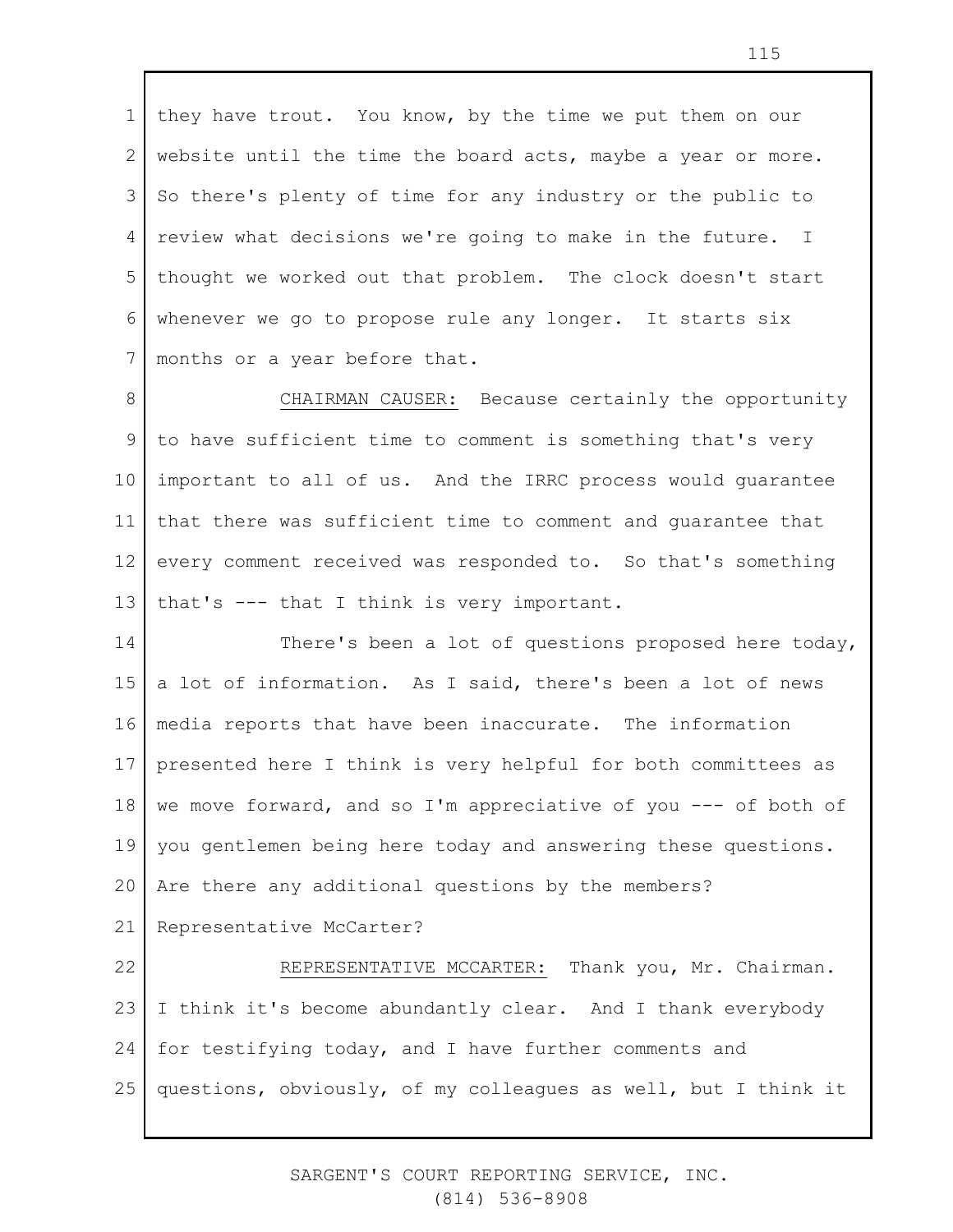1 2 3 4 5 6 7 8 9 10 11 is abundantly clear what the real meaning of this particular legislation is. And the meaning of this legislation really sets out several different areas that I think have been discussed. What is sound science? What is the nature of the review process? And what really is the role between business and corporations in dealing with the issues of endangered species and what those regulations are that they have to agree upon? And all three of those areas, many of them are not really addressed, as we've heard in the testimony today, by this particular bill. But the legislation calls into question all of those particular areas.

12 13 14 15 16 17 18 19 The sound science piece, I think it's very clear that there is a distrust of many of the scientists that are working on the studies to determine what's best for our ecosystem in contrast to what's best for immediate business needs. As that takes place, whether it's the scientists themselves in the streams or it's their colleagues or whether it's the students who are out there helping as well, there's a distrust that's taking place about the nature of what they do.

20 21 22 23 24 25 In the second issue, that of what we're doing in terms of regulations, it's very clear from the testimony submitted to the Committee already from IRRC that they don't understand how this bill will play out. They don't understand it. So they have great questions, even though we're calling upon them to be the extra set of eyes, which, as we've all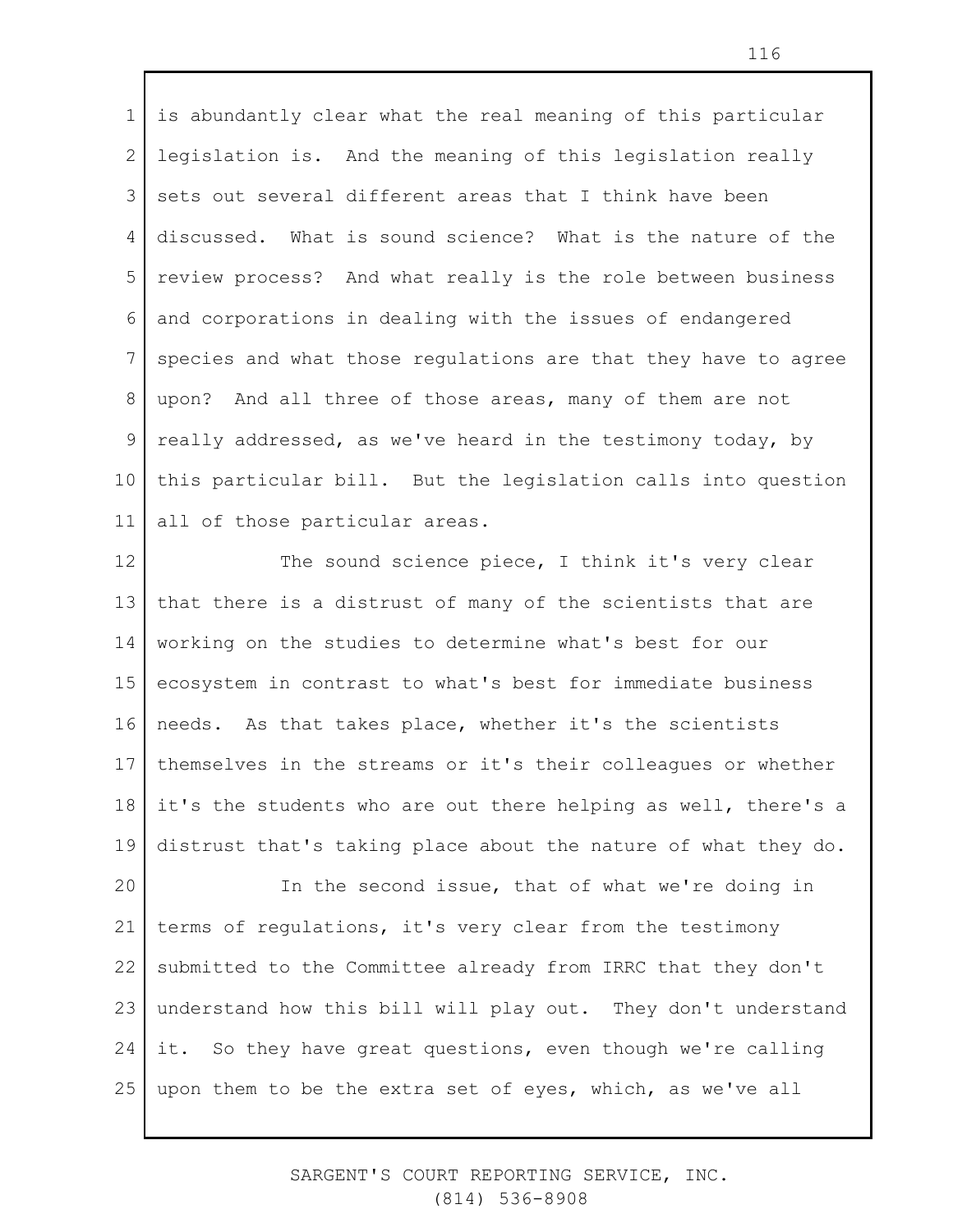1 2 3 acknowledged, they do not have the scientific background that the people do that are doing that research, whether we trust it or not.

4 5 6 7 8 9 10 That process also, as we suggest, still ends up potentially in the legislature because it does go to the affected committees. It goes back there through that process as well. That is stated in the bill. And it comes back to us, which is the politicalization of this whole process and making it so that it really becomes more bureaucrats making the decisions instead of the scientists.

11 12 13 14 15 16 17 18 19 20 21 22 23 24 And the last point of where we go from now I think becomes critically important. It's been stated today, in a sense, we need to look at the broad area of what happens with our ecosystem. The ecosystems need sound science. They need to be protected. The American public knows that, in support of ESA by over 84 percent. They understand that issue. There are issues of how business relates to that. And that's the balance that we seek. This bill, unfortunately, does not provide the balance. It takes away balance. It takes away the scientific portion and gives it back to control, in a sense, to eliminate out of this. I hope, Mr. Chairman, that we find a way to bridge the gap here that's taking place between one extreme and the other side that wants to maintain species and the ecosystem as they exist. Thank you, Mr. Chairman.

25

CHAIRMAN CAUSER: And I would respond to that that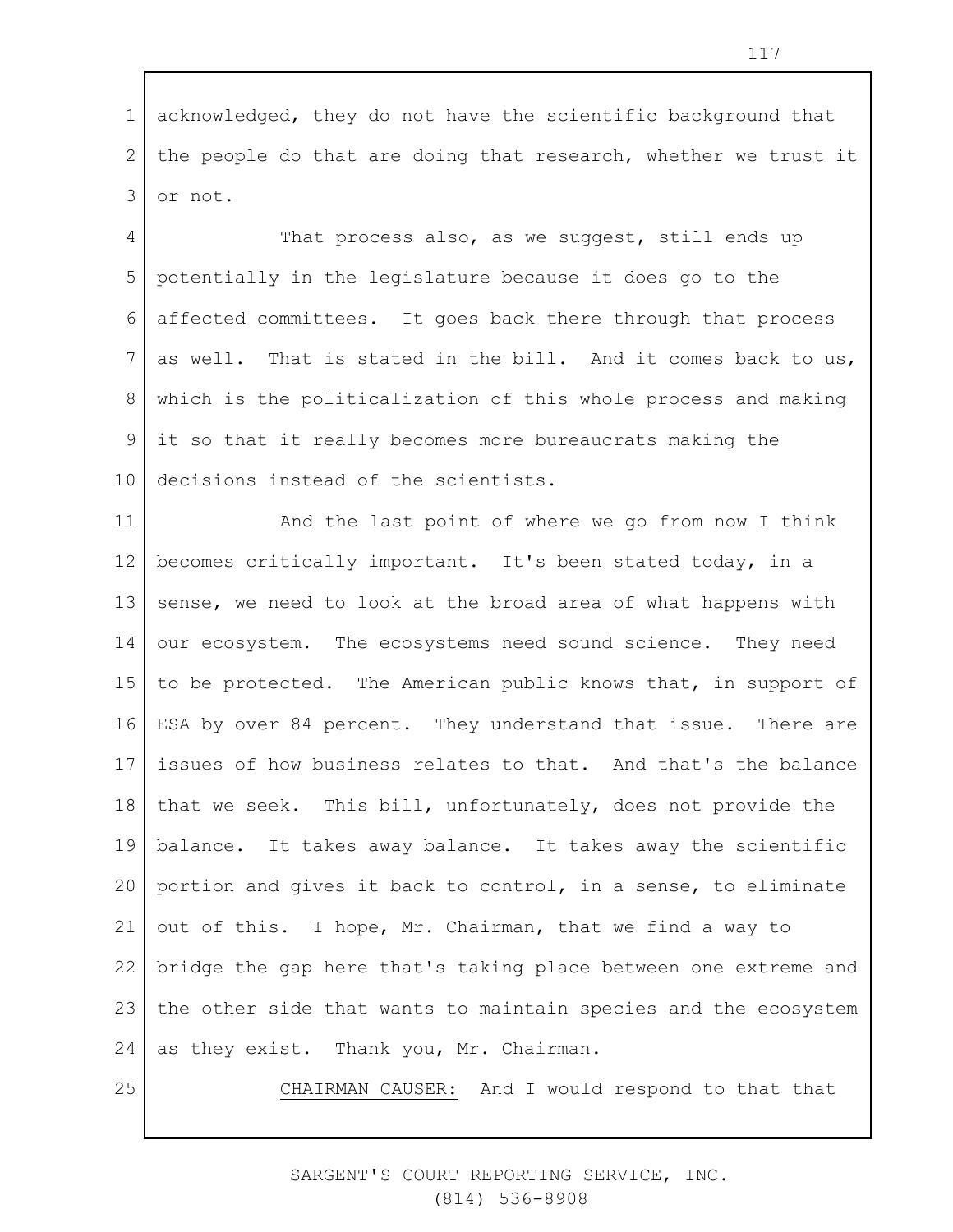1 2 3 4 5 6 7 8 9 10 11 12 13 14 15 16 17 18 19 20 21 22 23 24 no one is taking away the sound science. The purpose of this bill is openness, transparency. It's about the process. It's about ensuring public comment. It's about making sure that adequate public comment is received. And the purpose of these two hearings is to gather information. No one's saying the bill is perfect. We're looking for issues in the bill. We're looking for places that need to be amended, and that is the purpose of having a public meeting. We're fleshing out all these issues, and we're going to be dealing with all the comments that have been submitted, all the suggestions, before moving forward with voting on this legislation. So I want to thank all the testifiers today for coming before the Committee. I think that we've received a lot of good information. I want to thank Representative Pyle for hosting us and thank IUP for allowing us to use their facility and being such gracious hosts. And this meeting's adjourned. Thank you. MEETING ADJOURNED AT 1:30 P.M.

25